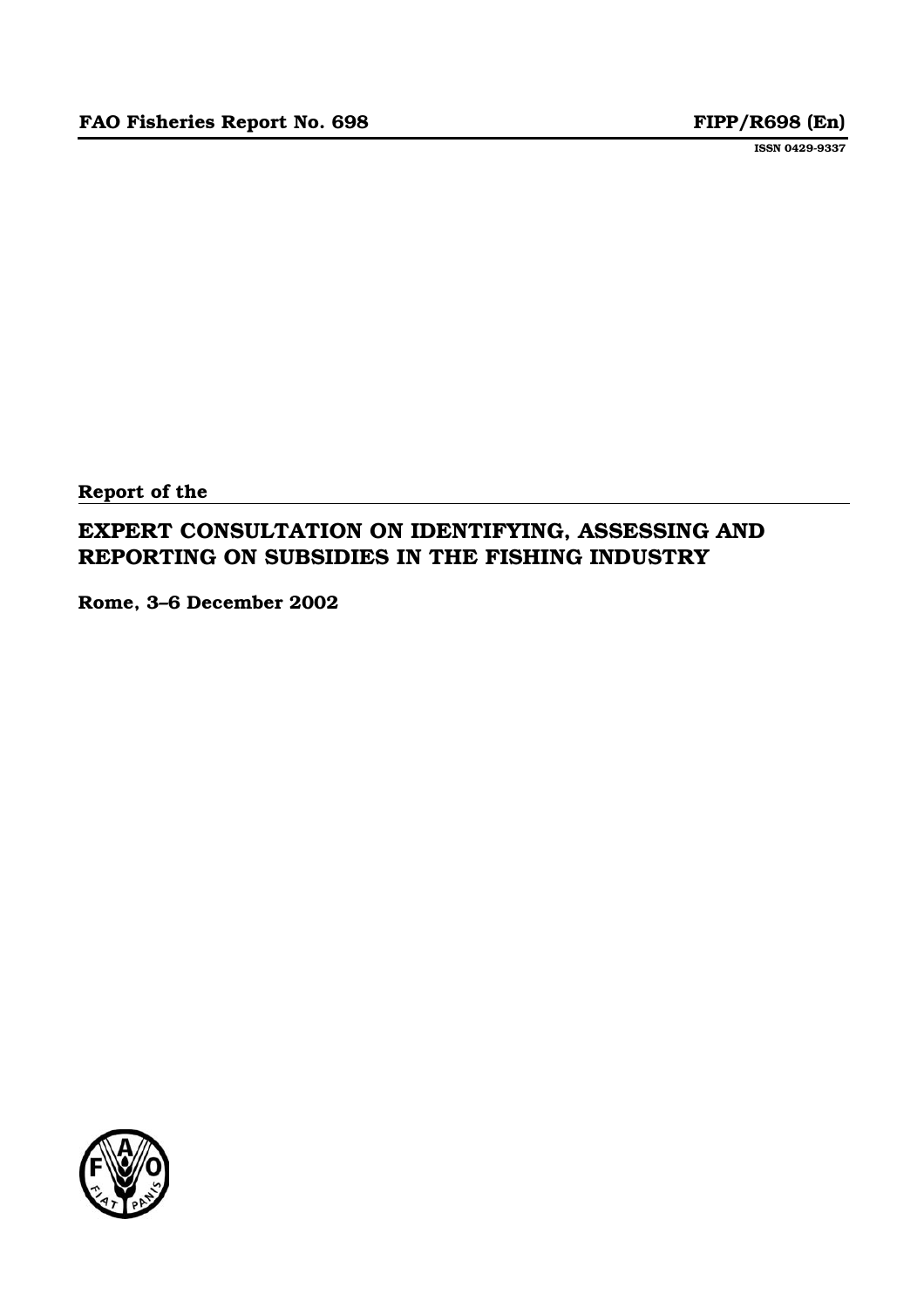Copies of FAO publications can be requested from: Sales and Marketing Group Information Division FAO Viale delle Terme di Caracalla 00100 Rome, Italy E-mail: publications-sales@fao.org Fax: (+39) 06 57053360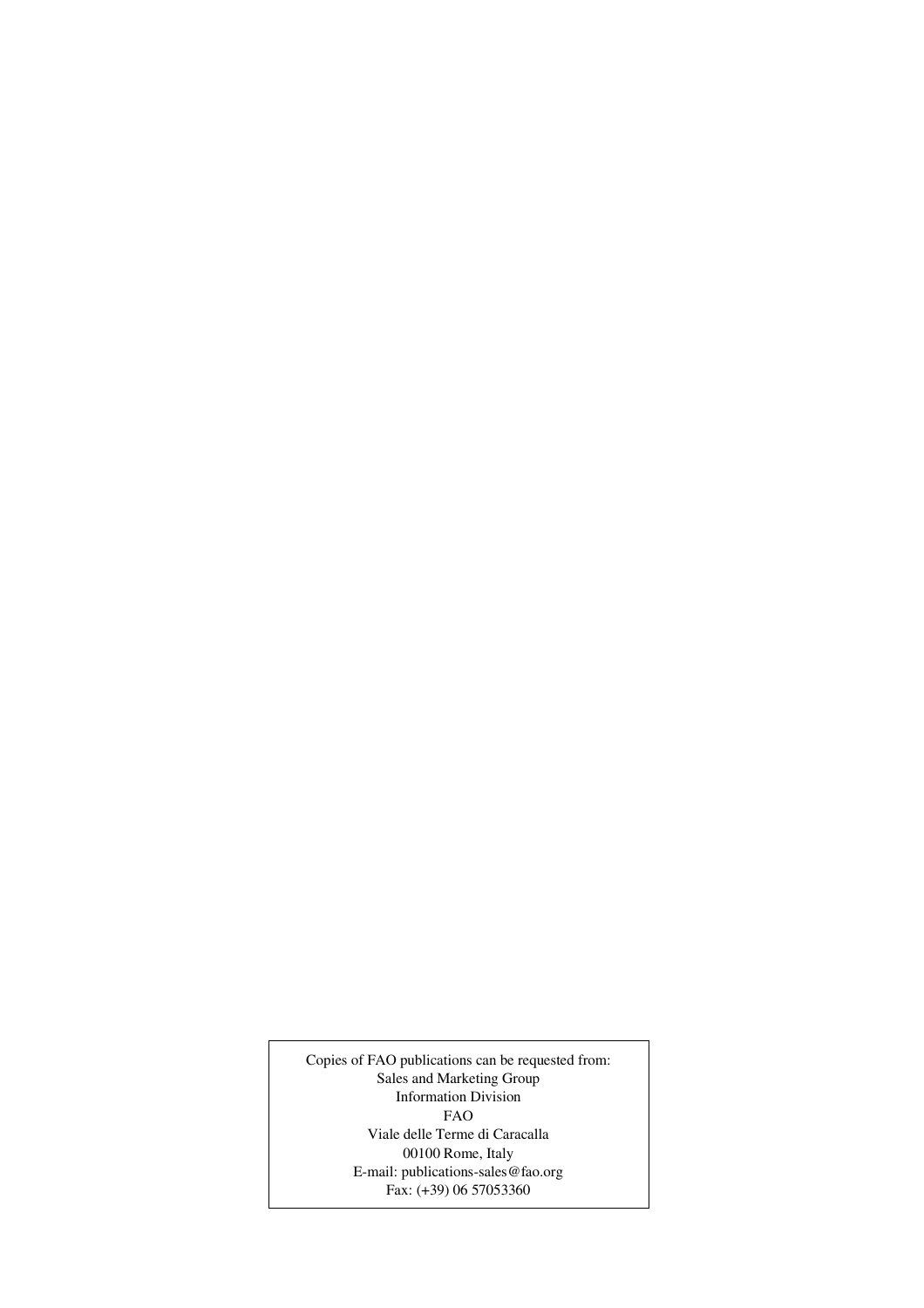Report of the

EXPERT CONSULTATION ON IDENTIFYING, ASSESSING AND REPORTING ON SUBSIDIES IN THE FISHING INDUSTRY

Rome, 3–6 December 2002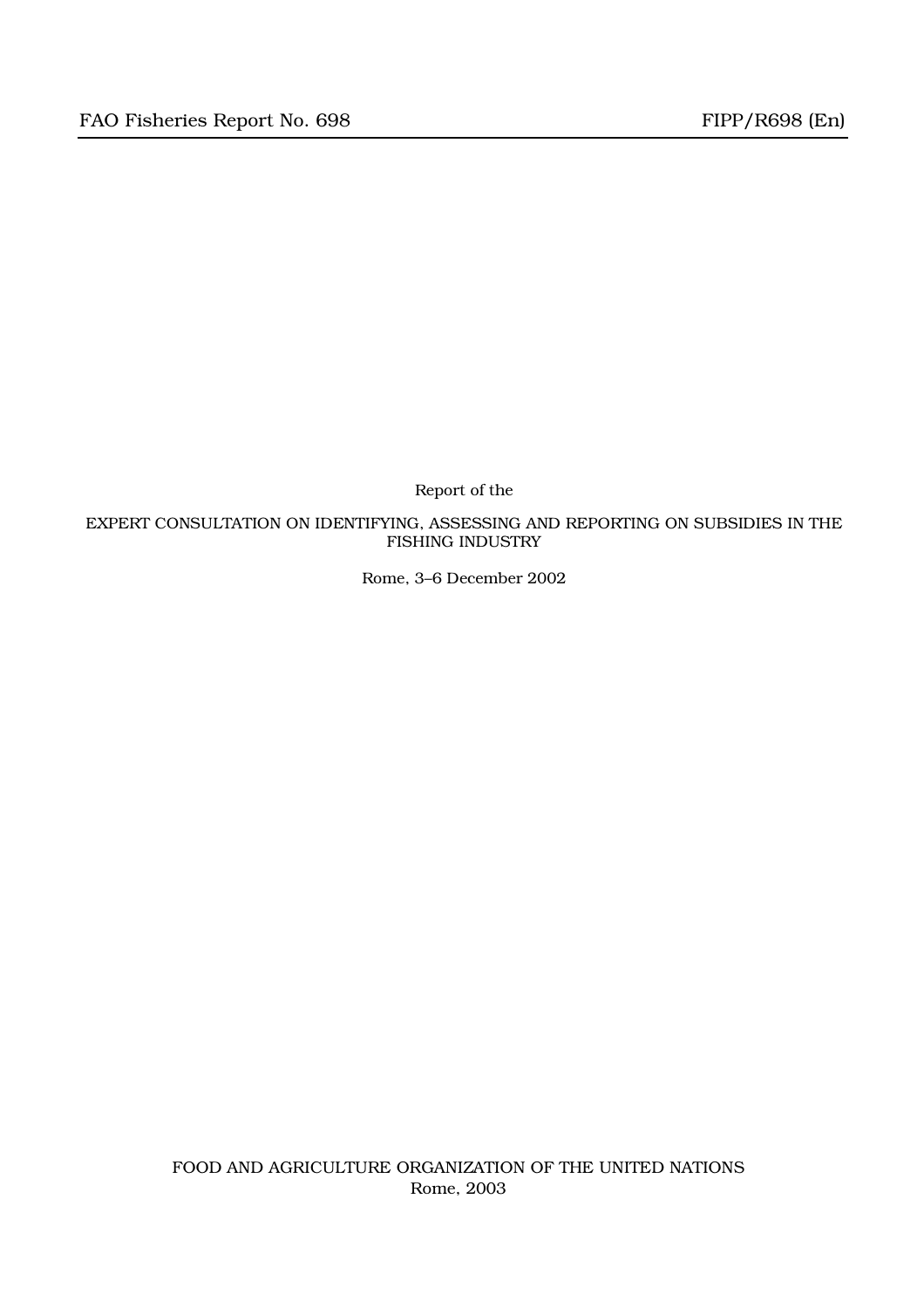The designations employed and the presentation of the material in this information product do not imply the expression of any opinion whatsoever on the part of the Food and Agriculture Organization of the United Nations concerning the legal status of any country, territory, city or area or of its authorities, or concerning the delimitation of its frontiers or boundaries.

ISBN 92-5-104890-8

All rights reserved. Reproduction and dissemination of material in this information product for educational or other non-commercial purposes are authorized without any prior written permission from the copyright holders provided the source is fully acknowledged. Reproduction of material in this information product for resale or other commercial purposes is prohibited without written permission of the copyright holders. Applications for such permission should be addressed to the Chief, Publishing Management Service, Information Division, FAO, Viale delle Terme di Caracalla, 00100 Rome, Italy or by e-mail to copyright@fao.org

© **FAO 2003**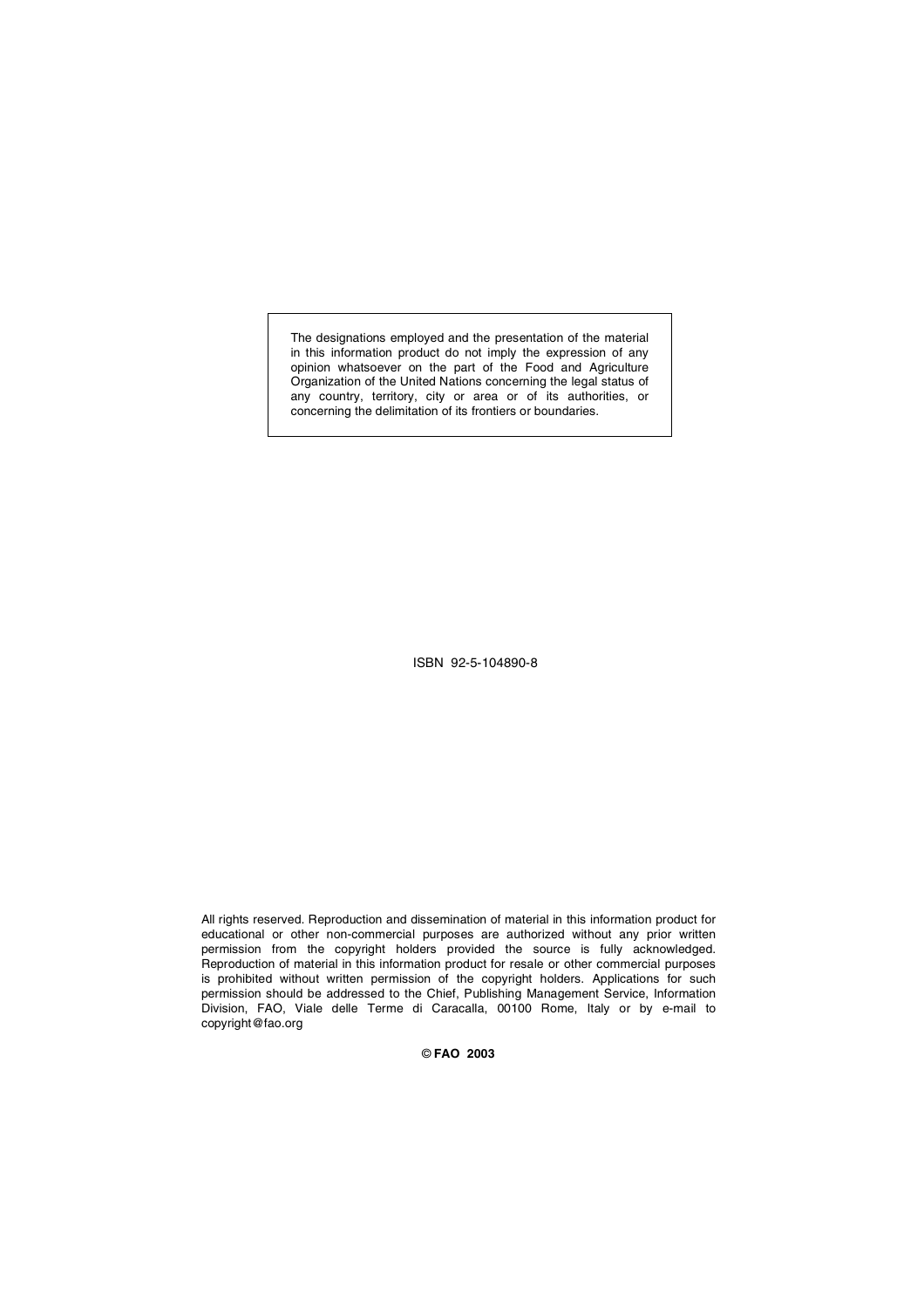# **PREPARATION OF THIS DOCUMENT**

This document is the final report of the Expert Consultation on Identifying, Assessing and Reporting on Subsidies in the Fishing Industry which was held in Rome from 3 to 6 December 2002.

#### **Distribution:**

.

All FAO Members List of participants Other interested Nations and national and international organizations FAO Fisheries Department FAO Regional Fishery Officers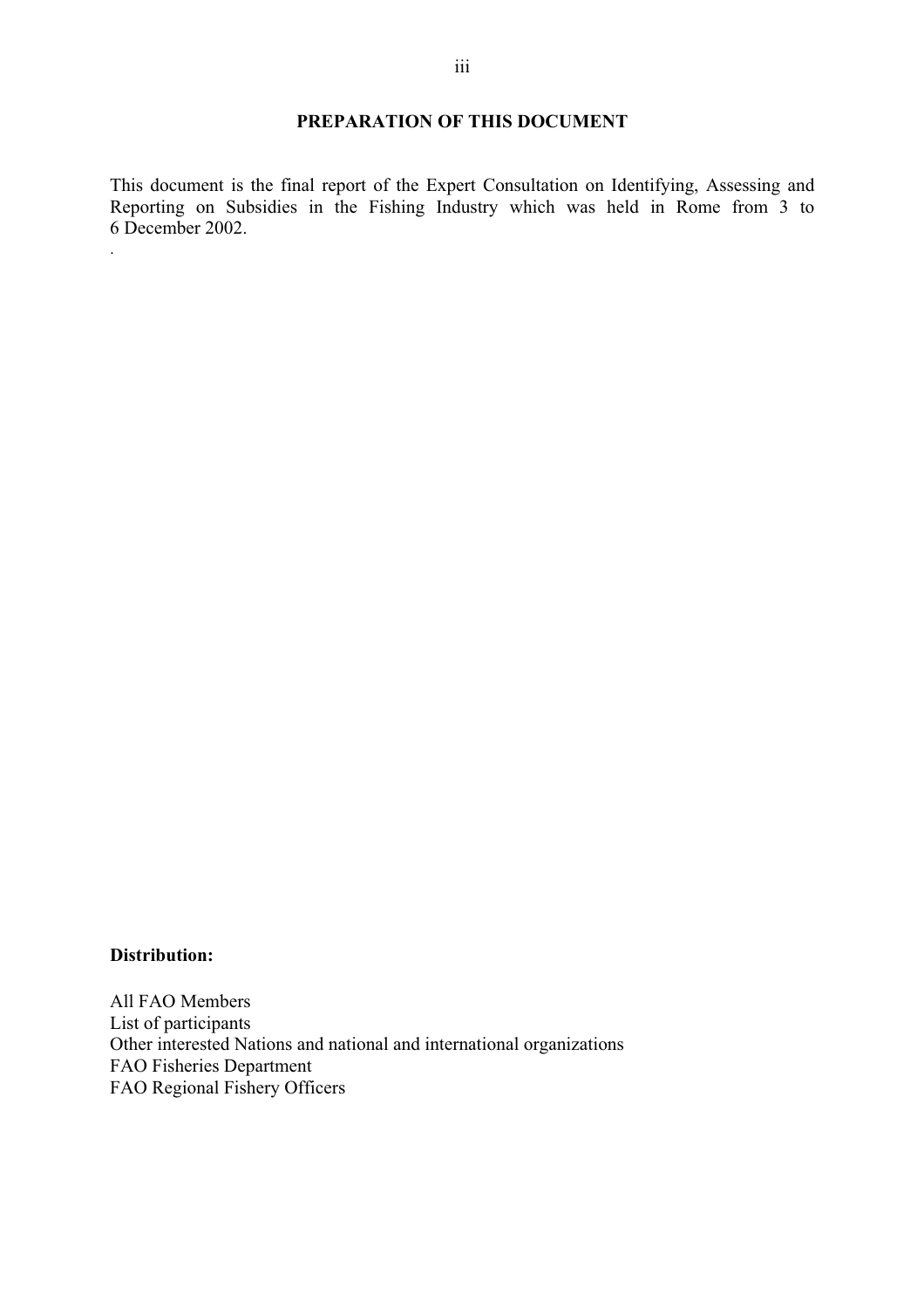FAO.

Report of the Expert Consultation on Identifying, Assessing and Reporting on Subsidies in the Fishing Industry. Rome, 3-6 December 2002.

*FAO Fisheries Report.* No. 698. Rome, FAO. 2003. 81p.

#### **ABSTRACT**

The Expert Consultation on Identifying, Assessing and Reporting on Subsidies in the Fishing Industry met at FAO Headquarters for four days starting 3 December 2002. Fourteen experts, from as many countries, invited in their individual capacity, attended the Consultation. They elected Dr Trond Bjorndal as the Chair and Ms Sita Kuruvilla as vice-chair and adopted an agenda that included two main issues: (i) the review of a draft guide for identifying, assessing and reporting on fishery subsidies; and, (ii) the comparison of the magnitude and effects of subsidies in the fisheries sector.

The experts found that, with some few modifications, the draft guide constituted an excellent support for subsidy studies and recommended that it be used. To further expand the usefulness of the guide the experts recommended that FAO work on: (i) the long-term effects of subsidies, (ii) resource pricing; and, (iii) the effects of government inaction. They also adopted eight conventions for using the guide. These conventions are intended to facilitate the international comparisons of subsidy studies.

The experts considered it important that available methodologies be used to assess impacts flowing from actions taken by recipient of subsidies on environment, trade, economic growth and social conditions. The Consultation concluded that FAO should promote the development and use of appropriate models for the evaluation of impacts of subsidies through actual case studies.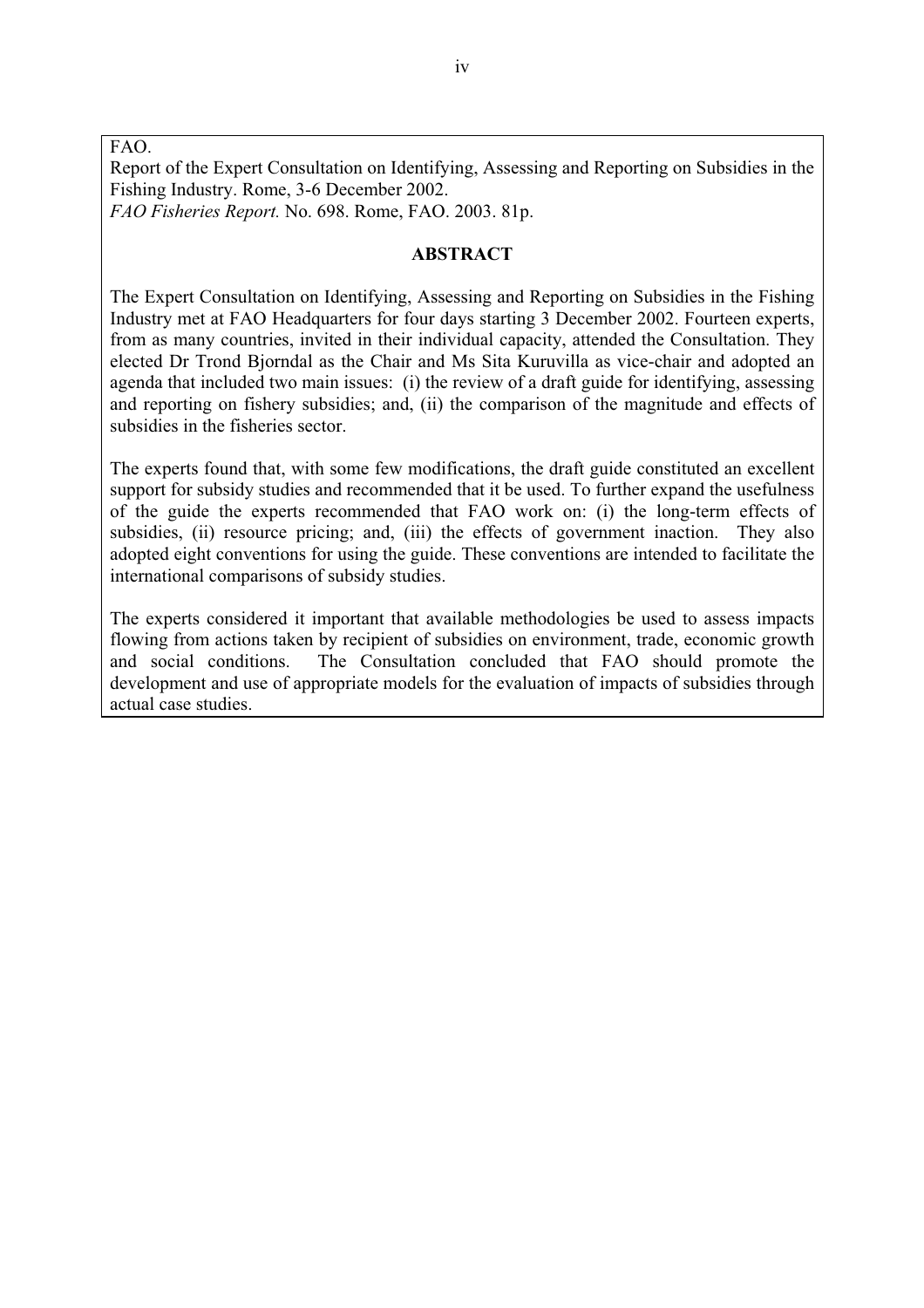# **TABLE OF CONTENTS**

# **Paragraphs**

| <b>INTRODUCTION</b>                                                                                                                                                                         | $1 - 2$             |
|---------------------------------------------------------------------------------------------------------------------------------------------------------------------------------------------|---------------------|
| OPENING OF THE CONSULTATION                                                                                                                                                                 | $\overline{3}$      |
| <b>ELECTION OF CHAIRPERSON</b>                                                                                                                                                              | $\overline{4}$      |
| ADOPTION OF THE AGENDA AND TIMETABLE                                                                                                                                                        | 5                   |
| <b>BACKGROUND AND PREPARATIONS</b>                                                                                                                                                          | $6 - 7$             |
| REVIEW OF "GUIDE FOR IDENTIFYING, ASSESSING AND<br>REPORTING ON SUBSIDIES IN THE FISHERIES SECTOR"                                                                                          | $8 - 37$            |
| COMPARING THE MAGNITUDE AND THE EFFECTS OF SUBSIDIES IN<br>THE FISHERIES SECTOR                                                                                                             | 38-43               |
| CONCLUSIONS AND RECOMMENDATIONS                                                                                                                                                             | $44 - 56$           |
| <b>ADOPTION OF THE REPORT</b>                                                                                                                                                               | 57                  |
| <b>APPENDIXES</b>                                                                                                                                                                           | Page                |
| Agenda<br>A<br>List of Documents<br>B<br>List of Participants<br>$\mathsf{C}$<br>D<br>Opening Statement by Mr Ichiro Nomura, Assistant Director-General,<br><b>FAO Fisheries Department</b> | 9<br>10<br>11<br>14 |
| Draft Guide for Identifying, Assessing and Reporting on Subsidies in<br>E<br>the Fisheries Sector (by Lena Westlund, FAO Consultant)                                                        | 17                  |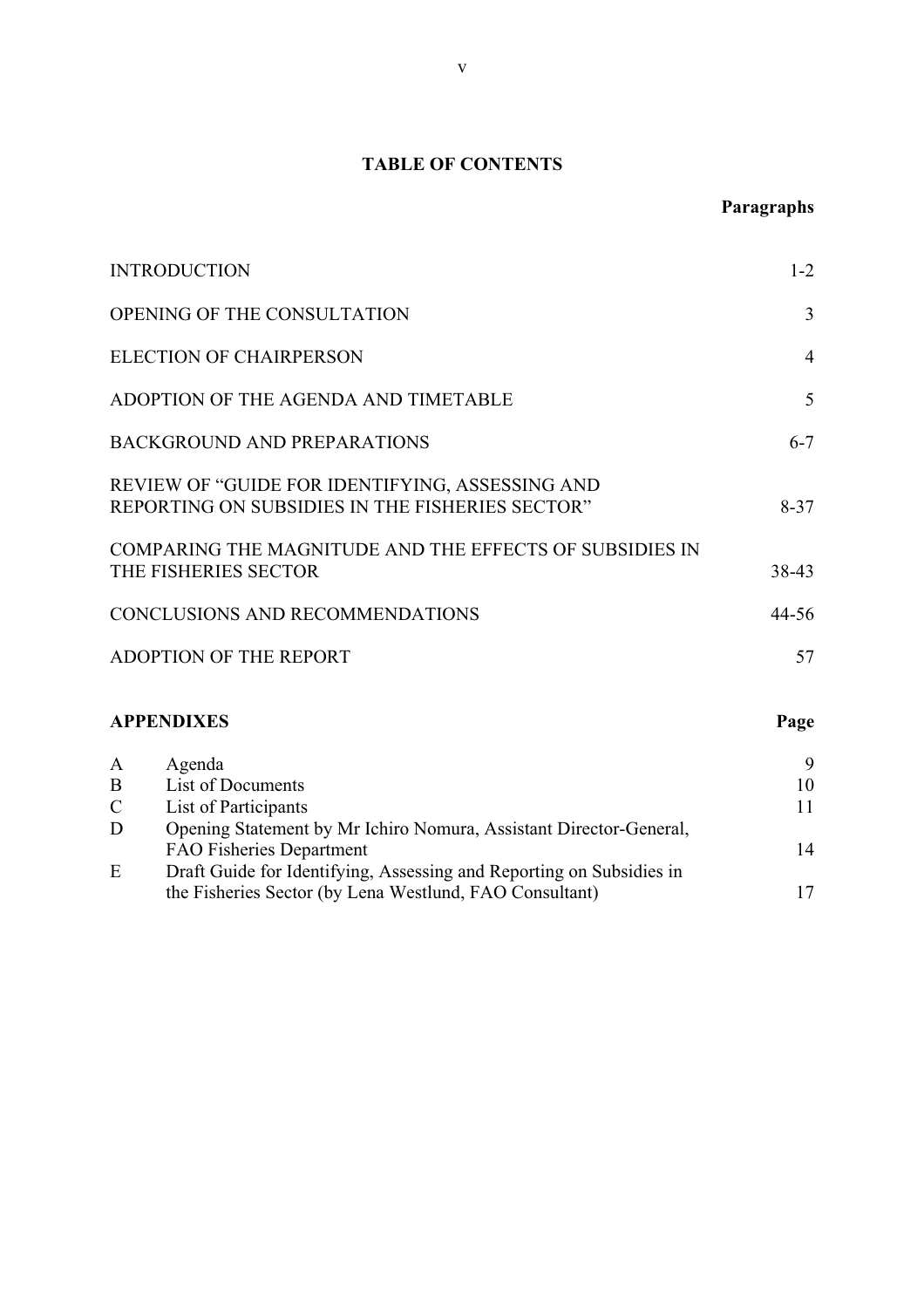# **INTRODUCTION**

1. The Expert Consultation on Identifying, Assessing and Reporting on Subsidies in the Fishing Industry met in FAO Headquarters, Rome, Italy from 3-6 December 2002.

2. The Expert Consultation was attended by 14 experts and 3 observers. They are listed in Appendix C. The documents placed before the experts are listed in Appendix B.

# **OPENING OF THE CONSULTATION**

3. The Expert Consultation was opened by Mr Ichiro Nomura, the Assistant Director General of Fisheries. In welcoming the participants Mr Nomura noted that subsidies to the fishing industry continue to be a concern in international meetings on fisheries and on the environment. Therefore it is understandable that FAO Members want to find out more about this controversial policy instrument. He went on to describe some of the work carried out during the last two years, providing some details about the background to the development of the draft Guide on identifying, assessing and reporting on subsidies in the fishing industry. He encouraged the experts to work hard to improve the Guide and to advise the Organization on how to expand the work to include also the evaluation of impacts on sustainability, trade and development. Mr Nomura's Opening Statement is attached as Appendix D.

# **ELECTION OF CHAIRPERSON**

4. The Expert Consultation elected Dr Trond Bjorndal as its Chair and Ms Sita Kuruvilla as its vice-Chair.

# **ADOPTION OF THE AGENDA AND TIMETABLE**

5. The Expert Consultation adopted the agenda and timetable as contained in Appendix A to this report.

# **BACKGROUND AND PREPARATIONS**

6. In trying on the one hand to implement the recommendation made by the FAO Committee of Fisheries (COFI) in 2001 and, on the other hand, to address the conclusions of the first FAO Expert Consultation on fishery subsidies<sup>1</sup> it became apparent that the lack of detailed data on the nature, magnitude and impact of subsidies on the sector constituted a formidable obstacle to progress. The FAO Fisheries Department then decided as a first technical step, to try to develop a methodology for generating quantitative data of relevance for assessing the impact of subsidies. A Guide helping to identify, assess and report on subsidies – without going into their potential secondary effects outside the recipient enterprises – could constitute the first step in a strategy that in a second and subsequent step would help to develop quantitative indicators of the importance of these secondary effects (on trade, environment and development) as well as facilitate their analysis.

<sup>&</sup>lt;sup>1</sup> Expert Consultation on Economic Incentives and Responsible Fisheries (Rome, 28 November-1 December 2000) -FAO Fisheries Report No.638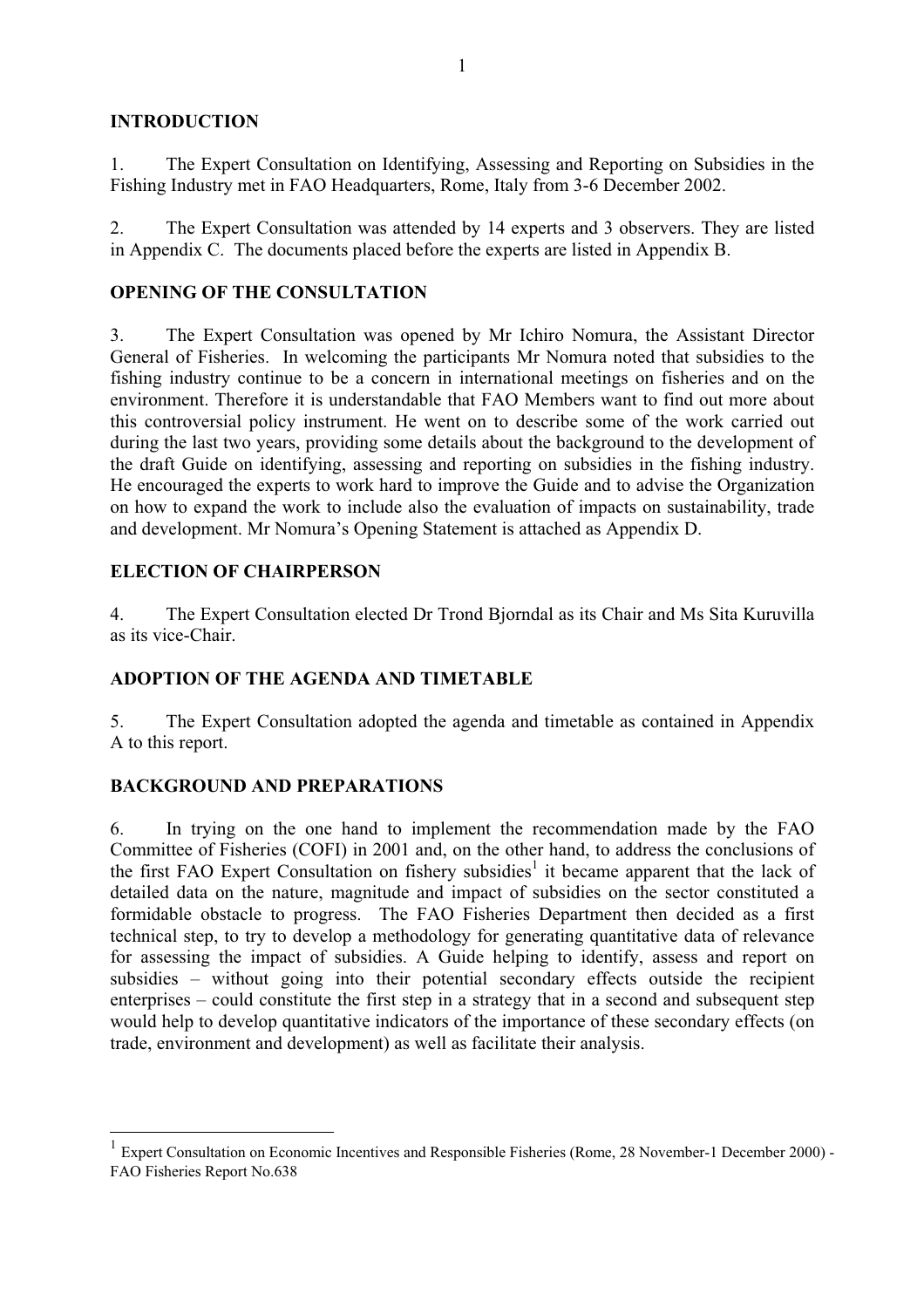7. In the course of 2002, FAO Fisheries Department of FAO developed a draft "Guide for Identifying, Assessing and Reporting on Subsidies in the Fisheries Sector" (the Guide). The work was undertaken as follows:

- a first preliminary draft was prepared;
- approval was obtained to test the draft Guide by conducting a study of fishery subsidies in four Member Countries (a transition economy country, a low income country, an upper middle income country and a developed country);
- letters of agreements were signed with offices/organizations in the concerned countries for the execution prototype studies;
- FI provided through missions to the field technical backstopping and supervision to the contracted national organizations/institutions in the use of the draft Guide for the preparation of prototype studies<sup>2</sup>;
- the draft Guide was rewritten based on the experience derived from the prototype studies; and
- the second version of the draft Guide was peer-reviewed and the peer review became the basis for the third version submitted to this Consultation.

# **REVIEW OF "GUIDE FOR IDENTIFYING, ASSESSING AND REPORTING ON SUBSIDIES IN THE FISHERIES SECTOR"**

8. The Consultation decided to conduct the discussion according to the suggestions provided in document: "Guide for discussing of the draft Guide for identifying, assessing and reporting on subsidies in the fisheries sector" (FI:ECFS/2002/3). The Guide is reproduced in Appendix E.

9. Ms Lena Westlund, principal author of the Guide, at the invitation of the Chair, made a presentation of issues that emerged in the course of developing the Guide. This was followed by a general discussion of the context and purpose of the Guide. The following paragraphs summarize the observations made and conclusions reached in the course of these discussions.

10. Subsidies are not studied in a vacuum. It is important that the data and information that is collected about subsidies be selected so that it becomes useful not only for fulfilling the analysis specified in the guide but also so that it is amenable for use in studies aiming to assess and evaluate the impact of subsidies on sustainability, economic development and trade. This has implications also for the way information is presented

11. However, at the same time the Consultation recognized the fact that the Guide is not normative in respect of subsidies. While it provides guidance for assessing the costs to the provider and the benefits to the receiver, it provides no methodologies for evaluating whether subsidies have impacts on social, economic, environmental, trade or other characteristics of the economies in which they are used. Information generated by using the Guide would need to be further evaluated – and complemented by other types of information – before judgements about impact can be made.

<sup>&</sup>lt;sup>2</sup> The report resulting from the study carried out in Trinidad and Tobago is attached as Information document FI:ECFS/2002/Inf. 4 - Study on Subsidies in The Fisheries Sector of Trinidad and Tobago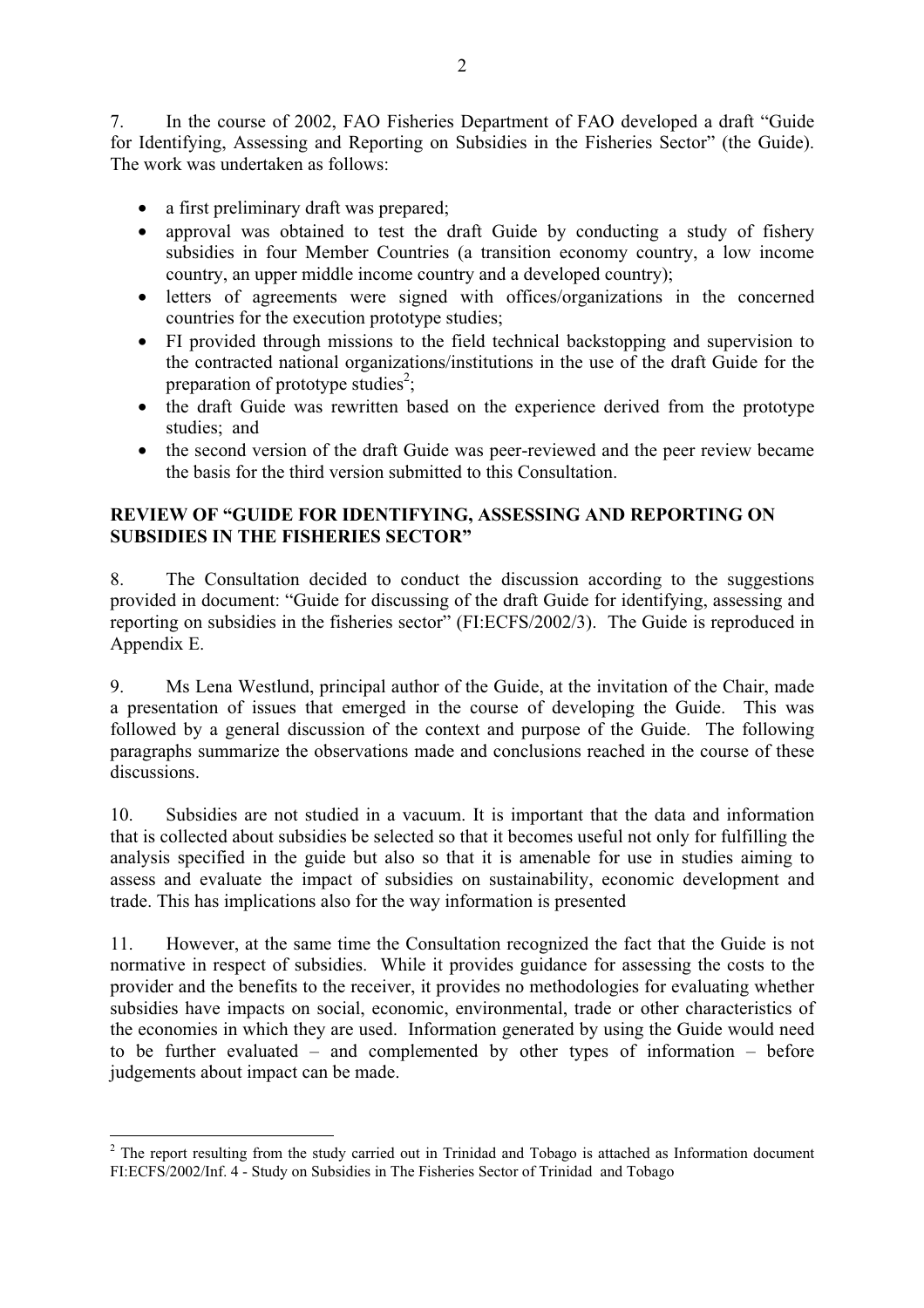12. The Guide provides a framework for how to define subsidies but leaves the user free to select which government policies to consider as subsidies and which not to consider as subsidies. There was a wide consensus amongst the experts that this is not a constructive approach. Two remedies were suggested. First, it was suggested that the Guide should also make clear to its users what, from the point of view of economic theory, could or ought to be considered as a subsidy and to facilitate international comparisons. Second, the Guide should also provide information as to what should be considered as a subsidy to the fisheries sector, given international practice. It was recognized that international practice is influenced by institutional arrangements as well as by public sector resource availability and that any international comparisons must recognize such differences.

13. The Consultation also considered the question of international comparisons of the magnitude of subsidies and their assessment. It recognized that both in respect of criteria for identifying subsidies, as well as for benchmarks, to assess their values, more work needs to be done. Possibly the task will be easier in respect of agreeing to criteria for identifying subsidies than to agree on benchmarks for their assessments.

14. The Consultation reviewed the concepts of 'positive versus negative' and 'good versus bad' subsidies. It noted that amongst economists there is a shared understanding of the connotation of these terms. But, as that is not the case for those who deal with this issue and are not of the economic profession, it was agreed to try to avoid using these terms and, where useful, replace the "positive versus negative" terminology with 'revenue enhancing/decreasing and 'cost enhancing/decreasing'.

15. The Consultation also noted that it may not be sufficient to note the effect on the recipient only. In order to get a grasp of the total outcomes of a policy it is necessary to look also at the economic effects on the industry and on society as a whole.

16. In discussing Chapter 4 of the Guide (What is a fisheries subsidy?) the Consultation noted that the very wide set of public policies considered, meant that the *de facto* definition of subsidies was much wider in scope than that applied in the WTO Agreement on Subsidies and Countervailing Measures. This was noted with approval as the Consultation held the view that this wider definition is useful for subsequent evaluation of impacts on the environment.

17. In Chapter 4, the Guide makes use of the concept of "specificity" in identifying if a policy measure is a subsidy or not. The Guide designates a policy measure as 'specific" if it is not "normal". Some experts felt that common sense, economic theory and analysis show that some policy measures – although applicable to a whole economy – in fact have impacts on recipients that eventually lead to effects that are undesirable. Therefore such policy measures, although normal in the economy concerned, could be considered as subsidies.

18. It was pointed out, and acknowledged by the Consultation, that in many ways developing countries represent a special situation and that this must be considered when evaluating the impacts of subsidies.

19. Furthermore the Consultation agreed that support to the fishery sector funded through foreign aid should be considered as subsidy.

20. The Consultation had an extensive discussion of the Guide's four categories of subsidies (Chapter 5): (1) direct financial transfers; (2) services and indirect financial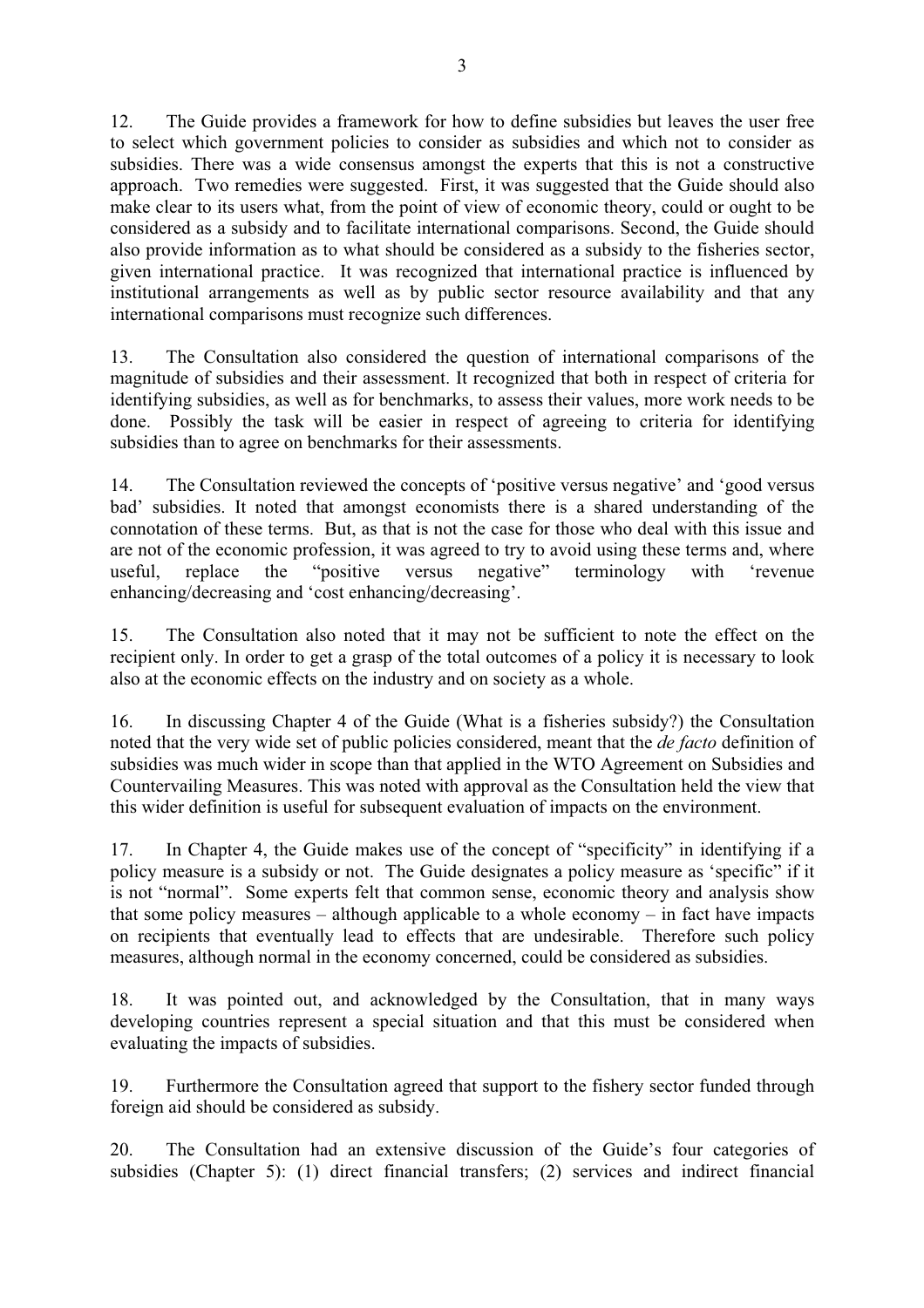transfers; (3) interventions with different short and long-term effects; and, (4) lack of intervention. While it was recognized that the first two categories are easier to work with, it was agreed as important to keep the four categories in the Guide. Furthermore it was concluded that:

- subsidies included in categories 1 and 2 also can have long-term effects
- subsidies in categories 1 and 2 generally can be measured in monetary terms.

21. There was also general agreement that the Guide should not be rigid in the attempt to classify subsidies into different categories. The categories are meant to be helpful to those using the Guide. Therefore the purpose of the categories should be presented clearly in the Guide.

22. It was agreed that it is useful to split category 2 into sub-categories of which there should be at least two; direct transfers and services (including, *inter alia,* costs of fishery management). On the other hand, no definite advice could be given about the maximum duration of the concept "short-term". It was felt more appropriate to let the circumstances decide this limit. The Consultation could not identify a general rule for separating direct effects from second-stage effects and indirect consequences.

23. The Consultation agreed that impact on the economic results of up-stream or downstream activities – should not be considered by the Guide. The indirect consequences – in the shape of externalities – should be identified but not assessed or quantified through the Guide. This should be addressed in the follow-up work attempting to assess the impacts of subsidies on environment, development and trade.

24. In the course of the discussion of Chapter 6 (Assessing subsidies) it became clear that with respect of the period covered in the identification of subsidies most of the experts in the Consultation favoured the approach taken in the Guide, that is to calculate the yearly volume, or value, of subsidies. In addition, the long-term effects must be addressed to the degree this is possible.

25. The Consultation also noted that in respect of infrastructure (in particular harbours and similar large fixed assets) and other services, the procedure for estimating the value to the user, recipient must be very carefully done. This means, *inter alia*, that it is not the intended purpose of a facility that is important – it is its actual use. For example a harbour built for fishing vessels – that turns out to be used exclusively by pleasure craft – will not have had any effects on the fishing industry and should therefore not be considered as a subsidy.

26. In respect of infrastructure, it was agreed that in the Guide it would be useful to reserve the term "infrastructure" for physical infrastructure only and should not be used to describe institutions and government services.

27. With respect to opportunity costs of the government resources used, it was agreed that in respect of major government supplied infrastructure (harbours) and services (loans) the opportunity cost of capital should preferably be calculated.

28. Free or below market price access to fishing grounds was discussed extensively. The issue is complicated by: (i) the distinction between cost-recovery of fishery management costs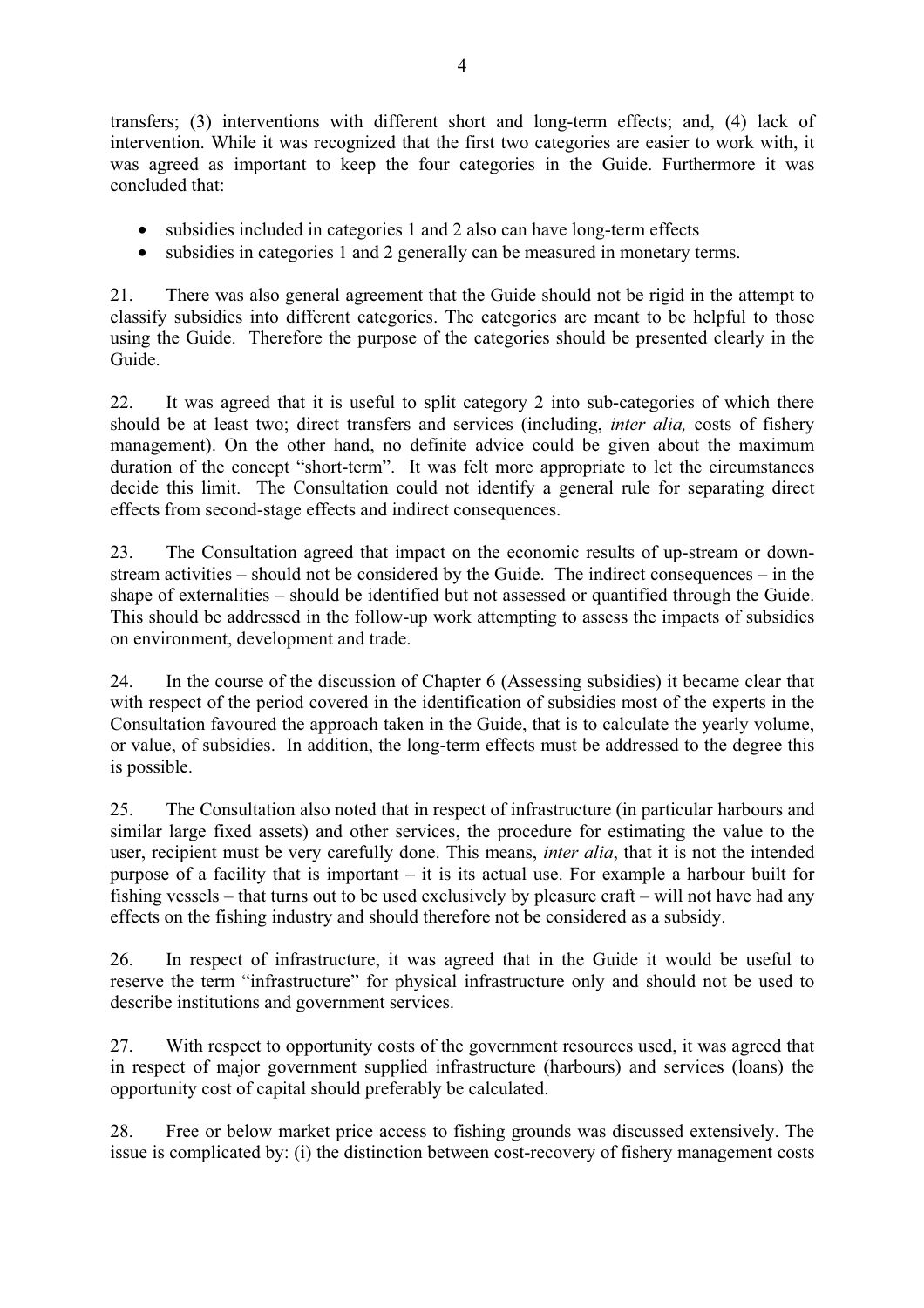and a payment for the access to the resource, and by (ii) the issue of what is a normal access fee.

29. The Consultation agreed that the starting point for the discussion is that the "normal" case is that management costs and research and development costs should be recovered and, if they are not, then this amounts to a subsidy provided to the sector. In this context, however, the Consultation noted that when the value of this subsidy to the industry is assessed care should be taken.

30. The Consultation then discussed what could be a norm for estimating what can be expected to be a reasonable "pure" fee for the access, which is a fee that does not include payment for management services. It noted that such a fee will be a portion of the resource rent. However, for practical reasons the Consultation quantified the access fee as a percentage of the landed value of catch, not as a percentage of the resource rent. The Consultation therefore suggested that the Guide should:

- where possible investigate each fishery to see what resource rents are generated;
- where no information could be obtained, a range of 3–5 % of the landed value could be used in the first instance as an indicator of the appropriate use fee and of the value of the subsidy provided if not collected
- finally, the Guide should acknowledge that for some fisheries a zero access fee would be appropriate, and therefore no resource rent subsidy is involved.

31. The Guide gives some examples of the difficulties encountered when government facilities or services are used also by other firms than those in the fishery sector. In the Guide, allocation keys are the ratios used to divide the costs to the producer – and the benefits to the recipients – between the fisheries sector and the rest of the economy. Allocation keys were discussed. The Consultation recognized that the users of the Guide would have to be pragmatic in respect of defining allocation keys.

32. The Consultation, after some discussion concluded that it is reasonable to value access to resources in foreign countries differently from access to resources in national waters.

33. The Consultation recognized that assessing category 3 and category 4 subsidies is a difficult task. It may be particularly complicated in fisheries exploited by more than one country and in those subject to international fisheries agreements. The advice provided in the Guide in respect of these categories of subsidies should be strengthened. It would be useful to undertake analytical work aiming to clarify how subsidies in categories 3 and 4 impact on recipients.

34. The Consultation reviewed Chapter 7 of the Guide; "costs and earnings analysis – the impact of industry profits". It found that costs and earnings information concerning subsidy recipients is needed. Normally such information will be presented on an industry basis. It may be useful to consider how the annual information developed through the use of the Guide, can be placed into the context of a longer period.

35. In reviewing Chapter 8 of the Guide - comparative analysis – the Consultation noted that the ratios proposed in the Guide would have a national and an international use. The ratios provided by the guide are intended for use in a national context. It was agreed that further work would be needed before these rations could be used in international comparisons.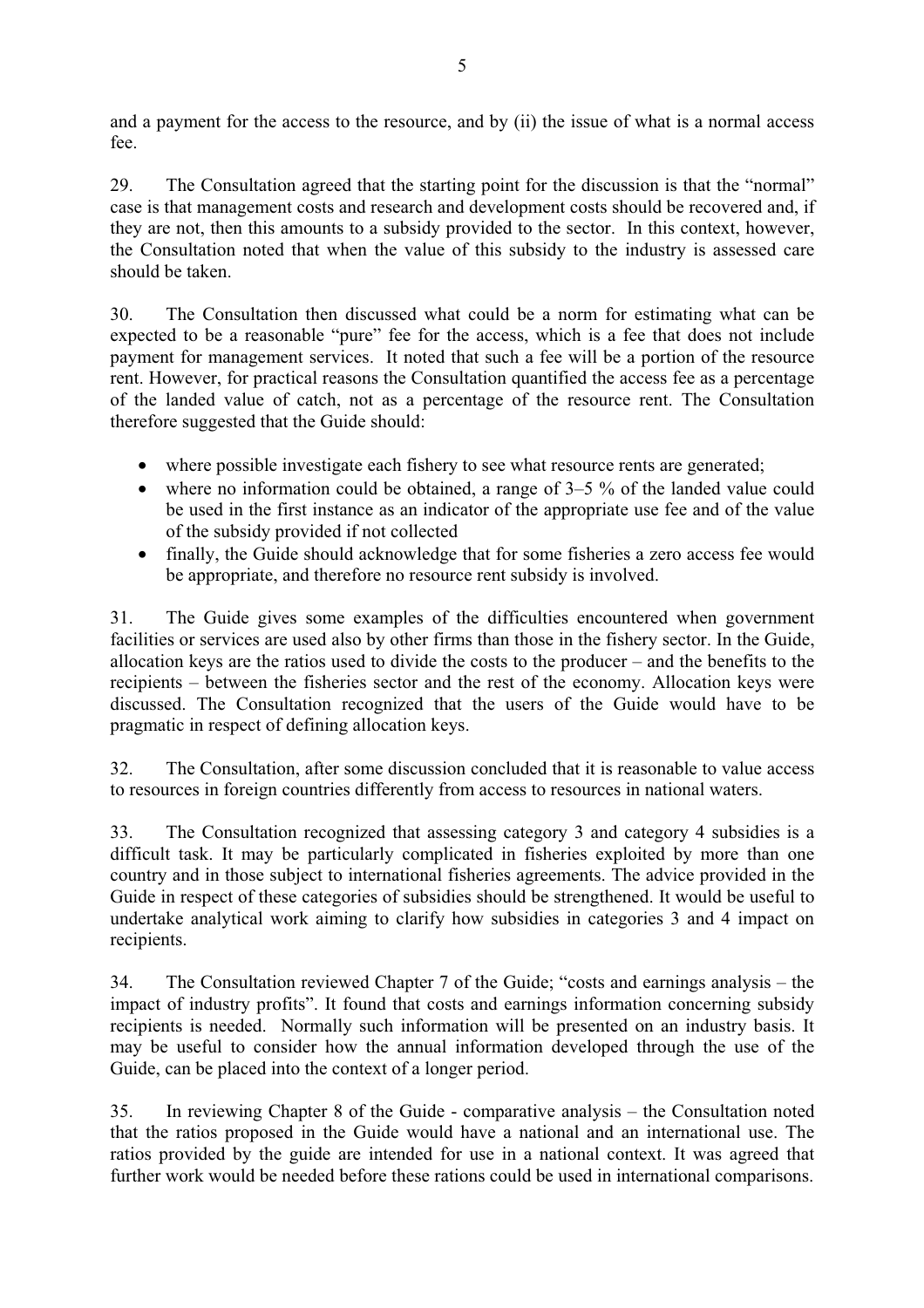36. Before the Consultation concluded its discussion of the Guide, Ms Sita Kuruvilla described how an earlier version of the Guide had been used by the Government of Trinidad and Tobago to identify, assess and report on subsidies. The Consultation noted the substantial amount of work done and the comprehensive information produced and commended the government for the effort.

37. In concluding its review of the draft "*Guide for identifying, assessing and reporting on subsidies in the fisheries sector*", the Consultation expressed satisfaction at the excellent work done in developing the Guide. It noted that it will be useful for the various Intergovernmental Organizations that do work in this area to agree on a common method and reporting format. It was further recognized that the Guide is limited in scope as it does not permit the user to assess the degree to which subsidies reach the objectives established by governments, as those objectives go beyond effects on the economic results of recipient enterprises.

# **COMPARING THE MAGNITUDE AND THE EFFECTS OF SUBSIDIES IN THE FISHERIES SECTOR**

38. The Consultation considered how to promote a standardized use of the Guide. It reviewed a number of conventions aiming to facilitate the comparison of studies based on the Guide. The conventions concern the use of methodology in the study as well as the report produced as a result of the study.

39. The Consultation agreed to propose the following conventions:

*First convention*: specify geographical and sub-sector scope of the study;

*Second convention*: list subsidies that have been identified and analyzed in the study; *Third convention*: specify the benchmarks used for quantifying subsidies;

*Fourth convention*: allocation keys for joint subsidies to be clearly specified in the study;

*Fifth convention*: include administrative costs incurred by the provider as part of the cost of the subsidy to the provider;

*Sixth convention*: specify when opportunity costs to the subsidy provider have been included in the estimate of subsidies;

*Seventh convention*: base the value of direct financial transfers on the actual government expenditure – depreciated over time when appropriate – and the financial costs that the recipients may have avoided by the receiving the transfer.

*Eighth convention*: consider goods and services provided to the recipient to have a subsidy value corresponding to the difference between what the recipient would have paid for the equivalent goods and/or services if provided in the market and what he/she in fact paid to the public provider.

40. The Consultation then turned to the question of how to evaluate the various impacts of subsidies.

41. The document: "What makes a subsidy environmentally harmful: developing a checklist based on the conditionality of subsidies" was presented to the Consultation by Mr Anthony Cox, of the OECD secretariat. It was pointed out that the checklist is intended to be used in several economic sectors including fisheries, that it is a tool which may be used to rank subsidies according to their environmental effects but that it does not substitute in-depth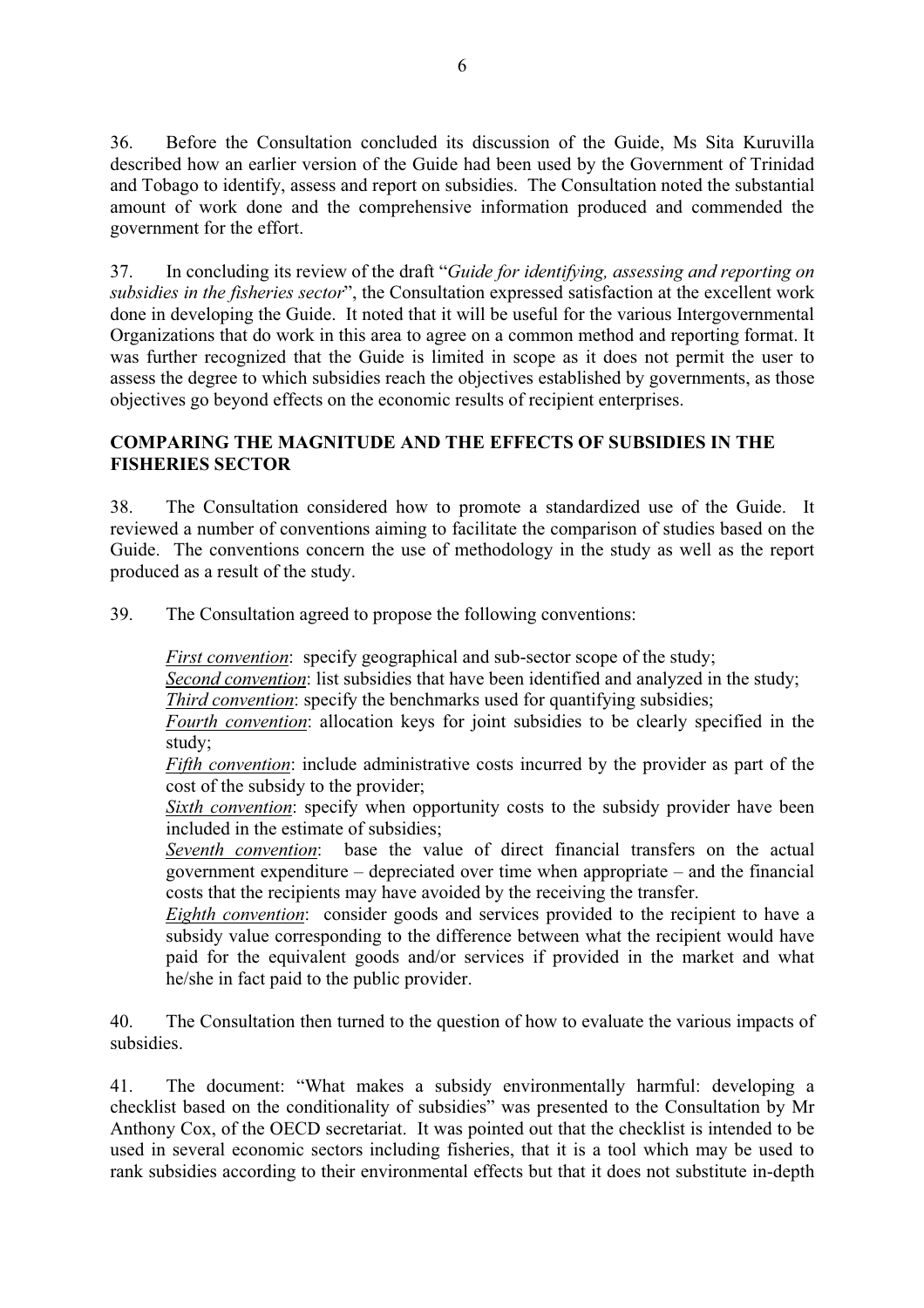study which would be needed to thoroughly document those effects. In fact, already in the OECD Workshop where the proposal was first made, some modifications had been made to the checklist which would make it more appropriate for fisheries. The Consultation was informed that in respect of fisheries, the OECD secretariat will now go ahead with case studies and with work on making the "policy filter" concept more explicit and precise.

42. The Consultation recognized the potential usefulness of the checklist but considered it important to work directly on applying available methodologies to assessing the impacts created by the actions of recipients of subsidies on the environment, trade, economic growth, social conditions.

43. The Consultation furthermore considered that, if FAO decides to develop a checklist for ranking subsidies according to their impacts, this work should be undertaken in close Consultation with relevant international organizations.

# **CONCLUSIONS AND RECOMMENDATIONS**

44. In order to avoid duplication of work and provide the occasion for synergies to occur amongst Intergovernmental Organizations addressing issues related to the use of subsidies in fisheries, the observers were invited to inform the Consultation of their relevant programmes of work.

45. The observer from the CPPS, Mr Adolfo Jalil, stressed the importance that the CPPS attaches to work aiming to provide information of the impacts of subsidies on trade and environment. The CPPS is promoting work on these matters through recently established working groups involving member countries. He stated that on this subject the CPPS would like to establish a framework for technical collaboration with FAO.

46. The observer from the OECD, Mr Anthony Cox, referred to the long history of OECD's work on subsidies and fisheries and mentioned that the last in this series of work are a study on trade liberalization and fisheries, and a study on fisheries management costs. As a follow-up to the recent OECD Workshop on Environmentally Harmful Subsidies, the fisheries secretariat will undertake case studies using the checklist (see paragraph 41) and work on the associated policy filter.

47. The observer from UNEP, Ms Anja von Moltke, stated that UNEP's work on fisheries has gained importance as a result of the Doha Ministerial Declaration. Part of the present work programme tries to document the interaction between subsidies, overcapacity and overfishing. Several country studies and informal workshops involving stakeholders including relevant organizations were conducted to address these issues. Future work will focus on analyzing the impacts of subsidies under different management conditions and providing guidance to countries for the development of sustainable fisheries policies.

48. Following these presentations the Consultation addressed the question of what would be appropriate follow-up and continuation on subsidies and fisheries.

49. The Consultation concluded that the Guide is a most appropriate tool to use in the study of subsidies and is ready for use. The experts encouraged FAO to assist Members in undertaking studies based on the Guide and to make those reports public. Finally, it was felt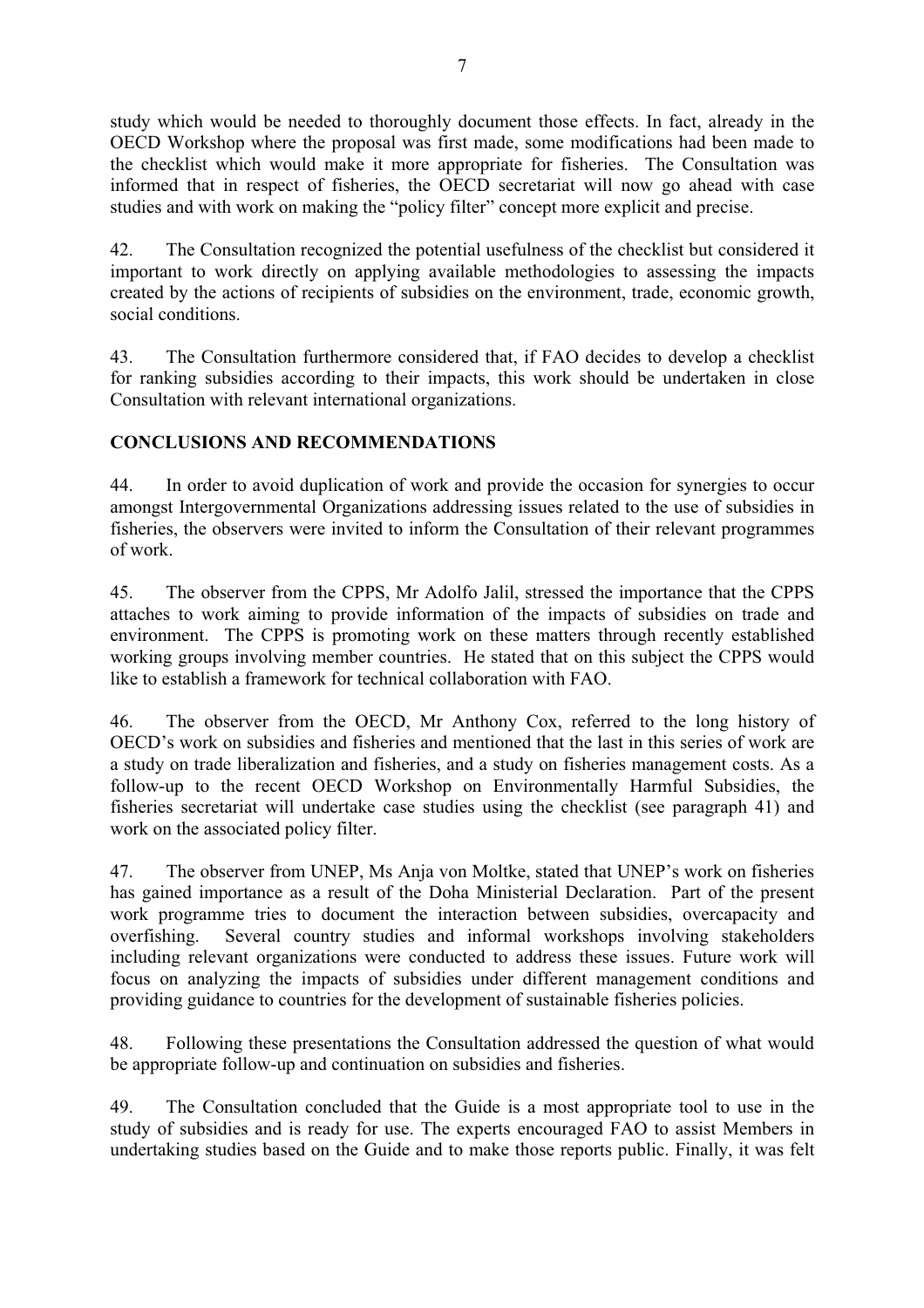to be important that FAO be informed of the experiences derived in its use as, at some time later, it may be appropriate to undertake a revision of the Guide.

50. Simultaneously, FAO should work to improve guidance on how to identify and assess subsidies classified in categories 3 and 4. Initially this work might aim to provide quantitative assessments. Also, it is important that guidance be provided on how to place the annual analysis into a multi-year framework.

51. The Consultation specifically urged FAO to work on the following issues: (i) the longterm effects of subsidies; (ii) resource pricing, and (iii) the effects of government inaction.

52. The Consultation recognized that the data generated by the application of the Guide can be used to carry out empirical analyses for the purpose of estimating impacts. Essentially it is a matter of determining the stimulus to the firm, assessing the firm's reaction to that stimulus, and then determining the short-term and long-term effects on fishing capacity, on fish stocks, trade, etc. The Consultation strongly recommended that this type of analysis be undertaken.

53. The Consultation concluded that FAO should promote development and use of appropriate models for the evaluation of impacts of subsidies through actual case studies.

54. Regarding environmental impacts, various methods are available. They include applying econometric and bio-economic models. Models will need to be adjusted to handle different kinds of subsidies, *inter alia* management costs as well as the dynamics of fishing effort and fish stocks. The Consultation recognized that considerable effort will be needed in terms of model development and data collection. It is unlikely that one model can be used to assess all possible types of impacts, rather there will be a need to tailor models to the type of impact studied.

55. Regarding the impacts on trade, a different model approach will be required. Global competitiveness analysis, as used in the international trade literature, allows immediate use of subsidy data (in conjunction with data on input-output coefficients for harvesting and processing activities) to assess the impact of subsidies on fisheries trade. Because of its partial equilibrium approach, it is relatively easy to perform comparative static or sensitivity analysis around important parameters of fisheries activities.

56. The Consultation stated that case studies, based on models outlined above, would be appropriate to analyse both the environmental impact and the impact on trade of subsidies and recommends such case studies be undertaken.

# **ADOPTION OF THE REPORT**

57. The report was adopted on 6 December 2002.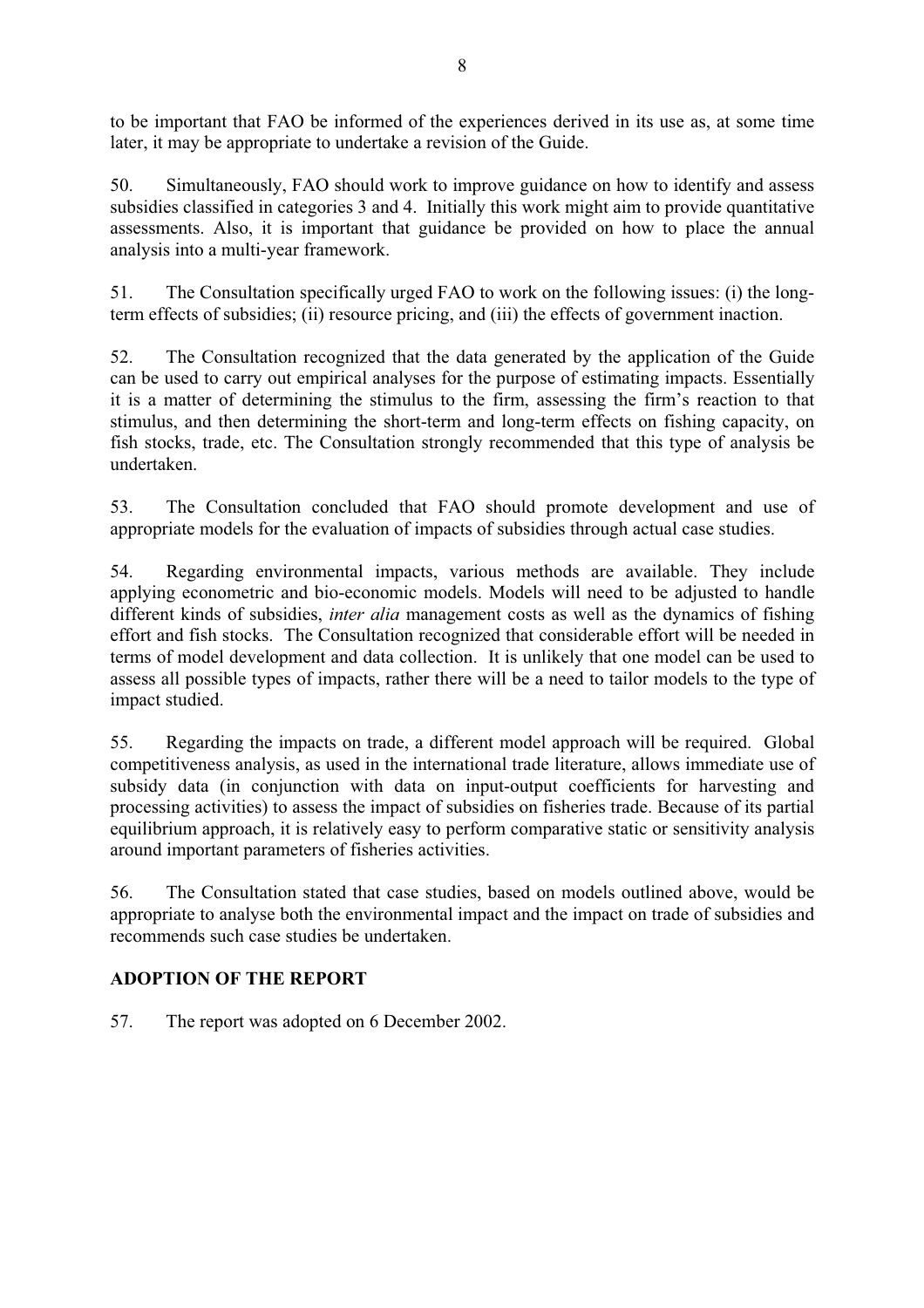# **APPENDIX A**

#### **AGENDA**

- (a) Opening of the Expert Consultation
- (b) Administrative arrangements for the meeting
- (c) Election of Chairman
- (d) Review of "Guide for identifying, assessing and reporting on subsidies in the fisheries sector"
- (e) Comparing the magnitude and the effects of subsidies in the fisheries sector*.*
- (f) Conclusions and recommendations
- (g) Adoption of the report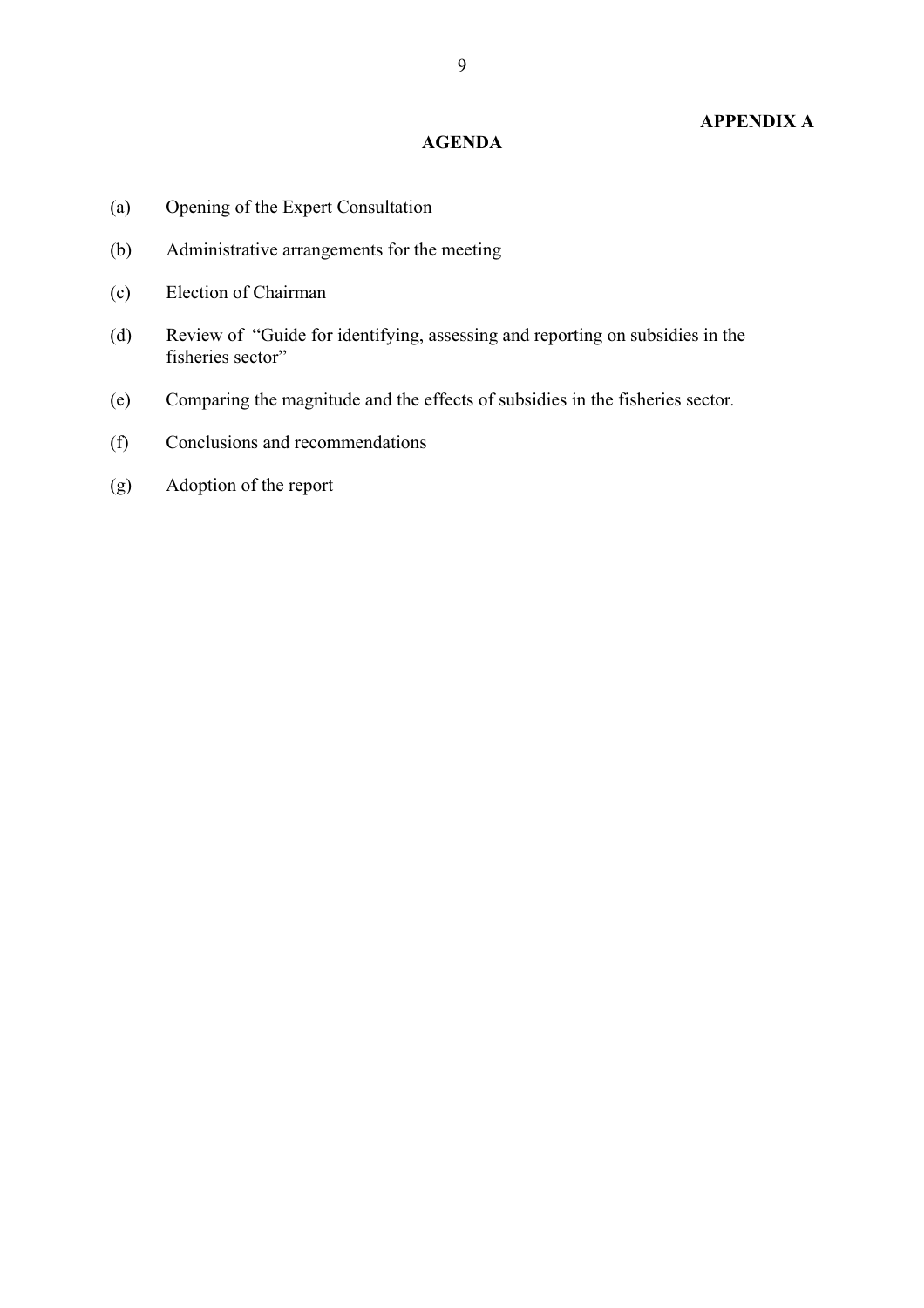## **APPENDIX B**

# **LIST OF DOCUMENTS**

| FI:ECFS/2002/1      | Provisional Agenda                                                                                                                                                                                                                          |
|---------------------|---------------------------------------------------------------------------------------------------------------------------------------------------------------------------------------------------------------------------------------------|
| FI:ECFS/2002/2      | Introduction to the Draft Guide for Identifying, Assessing and<br>Reporting on Subsidies in the Fisheries Sector                                                                                                                            |
| FI:ECFS/2002/3      | Assessing and Reporting on Subsidies in the Fisheries sector Guide for<br>discussion of the Draft Guide for Identifying                                                                                                                     |
| FI:ECFS/2002/4      | Draft guide for Identifying, Assessing and Reporting on Subsidies in<br>the Fisheries Sector                                                                                                                                                |
| FI:ECFS/2002/5      | Comparing the magnitude and the effects of subsidies in the fisheries<br>sector                                                                                                                                                             |
| FI:ECFS/2002/Inf.1  | List of documents                                                                                                                                                                                                                           |
| FI:ECFS/2002/Inf. 2 | List of participants                                                                                                                                                                                                                        |
| FI:ECFS/2002/Inf. 3 | Prospectus                                                                                                                                                                                                                                  |
| FI:ECFS/2002/Inf. 4 | Study on Subsidies in the Fisheries Sector of Trinidad & Tobago                                                                                                                                                                             |
| FI:ECFS/2002/Inf. 5 | Report of the Expert Consultation on Economic Incentives and<br>Responsible Fisheries (Rome, 28 November-1 December 2000) FAO<br>Fisheries Report No.638                                                                                    |
| FI:ECFS/2002/Inf. 6 | Papers presented at the Expert Consultation on Economic Incentives<br>and Responsible Fisheries (Rome, 28 November-1 December 2000)<br>FAO Fisheries Report No.638/Suppl.                                                                   |
| FI:ECFS/2002/Inf. 7 | What makes a subsidy Environmentally Harmful: Developing a<br>checklist based on the conditionality of subsidies. Author: Jan Pieters.<br>Presented at the OECD Workshop on Environmentally Harmful<br>Subsidies (Paris, 7-8 November 2002) |
| FI:ECFS/2002/Inf. 8 | Report of the Ad Hoc Meeting of Intergovernmental Organizations on<br>Work Programmes Related to Subsidies in Fisheries (Rome, 21-22 may<br>2001). FAO Fisheries Report No. 649                                                             |
| FI:ECFS/2002/Inf. 9 | Report of the Second Ad Hoc Meeting of Intergovernmental<br>Organizations on Work Programmes Related to Subsidies in Fisheries<br>(Rome, 4-5 July 2002). FAO Fisheries Report No. 688                                                       |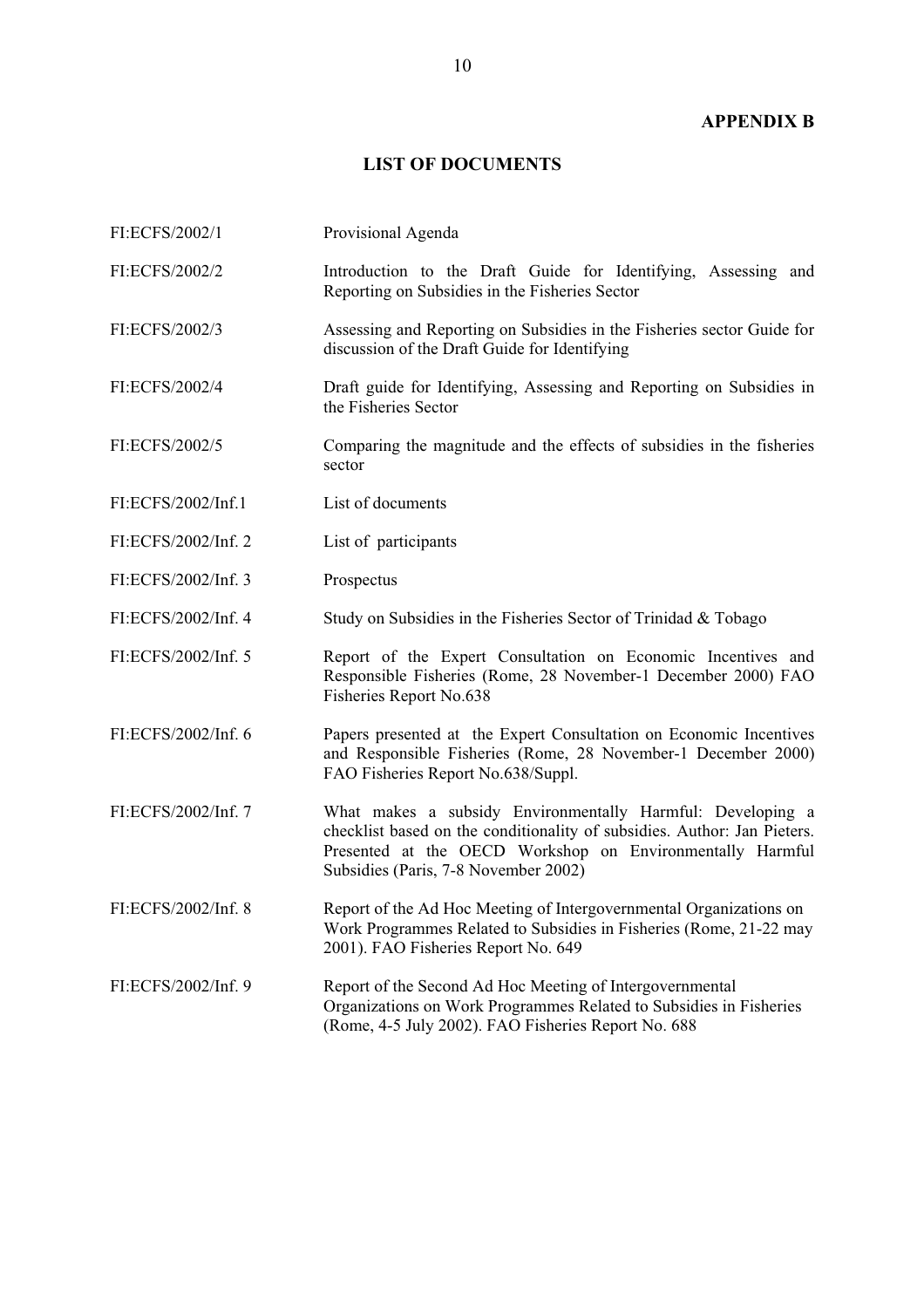## **LIST OF PARTICIPANTS**

#### **CAMEROON**

**NJIFONJOU, Oumarou**

Fisheries Economist SRHOL-IRAD, PMB 77 Limbe Cameroon Tel.: (237) 9987616 Fax: (237) 3332376 E-mail: njifonjo@caramail.com

#### **CANADA**

**SCHRANK, William E.**  Professor Department of Economics Memorial University St. John's, Newfoundland, A1C 5S7 Canada Tel. 902,245 6749 Fax: 902.245 5141 E-mail:wschrank@mun.ca; w.schrank@ns.sympatico.ca

# **CHINA**

**ZHANG, Linxiu**  Professor and Deputy Director Center for Chinese Agricultural Policy (CCAP) Chinese Academy of Sciences (CAS) Building 917, Datun Road, North Asian Games Village, Beijing 100101, China Tel. (86.10) 64856834/64889440 Fax: (86.10) 64856533 E-mail: lxzhang@public.bta.net.cn

#### **ICELAND**

**MATTHIASSON, Thorolfur Geir**  Associate Professor Faculty of Economics and Business University of Iceland, Iceland Tel. (354)5671510/(354)525 4530 Fax: (354)5526806 E-mail:  $totimat( $\omega$ )<sub>hi.is</sub>$ 

# **INDIA**

**DATTA, Samar K.** Professor and Chairman Center for Management in Agriculture (CMA) Indian Institute of Management (IIM) Vastrapur, Ahmedabad 380015 Gujarat, India Tel. (91)796324818 Fax: (91)796306896 E-mail: sdutta@iimadh.ernet.in; samardatta@hotmail.com

#### **INDONESIA**

**JUSUF, Gellwynn**  Advisor, Ministry of Marine Affairs and **Fisheries** Gd. Humpuss. Medan Merdeka Timur No. 16, Jakarta 10110 Indonesia Tel. (62-21) 3522515 Fax : (62-21)3522515 E-mail**:** gellwynn@cbn.net.id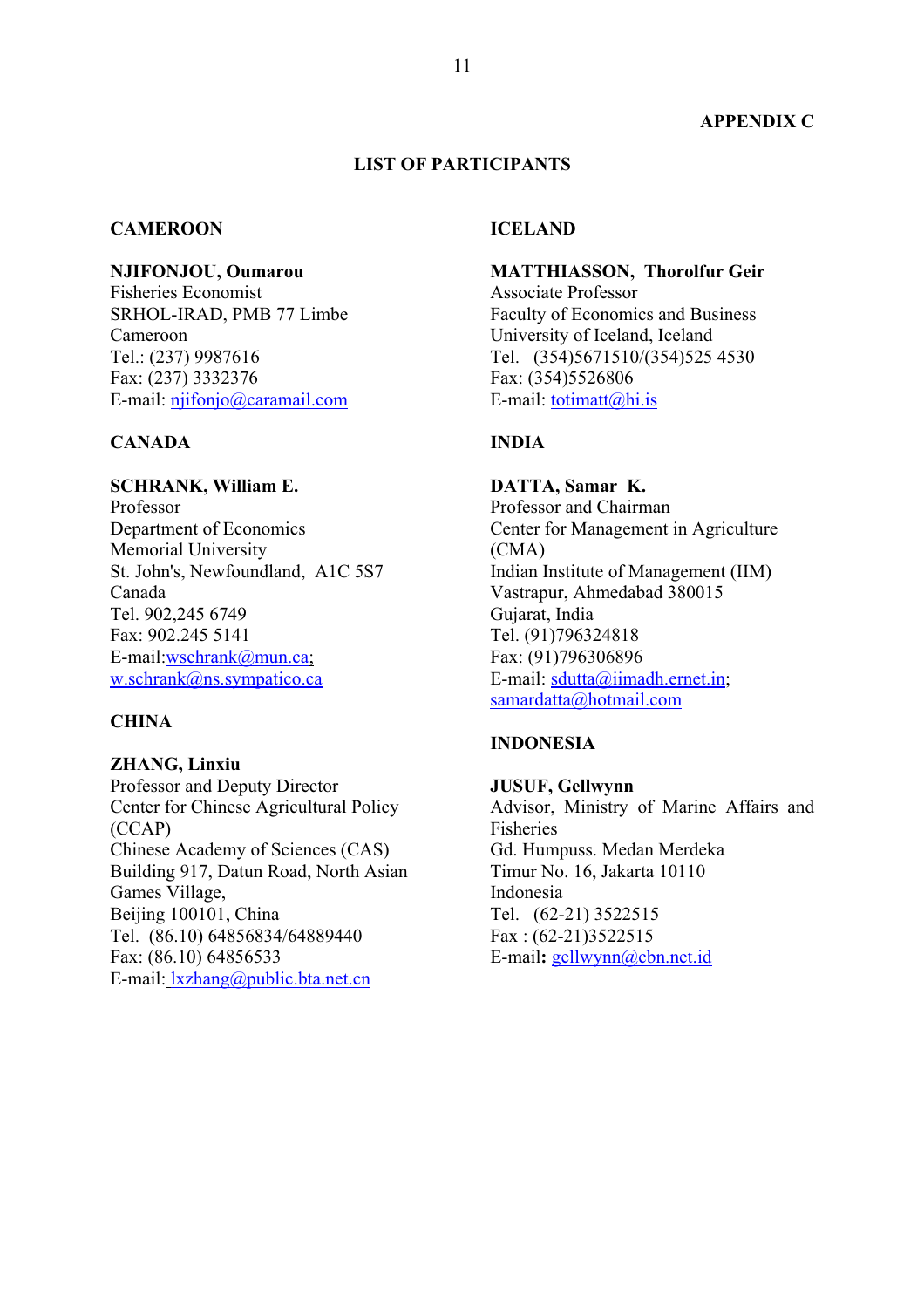## **JAPAN**

# **KASE, Kazutoshi**

Up to March 2003: Visiting Fellow Nissan Institute of Japanese Studies 27 Winchester Road, Oxford, OX26NA, United Kingdom Tel. +441865284515 Fax +441865274574 E-mail: kazutoshi.kase@stantonys.oxford.ac.uk After March 2003: Professor Institute of Social Sciences University of Tokyo 3-7-1 Hongo, Bunkyo-ku, Tokyo 113-0011 Japan Tel: (81.3)58414976 Fax: (81.3)5841 4905 E-mail: kase@iss.u-tokyo.ac.jp

# **NEW ZEALAND**

#### **SHARP, Basil Milsom H.**

Professor Dept. of Economics University of Auckland PB 92019 Auckland New Zealand Tel. 64-9 373 75 99 Fax: 64-9 373 74 27 E-mail: b.sharp@auckland.ac.nz

#### **NORWAY**

#### **BJORNDAL, Trond** Professor

Centre for Fisheries Economics Norwegian School of Economics and business Administration Helleveien 30, N-5045 Bergen Norway e-mail: Trond.Bjorndal@nhh.no t.bjorndal@ic.ac.uk

#### **PERU**

# **ZUZUNAGA, Jorge**

Fisheries Advisor Vice-Ministerio de Pesquería Ministerio de la Producción Calle Uno Oeste No. 060 – Urbanización Corpac, San Isidro, Lima Peru Tel.: (511)4753218/(511)2243416 Fax: (511)2242950 E-mail: jzuzunaga@minpes.gob.re jzuzunag@yahoo.com

## **SIERRA LEONE**

## **KAINDANEH, Peter Munda**

Economist 1301 Walkers Line Burlington ON, L7M 4N7 Canada Tel.: 905 332 3305 Cell. Tel.: 905 315 0269 Fax: 905 332 7934 E-mail: kaindaneh@yahoo.com

# **TRINIDAD AND TOBAGO**

# **KURUVILLA, Sita Heidi**

Fisheries Officer Fisheries Division Ministry of Agriculture, Land and Marine Resources, St Clair Circle Port of Spain Trinidad and Tobago Tel. +18686271684 (Personal)/ (186)86344504/5 (Office) Fax: +18686344488 E-mail: tsk@tstt.net.tt (Personal) Mfau2fd@tstt.net.tt (Office)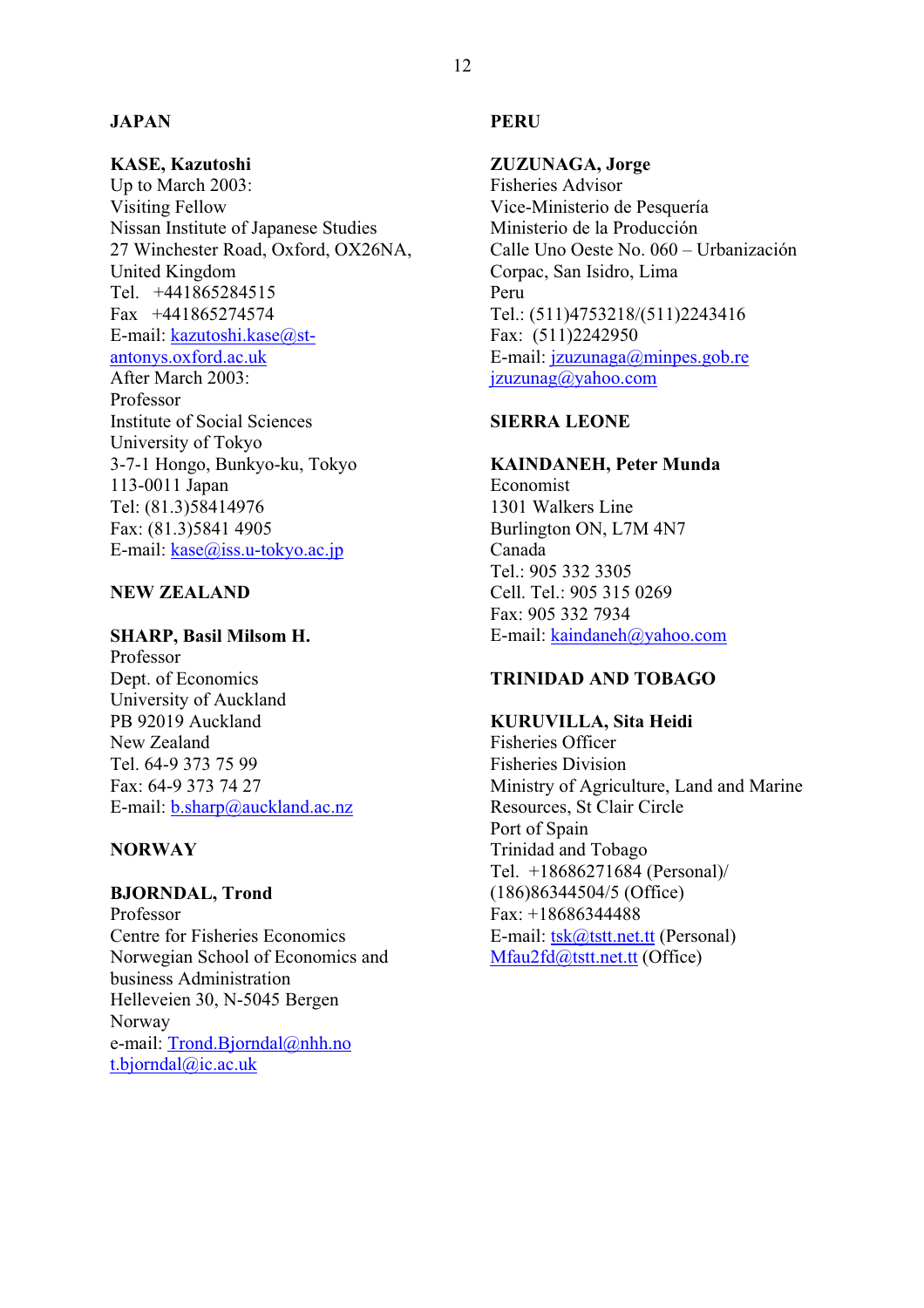## **SPAIN**

#### **FRANQUESA, Ramón**

Professor Gabinete de Economía del Mar Facultad de Ciencias Económicas Universidad de Barcelona Av. Diagonal 690 08031 Barcelona España Tel. +34932856 803 E-mail: ramon@gemub.com

# **UNITED STATES OF AMERICA**

#### **MILAZZO, Matteo**

Policy Analyst National Marine Fisheries Service NOAA, US Department of Commerce 1315 East-West Highway, Silver Spring, MD 20910. **USA** Tel. (301) 713-2276 Fax: (301) 713-2313 E-mail: Matteo.Milazzo@noaa.gov

# **FAO**

#### **WIJKSTRÖM, Ulf N.**

Chief, Development Planning Service Fisheries Policy and Planning Division Tel: (+39.06)57053156 Fax: (+39.06)57056500 E-mail: Ulf.Wijkstrom@fao.org

#### **GUMY, Angel**

Senior Fisheries Planning Officer Development Planning Service Tel: (+39.06)57056471 Fax: (+39.06)57056500 E-mail: Angel.Gumy@fao.org

**WESTLUND, Lena** 

Consultant Badhusvägen 13 132 37 Salts Jö-Boo Sweden Tel: (+46)8 57028750 Mobile: (+46)708 548813 E-mail: lena.westlund@swipnet.se

#### **OBSERVERS**

#### Anja **VON MOLTKE**

Economics and Trade Branch Division of Technology, Industry and Economics United Nations Environment Programme International Environment House 15 Chemin des Anémones -CH-1219 Genève, Switzerland Tel: 41-22-917 8137 Fax: 41-22-917 8076 E-mail: anja.moltke@unep.ch

Anthony **COX** Senior Analyst Fisheries Division **OECD** 2 rue Andre-Pascal 75775 Paris Cedex 16, France Tel: (33) 1 45 24 95 64 Fax: (33) 1 44 30 61 21 email: anthony.cox@oecd.org

Alfonso Alvarez **JALIL** Economic Director - Comisión Permanente del Pacífico Sur (CPPS) Edificio Inmaral, 1er piso Av. Carlos Julio Arosemena, Km. 3 Guayaquil, Ecuador Tel.: (593) 4 2221 202/2221 203 Fax: (593) 4 2221 201 E-mail: direcono@cppsnet.org Web: www:cpps int.org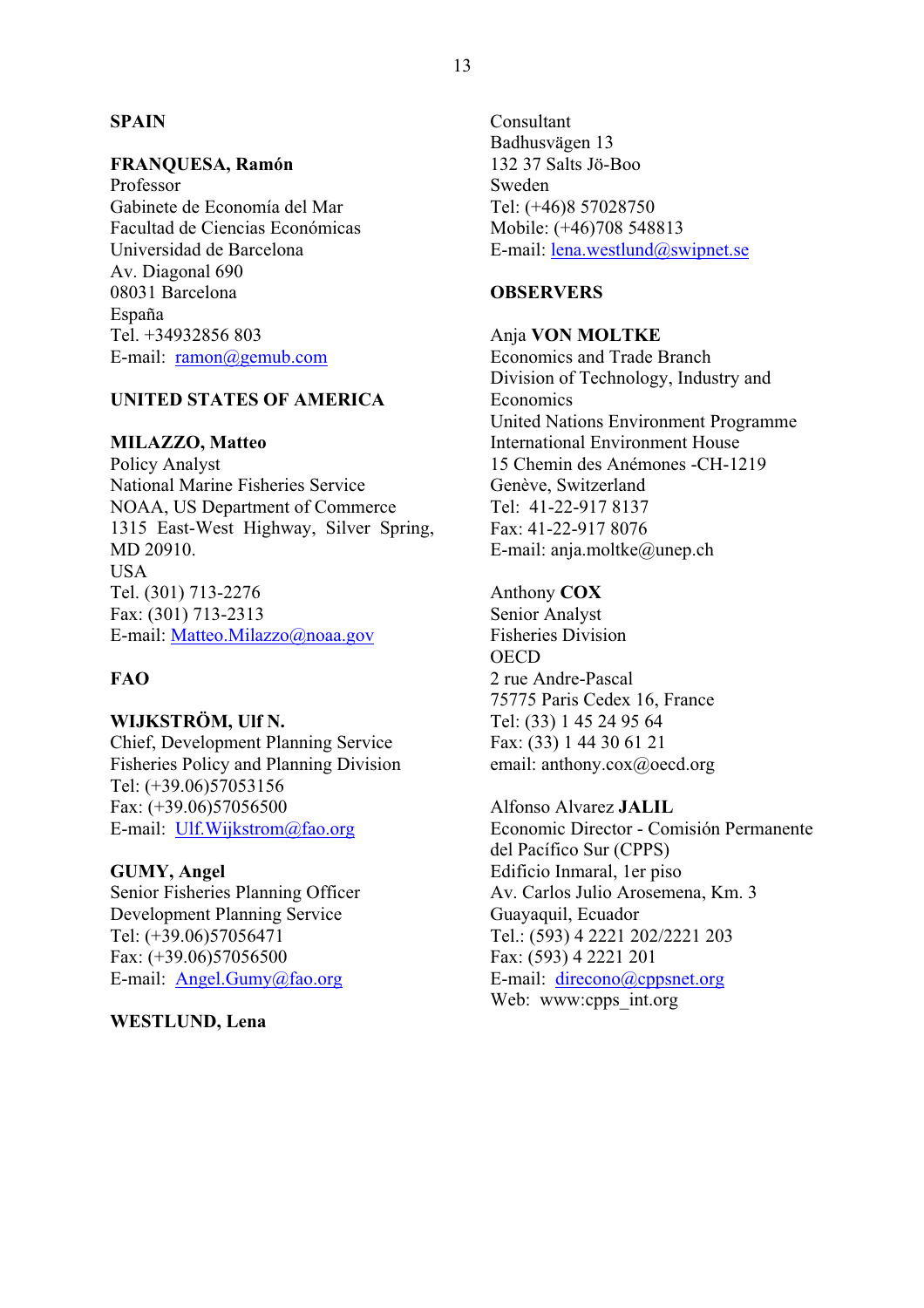#### **OPENING STATEMENT BY MR ICHIRO NOMURA, ASSISTANT DIRECTOR-GENERAL FAO FISHERIES DEPARTMENT**

Welcome to Rome; it is a pleasure to see you here. And, thank you for accepting our invitation to join the FAO Expert Consultation on Identifying, Assessing and Reporting on Subsidies in the Fishing Industry.

In recent years, as you are well aware, subsidies have been much discussed in international meetings dealing with fisheries and/or the environment. So it is not surprising that several FAO Members would like to know more about subsidies, particularly as they constitute a controversial group of policy measures. So Governments have a natural interest in finding out just how effective a policy measure they are.

Two years ago, the FAO Committee of Fisheries advised us here at Headquarters to continue to study subsidies in the fishery sector; the Committee asked us to undertake qualitative and quantitative assessment of them and of their impacts.

This sounds deceptively simple. But, as you know, it is not. The number of fisheries to be studied is very large, and – worse – we do not have a proven tool to use. So we set out by trying to develop the tool, a tool that should be sharp yet universal (a type of Swiss knife) and not too demanding to use. The availability of such a tool should make it possible for any government to get a rough idea of the costs and benefits of economic policy measures including subsidies - applied to the fishery sector.

A rough version of this tool has been developed. The artisan is Lena Westlund. You all will come to know her as Ms Westlund will be here throughout the Expert Consultation. Ms Westlund– and my colleagues in the Fisheries Department – has dedicated much effort to come up with a guide that is both practical and useful. In the course of this year Ms Westlund has spear-headed four prototype studies of the guide; one each in four countries representing somewhat different economies.

One of the countries was Trinidad and Tobago. And, I take this opportunity to thank the Government of Trinidad and Tobago – through Ms Kuruvilla who is with us - for having permitted us to reproduce the report of the prototype study for the benefit of this Consultation.

However, the guide is not all that is needed to quantify subsidies in the fisheries sector, but it is a first step. It needs to be used and then improved based on the accumulated experience of users. But before submitting it to a wider audience to use, we want you to apply your expertise to it and thereby help us improve it.

The guide is not all that is on the agenda. You will also be asked to consider how to develop practical methods for measuring – at least in a qualitative manner – the effects of subsidies on environment, trade and development.

This part of the Expert Consultation takes as its starting point a check list developed by a Dutch economist, Mr Jan Pieters. Mr Pieters presented the check list last month in an OECD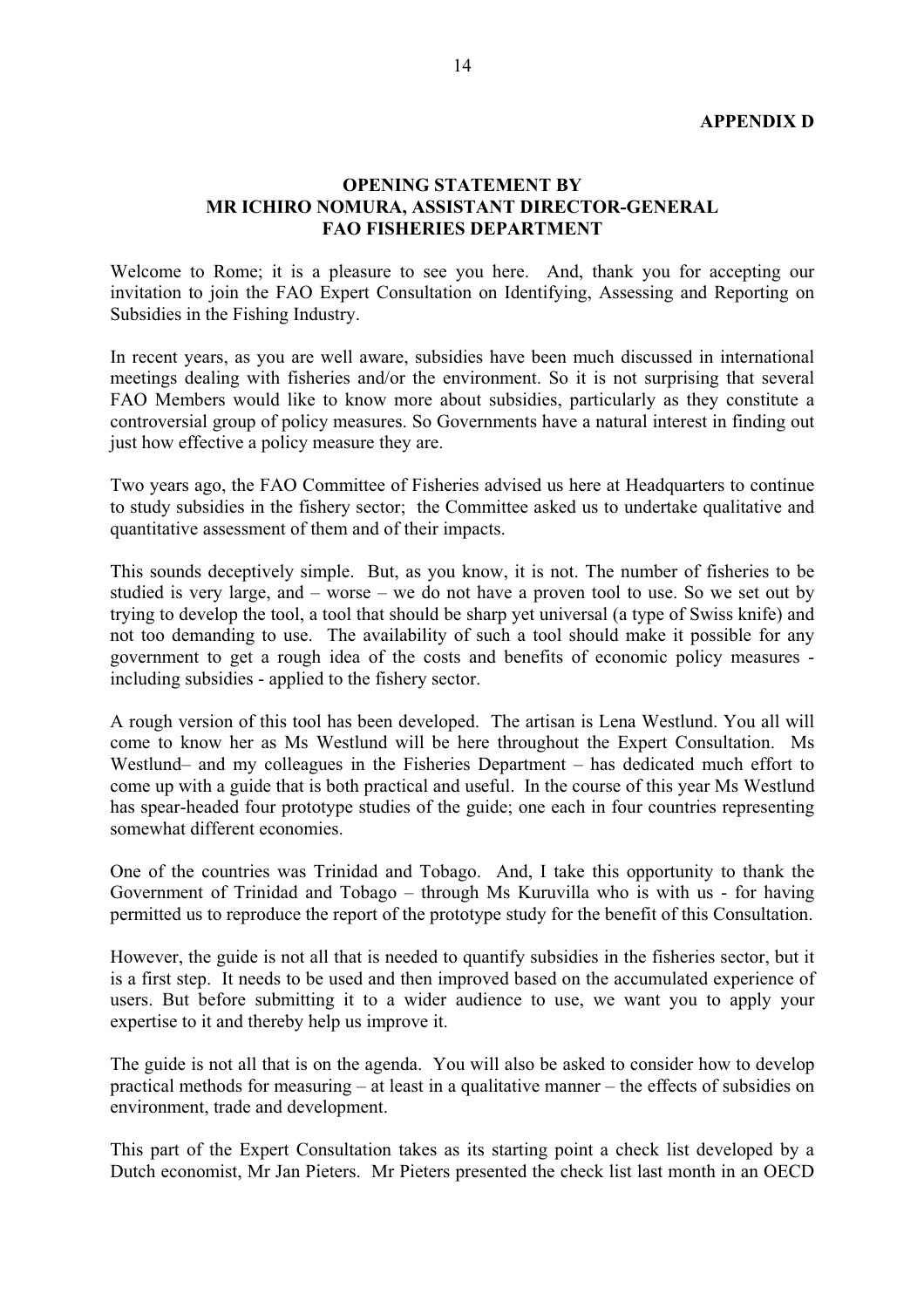workshop in which participants discussed environmentally harmfully subsidies. The OECD secretariat has most kindly agreed to let us use the document – and the associated power point presentation – in this Expert Consultation. For this we are most grateful.

Thus in the second part of the Expert Consultation we want your advise about directions for future work. I expect you will get to this task sometime late tomorrow or early on Thursday. I do not expect you at that time to attempt to finalize that check list for application in fisheries. Of course it would be marvelous if you could, but perhaps it is more realistic for you to discuss its strength and weaknesses and then to formulate your considered view of whether or not we should proceed to work with the check-list as a starting point, and, if so, how we should proceed.

Before I end I should recall that each one of you have been invited here in your personal capacity. As you know in this Consultation you represent nobody but yourselves. The voice of governments we will hear later – when the FAO Committee of Fisheries will review and debate the report of this expert Consultation.

I will probably not be able to spend as much time with you as I would like to. But, I hope to be back at least on Friday afternoon in time for the adoption of your report.

Once more – thank you for taking time to come here and I wish you a successful Consultation.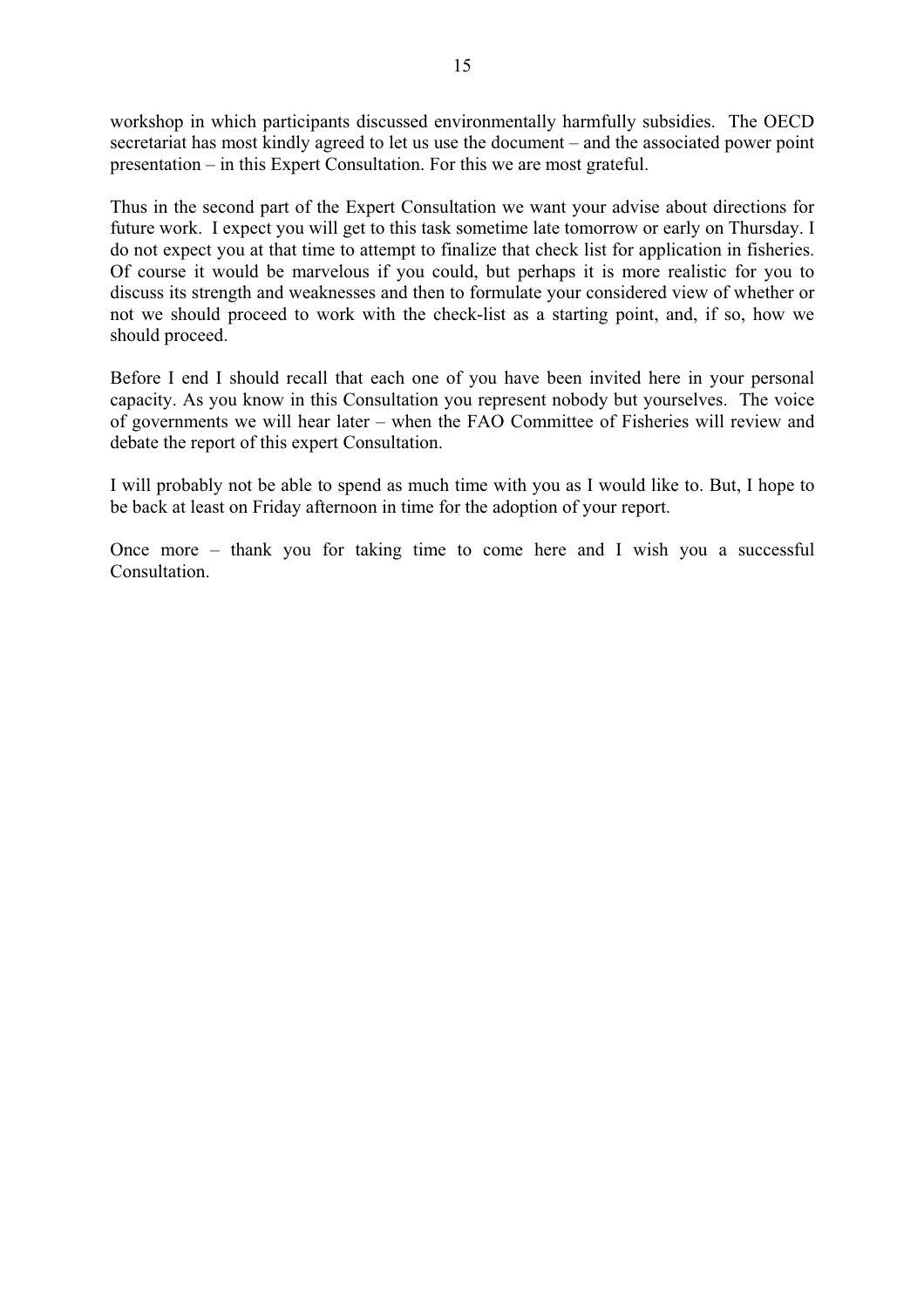#### **APPENDIX E**

# **DRAFT GUIDE FOR IDENTIFYING, ASSESSING AND REPORTING ON SUBSIDIES IN THE FISHERIES SECTOR**

**by**

Lena Westlund FAO Consultant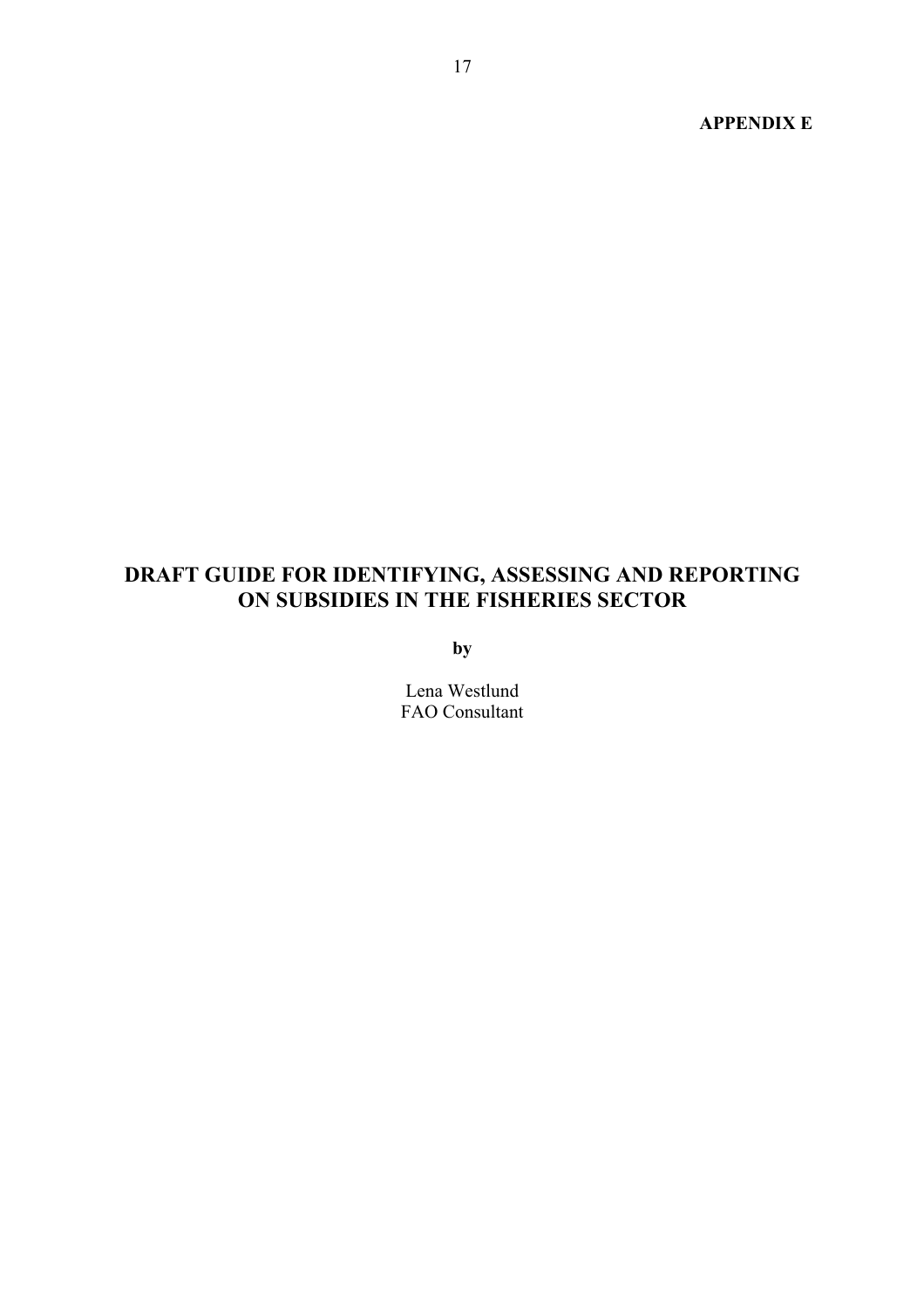# **ABBREVIATIONS**

| AMS         | Aggregate Measurement of Support                       |
|-------------|--------------------------------------------------------|
| <b>DSA</b>  | Daily Subsistence Allowance                            |
| <b>GFT</b>  | <b>Government Financial Transfers</b>                  |
| <b>GDP</b>  | <b>Gross Domestic Product</b>                          |
| <b>GATT</b> | General Agreement on Tariffs and Trade                 |
| <b>IRR</b>  | Internal Rate of Return                                |
| <b>ITQ</b>  | Individual Transferable Quotas                         |
| M           | Million                                                |
| <b>OECD</b> | Organization for Economic Co-operation and Development |
| <b>PSE</b>  | Producer Subsidy Equivalent                            |
| R & D       | <b>Research and Development</b>                        |
| <b>SCM</b>  | Agreement on Subsidies and Countervailing Measures     |
| <b>TED</b>  | Turtle Excluder Device                                 |
| US\$        | <b>United States Dollars</b>                           |
| <b>VAT</b>  | Value Added Tax                                        |
| <b>WTO</b>  | World Trade Organization                               |
|             |                                                        |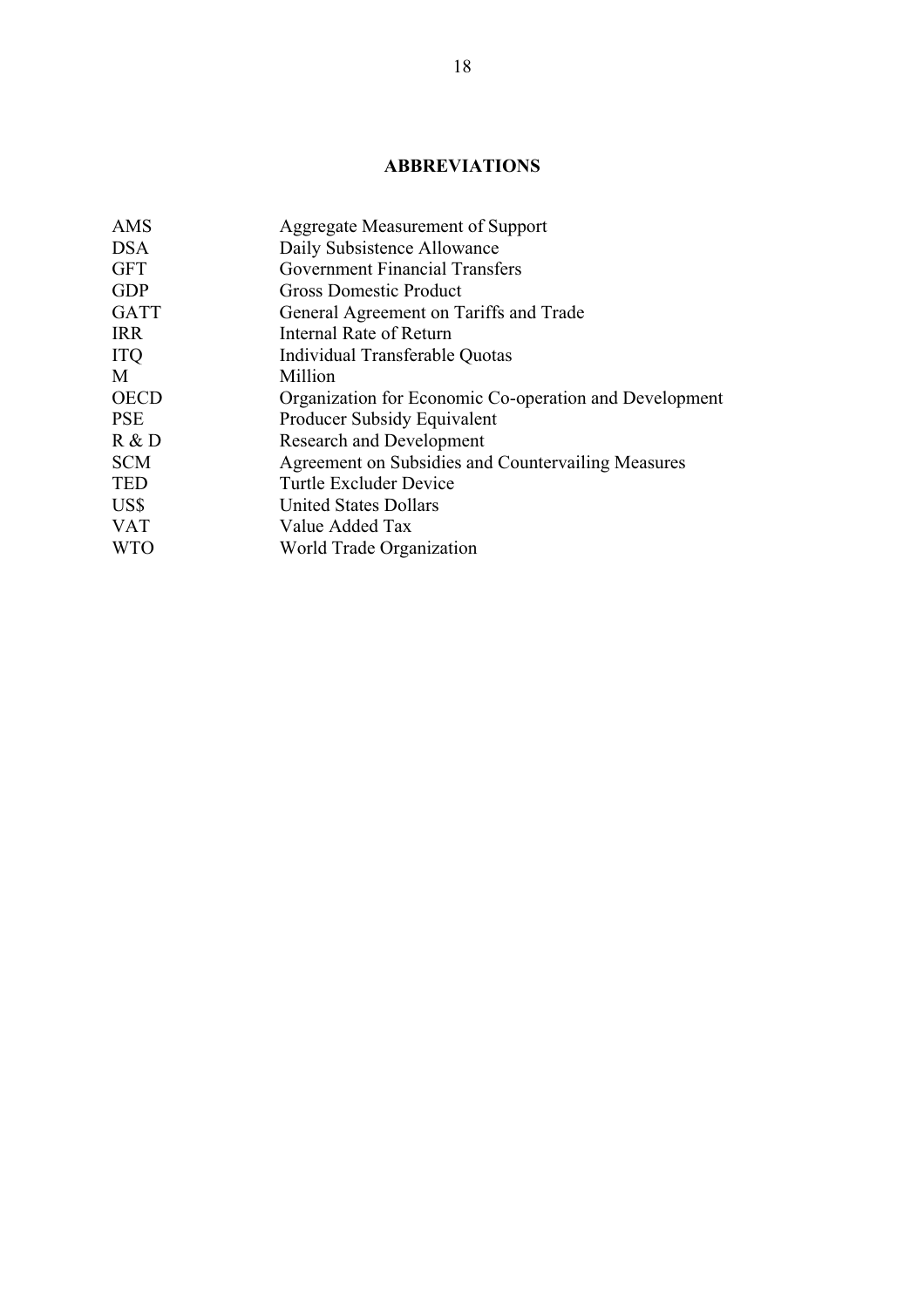# **TABLE OF CONTENTS**

|                         |                  |                                                                         | Page |
|-------------------------|------------------|-------------------------------------------------------------------------|------|
| $\mathbf{1}$            |                  |                                                                         |      |
| $\mathbf{2}$            |                  |                                                                         |      |
|                         |                  |                                                                         |      |
| 3                       |                  | PLANNING AND PREPARING FOR A FISHERIES SUBSIDIES STUDY 25               |      |
| $\overline{\mathbf{4}}$ |                  |                                                                         |      |
|                         | 4.1              |                                                                         |      |
|                         | 4.2              |                                                                         |      |
|                         | 4.3              | THE MACRO-ECONOMIC FRAMEWORK AND THE FISHERIES SECTOR 30                |      |
|                         | 4.4              |                                                                         |      |
|                         | 4.5              |                                                                         |      |
| 5                       |                  |                                                                         |      |
|                         | 5.1              |                                                                         |      |
|                         | 5.2              |                                                                         |      |
|                         | 5.3              | CATEGORY 2: SERVICES AND INDIRECT FINANCIAL TRANSFERS 35                |      |
|                         | 5.4              | CATEGORY 3: INTERVENTIONS WITH DIFFERENT SHORT AND LONG-TERM EFFECTS 35 |      |
|                         | 5.5              |                                                                         |      |
| 6                       |                  |                                                                         |      |
|                         | 6.1              | GOVERNMENT COST AND INDUSTRY VALUE - SOME PRINCIPLES 38                 |      |
|                         | 6.2              |                                                                         |      |
|                         | 6.2.1            |                                                                         |      |
|                         | 6.2.2            |                                                                         |      |
|                         | 6.2.3            |                                                                         |      |
|                         | 6.2.4            |                                                                         |      |
|                         | 6.2.5            |                                                                         |      |
|                         | 6.2.6            |                                                                         |      |
|                         | 6.2.7            |                                                                         |      |
|                         | 6.2.8            |                                                                         |      |
|                         | 6.2.9            |                                                                         |      |
|                         | 6.2.10           |                                                                         |      |
|                         | 6.2.11           |                                                                         |      |
|                         | 6.2.12           |                                                                         |      |
|                         | 6.2.13           |                                                                         |      |
|                         | 6.2.14           |                                                                         |      |
|                         | 6.2.15           |                                                                         |      |
|                         | 6.2.16           |                                                                         |      |
|                         | 6.2.17           |                                                                         |      |
|                         | 6.2.18           |                                                                         |      |
|                         | 6.2.19<br>6.2.20 |                                                                         |      |
|                         | 6.2.21           |                                                                         |      |
|                         | 6.3              | IDENTIFYING AND ASSESSING SUBSIDIES - SOME REMARKS WITH REGARD TO       |      |
|                         |                  |                                                                         |      |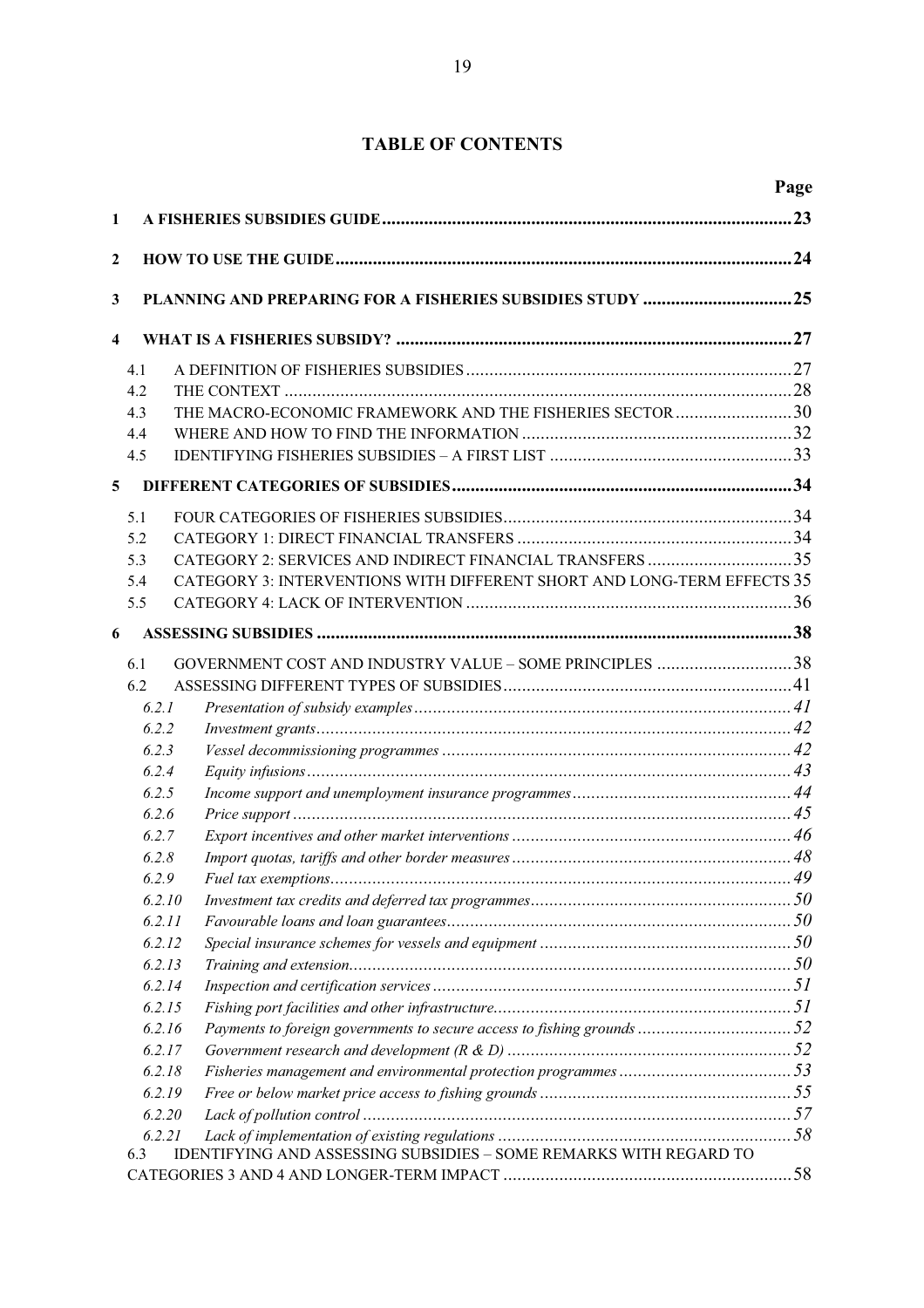| 7  |      | COSTS AND EARNINGS ANALYSIS - THE IMPACT ON INDUSTRY PROFITS59 |  |
|----|------|----------------------------------------------------------------|--|
|    | 7.1  | THE PROFIT AND LOSS ACCOUNT AND THE CLASSIFICATION MATRIX 59   |  |
|    | 7.2  |                                                                |  |
|    | 7.3  |                                                                |  |
| 8  |      |                                                                |  |
|    | 8.1  |                                                                |  |
|    | 8.2  |                                                                |  |
| 9  |      |                                                                |  |
| 10 |      |                                                                |  |
|    | 10.1 |                                                                |  |
|    | 10.2 |                                                                |  |
|    |      |                                                                |  |
|    |      |                                                                |  |

# **LIST OF APPENDIXES**

| Appendix I: Glossary |                                                                           |    |
|----------------------|---------------------------------------------------------------------------|----|
|                      | Appendix II: Other subsidy classifications                                | 77 |
|                      | Appendix III: More examples of possible subsidies of different categories | 79 |

# **LIST OF TABLES**

# **LIST OF FIGURES**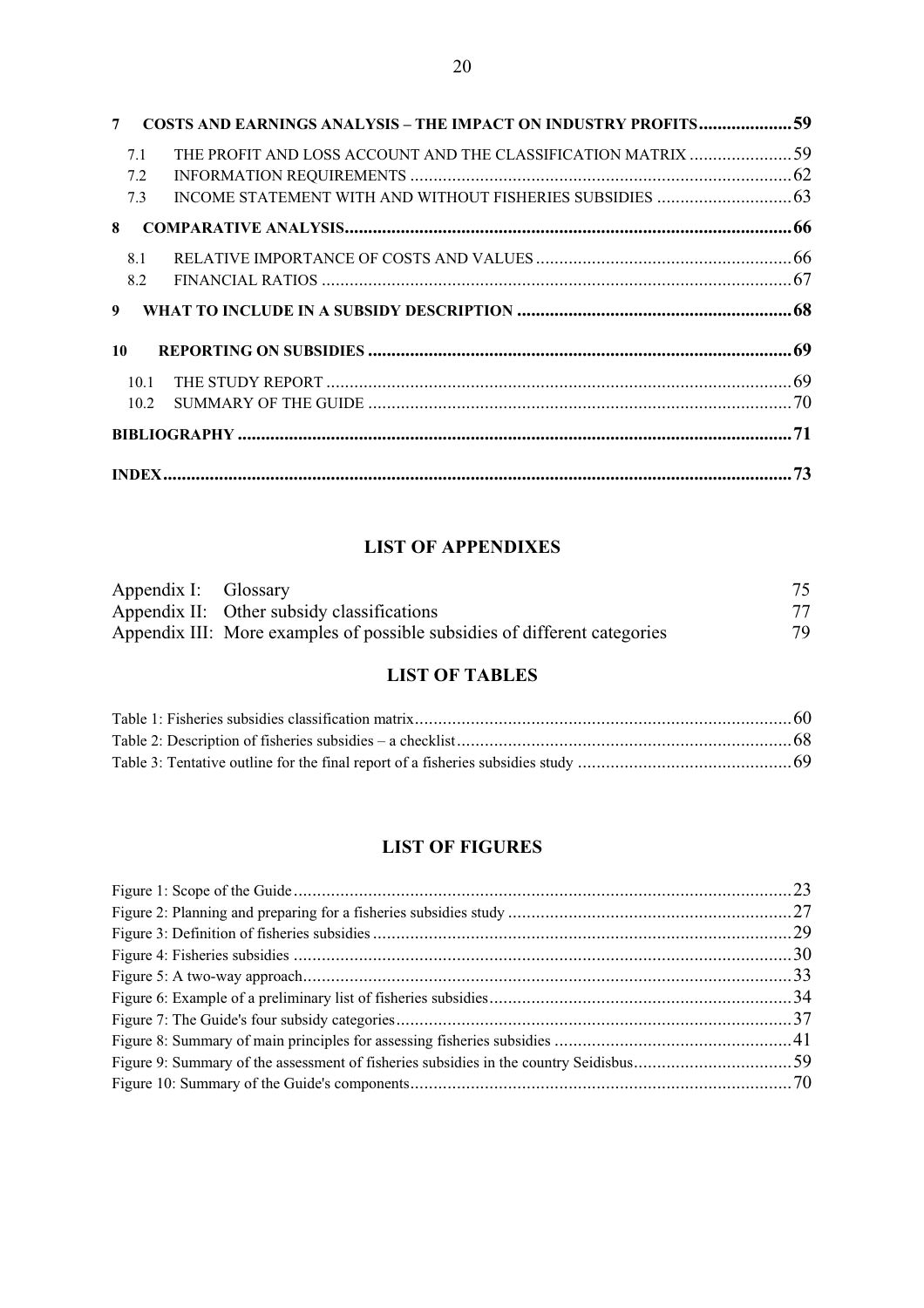# **LIST OF BOXES**

| Box 14: Delineating subsidies, assessing cross-departmental activities and public accounting practices53 |  |
|----------------------------------------------------------------------------------------------------------|--|
|                                                                                                          |  |
|                                                                                                          |  |
|                                                                                                          |  |
|                                                                                                          |  |
|                                                                                                          |  |
|                                                                                                          |  |
|                                                                                                          |  |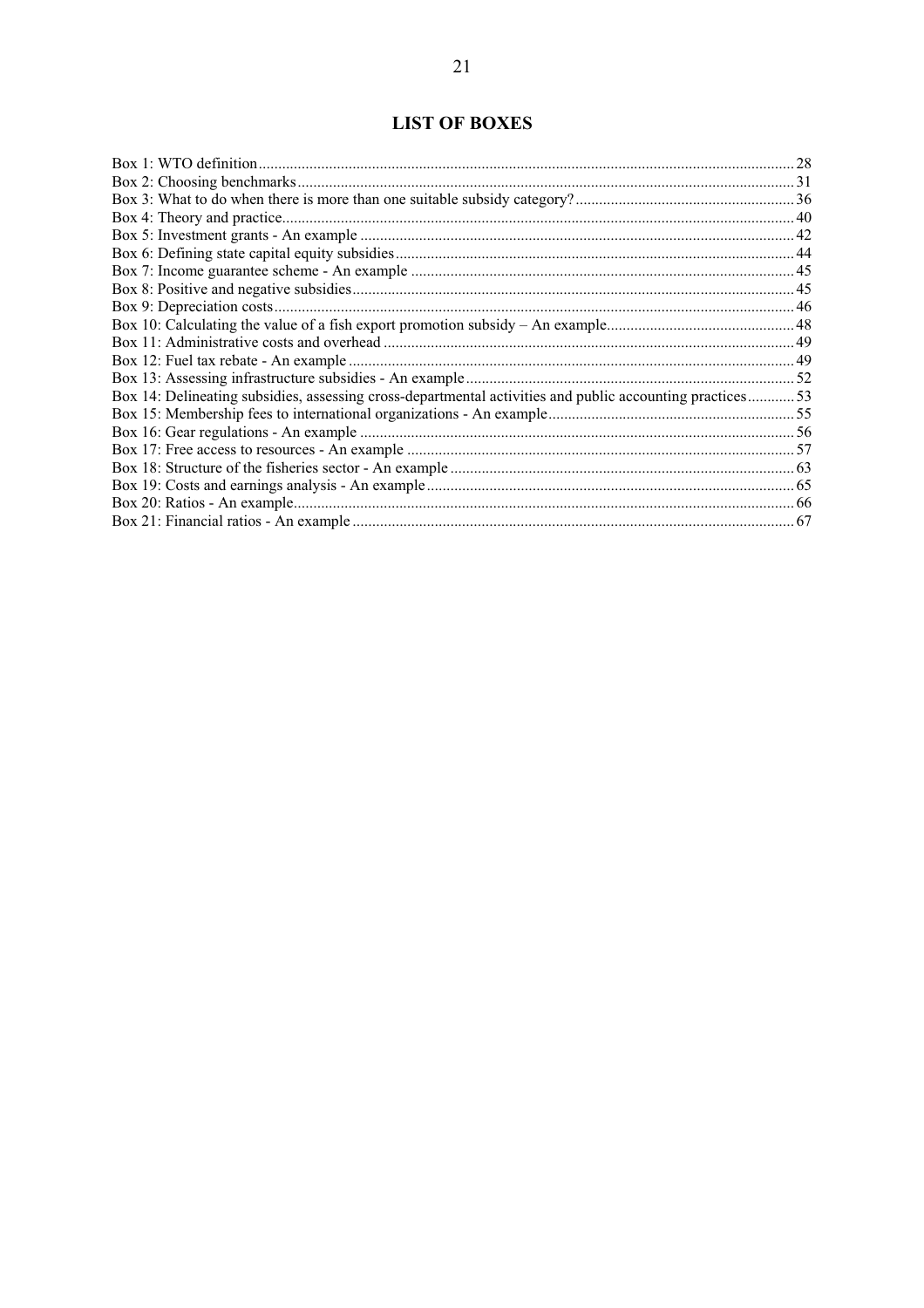## **1 A FISHERIES SUBSIDIES GUIDE**

This Guide has been developed to assist in studying fisheries subsidies. It aims at being an instrument for studies covering all different types of subsidies in all sectors of the fisheries industry and attempts to provide a flexible technical tool that can be used by those who prepare reports and studies on subsidies in the fisheries sector according to their specific needs.

As such, the Guide does not provide a rigid definition of subsidies but offers a framework for how to define fisheries subsidies . The Guide does not take any position with regard to whether a subsidy is "good" or "bad". Subsidies can be either positive, i.e., increasing profits of the industry, or negative, i.e., decreasing profits, but the analysis of the link between this impact and the eventual effect on resources and trade is beyond the scope of the Guide. Hence, the Guide does not cover the analysis of the effects of subsidies on resources, fisheries and trade but aims at assisting in collecting and organising the data on which these analyses could be based. This covers defining, classifying and quantifying fisheries subsidies as well as investigating the processes by which subsidies are provided.

# **Figure 1: Scope of the Guide**



The Guide is based on the main principles agreed on in the FAO Expert Consultation on Economic Incentives and Responsible Fisheries, held in Rome on 28 November – 1 December  $2000<sup>1</sup>$ . In early 2002, a preliminary draft Guide was prepared, based on available literature and information. This draft was thereafter tested by the carrying out of prototype studies in four different countries and it was then revised incorporating the experience from the test studies. The definitions and methodologies presented in the Guide have thus been developed by combining available theoretical knowledge with practical experience.

However, the subject of fisheries subsidies is vast and complex and the work carried out so far has not been sufficient for dealing with all aspects and issues that it includes. Therefore, this Guide should not be considered a final product but rather a flexible document that may need to be revised as more experience on how to study fisheries subsidies is acquired.

 $\overline{a}$  $<sup>1</sup>$  See FAO 2000a.</sup>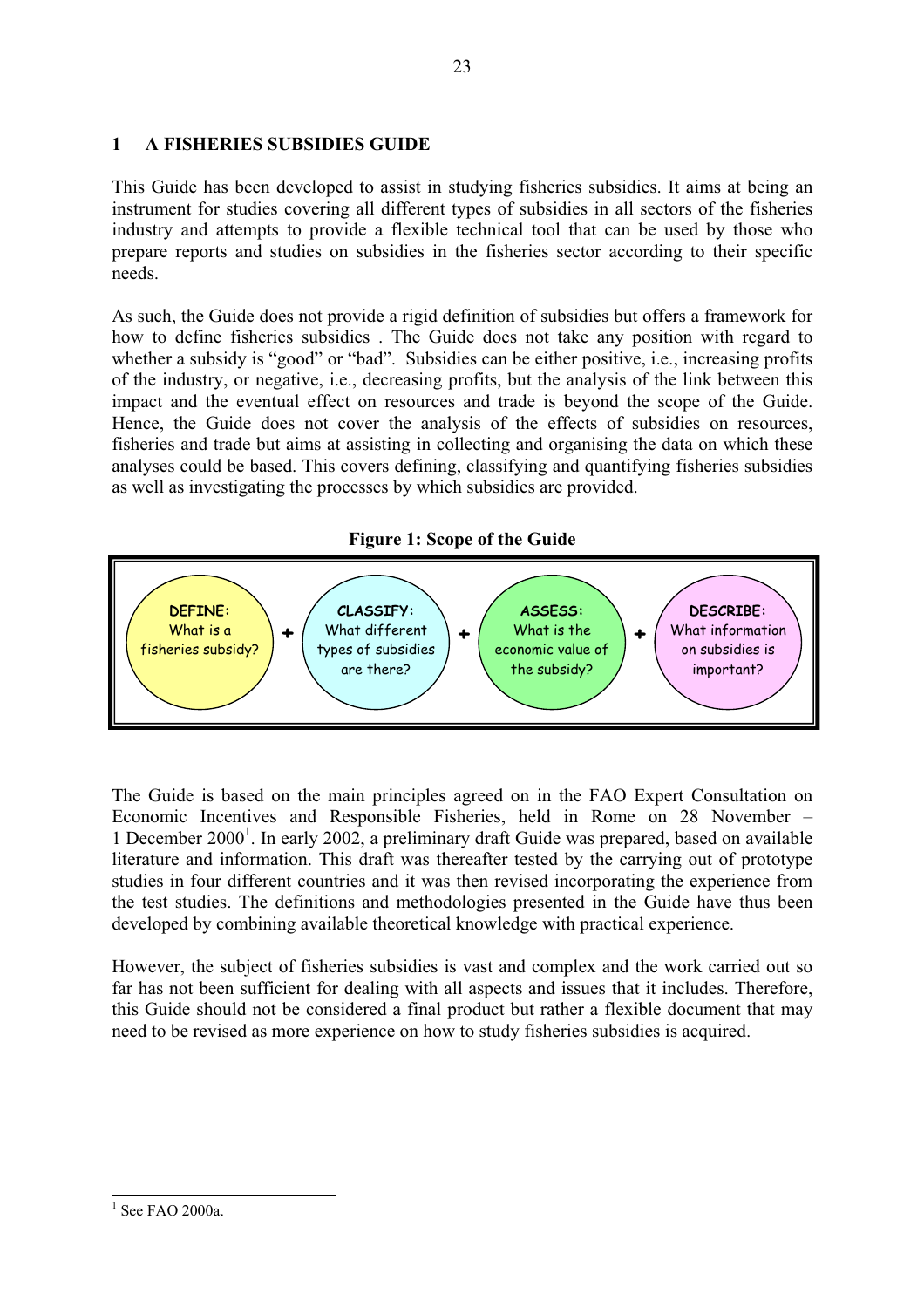## **2 HOW TO USE THE GUIDE**

Following the two introductory chapters, the Guide is organized in eight main sections, each dealing with a separate aspect of a fisheries subsidies study:

| <b>Chapter 3</b>  | Planning and preparing for a fisheries subsidies study                                                                                       |
|-------------------|----------------------------------------------------------------------------------------------------------------------------------------------|
|                   | Before starting the actual work on a fisheries subsidies study, there are                                                                    |
|                   | several aspects to think about with regard to the objective, the scope                                                                       |
|                   | and the resources needed.                                                                                                                    |
| <b>Chapter 4</b>  | What is a fisheries subsidy?                                                                                                                 |
|                   | This chapter discusses the definition of a fisheries subsidy. It                                                                             |
|                   | emphasizes the importance of having a good understanding of both the                                                                         |
|                   | fisheries sector and of the economy of which it is a part in order to be                                                                     |
|                   | able to define subsidies.                                                                                                                    |
| <b>Chapter 5</b>  | Different categories of subsidies                                                                                                            |
|                   | To facilitate the analysis of subsidies and to organize our information,                                                                     |
|                   | it is suggested that fisheries subsidies are classified into four different                                                                  |
|                   | categories.                                                                                                                                  |
| <b>Chapter 6</b>  | Assessing subsidies                                                                                                                          |
|                   | This is the core of the Guide where the assessment of different types of                                                                     |
|                   | subsidies is discussed. Principles and methodologies are suggested for                                                                       |
|                   | how to measure the government $cost - or revenue - and the value to$                                                                         |
|                   | the industry of fisheries subsidies.                                                                                                         |
| <b>Chapter 7</b>  | Costs and earnings analysis $-$ the impact on the industry                                                                                   |
|                   | In this chapter, a costs and earnings analysis is suggested for analysing                                                                    |
|                   | the impact of subsidies on the profits of the industry in more detail.<br>The classification of subsidies is expanded to include a dimension |
|                   | determining which type of costs or revenue that is being affected by a                                                                       |
|                   | particular subsidy.                                                                                                                          |
| <b>Chapter 8</b>  | Comparative analysis                                                                                                                         |
|                   | Building on the results from the assessment of subsidies, this chapter                                                                       |
|                   | suggests ways of examining the relative importance of fisheries                                                                              |
|                   | subsidies.                                                                                                                                   |
| <b>Chapter 9</b>  | What to include in a subsidy description                                                                                                     |
|                   | In addition to assessing subsidies, such as estimating their economic                                                                        |
|                   | value, there are other aspects that may be important to document and                                                                         |
|                   | report. A checklist for what to include in a description of a fisheries                                                                      |
|                   | subsidy, based on the information required for the WTO subsidy                                                                               |
|                   | notification procedures, is suggested.                                                                                                       |
| <b>Chapter 10</b> | Reporting on subsidies                                                                                                                       |
|                   | In this last chapter, a few ideas are given with regard to how to                                                                            |
|                   | structure the report on a fisheries subsidies study.                                                                                         |

The user of the Guide should chose those parts of the document that are relevant for a particular study. Not all sections may be of interest to everyone. It is however recommended to read through the whole Guide to start with to gain a good understanding of the subject field and the issues at stake. Even though the Guide makes an effort to present the topics in the same order as they are likely to occur in the work on a fisheries study, there are several crosscutting issues that are not possible to present in the assumed sequential order. It should also be recognized that the work is likely to be an iterative process that will take us backwards and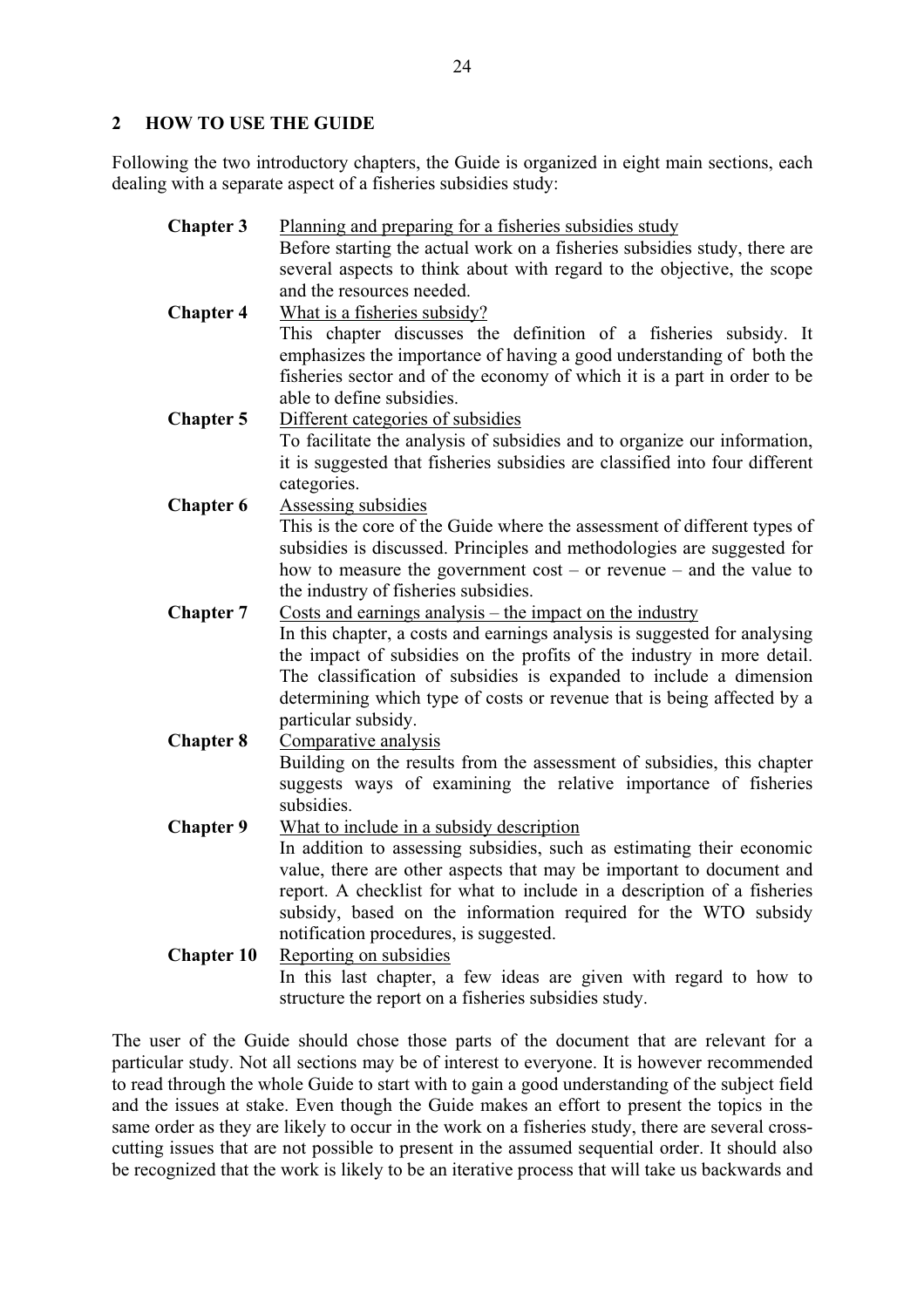forwards in the Guide several times. The **index** at the end of the document may be useful in this respect.

To illustrate various approaches and methodologies, several examples have been included in the Guide – in particular on how to asses subsidies – and are presented in "boxes" throughout the text. These examples refer to an invented country called Seidisbus and are not real subsidies as such. However, the contents of the examples are in most cases derived from the experience of the four prototype studies carried out for the preparation of this document. Hence, it is believed that the examples cover some of the more important subsidies as well as the most common problems related to their assessment. At the same time, it should be pointed out that it has not been possible to include all aspects and types of subsidies in the document and the Guide does not lay claim on being exhaustive or fitting all situations equally well; omissions are inevitable. It is still hoped, though, that the guidelines will help identifying and assessing all types of fisheries subsidies, whether mentioned explicitly in the Guide or not.

A **bibliography** is included at the end of the report and a glossary is found in **Appendix I**, giving explanations to some of the economic expressions and terms used in the Guide.

# **3 PLANNING AND PREPARING FOR A FISHERIES SUBSIDIES STUDY**

As with all research projects and studies, there is a fair amount to do before the actual survey work can start. Planning for a study is an important process and the quality of the preparations can be essential for how good results we achieve. Hence, sufficient time and effort have to be allocated for the planning phase of the work. Some of the questions we need to answer before we start a fisheries subsidies study are:

- What is the objective of the study, i.e. what questions is the study trying to answer?
- What scope should the study have? Should it cover the whole of the fisheries sector or only selected subsectors or regions? Should it cover all subsidy types or only certain categories?
- What are the resources available for the study? How much time do we have?
- Who should carry out the study? What competences need to be represented on the study team?
- What other preparations are needed with regard to background reading and development of methodologies?

The clearer the **objective** of the study, the more focused the work can be and better results are likely to be achieved with fewer resources. If the study is carried out in a given context, maybe requested by a department or ministry with defined terms of reference, the objective is likely to be defined as well. However, if this is not the case and if it is the first time a review is to be carried out, we may want to keep the study quite broad, giving more of a general inventory of existing subsidies and related issues. A first subsidy study may have as an objective to identify issues to be studied further.

The **scope** of the study is in some ways closely related to the next question in the list above, i.e. what **resources are available**. The more extensive the study, the more resources and time we will need. Time and resources needed will also depend on the general availability of data and the size and complexity of the fisheries sector. It is of course easier to carry out a fisheries subsidies study in a small country with a relatively limited fisheries sector for which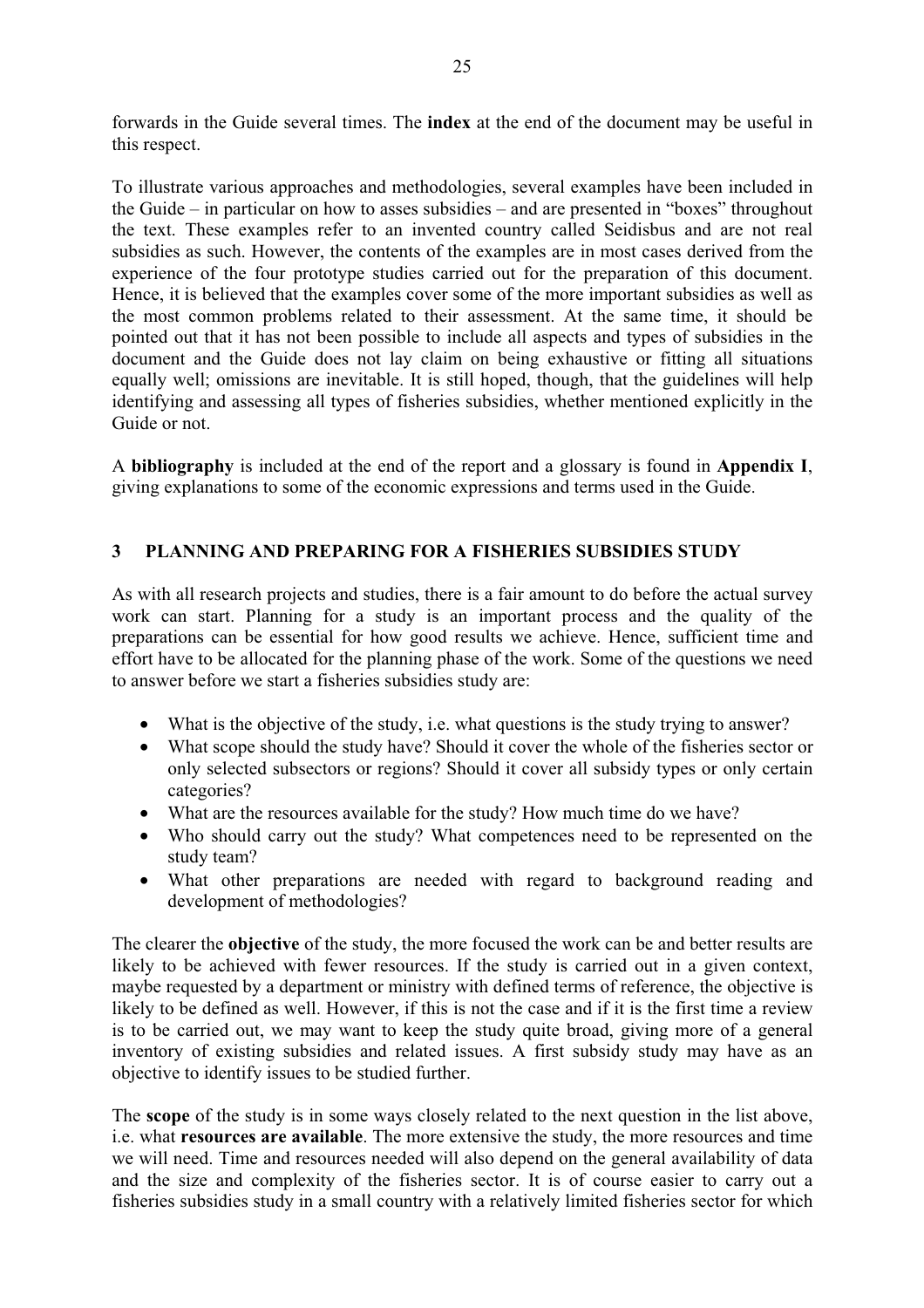there is already a good data collection system than in a big country with a very large – and maybe dynamic – fisheries industry for which data are generally not available with the central administration.

Nonetheless, the minimum time required for a study also in a relatively "easy" country or region is probably at least three to six months if we want to cover the whole fisheries sector, i.e. all subsectors including input industry, capture fisheries, aquaculture, processing, and marketing and distribution. This time is likely to allow us to identify the main existing subsidies and to assess and give values to most of the more direct subsidies of categories 1 and 2 (see chapter 5). Of course, the time required also depends on the number of people in our study team and on whether we work full-time on the study or not. However, even with a large team and full-time engagements, there are going to be delays in the data collection considering the large number of contacts that will be needed for a complete sector coverage.

If we want to examine some of the more complicated subsidies in more detail, i.e. categories 3 and 4 subsidies covering longer-term effects and non-interventions (see chapter 5), considerably more time will be needed. To examine issues such as free access to resources or the actual effects of gear regulations may require a focused effort. In fact, we may want to organize the study in a way that allows a separate study team to look into details of specific issues. If only a limited number of these issues are being included and the special efforts organized at an early stage – to be carried out in parallel with other tasks – time can be saved. Nevertheless, it would be expected that a more detailed fisheries subsidies study would require at least six months to a year to complete, from the starting of the planning phase to the finalization of the report.

In addition to ensuring that we have enough time, it is very important that our **study team**  includes the right competences. With team members that are already familiar with the fisheries sector, the economic framework of the country or region, and with the concept of subsidies in general, the work on the study is likely to be easier. However, we should be more specific than that and, firstly, it would appear absolutely essential that at least one person – the team leader – has excellent analytical skills in addition to a general knowledge of the sector and the issues as well as the necessary time and interest for investing in the study. It is important to point out that the Guide is just that: a guide for facilitating the conduct of a fisheries subsidies study. It does not, however, give a complete set of "rules" to follow or set forms to fill in. It provides a basis for creating the tools needed to carry out a study and guidelines for the identification, classification, description and assessment of subsidies in a systematic way. Still, someone needs to develop these tools and analyse the results.

Much of the work on assessing subsidies, in particular with regard to government costs, is based on information from the public accounts. Many of the calculations use accounting principles and standard methods for financial analysis. It would hence also appear important to have at least someone on the study team who is an accountant who is familiar with the structure of the government accounting system. The team should also include an economist. Without these two disciplines, misunderstandings could occur and the results become unreliable. Likewise, access to information is fundamental for the study and this aspect also needs to be taken into consideration when appointing our study team members.

With regard to **other preparations** before starting the actual survey, it is usually always a good idea to conduct general interviews with key informants and resource persons as well as to consult existing relevant documentation in order to establish a preliminary overview of the structure of the economy, the fisheries sector and existing subsidies. This preliminary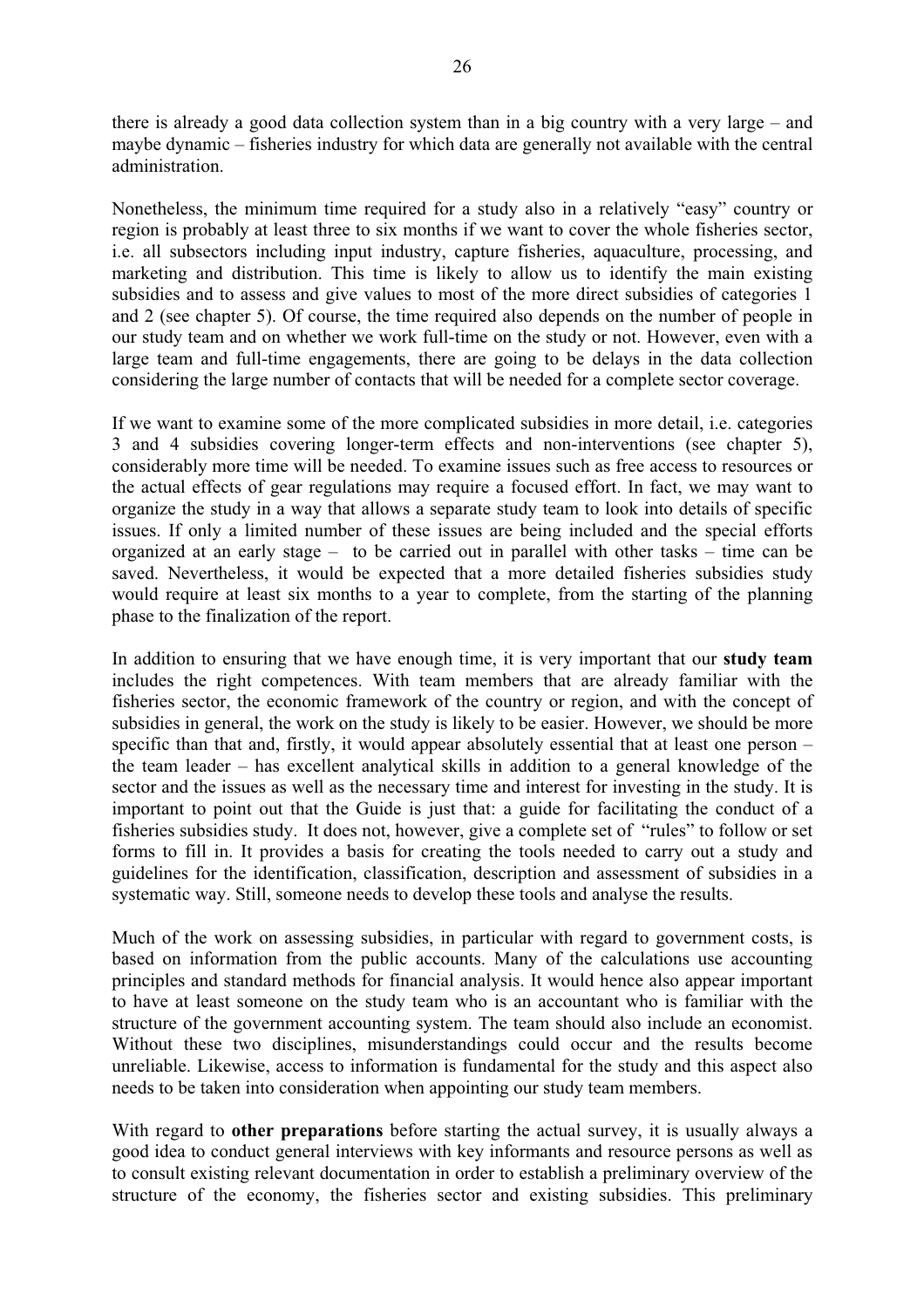investigation is particularly important for study team members who are not familiar with the subject area.

Once we have a plan for what we would like to do, it is recommended that we put it down in writing. Clear terms of reference and a timeframe for the work, including milestones for the completion of various subcomponents, will help us to keep the right focus of the study and to monitor the work.





# **4 WHAT IS A FISHERIES SUBSIDY?**

# **4.1 A definition of fisheries subsidies**

After having thought through the overall organization of the work and drawn up a general plan for the task ahead of us, the next thing we have to do when starting a fisheries subsidies study is to define what we mean by a fisheries subsidy.

To most of us, a subsidy is some kind of government support – mostly of a monetary nature – to the private sector, generally serving a public purpose. Looking up the term "subsidy" in a dictionary gives us that a subsidy is "a direct or indirect payment, economic concession, or privilege granted by a government to private firms, households, or other governmental units in order to promote a public objective" (FAO Fisheries Glossary and Encyclopaedia Britannica 2001).

Based on this general notion, the Guide proposes a broad definition of fisheries subsidies according to which a subsidy could fundamentally be any government intervention – or lack of intervention – that affects the fisheries industry and that has an economic value. This economic value is interpreted as something having an impact on the profitability of the fisheries industry. The intra-government aspect from the definition above is disregarded and subsidies are defined as actions or inactions for which the recipient is part of the private fisheries industry (and not "other government units").

However, not everything the public sector does or does not do can be classified as subsidies<sup>2</sup> and a further qualification of the definition is needed with regard to reference points.

 $2^2$  For clarity, it should be mentioned that the Guide generally uses the term "subsidies", meaning – as defined above – all government actions and inactions. Occasionally, the term support measure or program is used as a synonym. With regard to government costs (revenues) for subsidies, expressions like public expenditures,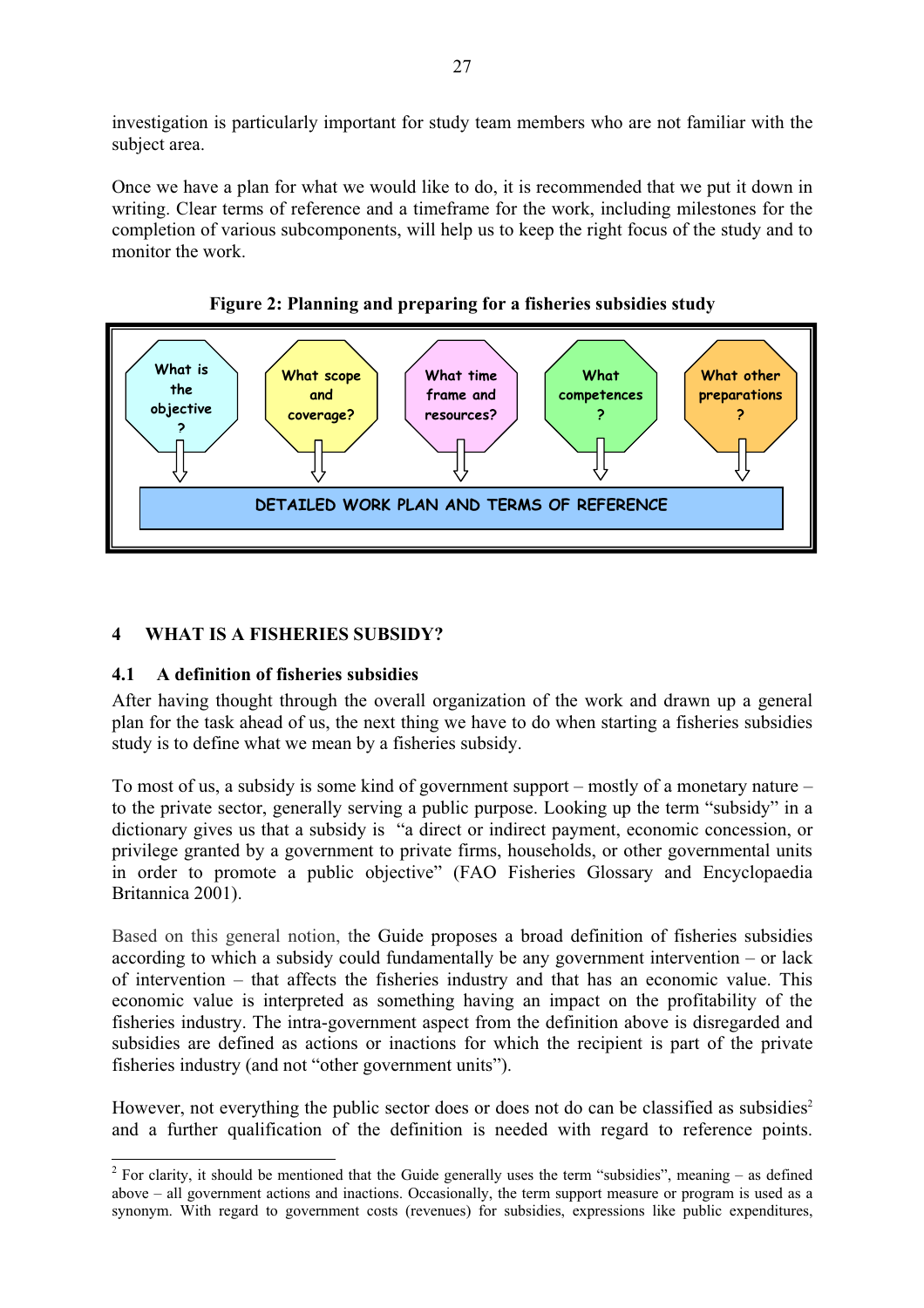Accordingly, a subsidy should be something that is out of the ordinary, i.e. something that is done – or not done – outside of normal practices:

*Fisheries subsidies are government actions or inactions that are specific to the fisheries industry and that modifies – by increasing or decreasing – the potential profits by the industry in the short-, medium- or long-term* 

#### **Box 1: WTO definition**

It should be noted that the definition of subsidies used in this Guide is much broader than the one used in the World Trade Organization (WTO) Agreement on Subsidies and Countervailing Measures (SCM) which is perhaps the most commonly cited and practically applied subsidy definition. The SCM Agreement is WTO's basic subsidy agreement and the one that currently governs trade disputes regarding the fisheries sector in this respect. It specifies that a subsidy exists if "there is a financial contribution by a government or any public body within the territory of a Member" and this contribution fulfils certain specified conditions, or if "there is any form of income or price support in the sense of Article XVI of GATT 1994". Moreover, benefits have to be conferred. For the subsidy to be offending, it also has to be "specific", "prohibited" or "actionable" and cause "adverse effect" (WTO 1994 Agreement on Subsidies and Countervailing Measures, article 1, also described in Milazzo 1998).

"*Government*" here also includes other governments and public bodies than the ones in the country where the subsidy as such exists. This would, for example, include contributions from public and international development aid and cooperation institutions. It also of course includes actions or inactions by non-fishery government agencies and organizations. If these actions or inactions benefit the fisheries industry in a significant way, they may be fisheries subsidies even if they are not only directed to the sector. Sponsorships by private companies do however not constitute subsidies.

The "*fisheries industry*" refers to all productive subsectors of the fisheries and aquaculture sector, i.e. all types of input industry – including transport and other support services – capture fisheries, aquaculture, processing and marketing. It covers all producers and operators, both small and large-scale, engaged in recreational, subsistence and commercial activities. For our particular study, we may of course have decided that we only want to look at one or a few subsectors (see chapter 3).

By "*potential profits*" the overall profitability of the industry is implied. While subsidies affect profits in the short, medium and long-term, the Guide's focus is on the more direct shorter-term financial effects as we will see when discussing how to assess subsidies in chapter 6. It should be noted that subsidies can also negative, i.e. decreasing profits. Examples of negative subsidies would be taxes and other fees and duties.

#### **4.2 The context**

 $\overline{a}$ 

When we say that a fisheries subsidy is an action or inaction that is specific to the fisheries sector, we need to know what we mean by "specific" in order to be able to distinguish between subsidies and non-specific – or general – actions and inactions. The best way to do this is to define what is general and use this situation as the benchmark for "normality" against which specificity is measured, i.e. anything that is different from our normality reference point is specific and hence a subsidy.

expenses or costs, and public budget implications are used meaning the same thing unless stated otherwise. Likewise, the fisheries industry is sometimes called the private sector or referred to as fisheries operators, companies or firms.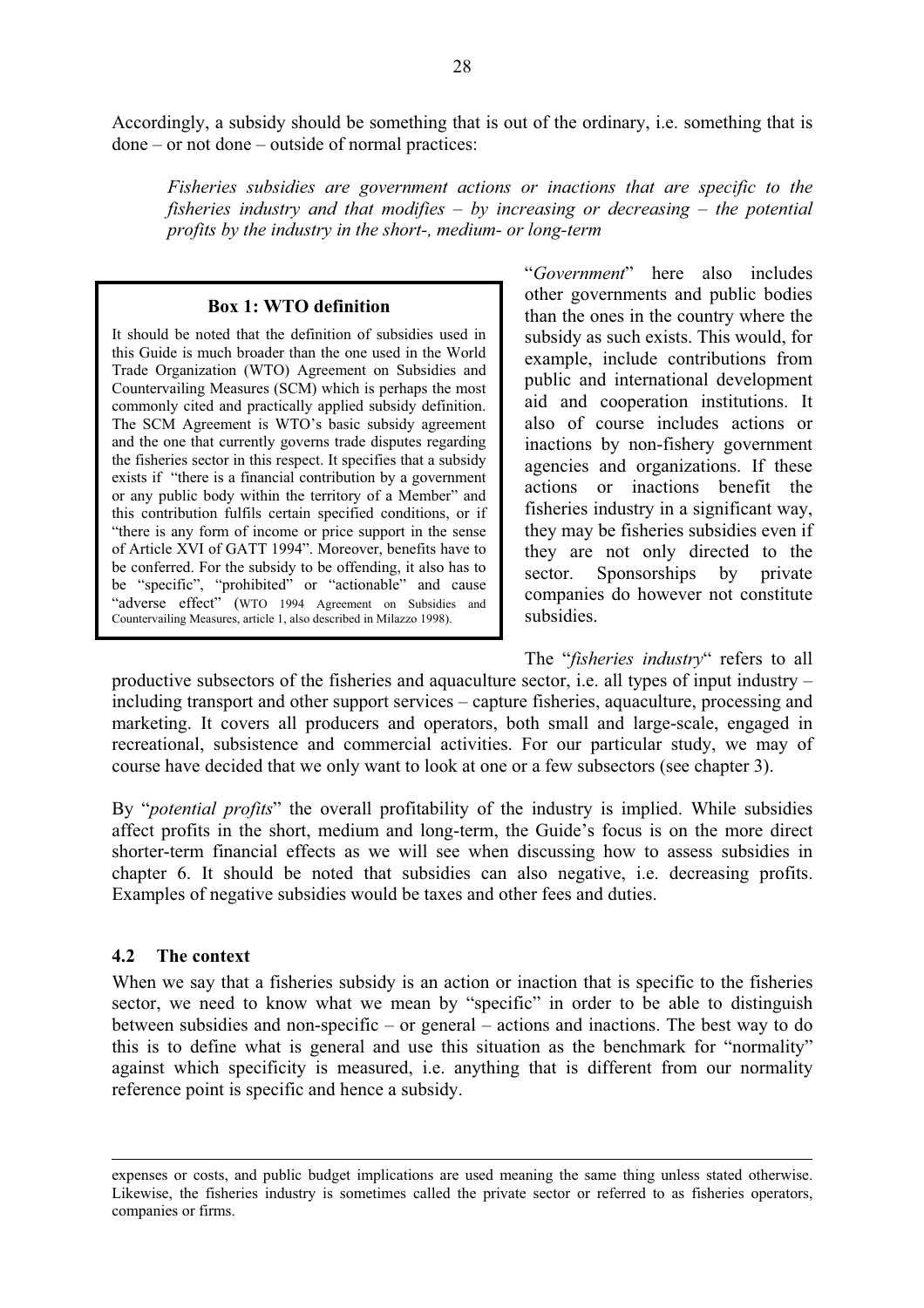

#### **Figure 3: Definition of fisheries subsidies**

It is conceivable that sometime in the future countries agree on what is "normal" and therefore useful as benchmarks. Such benchmarks could *inter alia* include: interest rates for investment loans, standard fuel prices, and minimum levels of cost recovery for fisheries management, etc. However, because such standards do not exist and because it will take time to reach agreement about them the Guide suggests - for now - using standards represented by the overall economic framework of the particular country – or region – under study<sup>3</sup>. The reference points to be used should refer to other sectors in the country, or group of countries, i.e. the "normal" situation without subsides is represented by the circumstances industry in general operates under in the country or region and fisheries subsidies are defined and measured as deviations from these conditions. For example, in a country where public services are provided so to say free of user charge – because they are financed through the tax system – it would be considered normal that also the fisheries industry benefits from certain services without them being defined as subsidies. On the other hand, in a country where cost recovery is the norm, the same benefits to the fisheries sector are subsidies if not directly paid for by the industry.

It is hence up to the user of this guide to define what should be considered subsidies in his/her particular context, based on the specificity of the economy concerned and its policy framework.

<sup>&</sup>lt;sup>3</sup> On those occasions when the results of the subsidy study are to be used in an investigation of the effects of subsidies on international trade in fish and fish products, the analysts will need to adapt the study according to the definition of subsidies that is contained in the WTO agreement on Subsidies and Countervailing Measures.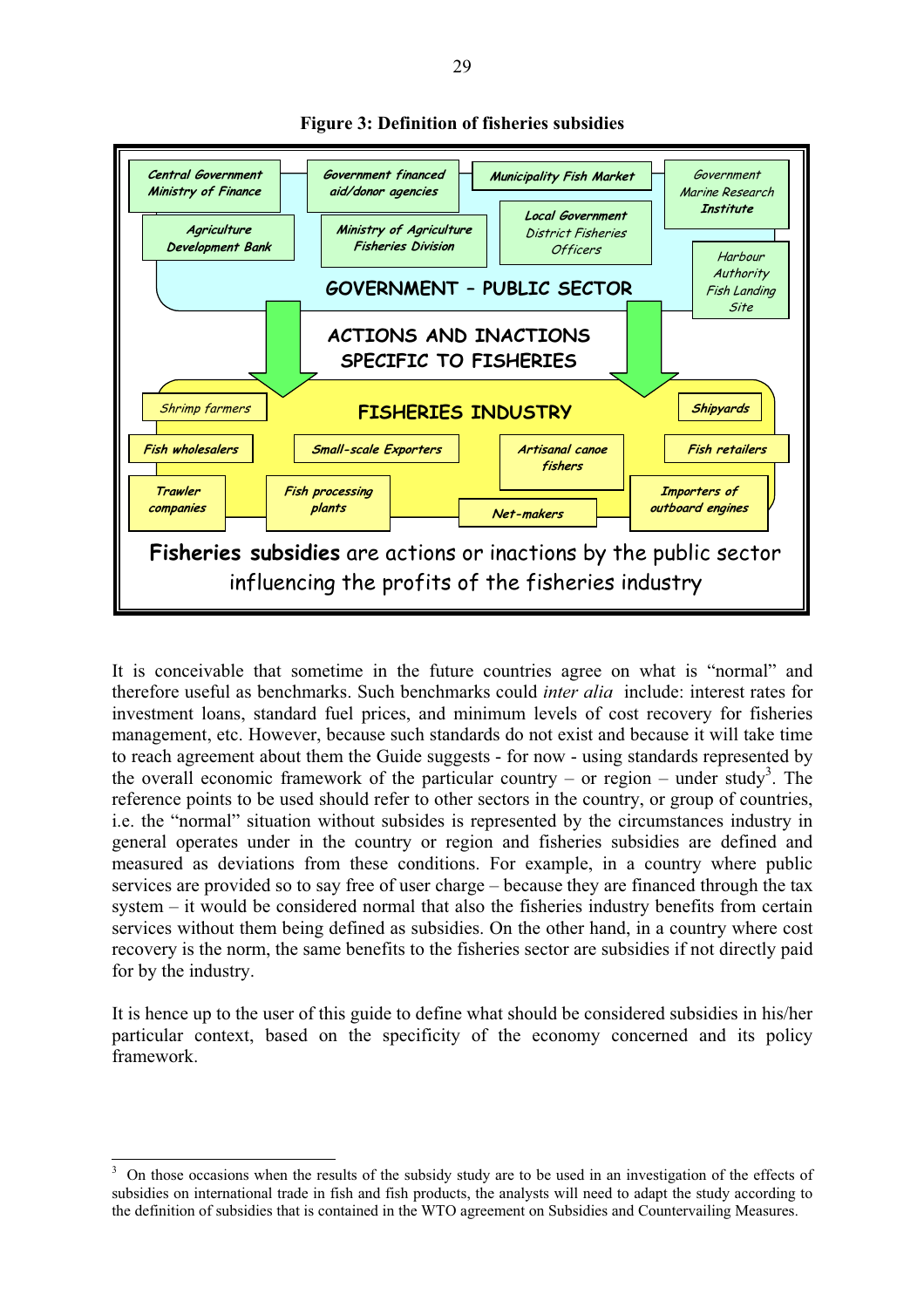

**A fisheries subsidy is a government action or inaction that is specific to the fisheries sector, as defined within a given economic policy context. Accordingly, fisheries subsidies may be different in different economic policy contexts.**

#### **4.3 The macro-economic framework and the fisheries sector**

In order to be able to identify fisheries subsidies according to the above definition, we need a good understanding of the overall economic framework in the country we are studying. We also need to know about the fisheries sector so that we can compare the conditions under which the fisheries industry operates with the situation of the industry in general. Quantitative information on several economic and financial issues is also needed for assessing the value of the subsidies, something that is discussed in chapters 6 and 7 below.

A **baseline survey of the macro-economic framework** to be used for identifying and assessing fisheries subsidies could include the following aspects:

• *Policy and legal framework*

We need to understand the overall political framework with regard to the role of the public sector. What is the general policy with regard to cost recovery of public services? What government market interventions are there? What is the role of stateowned enterprises? Are there support programmes for businesses, e.g. for regional development, infant industry, etc.?

We should also look into more specific policy and legal matters, particularly in areas that are likely to be relevant to the fisheries sector, e.g. environmental policies and general pollution control measures, food safety and sanitation standards, labour and employment laws, and practices with regard to user right policies in the natural resources sector.

• *Interest rates and monetary policies*

Information on commercial interest rates is needed for determining whether the fisheries industry benefits from loans on favourable terms and for assessing other possible subsidies related to investments. As far as possible, the real alternative financial cost should be used as the benchmark and where different commercial interest rates are used for different types of investment – usually according to the perception of risk – care should be taken to use the rate corresponding to the particular situation. The baseline survey may hence need to list different commercial rates. It should be noted that this might mean including usury rates in an informal market if this is the factual market alternative. If information on commercial rates is lacking, an appropriately adjusted inter-bank offered rate or the rate of return for government bonds might serve as useful guidance.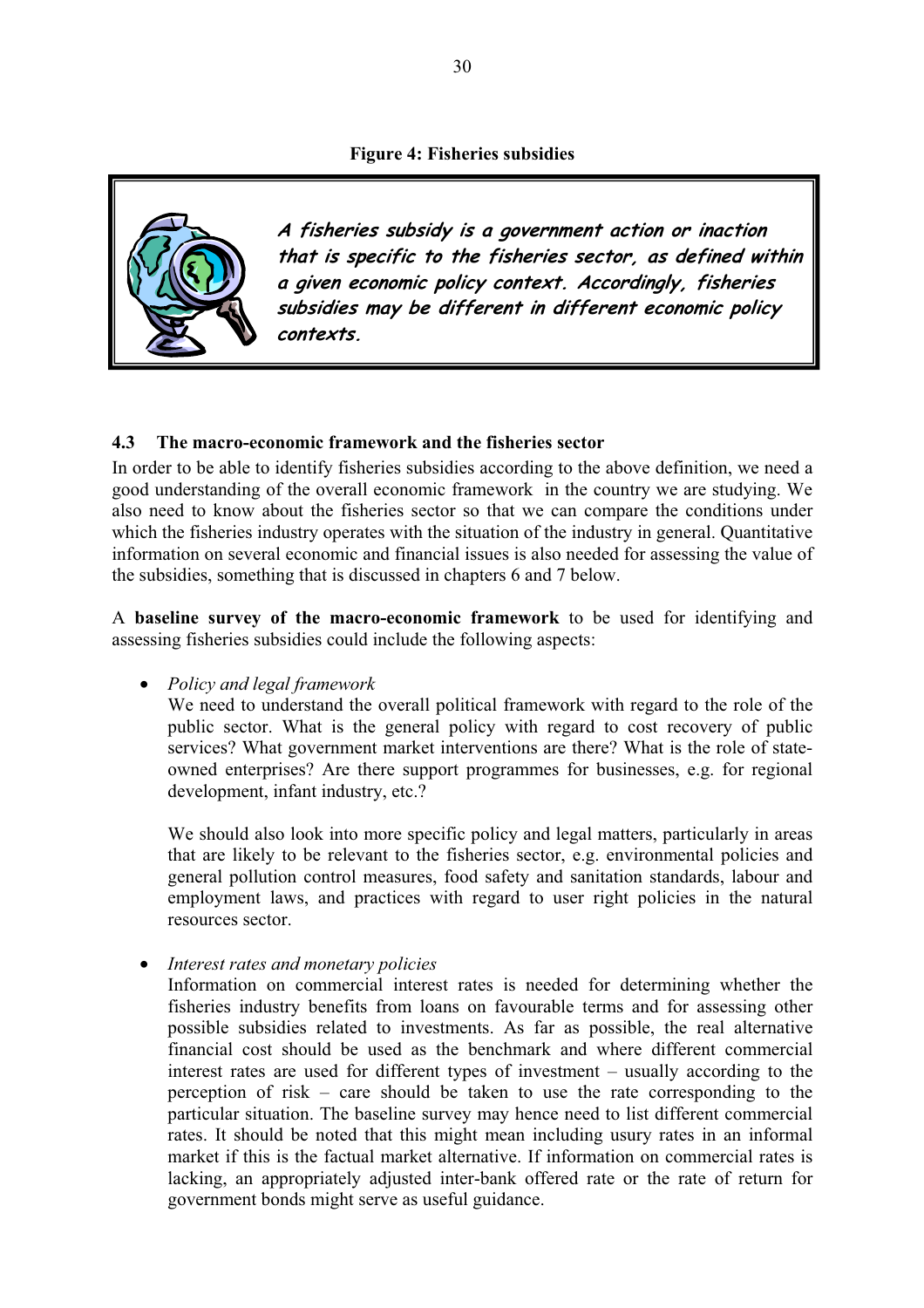Information on other general loan and credit conditions, such as the need for collateral or typical amortization periods, could also be included in the baseline survey, as well as information on monetary policies of importance with regard to the credit system.

• *Tax regulations and social security coverage*

Information on the overall public revenue and tax system that might be relevant includes VAT rates, for different goods and services if differentiated, and corporate tax rates including general rules for, among other things, depreciation allowances for fixed assets and tax deference possibilities.

With regard to employment and labour costs, the main features of the tax systems for individuals need to be covered as well as the general social security structure, including rules for obligatory contributions and common benefits.

• *Trade regulations and border measures*

Tariff and non-tariff border measures should be looked into, giving details on differences between different types of goods and services. Border restrictions with regard to direct investments, ownership or the exertion of certain professions or commercial activities also need to be considered as well as regulations with regard to immigration and labour movements.

• *Exchange rates and currency regulations* We need to know if there are any capital movement or foreign currency restrictions, especially if they apply in different ways to different sectors of the economy. Official and unofficial exchange rates of importance to the business community should also be looked at.

## **Box 2: Choosing benchmarks**

Sometimes it is difficult to define the norm value and there may be several alternative benchmarks. For example, there may be a wide range of customs tariffs for different types of products making it virtually impossible to decide what is the "normal" level. In this case, we may decide to compare the fisheries sector with one or a few other major economic sectors that are similar to the fisheries sector. With regard to the example of customs tariffs, the norm value used for fish and fishery products could be the tariff level applicable to food and agricultural commodities. Another example concerns taxes for which the situation of small independent artisanal fishers, aquaculturists and traders/processors could be compared with small-scale farmers while larger fishing, aquaculture and processing companies are maybe better compared with light manufacturing industry and other food processing industry. In many (developing) countries, the former belongs to the informal sector whilst the larger operations are part of a more organized business structure, operating under quite different conditions (for example with regard to VAT registration and refund).

In the next step on the way to identifying fisheries subsidies, we compare the fisheries sector against the background of the overall macro-economic framework and the benchmarks we have defined. Accordingly, we need to investigate if the fisheries sector is treated differently from other economic sectors or if the economic and political conditions that the fisheries industry operate under are different from those of other industries. In a **review of the fisheries sector**, we would like to identify and investigate all fisheries specific policies and regulations, e.g.: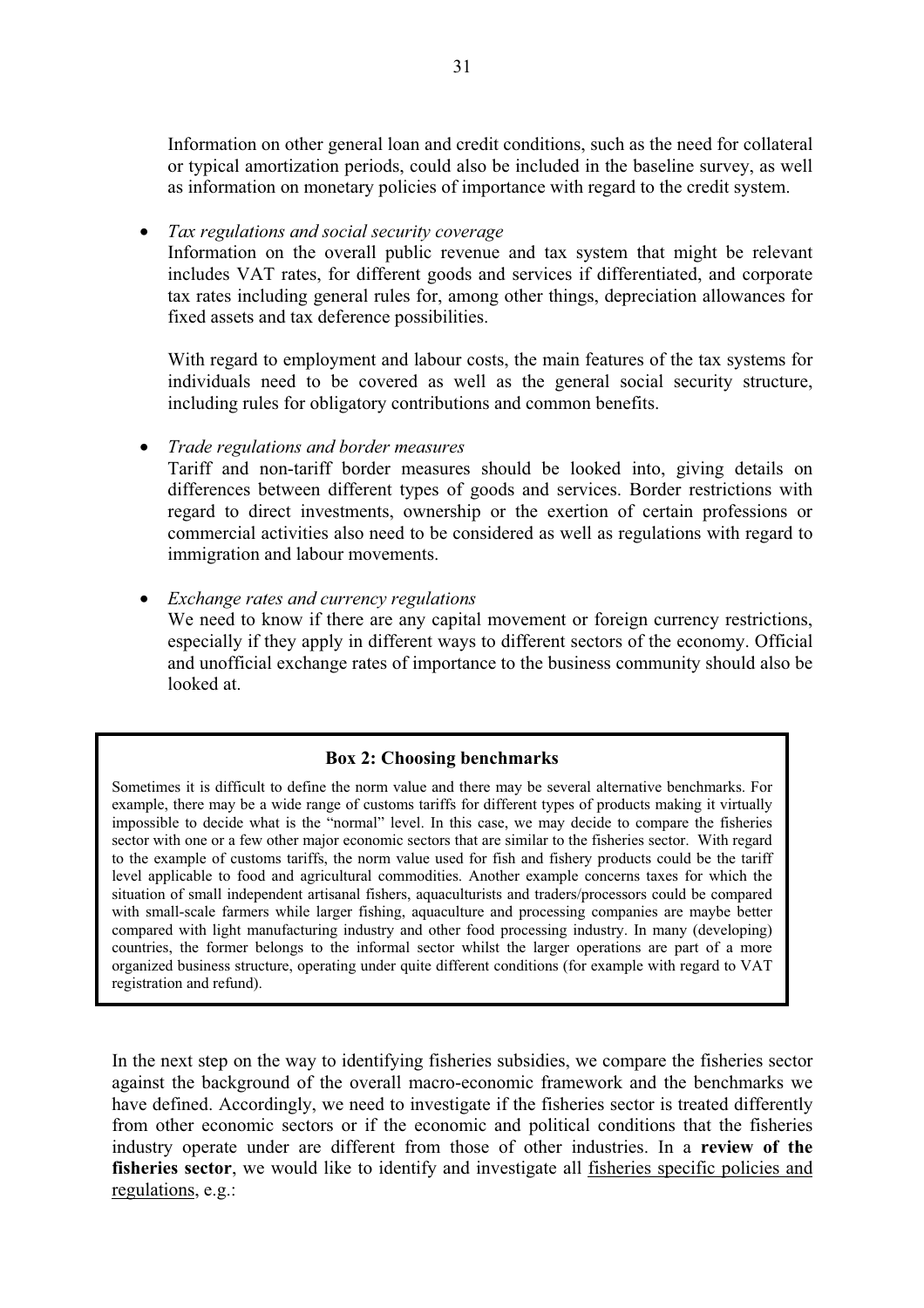- Public market interventions in the fisheries sector, e.g. price policies, state-owned enterprises, support programmes, etc.
- Fisheries management and access right regimes
- Water and land use regulations for aquaculture
- Fish safety and hygiene regulations
- Capital markets and credit schemes relevant to the fisheries industry
- Tax regulations for the fisheries industry
- Social security policies and regulations with regard to labour in the fisheries industry
- Trade regulations and border measures regarding fish, fishery products and input goods

# **4.4 Where and how to find the information**

The bullet points in chapter 4.3 above cover a large number of different types of information needed for the fisheries subsidies study. Depending on the competences and positions of the people in the team carrying out the study, some of this information may be easy to find, e.g. in a ministry or department of fisheries, information on fisheries management regimes is likely to be readily available. General information on issues that we already know something about, for example, regarding economic policies or tax regulations, may also be quite straightforward to get. In the same way, some subsidies may be easy to identify. Certain support schemes, e.g. an investment grant scheme, may be commonly known and therefore not difficult to investigate.

. However, there are other issues that may be outside our normal work area or field of competence. There may even be aspects that we do not know about at all and consequently a risk that certain subsidies are not discovered. Therefore, we need to consult a wide range of information sources. To ensure to the extent possible that all subsidies are identified, it is suggested that we approach the exploration of subsidies from two angles, i.e. from the point of view of the provider and from the point of view of the recipients.

In order to do so, we need to identify:

- *All government agencies and organizations that are involved in the fisheries sector and that may provide subsides – in one form or another – to the sector.*  The relevant bodies may be fisheries specific agencies – such as a fisheries ministry or department – or non-fisheries, e.g. a research institute or a health authority. There may also be international organizations, or foreign donor governments. Semi-public and interest groups in the form of, for example, trade unions or producer organizations, should also be identified. They are likely to provide support to the industry that they in their turn receive public funding for.
- *The actors in the fisheries industry who receive or benefit from fisheries subsidies.* These are the companies and individual operators that are active in fishing, aquaculture, production of inputs, processing, marketing and trade, etc. Making an inventory of the economic activities of the sector and listing main groups of companies and operators according to subsector, size, business form, etc., will give a good picture of the organization of the fisheries industry and help us identify who should be consulted in the process of identifying and assessing fisheries subsidies.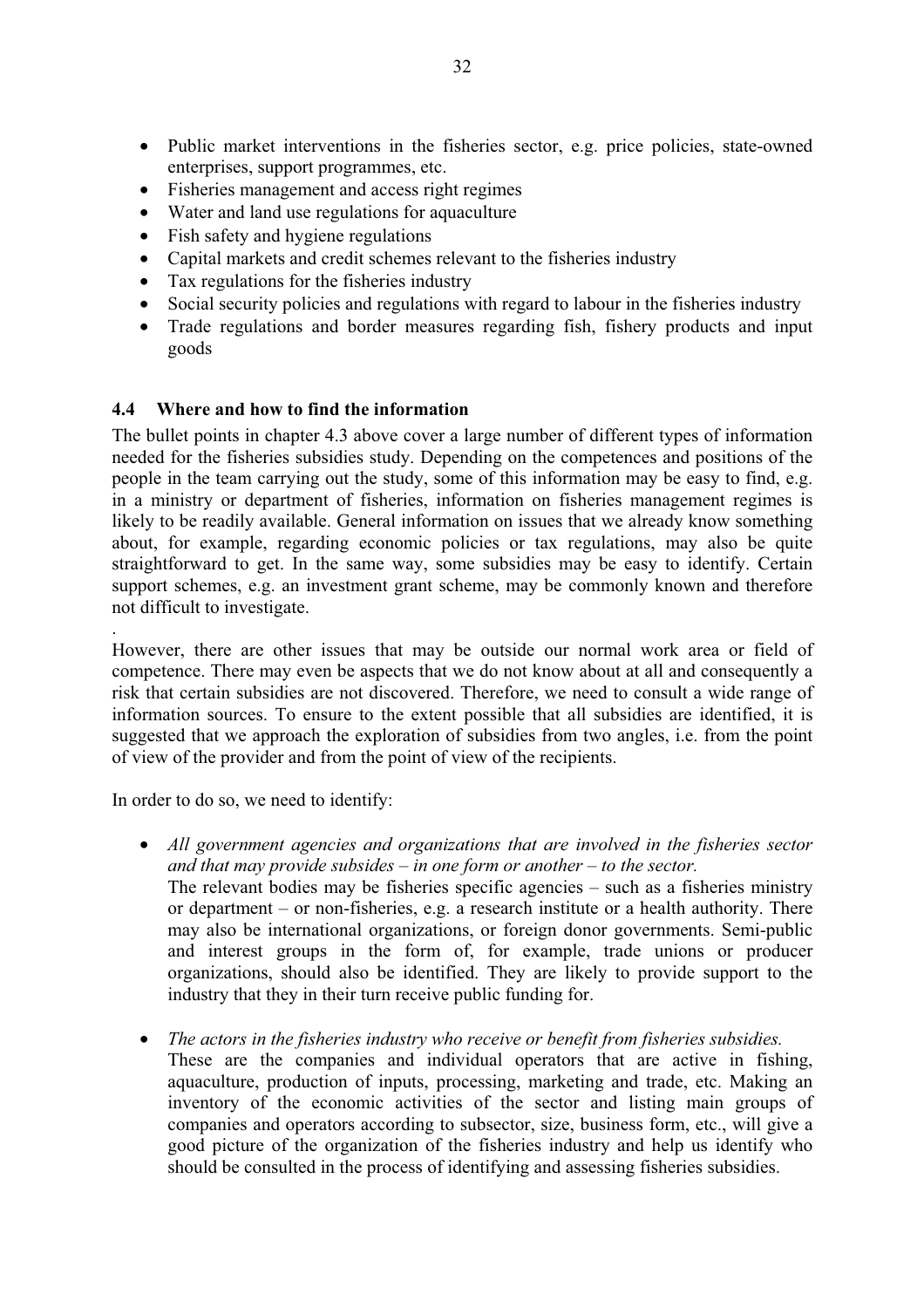Accordingly, it is recommended that we carry out an in-depth institutional survey as well as a thorough review of the fisheries industry. The latter is further discussed in chapter 7.



**Figure 5: A two-way approach** 

### **4.5 Identifying fisheries subsidies – a first list**

Once we have identified all the stakeholders i.e. all parties involved or concerned with the fisheries sector, and we also have a fairly clear idea of what information we need, we can start collecting information and identifying the relevant subsidies. The information gathering can take many different forms – review of existing documents and reports, questionnaires, interviews, discussions, telephone calls, enquires by letter, etc. – and methodologies suitable for each particular situation have to be adopted. We may occasionally also want to consult people outside our group of stakeholders, i.e. companies or representatives of professionals in economic sectors outside fisheries, to clarify benchmarks and reference points.

The extent of the data collection and the depth of analysis will depend on the objectives of our particular study and the terms of reference that we have given it. It is likely that we want to investigate far beyond a simple listing of existing fisheries subsidies and the subsequent chapters of this Guide suggest and discuss various types of analyses. However, whatever the level of detail we have agreed on for our study, it is generally a good idea to draw up a list early on of already identified subsidies and of situations and support measures that could potentially be defined as subsidies once we have investigated them further. This working document could also contain short descriptions of the subsidies, and information on the responsible authority (provider) and the recipients, and will – when finalized – provide a summary overview of the subsidies in the fisheries sector.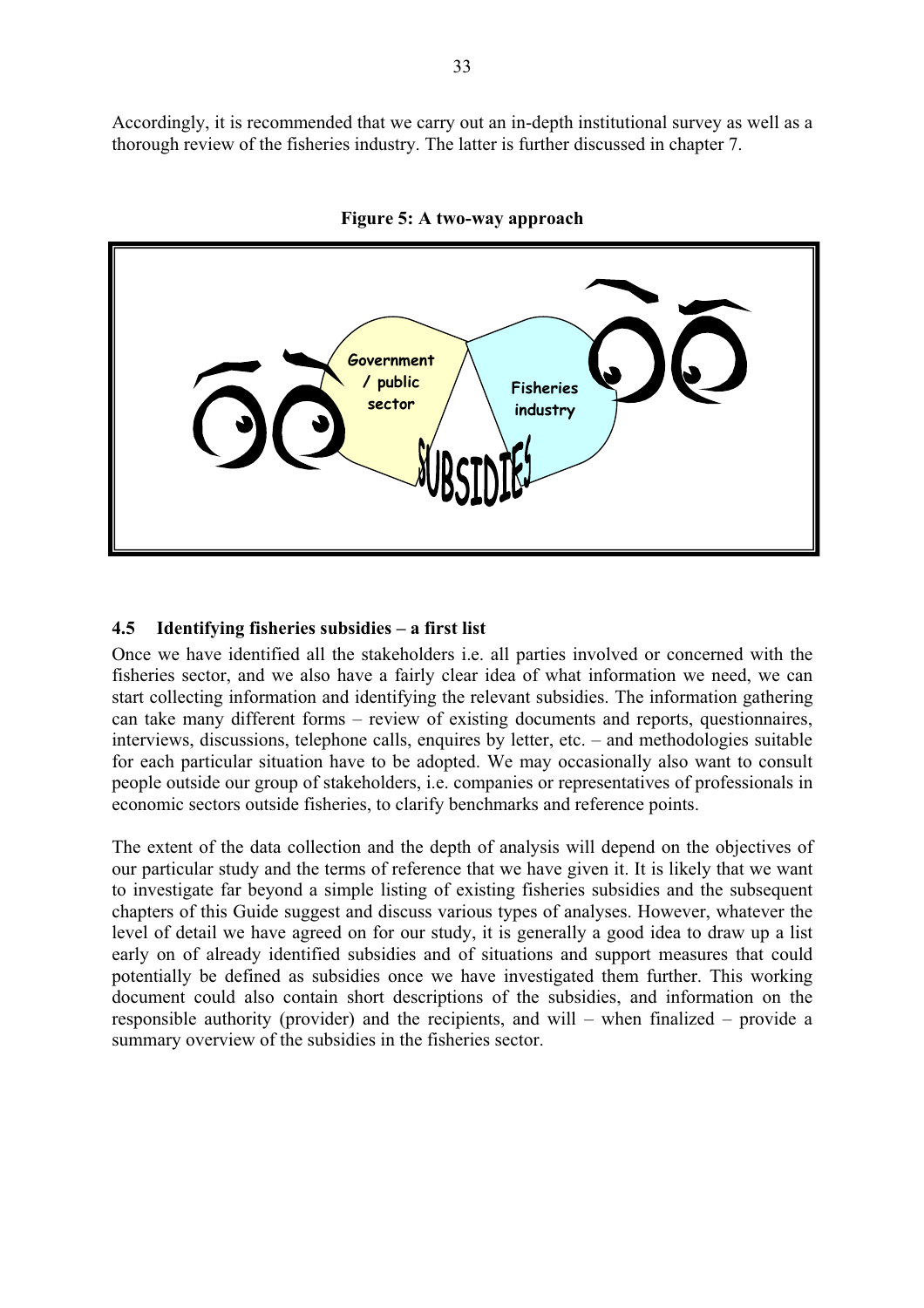| 1. Fuel tax rebate                            | Lower tax on fuel for fishing            | authority           | (subsector)         |
|-----------------------------------------------|------------------------------------------|---------------------|---------------------|
|                                               | vessels (reimbursement                   | Department of       | Fishers registered  |
|                                               | retroactively).                          | Fisheries           | with DOF            |
| 2. Provision of<br>landing site<br>facilities | Landing sites provided free of<br>charge | City municipalities | Artisanal subsector |
| 3. Investment                                 | Storage and transport                    | Department of       | Aquaculturists      |
| grants                                        | equipment                                | Fisheries           |                     |
| 4. No resource                                | Fishing vessels do not pay               | 2                   | Marine capture      |
| access fees                                   | licence fees                             |                     | fisheries subsector |

**Figure 6: Example of a preliminary list of fisheries subsidies** 

# **5 DIFFERENT CATEGORIES OF SUBSIDIES**

### **5.1 Four categories of fisheries subsidies**

When working on identifying subsidies, we will realize that there are many different types of fisheries subsidies. Some situations and measures can quite indisputably be identified as subsidies, e.g. grants and other direct financial transfers from the government to the private fishing industry, while we may have more doubts with regard to a situation of, for example, apparent lack of pollution control. Moreover, depending on the objective of our study, we may have decided that we only want to look at the most direct subsidies and that we do not have any interest or time for carrying out the often quite comprehensive and time-consuming analyses related to more indirect or non-intervention subsidies (see also chapter 3).

Consequently, to facilitate the organization and analysis of our subsidies information, the Guide suggests that we classify fisheries subsidies into four main categories, i.e.:

- 1. Direct financial transfers
- 2. Services and indirect financial transfers
- 3. Interventions with different short and long-term effects
- 4. Lack of intervention

# **5.2 Category 1: Direct financial transfers**

The first category includes **all direct payments by the government to the fisheries industry**. These subsidies have a direct short-term effect on the profitability of the industry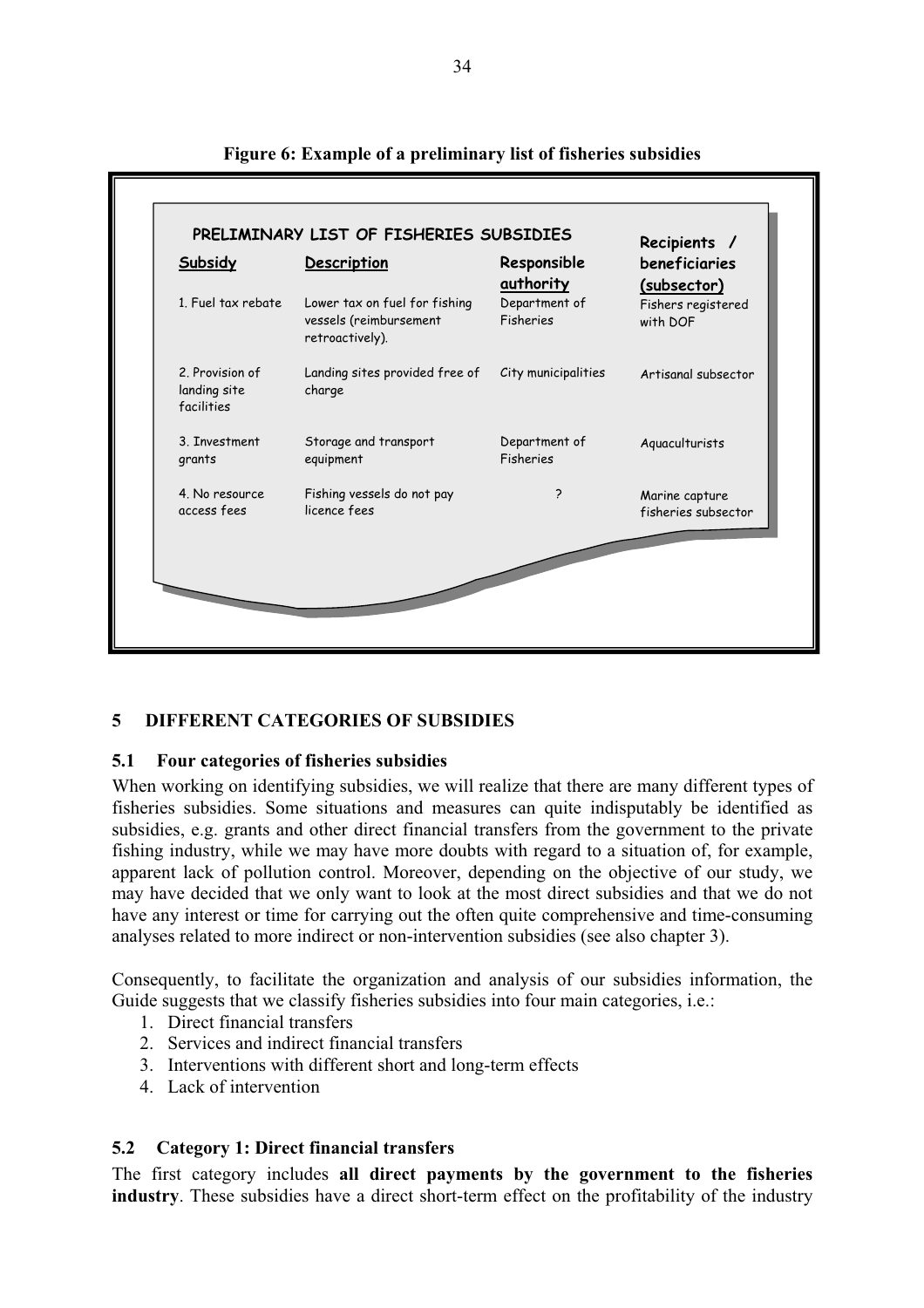and can also be negative. Their cost (revenue) to the government can usually be found in the public budget and its direct value to the industry will appear directly in the cash flow of the recipient industry. Subsidies belonging to this category are easy to identify and it would generally not be difficult to find consensus when defining these subsidies.

Examples of Category 1 subsidies include:

Investment grants (e.g. to purchase vessels or for modernization), grants for safety equipment, vessel decommissioning programmes, equity infusions, income guarantee schemes, disaster relief payments, price support, direct export incentives, etc.

Negative subsidies in this category would include, for example, various taxes and fees, and import/export duties.

# **5.3 Category 2: Services and indirect financial transfers**

The second category covers **any other active and explicit government intervention but which does not involve a direct financial transfer as specified under Category 1**. Category 2 subsidies also have a direct short-term effect on profitability but are rarely negative. Their cost may or may not be specified in the public budget and the value to the industry does usually not appear explicitly in the accounting of the recipient industry. Many of the subsidies in this category are services of some kind provided by the public sector or indirect financial transfers.

There are four sub-groups in this category which are listed below together with examples from each group:

- *Category 2A: Non-tariff border measures and other market interventions, e.g.:*  Import quotas, export promotion support, direct foreign investment restrictions, etc.
- *Category 2B: Tax and duty exemptions and other reduced charges by government agencies, e.g.:*

Fuel tax exemptions, investment tax credits, deferred tax programmes, special income tax deductions, etc.

- *Category 2C: Services provided by the government that are generally also provided by the private sector but under different – less beneficial – conditions, e.g.:*  Investment loans on favourable terms, loan guarantees, special insurance schemes for vessel and gear, provision of bait services, etc.
- *Category 2D: Services provided by the government that are generally not provided by the private sector and for which the full cost is not recovered, e.g.:*  Inspection and certification for exports, specialized training, extension, ports and landing site facilities, payments to foreign governments to secure access to fishing grounds, government funded research and development programmes, fisheries management, international cooperation and negotiations, etc*.*

# **5.4 Category 3: Interventions with different short and long-term effects**

Our third category of fisheries subsidies allows us to consider a longer time perspective and includes **government interventions that have a negative economic impact on the industry in the short-term but ultimately result in long-term benefits** (with regard to, for example, the resource base) and/or more general benefits to society as a whole (with regard to, for example, the environment). The cost of Category 3 subsidies – usually an administrative cost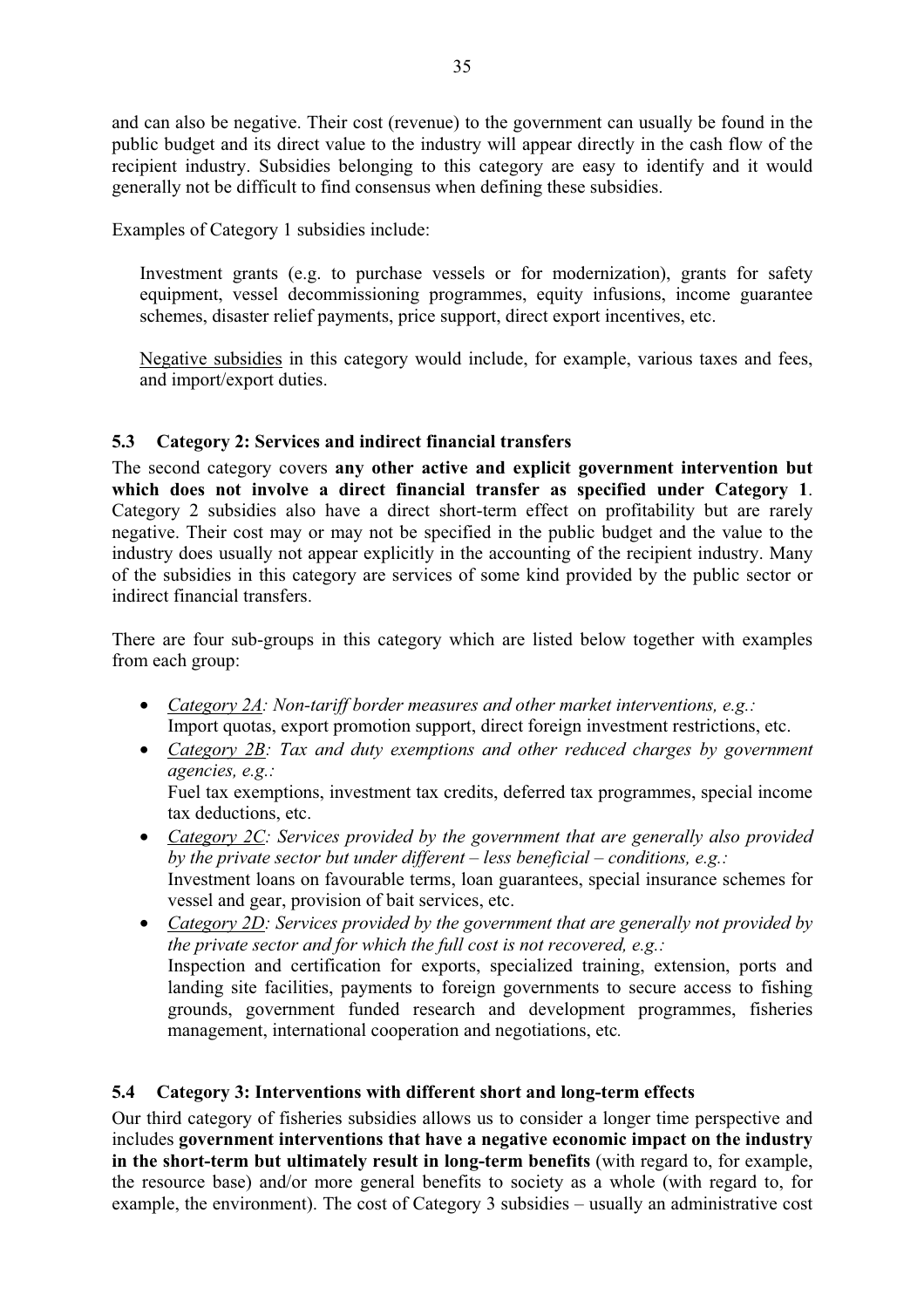– may be accounted for among other public expenditures for management and regulations and difficult to identify. The short-term value to the industry would commonly appear as an expenditure in the accounting of the industry while the positive long-term effects are implicit.

Some examples of Category 3 subsidies are:

Environmental protection programmes, gear regulations (e.g. Turtle Excluder Devices), chemicals and drugs regulations, etc.

### **5.5 Category 4: Lack of intervention**

The last and fourth category covers the area of **lack of government intervention** and may be the most difficult one to deal with. Category 4 comprises inaction on behalf of the government that allows producers to impose – in the short or long-term – certain costs of production on others, including on the environment and natural resources, and that has shortterm positive effects on the industry's revenues and/or costs. These subsidies are usually positive in the short-term but negative in the long-term. By definition, they do not imply a cost to the government and their value to the industry is implicit.

Examples of this type of subsidies include:

Free access to fishing grounds, lack of pollution control, lack of management measures, non implementation of existing regulations, etc.

#### **Box 3: What to do when there is more than one suitable subsidy category?**

Some subsidies may fall into several different categories at the same time. Duty on imports of fish and fishery products, for example, may protect local producers and would hence be a positive Category 2 subsidy for the processing industry. At the same time, it may be a negative Category 1 subsidy for fish importers and retailers who are paying the import duties. Likewise, most subsidies are impacting not only on the direct recipient of the subsidy but will be "carried along" in the downstream production and distribution chain and it could at times be difficult to determine which stage in the chain should be considered the true direct beneficiary. Market facilities at a landing site, for example, benefit both the fishers – the sellers – and the traders and processors – the buyers. When studying subsidies, each measure and support program has to be analysed individually and should be classified according to its particular characteristics. Naturally, there are subsidies that are difficult to put in one "box". The criteria for classification should be the most direct and main impact on revenues or costs. There are often secondstage and indirect consequences as well as side effects but, even though their importance is recognized, these should not be the main concern for the classification. The general rule should be to only classify subsidies in one category but there may of course be occasions when this is not feasible or unpractical. It has to be recognized, though, that sometimes we have to make assumptions and simplify our analysis for practical reasons.

It should also be remembered that the examples of subsidies and of how to classify them in this Guide are only there for guidance. We may find in our particular fisheries subsidies study that we want to classify certain measures or situations in a different way and we will most probably find subsidies that are not specifically mentioned in the Guide.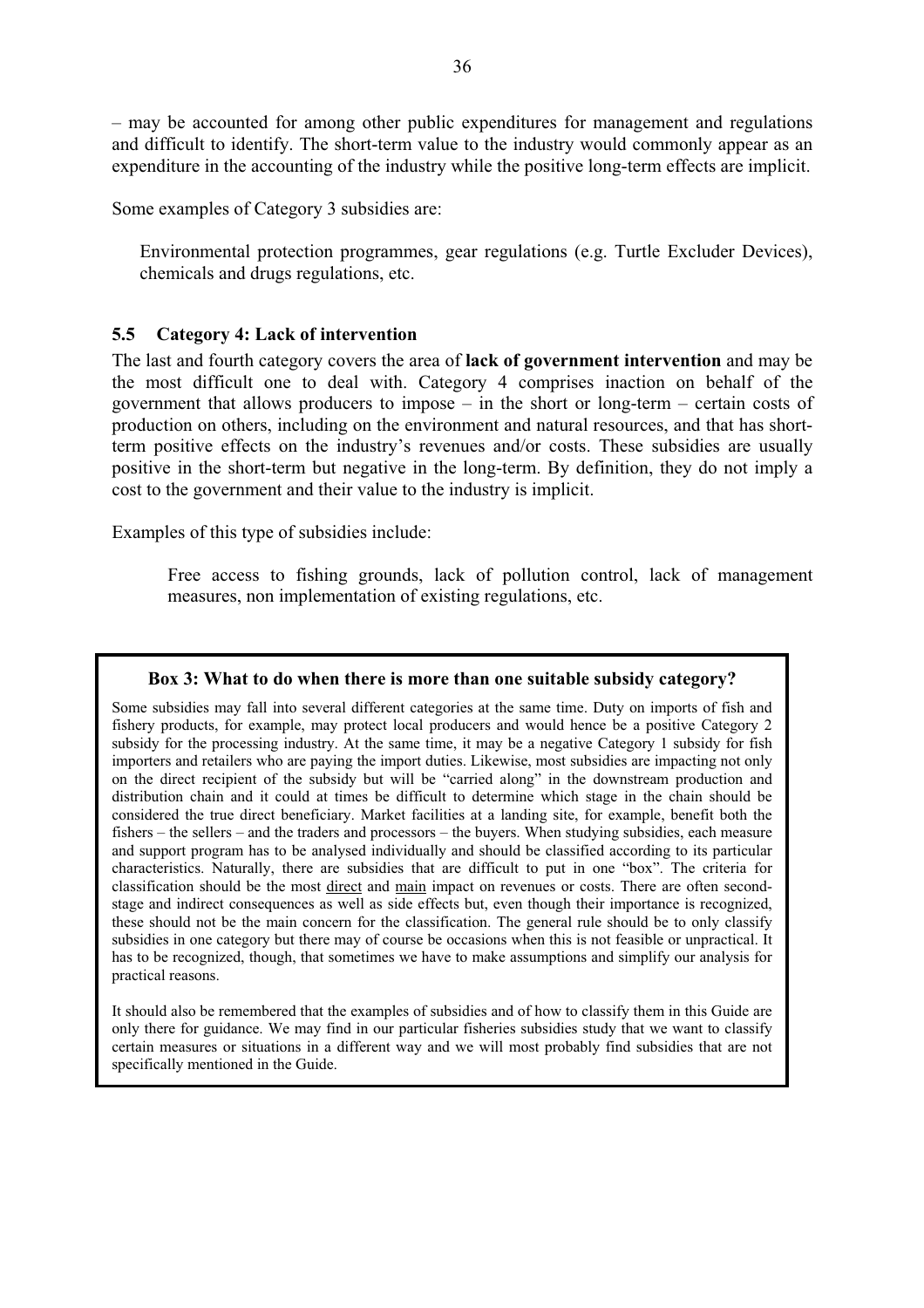

**Figure 7: The Guide's four subsidy categories** 

As can be seen, this classification in categories builds on the modality of the subsidy, i.e. whether it is based on a direct financial transfer or not (Categories 1 and 2), how the subsidy modifies industry profits in the short- or medium/long-term (Category 3) and whether it involves an action on behalf of the government or not (Category 4). Categories 1 and 2 – with the exception of some of the government specific services such as fisheries management – correspond quite closely to other definitions used in practice by, for example, WTO, while Categories 3 and 4 include more implicit benefits (or detriments) to the industry.

There are of course many ways of classifying subsidies and also many possible subcategories available. Some of the main aspects found in the literature according to which subsidies can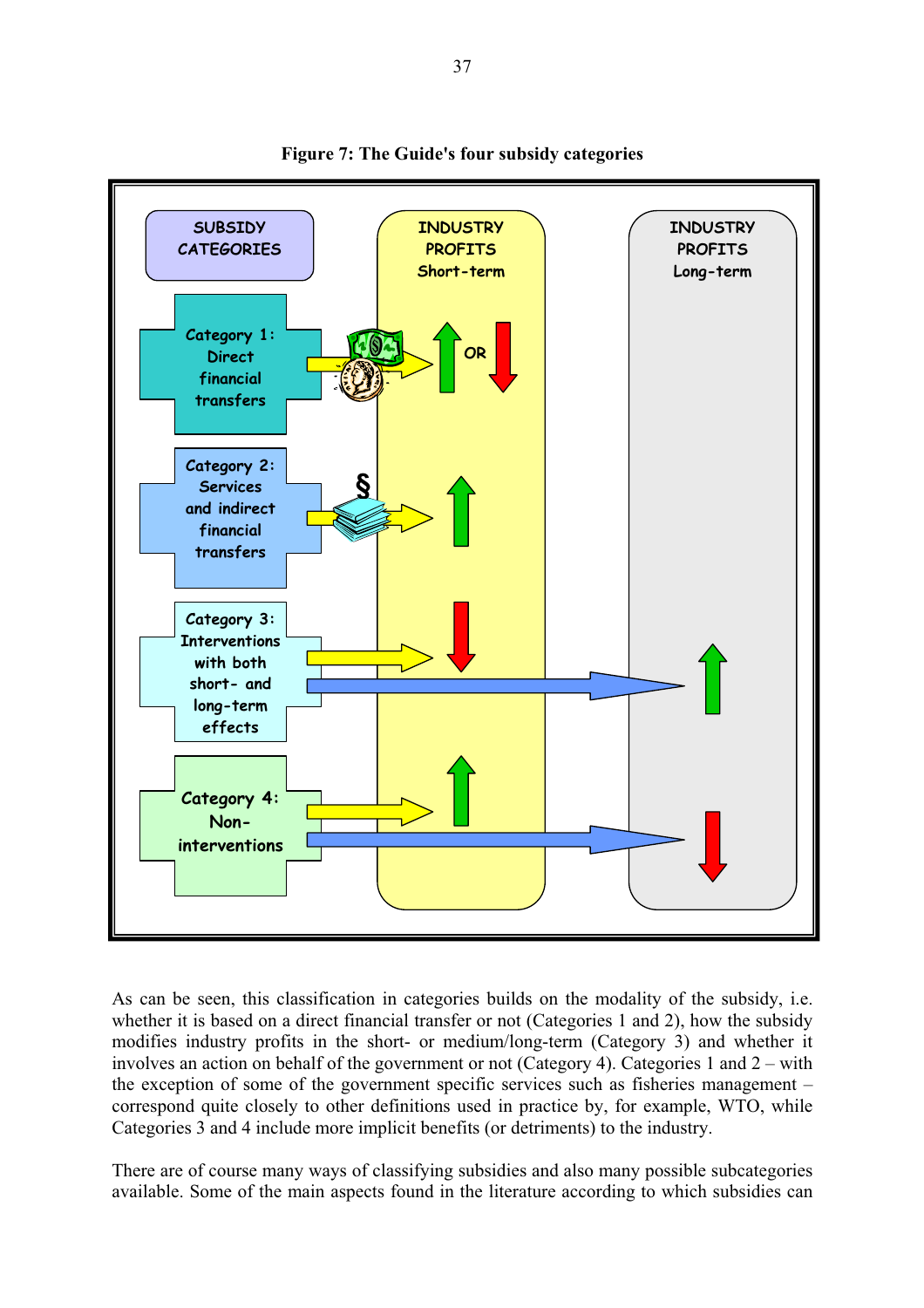be classified are reviewed in **Appendix II.** A list containing more examples of subsidies from the different categories presented here is found in **Appendix III**.

### **6 ASSESSING SUBSIDIES**

### **6.1 Government cost and industry value – some principles**

Already in chapter 5 above, when discussing the four different categories of fisheries subsidies, the notions of "cost – or revenue – to the government" and "value to the industry" were mentioned. In this section, we will look closer at these concepts and try to establish how we can measure subsidies, i.e. how we can assign monetary values to fisheries subsidies. The reason for wanting to do so is to allow us to make more quantitative analyses. We may want to be able to say how much of the profits generated by the fisheries industry that can be linked to subsidies or how much money from the public budget that is spent on the fisheries sector. Chapters 7 and 8 below give more details on examining industry profits in relation to subsidies and discuss comparative analyses, respectively. In this chapter, we will look at different methodologies and practices for valuing individual subsidies of different types.

First we need to clarify the concepts of government cost (or revenue) and industry value. The Guide's definition of subsidies is centred on the impact a subsidy has on firms' profits and the value of a certain subsidy for the industry could thus be defined as this change in profitability that it has provoked. For the government, the value may be something quite different, corresponding to the public expenditure including direct and indirect administrative costs for operating and managing the subsidy. Accordingly, the government cost – or revenue, if a negative subsidy – and the value to the industry of a certain subsidy may be different and to understand the economic value of a subsidy, we should look at both aspects.

To measure the impact on profitability that a subsidy has is not an easy task and we need to make some assumptions. The main guiding principle for the **assessment of the industry value** is based on the assumption that all positive subsidies are beneficial to the industry and that if governments did not provide them, the industry would either have to or want to pay for them itself. Hence, all positive subsidies have a positive value to the industry. This is of course a simplification of a much more complicated analysis. It could, for example, also be argued that if the support provided through subsidies was necessary for the industry, the industry would pay for it itself already and the subsidies would not be needed in the first place. Moreover, somewhat different arguments would need to be used for certain subsides such as border measures, fisheries management, free resource access and of course for negative subsidies. Nevertheless, the Guide suggests that the value of a subsidy accruing to the industry is most accurately estimated as the cost that the industry would have to pay on commercial terms for obtaining the same service or good and that this principle should be utilized whenever possible.

With regard to the value of fisheries subsidies expressed as the **cost (revenue) to the government**, the assessment has to be based mainly on information from the public budget, except for in the case of foregone revenues (e.g. tax rebates) which are generally not included in the budget and will have to be assessed separately. Moreover, it is important that the cost of a subsidy is evaluated not only as the financial transfer it may entail – in the case of a grant for example – but that also the administrative cost to run the program or implement the regulation is included. This implementation cost includes personnel cost and other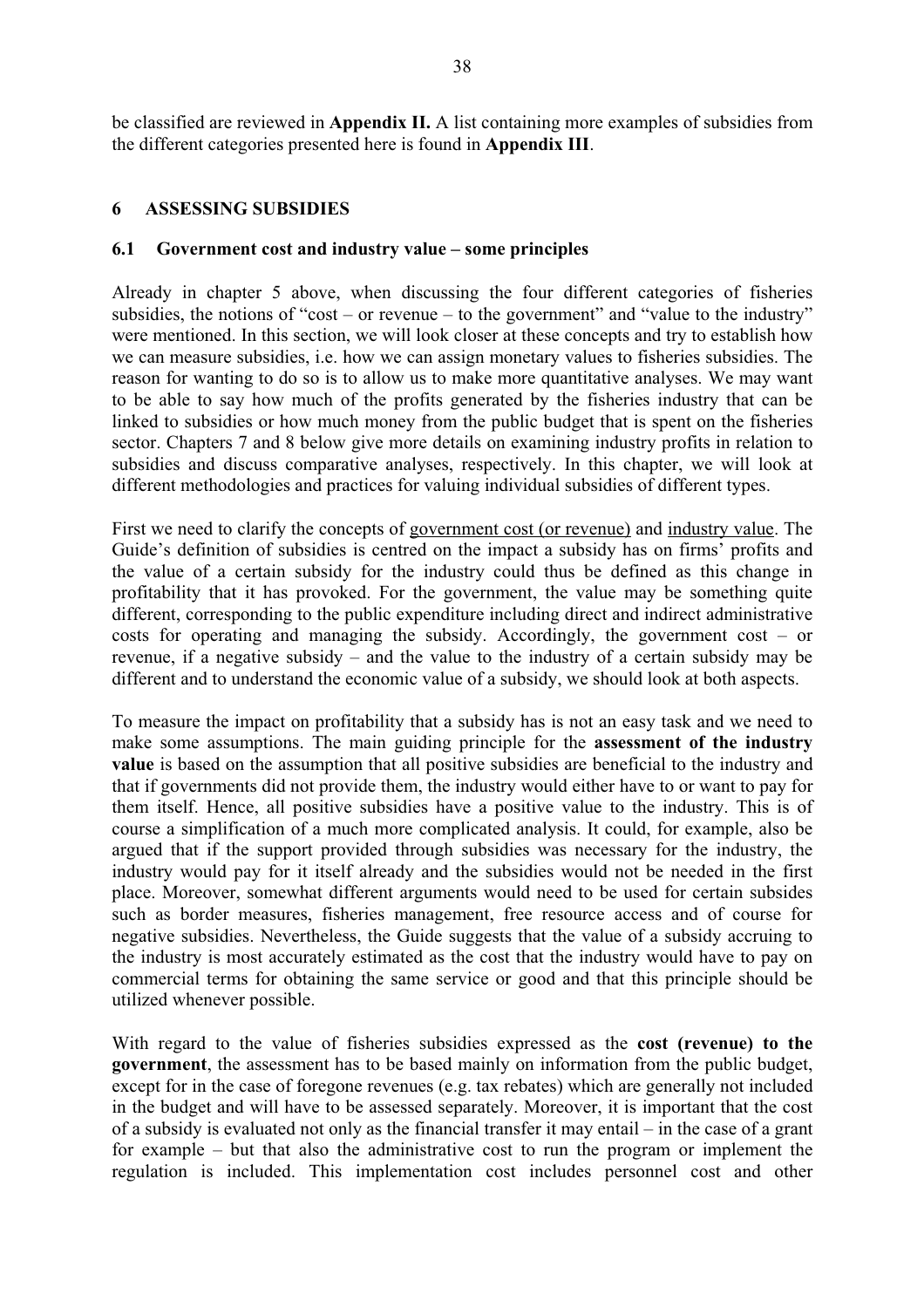operational costs incurred by, for instance, fisheries administrations or other government agencies dealing with subsidies reaching the fisheries sector<sup>4</sup>.

For some types of subsidies, in particular those belonging to Category 1 and consisting of direct financial transfers, assessing the value according to these principles may be a relatively easy task. It is probably fair to assume that the approximate value to the industry of an investment grant corresponds to the amount of the grant plus the interest rate it would have cost to borrow the same amount of money on commercial terms. For the government, the expenditure would consist of the grant itself and the administrative cost related to its distribution. Other subsidies are more difficult to assess, in particular with regard to deciding the value the subsidy represents to the industry. The value is the change in profits but this change should be measured compared to what? Disregarding various economic theory considerations<sup>5</sup> and taking a practical approach, it is suggested that the change is measured as the difference between a situation *with* the particular subsidy and a situation *without* it. This approach is also in line with how we identify fisheries subsidies, i.e. by the definition of benchmarks representing the "normal" – non-subsidy – situation. Accordingly, in cases when the subsidy means offering services or goods at a price different from an existing market price, such as favourable loans at low interest rates or a decommissioning program paying for vessels to be scrapped, the real benefit to the industry consists of the difference between the price offered through the subsidy measure and the market price the industry would have paid or received for the service or good had the subsidy not been available.

For subsidies for which there exist commercial alternatives at market prices, the calculation of the value of the subsidy is hence relatively apparent. Also subsidies such as tax rebates that clearly represent a situation where the fisheries industry is treated differently from industry in general are fairly uncomplicated to assess. The value to the industry would in such a case be the difference between the tax actually paid and the tax that would have been paid had there not been a subsidy. Here the benchmark is not the market price – because there is no market price for taxes – but the normal tax rate. The cost to the government should be calculated as the revenues foregone owing to the scheme plus any additional cost involved in administrating the scheme.

As already noted, the situation becomes much more complicated when we look at areas such as fisheries management and resource access, typically some of the services included in Category 2 as well as Categories 3 and 4 subsidies that include longer-term effects or government inaction. For some of the former, i.e. services provided by the public sector in Category 2, we may know the cost to the government but what is the value of the service to the industry? Here the principle of market prices and norm values cannot be used, simply because there are none. In these situations, we may want to assess the actual impact on the profits of the industry, generally in the form of increased revenues. For example, if we can

 $\overline{a}$ 

<sup>&</sup>lt;sup>4</sup> This is of course an oversimplification of reality and it could be argued that to calculate the real cost to the public sector and society, a much broader analysis would be needed looking at opportunity costs, externalities and long-term environmental impact. Some of these aspects may be captured in the assessment of the value of the various subsidies but the fact remains that a reliable in-depth welfare economics evaluation of the value of fisheries subsidies is difficult in practice. Hence, a quantitative analysis in this respect is considered beyond the scope of the type of study suggested by the Guide but any qualitative information that can be added to the study results would of course be valuable.

<sup>5</sup> Schrank and Keithley Jr. (1999) discuss the possibility of using the theoretical concept of *perfect competition* as the benchmark when assessing subsidies. However, they conclude that the criterion is "too amorphous to serve as an operational concept" (Schrank and Keithley Jr. 1999, page 157). Another suggested benchmark is the situation of *efficient allocation* of resources (OECD 1993), discussed in Box 4. This is closer to the practical definition recommended by the Guide but the theoretical criterion cannot be fully fulfilled and the concept is thus not used.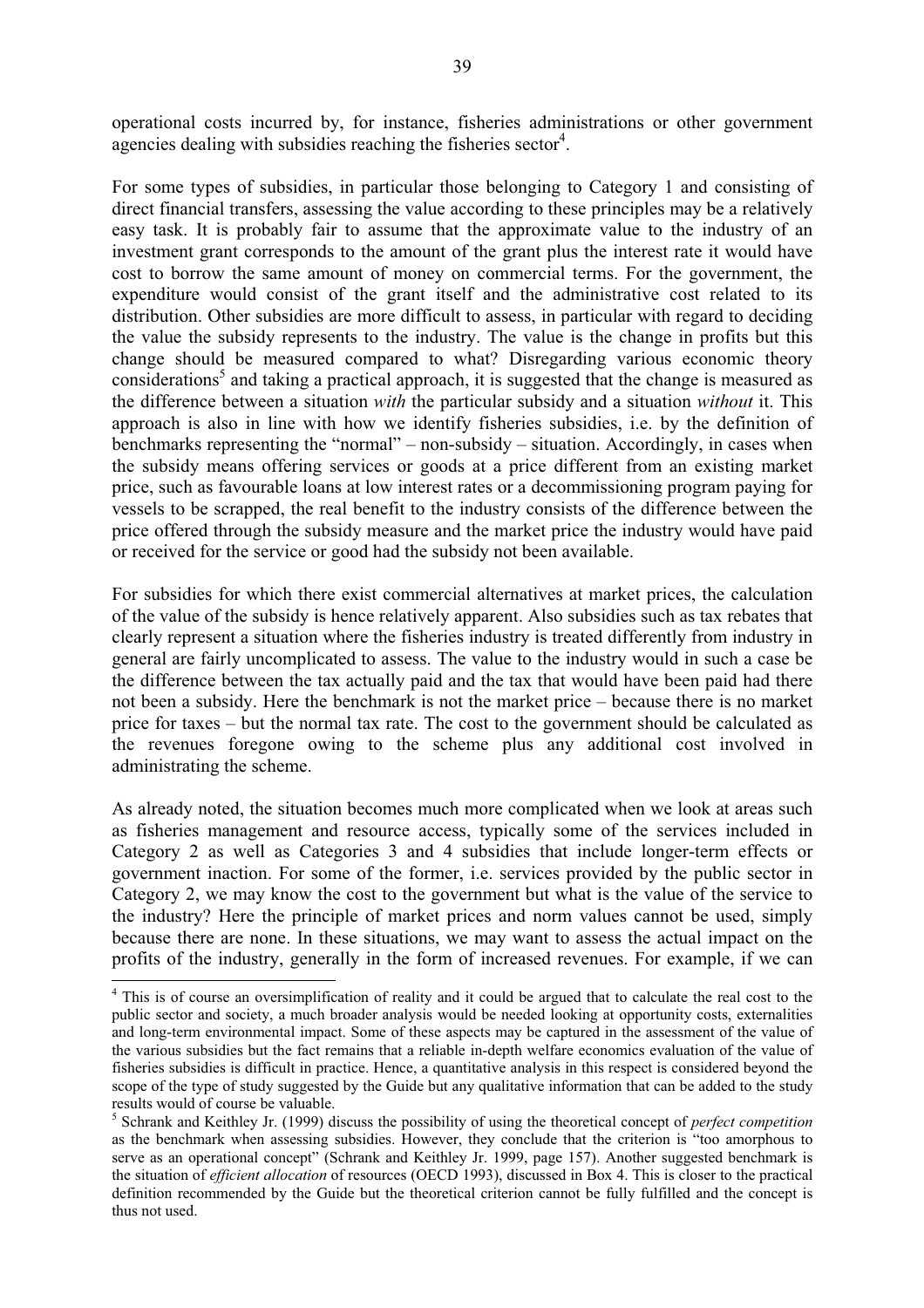estimate the value of increased sales of fishery products owing to an "Eat Healthy Food" and fish consumption campaign, the value of this campaign to the industry would be the increase in net income thanks to the improved sales.

However, this type of calculation is often a cumbersome exercise requiring a substantial share of research that is not always a practical option for our fisheries subsidies study. Hence, in these cases we may need a proxy for our estimate and the Guide suggests using the cost to the government – if known or estimated – also as an estimate of the value to the industry.

# **Box 4: Theory and practice**

In the agriculture sector, various methods have been developed for measuring subsidies in relation to trade distortions. One tool commonly used is the Producer Subsidy Equivalent (PSE) which has been the basic Aggregate Measurement of Support (AMS) in GATT/WTO trade negotiations. According to the OECD, "the PSE is an indicator of the value of the transfers from domestic consumers and taxpayers to producers resulting from a given set of agricultural policies, at a point in time" (Silvis and van der Hamsvoort 1996, page 529). It would naturally be interesting to use this type of measurement also for the fisheries sector. However, work by OECD (1993) has shown that due to the characteristics of the fisheries industry, the PSE is not a valid indicator for fisheries subsidies. Generally, in other sectors, the benchmark against which assistance and related trade distortions are measured is a situation of no government intervention, which corresponds to a situation of economically efficient allocation. In the fisheries sector, this benchmark situation of efficient allocation is much more difficult to assess as market failure is inherent to an open access fishery, implying that efficient allocation will only occur in a situation with government intervention. Moreover, it is difficult to establish external reference prices as well as domestic prices for raw fish – parameters required for the PSE model – because fresh fish is highly perishable and heterogeneous, and as a high degree of vertical integration is often found in the sector (OECD 1993). In addition, the restrictions to access by foreign vessels to domestic fishing grounds and to port facilities constitute a common public support in the fisheries sector that the PSE model does not take into account (Munk and Motzfeldt 1993).

No other single assessment methodology has been found and instead a variety of approaches is being suggested by the Guide for assessing the different types of subsidies. When identifying these approaches, attention has been given  $-$  to the extent possible  $-$  to their practicality, i.e. the methodologies recommended should be workable and give results easy to understand and verify. Hence, for example, shadow prices and opportunity costs have generally been excluded and it is the most direct effect that is measured, largely ignoring second-stage consequences. This approach could be considered unsatisfactory from a theoretical point of view but it is believed necessary for practical reasons.

There are unfortunately also cases when there is no easily estimated government cost to use when we have problems estimating the value to the industry. As we have seen in chapter 5.5 above, Category 4 subsidies do not incur costs to the government because they are noninterventions<sup>6</sup>. In these situations, we may have to turn to the use of standard or conventional values in order to quantity the impact of the subsidy on industry profits. An example of this type of situation, which is discussed further below, is free access to resources. If the industry is allowed to fish without paying for this access to a natural resource – or it is paying a fee that is considered below the actual value of the resource access – we may want to define this privilege as a subsidy and cost it in proportion to the value of the catches, using an estimated standard rate.

 $\overline{a}$ 6 See footnote 4.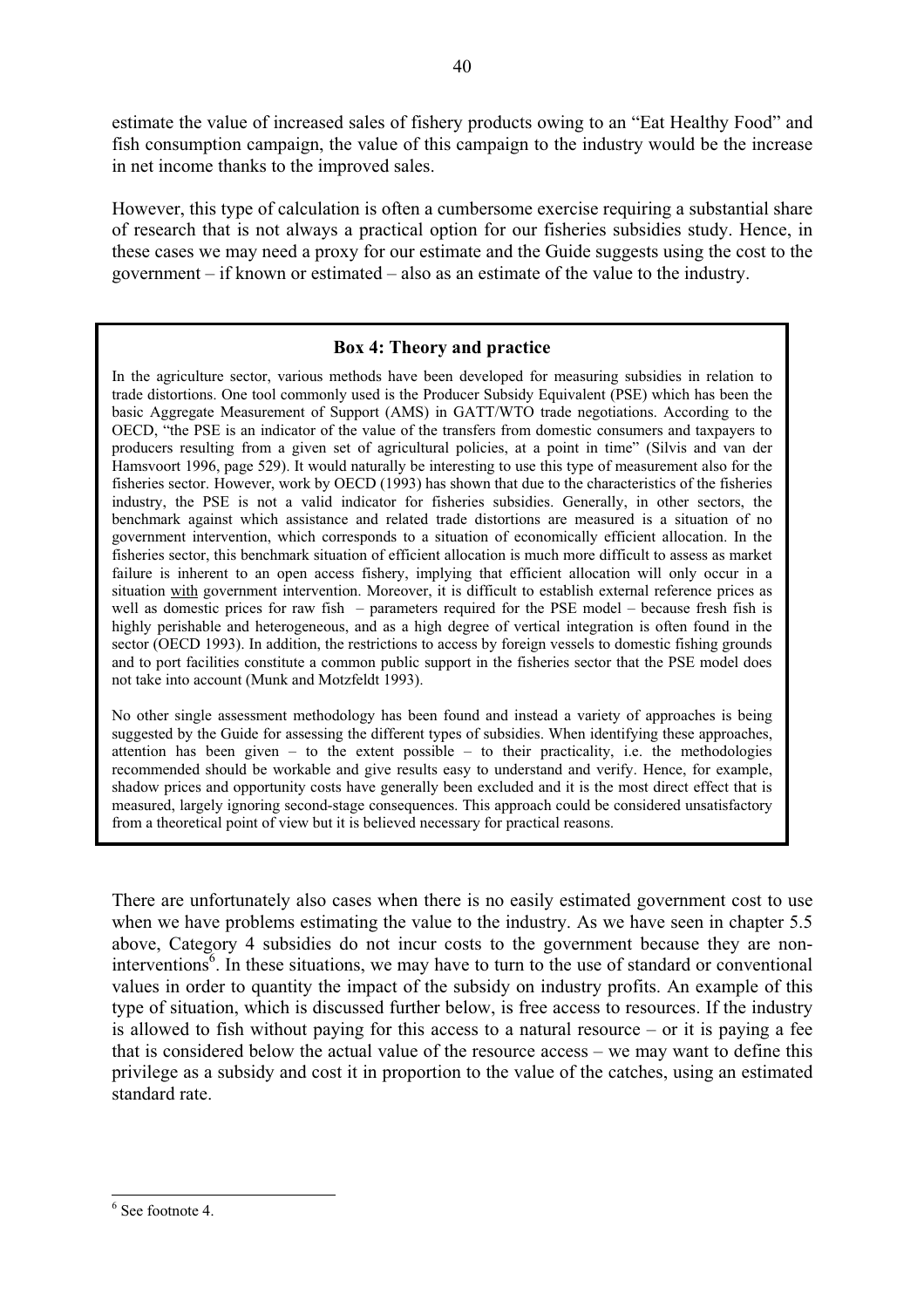Before moving on to looking at examples of how to value different types of subsidies in the next chapter, the main principles for how to assess fisheries subsidies are summarized in Figure 8.



# **Figure 8: Summary of main principles for assessing fisheries subsidies**

#### **6.2 Assessing different types of subsidies**

#### **6.2.1 Presentation of subsidy examples**

Having looked at some general principles for how to assess fisheries subsidies, we will now discuss different types of subsidies in more detail. The text is organized in bullet points according to the main groups of subsidies that we are likely to come across and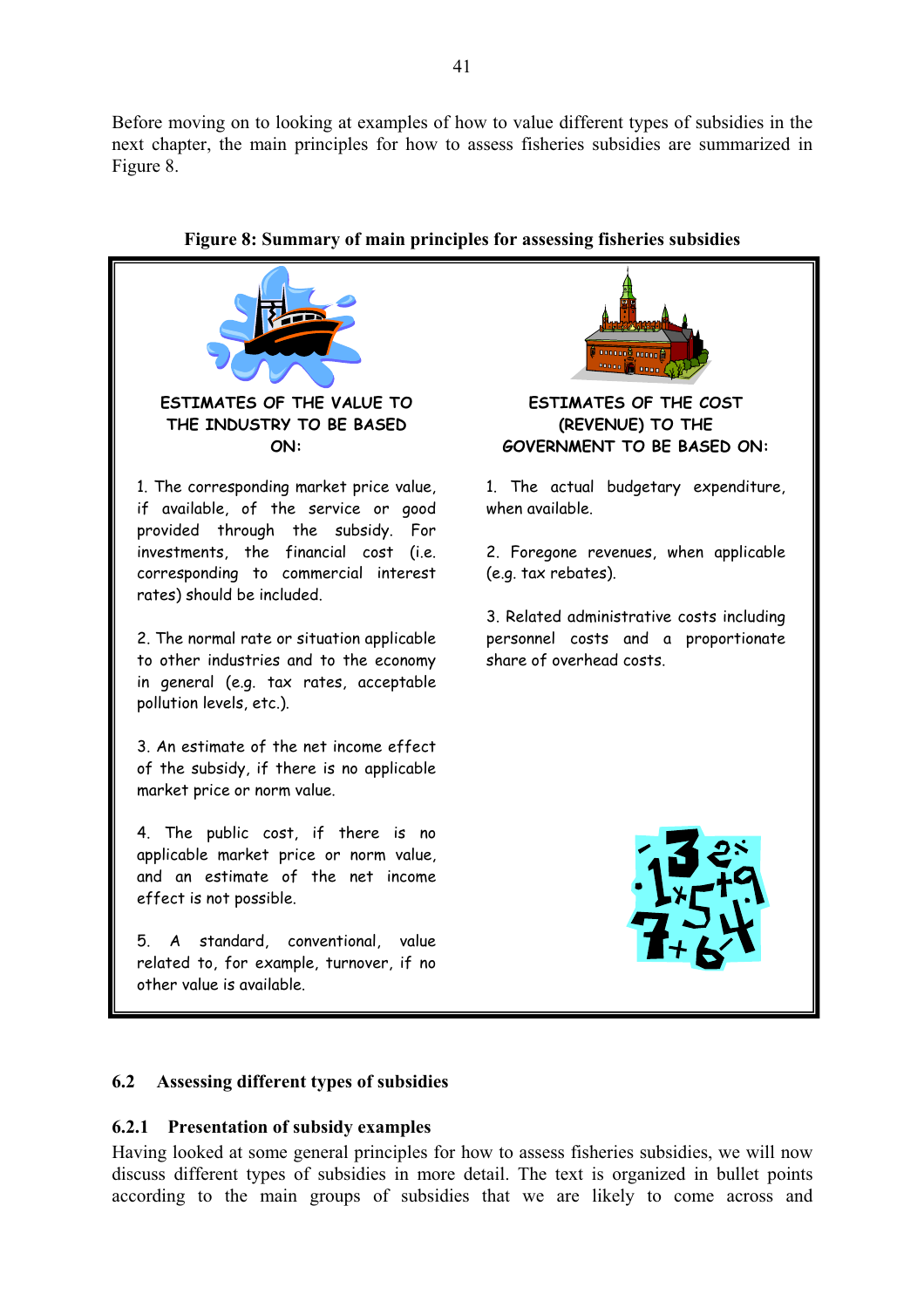approximately following the structure of chapter 6.1, i.e. starting with some of the most direct Category 1 subsidies. Additional information on particular methodological issues and examples – using an invented country called Seidisbus – are given in boxes. These examples are summarized in Figure 9 at the end of the chapter.

#### **Box 5: Investment grants - An example**

In the country Seidisbus, the Department of Fisheries operates a scheme through which aquaculture producers can apply for grants for improving their fresh fish storage and transport facilities. In the year 2000, a total of 25 aquaculture firms applied for and received funds for investments in cold storage and insulated trucks for a total amount of US\$ 700 000. This was a somewhat lower amount than what had usually been given out during the last few years. The market interest rate that would have been charged by commercial banks for giving loans for this type of investment was 15%. According to generally accepted accounting practices, the economic life span of the equipment was estimated as seven years.

In a fisheries subsidies study in 2000, the **government cost** of the investment grant scheme was estimated as the total amount of the grants disbursed plus administrative costs (part of the Aquaculture Unit's budget), i.e.:  $700000 +$  $70\ 000 = \text{USS } 770\ 000.$ 

The **value to the industry** in 2000 was calculated as 1/7 of the total amount of the grants received in 2000 (cost allocated over seven years) plus 1/7 of all grants disbursed in the previous six years plus a 15% financial cost: 14 000 000 (total amount of grants 1994-2000) divided by 7  $+ 15\%$  interest = US\$ 2 300 000.

#### **6.2.2 Investment grants**

An investment grant program is probably one of the most obvious examples of a direct financial transfer subsidy of **Category 1**. These schemes are commonly used for the purchase or modernization of equipment and facilities, having improved competitiveness through more efficient production as an objective. They generally benefit investments in fishing vessels or in the processing industry but can also be found in other parts of the sector, for example, in the input industry for shipbuilding or in the aquaculture subsector.

The value to the industry of this type of subsidy scheme consists of the value of the grant itself plus an estimate of the interest it would have cost to finance the investment commercially. Generally the investments are in fixed assets for which the cost is allocated over a depreciation period of several years

and the annual value to the industry should be calculated accordingly. The length of the depreciation period should be based on the expected economic life span of the type of asset in question. We may also want to consider the effect of inflation and the change of monetary values over time and calculate the present value of the depreciation cost for the year of our study.

### **6.2.3 Vessel decommissioning programmes**

Programmes involving financial transfers for reducing fishing capacity are used in many countries. These schemes involve financial compensation for scrapping or exporting fishing vessels to third countries. The effects on the profitability of the industry of such programmes are complex and depend on how exactly the scheme is designed and implemented. If the scheme is used to facilitate the exit – for example the retirement – of individual fishers from the industry, the benefits will accrue to the remaining operators through the sharing of existing resources between a smaller number of actors and thus improve their productivity and profitability – assuming that the decommissioning grant is not at all used for reinvestment in the sector and that there are no new entrants into the fishery, replacing those that left. In the longer term and if the decommissioning scheme has entailed a sustainable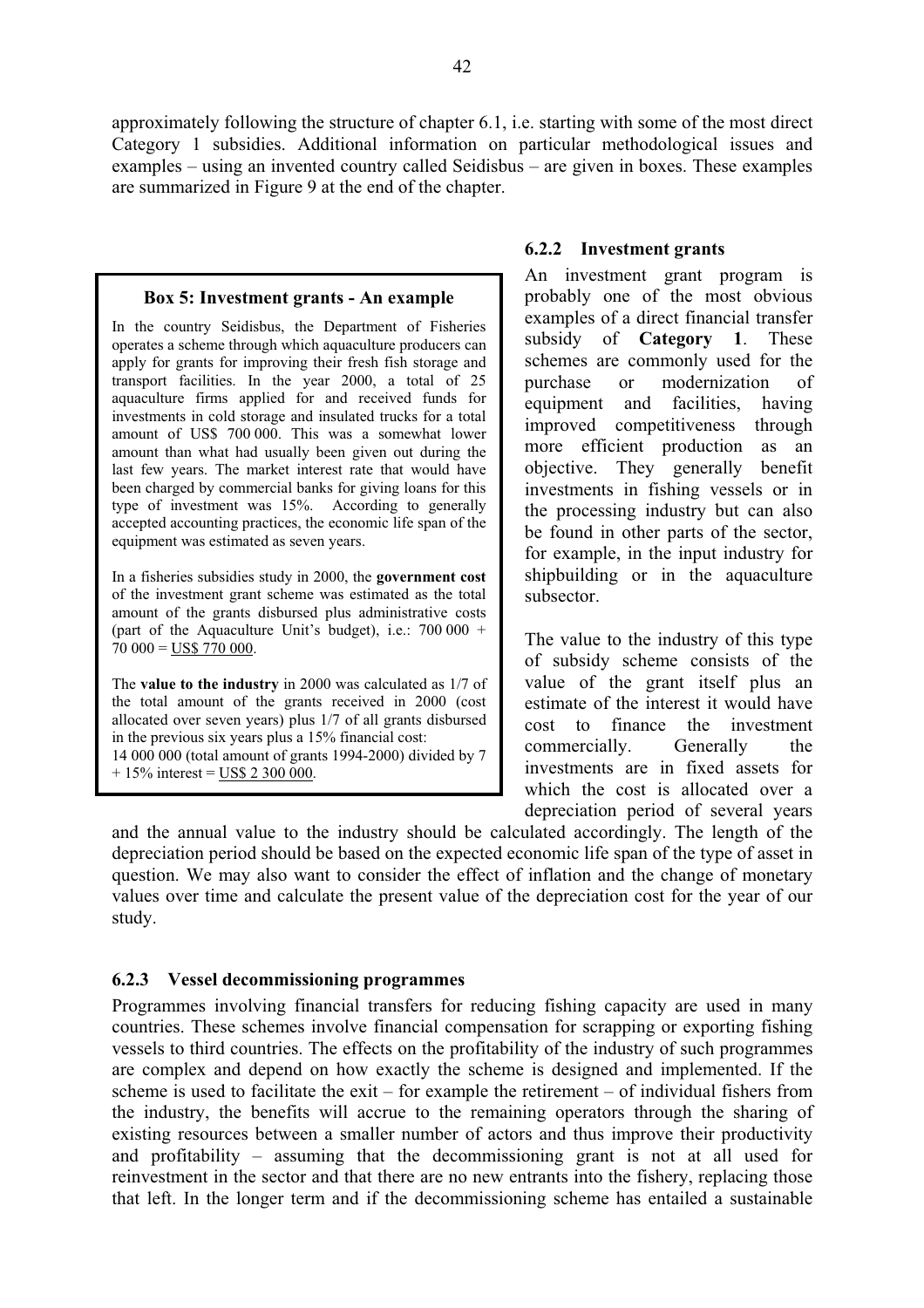decrease in real fishing effort, the effect may also be felt through better catches thanks to an improved resource base. This scenario is of course assuming that overcapacity and overfishing were problems in the first place.

If the decommissioning grant is instead reinvested in the sector, the subsidy would mean a more direct capital injection into the industry that can be used either for covering operating expenses or for other investments and could be considered a **Category 1** subsidy. The effect on productivity and catch volumes will depend on the impact of these expenditures on the total fishing effort and the state of the resources. If the decommissioned vessel is not scrapped but transferred into another fishery, its effect on this other fishery also has to be considered in order to assess the total effect of the scheme on the fishing industry as a whole.

Accordingly, a vessel buyback or scrapping scheme can have a value to the fishing industry in several ways depending on the characteristics of the particular program. There are values created to the industry in the form of the increased resource base left for the remaining fishing vessels to exploit in addition to the compensation payments paid for the scrapped or exported boats. The direct financial transfers made in connection with buy-back programmes are classified as **Category 1** subsidies. If the price paid for the vessel by the government scheme is higher than the market price that could have been obtained had the vessel been put on the market, this surplus constitutes the value of the subsidy to the industry. The cost to the government would be the actual payments plus any related administrative cost. The more implicit resource related effects are better reviewed in the context of **Categories 3 and 4** subsidies. These effects can be immediate or in the longer term and are related to the value of free access to resources. There can be either an explicit increase in quotas for these operators or an implicit possibility to catch more fish thanks to less competition.

Licence, permit and quota buyouts are similar schemes likely to have comparable effects as the decommissioning programmes, depending on the particular conditions and circumstances. In the processing sector, equivalent schemes exist for factory rationalization, i.e. incentives for reducing capacity. Retraining programmes – for fishers or other employees of the sector – with a view to facilitate their redeployment in other industries, *i.e.* outside the fisheries sector, are measures that also aim at reducing the capacity of the sector.

### **6.2.4 Equity infusions**

Depending on circumstances, we may want to consider government provision of equity capital as a **Category 1** subsidy. If the economic system of the country features a high degree of public intervention in the productive sector in general, partly or fully state-owned enterprises also in the fisheries sector – e.g. hatcheries, ship wharves or fishing companies – would be normal and state capital equity infusions should probably not be included in our fisheries subsidies study. Also, if the state capital investment is consistent with usual investment practices and is made on commercial terms, there is likely to be no cost to the government nor any value to the industry – comparing the terms on which the state investment is made with the conditions of the capital market – and hence the event cannot be defined as a subsidy. However, the issue of state capital equity and state-owned enterprises is complex and further definitions are proposed in Box 6.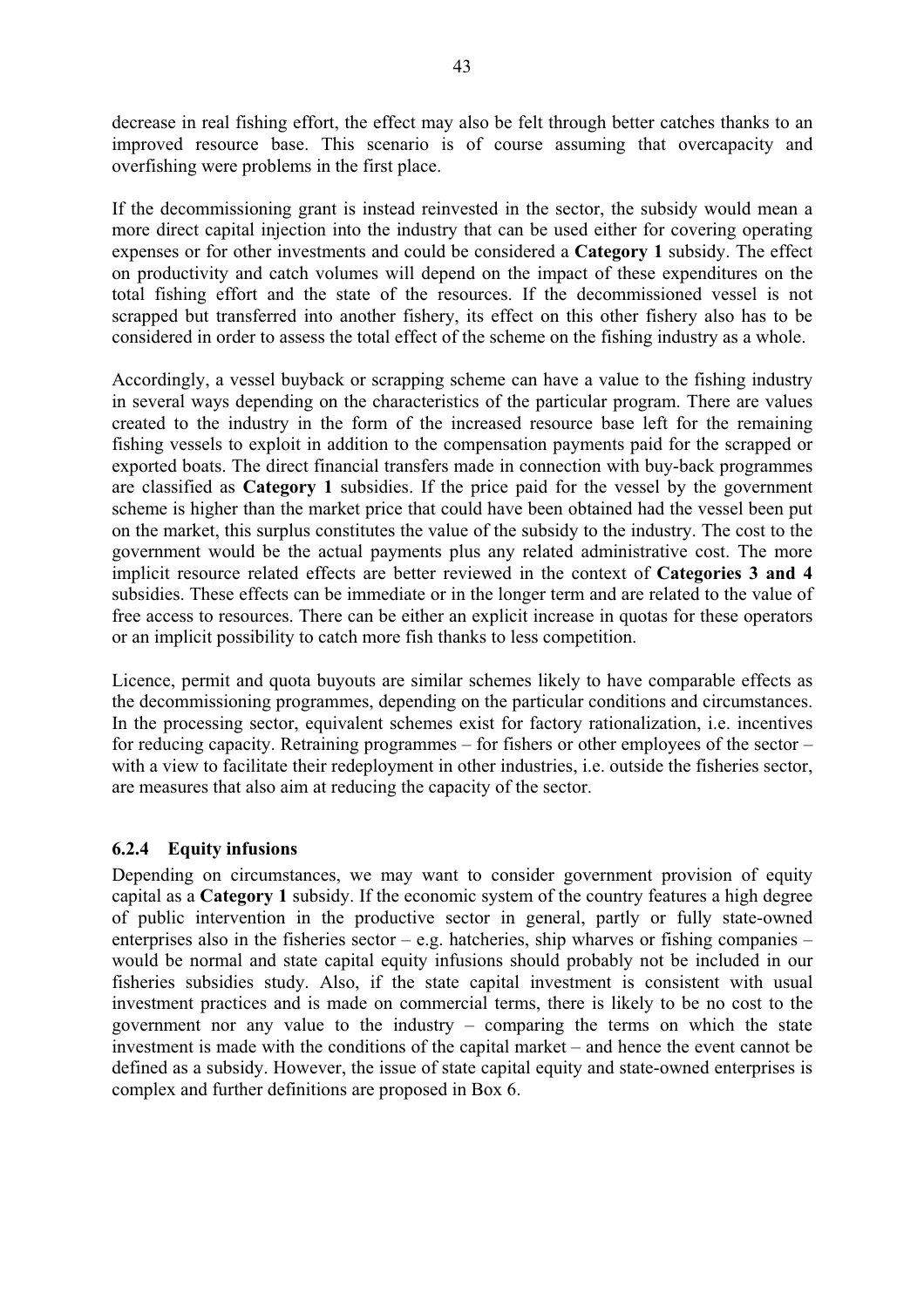### **Box 6: Defining state capital equity subsidies**

To decide if a government equity infusion should be considered a subsidy, we usually look at whether the investment has been made on commercial terms or not. However, the situation can sometimes be confusing and to facilitate the assessment of state capital equity subsidies, the below procedure is suggested. The criteria we are looking at include whether the receiver is a company or not, whether the investment is in the form of equity and if it is made on commercial terms.

Step 1. Define whether the receiver of the investment is a company or not (as opposed to a government institution or department):

It is a company if:

- *It carries out commercial activities* 

*- It has a legal form that could also be (entirely) private* 

*- It is a tax payer* 

Step 2. Define whether the investment is in the form of equity or not (as opposed to a loan or a grant): It is equity if:

- *It appears in the balance sheet as equity of the company in question* 

*- It appears in the balance sheet of the public accounts as a non-depreciable asset (e.g. as a share holding)* 

Step 3. Define whether the investment is commercial or not (as opposed to for non profit reasons): It is commercial if:

- *Return on the investment is required (and dividends – or similar – have been received by the state during the last 5-year period)* 

*- The investment itself has been made on commercial terms and is consistent with private sector investment practices* 

With regard to the assessment of the subsidy, it is suggested that:

1. If the investment has been invested in a company as equity for commercial purposes:

The **cost to the government** is nil except for administrative costs. The **value to the industry** equals the financial opportunity cost, i.e., how much would it have cost to borrow the same capital? The annual value of the subsidy is calculated as the estimated interest cost at market rates for a loan equalling the state equity of the company.

2. If the state capital has been invested in a company as equity but not for commercial purposes: The **cost to the government** is the actual amount of the capital invested (to be reported in the year of disbursement in the same way as a grant subsidy) plus administrative costs. The **value to the industry** is the financial opportunity cost.

3. If the state capital has been invested in a company but not as equity and not for commercial purposes: The **cost to the government** is the actual amount of the capital invested plus administrative costs.

The **value to the industry** is the actual amount of capital invested as well as the financial opportunity cost (i.e. the same as a grant).

4. If the state capital has not been invested in a company and not as equity and not for commercial purposes it is not a state capital equity subsidy measure (but may constitute another type of subsidy).

#### **6.2.5 Income support and unemployment insurance programmes**

There is a variety of income support schemes and unemployment insurance schemes for fishers. Some of these are part of general social insurance schemes while others are specifically designed for fishers. The schemes can be co-financed by contributions from the fishing industry or be publicly funded. Some examples are: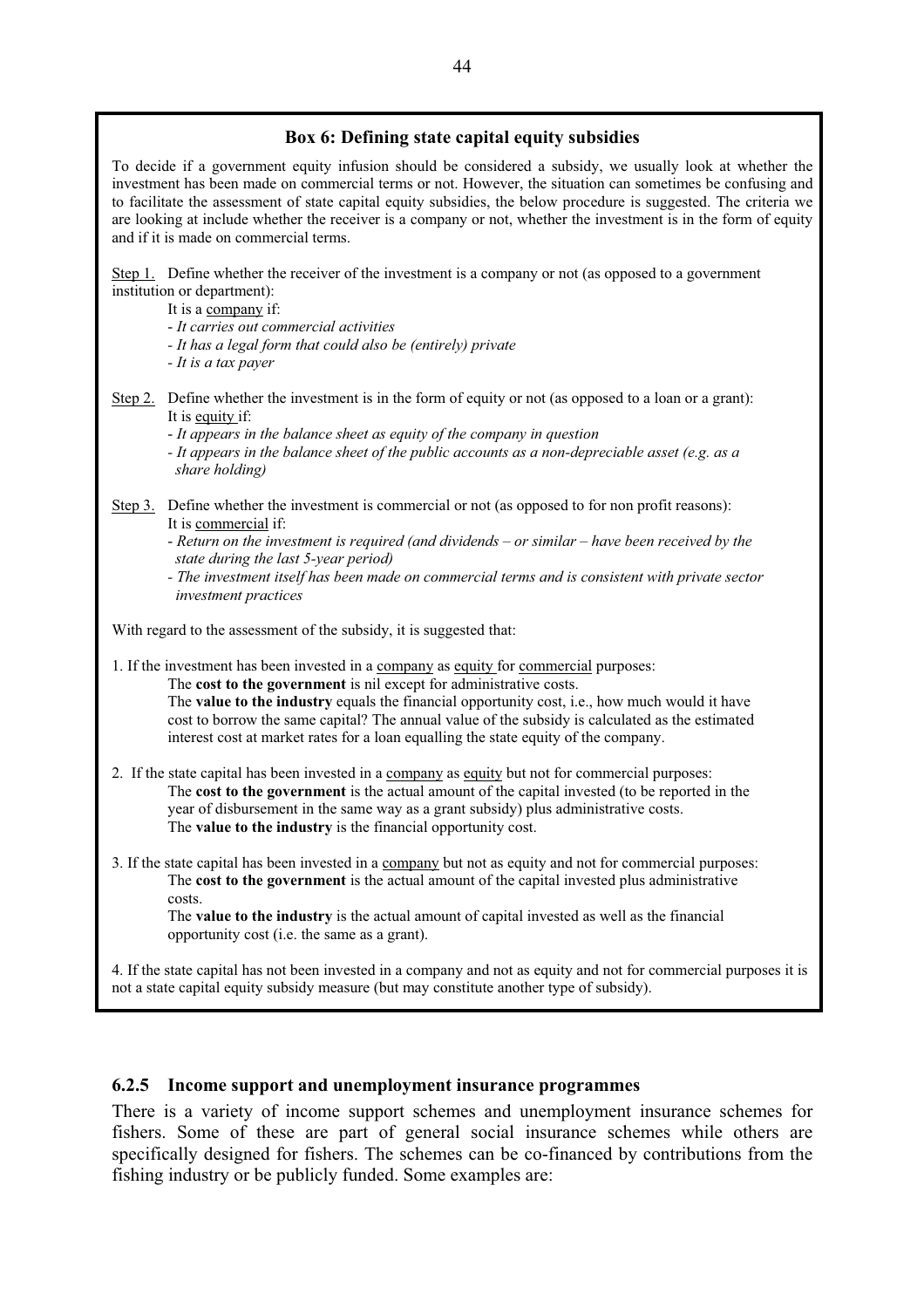- $\triangleright$  Bad weather unemployment compensation scheme
- $\triangleright$  Off-season unemployment insurance
- $\triangleright$  Vacation support payments
- $\triangleright$  Minimum basic wage
- $\triangleright$  Government funded health programmes

Generally, these schemes belong to **Category 1** and their value to the industry correspond to the difference between the actual income fisheries employees receive with the schemes as compared to how much they would have received without them. Industry contributions – or contributions directly by the employees, other than ordinary income tax or other obligatory fees not specific to the fisheries sector – should be deducted to arrive at the net value of the subsidy to the industry.

#### **Box 7: Income guarantee scheme - An example**

In our invented country Seidisbus, the fishers in the semi-industrial and industrial fisheries are organized in a Fishers' Association that administers various matters on behalf of the fishers and represents them in different contexts. The Association collects fees from its members to pay for its running costs but there is also a number of support schemes for which the Association receives funding from the government. For example, there is an Income guarantee scheme that compensates fishers for loss of income during periods when fishing fails that is financed at 90% by the state. The scheme guarantees a monthly income of US\$ 500. During the year 2000, a total of US\$ 500 000 was paid out under the scheme.

In the 2000 fisheries subsidies study, the **cost of the scheme for the government** was calculated as 90% of  $500\,000 = \text{USS } 450\,000$ . No overhead or administrative cost is considered because the Association manages the scheme and the administrative cost of the Ministry of Fisheries for disbursing the funds is minimal.

The **value of the scheme to the industry** is considered equivalent to the US\$ 450 000 received from the government and disbursed to the fishers.

#### **6.2.6 Price support**

Market price support can take several forms and is defined by OECD as occurring when the domestic price of a product is higher than the world price as a result of government policy (OECD 2000). Price regulation systems such as those in place in, for example, the EU and Norway are **Category 1** subsidies. Through these systems, compensation is given to fishers whose fish does not reach an established norm price. Price compensation systems can be financed, at least partly, by the industry itself through levies on landed fish. The subsidy's

#### **Box 8: Positive and negative subsidies**

Care should be taken to understand situations where positive and negative subsidies are combined. When there are industry contributions to support schemes and subsidy programmes, these should be deducted from the gross public cost and from the calculated industry value to arrive at the net public cost and the net value to the industry. However, it is usually good practice to show both the gross and net values in a fisheries subsidies report.

value to the industry is the actual compensation paid out assuming it equals the difference between the amount the fisher would have received had there not been a price support scheme and the total amount the fisher has received with the scheme. If the program is co-financed by the industry, the industry contributions should be deducted in order to arrive at the net value of the program. If a government body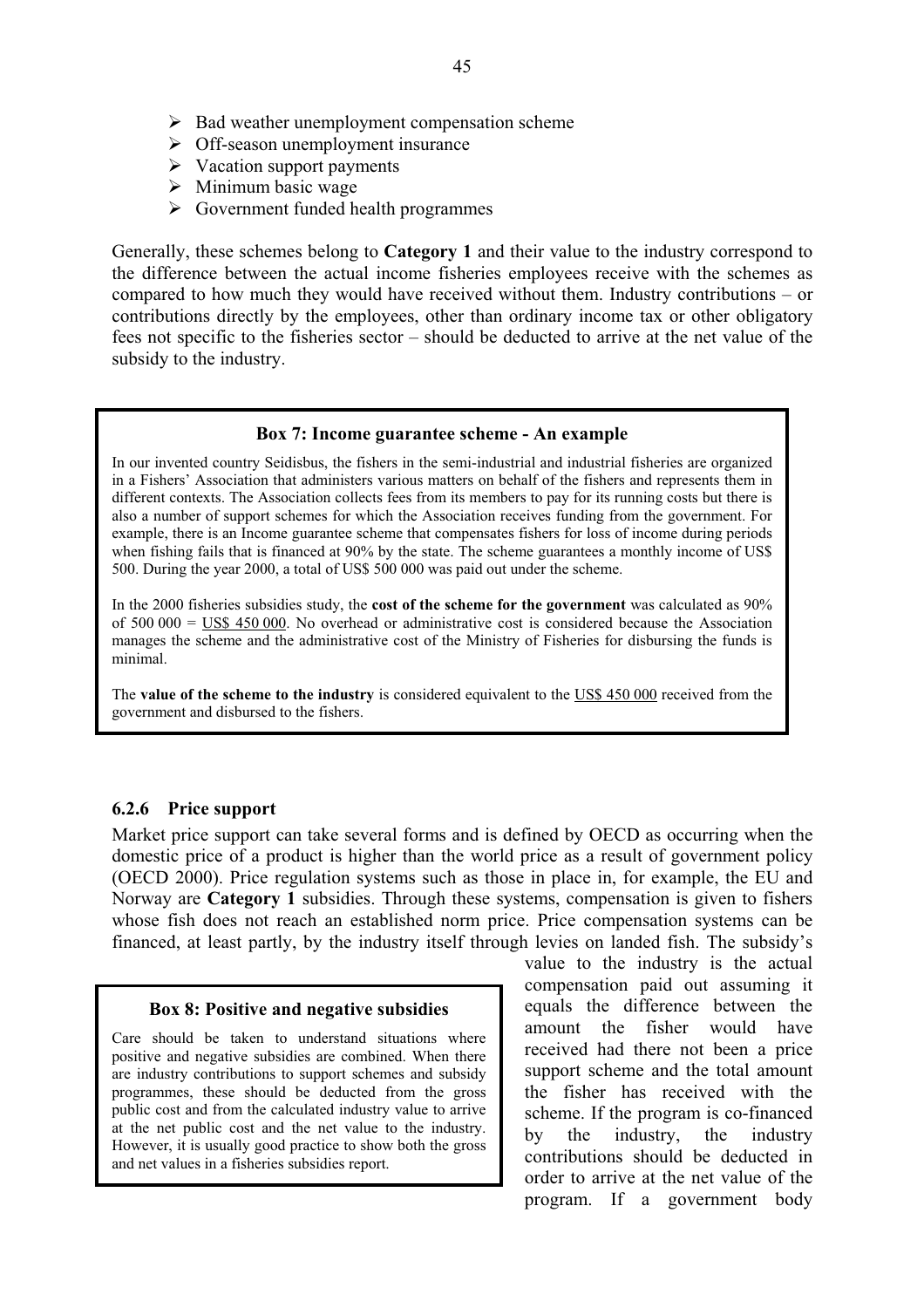administers the program, the cost of the scheme to the government should include an estimated administration cost in addition to the total compensation payments.

A price support could of course also take other forms and could concern, for example, inputs to the fishing or aquaculture subsectors, e.g. drugs needed for breeding of fish or support for the production of a certain gear. Price support also exists with regard to transport costs, often with the objective to reduce disadvantages in remote areas and forming part of regional development programmes.

### **6.2.7 Export incentives and other market interventions**

The marketing side of the industry – both regarding domestic sales and exports – can be supported in many other ways other than by direct market price support, e.g.:

- $\triangleright$  Organization of national markets and provision of related infrastructure
- $\triangleright$  Regulations in national markets (e.g. sanitary and health standards, obligation of sales through auction, ban on using certain species for reduction, etc.)
- $\triangleright$  Aid granted to domestic marketing
- $\triangleright$  Sales tax exemptions

#### **Box 9: Depreciation costs**

In some countries, there are guidelines and standards for how annual depreciation plans should be calculated based on estimated economic life spans for various types of investments and capital expenditures are allocated over time with annual depreciation costs reported in the public accounts. When available and found to reasonably reflect the likely economic depreciation, we should use these accounting standards for estimating the government cost of fisheries subsidies containing fixed assets. However, in other countries, the government accounts are based on a cash accounting principle and do not include costs for depreciation; the investment is accounted for in its totality at the time of expenditure. In other cases, the depreciation cost reported in the accounts is not based on the expected economic life span but is an accounting or fiscal depreciation cost. This may make it difficult to estimate the annual depreciation cost for our fisheries subsidies study. If the investment is small, the capital cost may have to be disregarded and when assessing, for example, a small landing site, only the operational expenditures as reported in the government accounts would be included. However, when assessing more substantial infrastructure subsidies, e.g. a port facility, it would be necessary to find out – or at least estimate – the relevant investment cost or the real government cost of the measure would be – maybe significantly – undervalued. It is also important to note that earlier subsidy schemes may still have a value to the industry even if no disbursements were made in the year for which the study is being carried out. In the same way, important investments made in the year under study could be allocated over several future years. For more important investments with a long life-span we may also want to consider the effect of time and estimate the present value of the depreciation cost.

- ¾ Promotion of fish consumption
- $\triangleright$  Direct export incentives
- $\triangleright$  Export and marketing assistance, e.g. measures assisting foreign trade such as international trade fares or provision of information on international markets
- $\triangleright$  Market research
- $\triangleright$  Free trade zones

These measures are generally **Category 1 or 2** subsidies and should be categorized according to whether the particular support program involves a direct financial transfer to the industry (Category 1), or not (Category 2). Some activities may be classified as **Category 3 or 4** subsidies, e.g. certain types of market regulations.

When assessing the value of the subsidies, there are many different aspects to consider. For example, the organization of national markets probably involves administration – i.e. personnel and overhead costs – but it may also include the physical infrastructure in the form of fish markets. Larger infrastructure projects clearly targeting the fisheries sector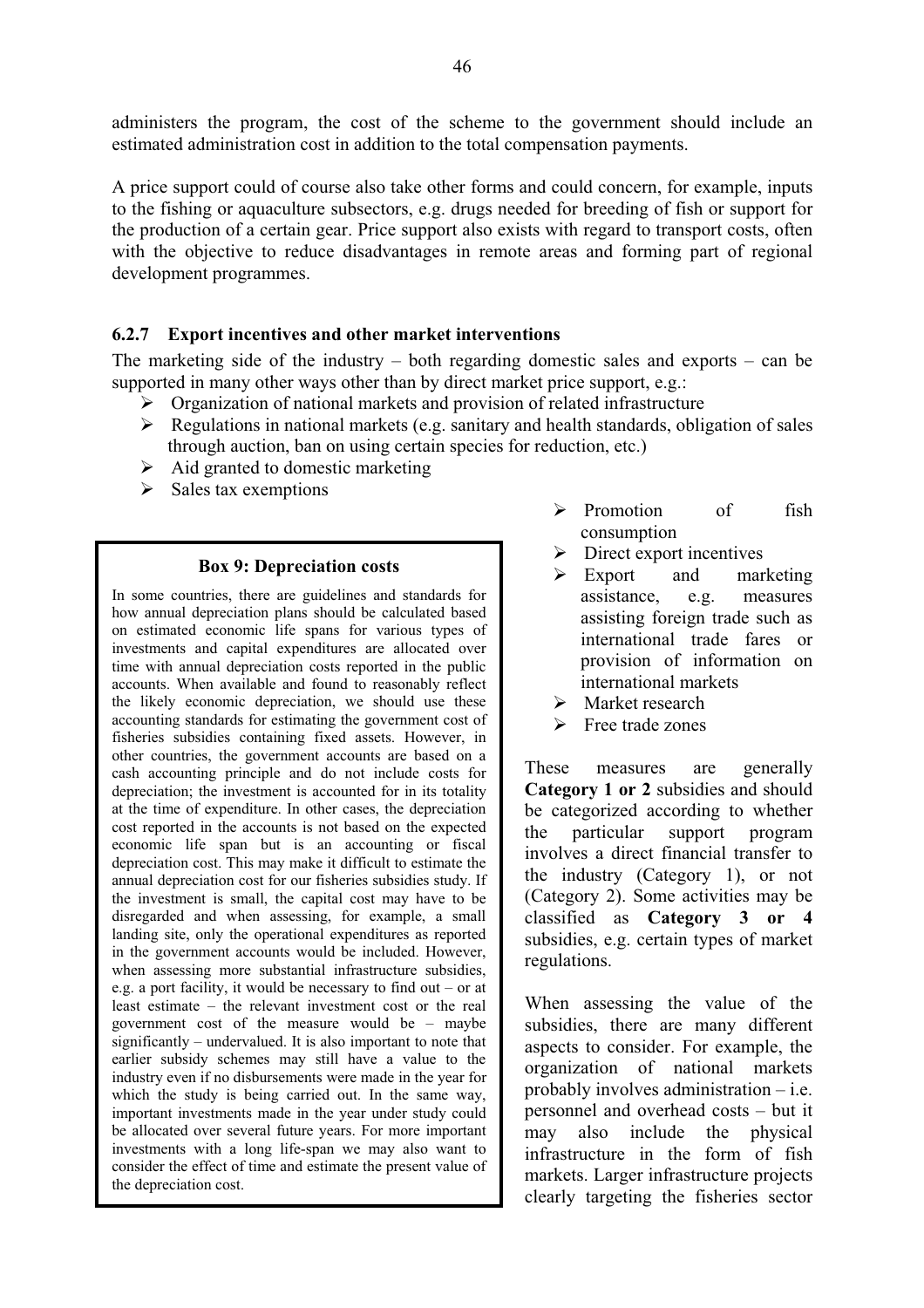such as fish markets – as well as fishing harbours discussed below – are generally examples of public investment subsidies to the fisheries sector. The annual cost to the government of this type of subsidy should be estimated as the depreciation cost per year in addition to maintenance and other operational costs for running the facility. Regarding the value to the industry, it should preferably be estimated as the prevailing market price for using the same type of facility that is being provided. In many cases, however, there is no market price alternative and we may have to use the government cost as a proxy when estimating the industry value.

Government activities that indirectly support the marketing side of the fisheries sector are difficult to assess. For example, the promotion of fish consumption could be part of a broad government information campaign for healthier food habits and the fisheries sector would then only be one among other food sectors being affected. An estimate of the value of the campaign to the fisheries industry should then be based on only a part of the overall cost for the campaign. This cost accruing to the fisheries sector could be calculated according to a distribution index based on the total value added created by the different subsectors, i.e. generally reported as the different subsectors' contribution to GDP<sup>7</sup>. Other distribution index that could be used, depending on circumstances, include, for example, the number of employees or the total sales value (turnover) in the various subsectors.

### **6.2.8 Import quotas, tariffs and other border measures**

Border measures that do not involve a financial transfer to  $-$  or from  $-$  the industry can be classified as **Category 2** subsidies. These include regulatory frameworks such as import quotas and other non-tariff measures, import tariffs as well as landing bans for foreign fishing vessels and can represent important advantages for the domestic industry. The measures represent in practice transfers from consumers to fishers arising from government policy (Flaaten and Wallis 2000). Tariff escalation regimes are border measures that benefit in particular the processing industry by allowing raw fish to be imported at lower tariffs than processed products. For importers and traders selling imported products, tariffs may instead constitute a negative Category 1 subsidy if the import duties on fishery products are higher than on other imported goods, in particular foodstuff.

Border measures are often difficult to assess with regard to their value to the industry. If there are international prices available for the products in question, these prices could be used in a comparison with domestic prices to assess how the measure has influenced the national market and price structure. If there is a difference between local and international prices that cannot be explained by other influences, this difference could be used for drawing conclusions with regard to the border measure's impact on, for example, revenues to the local processing industry. However, one of the reasons why PSEs (see Box 4) are difficult to calculate for the fisheries sector is that the wide variety of processed fishery products, many of which are market specific, do not have internationally traded equivalents. It would also be difficult to assume that there are no other influences and the calculation may require more statistical data than are available.

<sup>&</sup>lt;sup>7</sup> It should be noted that a measure of the whole fisheries sector's - as defined by the Guide - contribution to GDP may include contributions from subsectors not directly reported as fisheries, e.g. the food processing industry and the mechanical industry.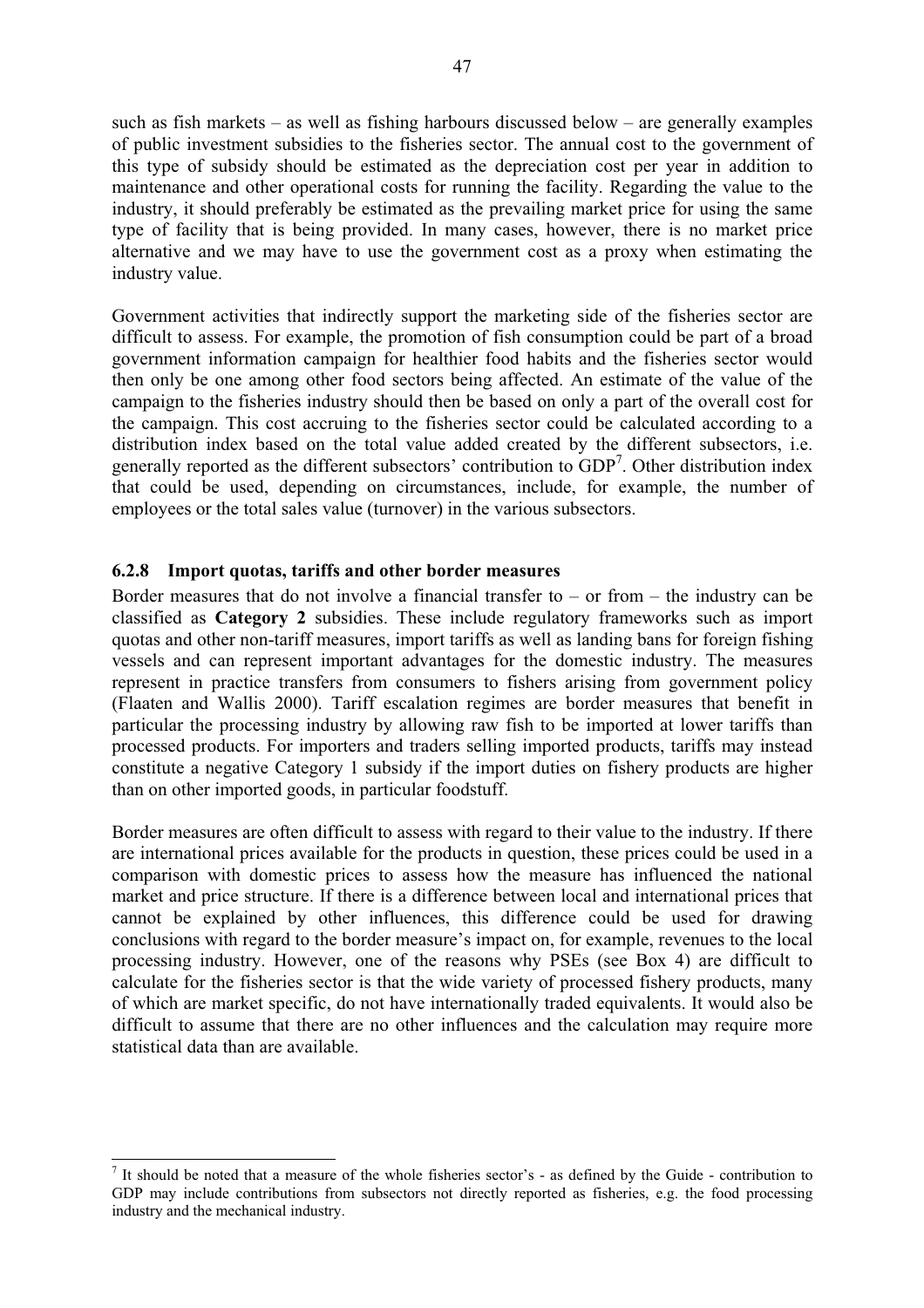### **Box 10: Calculating the value of a fish export promotion subsidy – An example**

In Seidisbus, exports of fish and fishery products represented 25% of the total export value in the year 2000. Under the Ministry of Trade, there is an Export Council working on promoting exports, both of fish and of other products. In addition to providing various information and contact services, the Council organizes a trade fair every two years. The fair is funded by the Council and by contributions from the participating export companies. In the trade fair  $2000/2001$  – held in February 2000 – 30 of the 100 exhibitors were from the fisheries industry.

In the fisheries subsidies survey, the activities of the Export Council were found to be a subsidy to the export sector as industry focusing on the domestic market did not receive the same support. The total budget of the Export Council in 2000 amounted to US\$ 300 000 covering costs for personnel, rent of offices, depreciation on vehicles and office equipment, and other operational expenses. The cost for organising the trade fair in 2000 was US\$ 50 000 whereof US\$ 40 000 were extra-budgetary funds provided by the Council (i.e. excluding costs for ordinary staff of the Council and general overhead costs) and US\$ 10 000 fees collected from the participating companies.

The **cost to the government** of the "Export Council subsidy" in 2000 was calculated as follows: Cost of general activities in 2000: 25% (fisheries' share of exports) of 300 000 (total budget) = 75 000. Cost of trade fair 2000/2001:  $30\%$  (fisheries industry participants) of 40 000 (Council contribution) = 12 000 TOTAL:  $75\,000 + 12\,000 = \overline{\text{US}}\$  87 000.

Considering that the trade fair is a biannual event, we could consider allocating the cost over two years. However, in this particular case, it was decided against considering the relatively small amount and that the benefits of the fair were likely to occur already in 2000.

With regard to the **value of the subsidy to the industry**, no comparable market prices were found and it was decided that the cost to the government should be used as a proxy for the industry value, US\$ 87 000. Over the next year, the Export Council plans to do a questionnaire survey among the exporting companies to evaluate the likely impact of its activities on export sales and net income. In a future fisheries subsidies study, the results of this survey could be used for assessing the value of the subsidy to the industry.

There are also border measures such as restrictions with regard to foreign direct investment, both in the processing and harvesting subsectors. Restricting competition through stopping the free movement of harvesting services constitute implicit assistance to those fishers who are allowed to fish. Such measures include *inter alia*:

- $\triangleright$  Ownership restrictions
- $\triangleright$  Allocation of catch quotas only to national fishers
- ¾ Nationality and residence requirements for company officials/managers and crew

The effect of these types of subsidies to the domestic industry is translated into less competition and therefore potentially larger market shares. When attempting to assess the value of these larger market shares, we are likely to encounter similar difficulties as when assessing other border measures.

To use the government cost of border measures as a proxy may not either appear as a satisfactory option. The cost is likely to be a fairly low administrative cost, badly reflecting the true value of the measure. The government cost may also be difficult to estimate correctly because it is likely to require various overhead calculations. Another option is to use a pro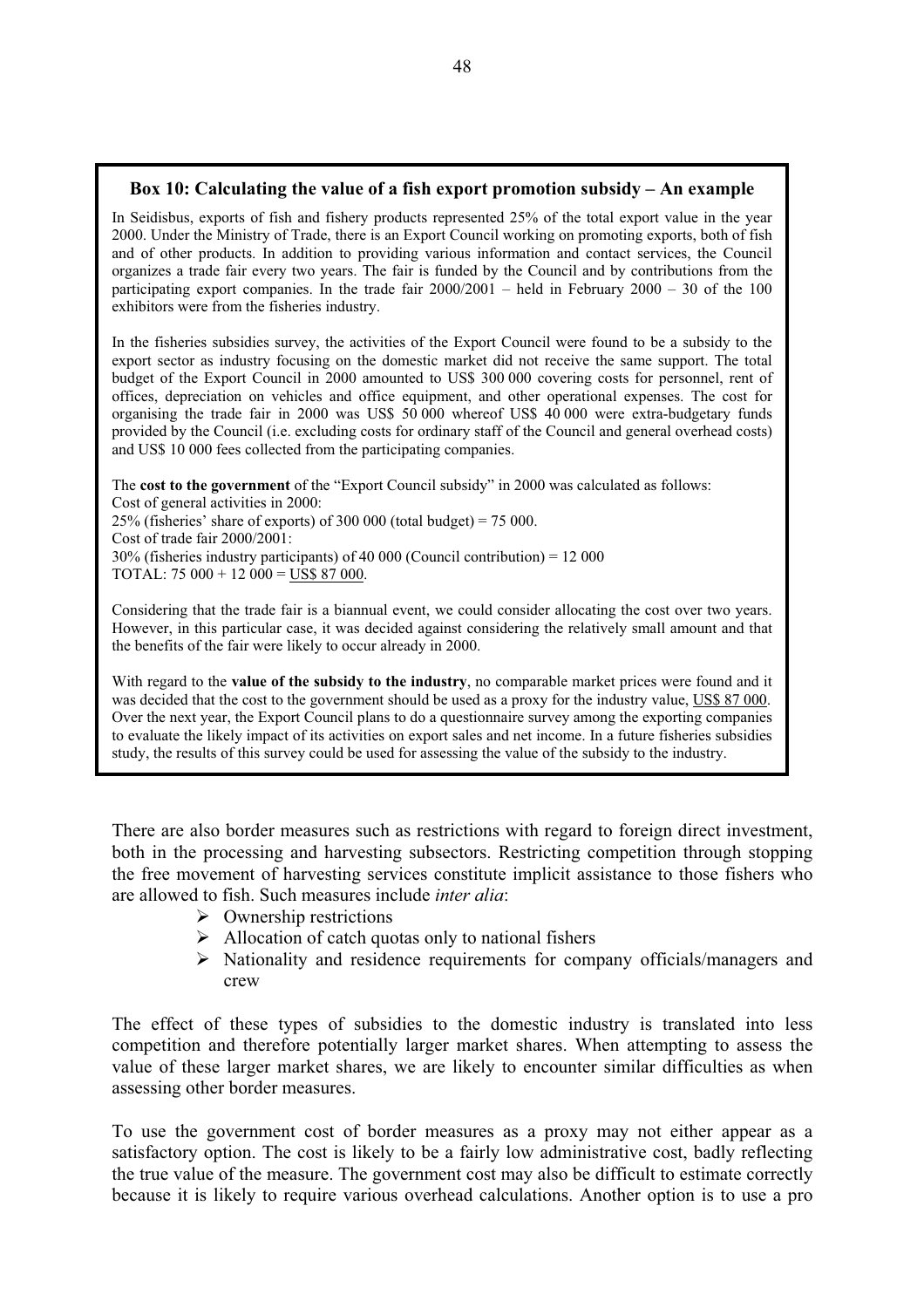#### **Box 11: Administrative costs and overhead**

Many of the costs related to fisheries subsidies are indirect costs, i.e. overhead costs of authorities and administrations implementing a support scheme or a regulation. By definition, these costs are generally not directly related to a specific activity and need to be calculated using some sort of distribution index as discussed on page 47 above. In this context, we also need to think about how many different stages or levels of overhead we want to include when assessing a particular subsidy. Let us assume that we are calculating the government cost for an investment grant scheme in the aquaculture sector (see also Box 5). The scheme is administered by the Aquaculture Unit of the Department of Fisheries of the Ministry of Agriculture and Natural Resources but financed from a special fund for sustainable rural development within the Ministry of Finance. The cost of the program is first of all the grants themselves, which represent the direct cost. But what administrative and overhead costs should we include? If the administration of the scheme makes claim to a fair amount of time and resources of the Aquaculture Unit, part of its budget – calculated according to a suitable distribution index – should be assigned to the grant scheme. Then we could argue that also part of the budgets of the Department of Fisheries and the Ministry of Agriculture and Natural Resources should be linked to the grant scheme as the Aquaculture Unit draws on their resources. Some administrative costs of the Ministry of Finance could also be related to the channelling of funds. However, these calculations easily become quite complex and if we think that the administrative cost is negligible, we could probably ignore it. Accordingly, in the above example, only calculating the overhead and administrative cost of the Aquaculture Unit may satisfy us.

rata standard value, valuing the support measure at, for example, a fixed percentage rate of turnover. The particular situation and the framework of the actual study will have to decide which approach that we should choose.

#### **Box 12: Fuel tax rebate - An example**

Fishing vessels in Seidisbus that are registered with the Fisheries Department benefit from a fuel tax rebate. The amount of rebate depends on the type of fuel used; gasoline, diesel and oil mixtures, and there are maximum quotas per annum per fishing vessel based on the horsepower of its engines. The rebate is refunded by the Department of Fisheries when the eligible fisher presents a claim.

The **cost to the government** is calculated as the foregone revenue plus administrative costs, i.e.:

US\$ 0.07 (average rebate per litre of fuel) multiplied by 10 000 000 litres (amount of fuel for which claims have been made) =  $700000$ .

Administrative cost: 10 000. TOTAL: US\$ 710 000

The **value to the industry** is assumed to be the same as the actual rebate, i.e. US\$ 700 000.

Even though tax rebates are generally classified as **Category 2** subsidies, we could consider classifying this particular program as a **Category 1** subsidy as it in practice involves a direct financial transfer (through the procedure of reimbursements according to claims).

### **6.2.9 Fuel tax exemptions**

One quite common fisheries subsidy is to provide fuel at a lower tax rate to fishing vessels. If the fisheries industry has access to fuel at a lower cost than other industries, the scheme could constitute a **Category 2**  subsidy.

The value of tax exemptions is calculated as the difference between the "normal" tax rate, i.e. the rate applied to other sectors of the economy, and the lower rate granted the fishing industry. For the government, the cost would be represented by the foregone tax revenues and administrative costs related to the scheme.

Other reductions in public fees and taxes implying that inputs, supplies and services are provided below market price should be valued at the difference between the price actually

paid by the industry and the market price or price generally charged to other sectors.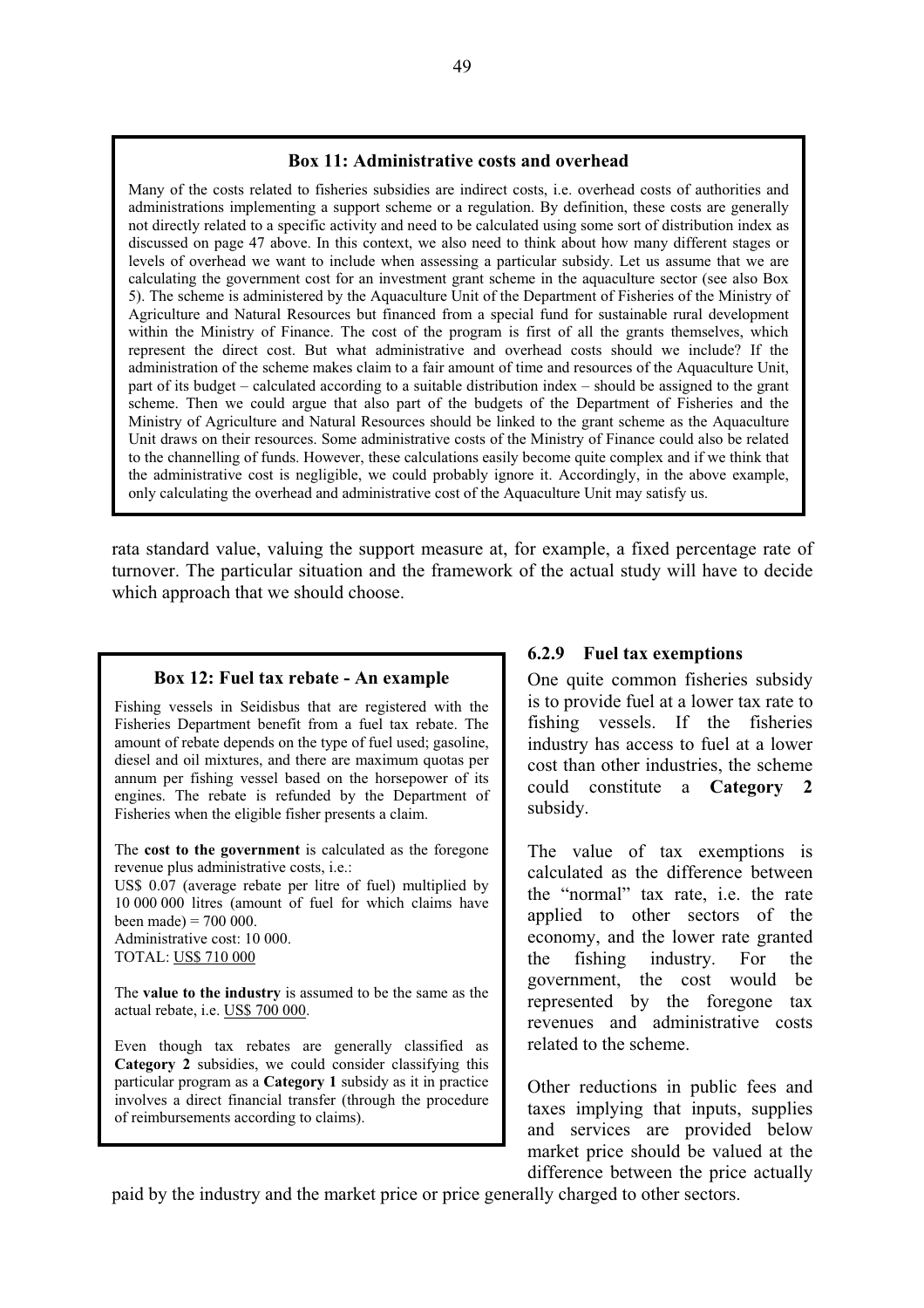#### **6.2.10 Investment tax credits and deferred tax programmes**

Benefits gained through investment tax credits should be assessed by comparing the subsidized scheme with the normal tax regulations applicable to other industries. However, because this type of tax credit often means a redistribution of costs over a period of years by allowing accelerated depreciation of fixed assets, i.e. faster than the real economic life span, or by allowing investments to be made out of non-taxed profits on certain conditions, the actual value of the scheme to the industry in a specific year is usually difficult to calculate. One benefit is the extra capital made available for additional investments and this could be valued at the cost of commercial interest rates. Other benefits include the easing of fluctuations in income over a period of years that would constitute a subsidy equaling, for example, an income loss or unemployment insurance or the financial cost of borrowing working capital.

Deferred tax programmes are similar to the investment tax credits and a similar approach for evaluating their benefits to the industry should be applied. With regard to government costs, it is the foregone revenue that should be estimated.

### **6.2.11 Favourable loans and loan guarantees**

When the fisheries industry is offered loans on favourable conditions through government institutions, these are often classified as **Category 2** subsidies. A favourable loan may be a loan at a subsidised interest rate or on other favourable terms such as an extended amortization period. When there is a subsidised interest rate – or a favourable interest rate is obtained with the help of a loan guarantee – the value to the industry could be estimated by comparing the subsidised interest rate with prevailing market rates. When the subsidy consists of other favourable terms, the assessment of the value to the industry becomes more difficult and will have to be reviewed on a case by case basis. With regard to the government cost, it would be appropriate to consider costs related to payments for defaulted loans. If there are no such costs, the cost to the government is usually limited to the administrative cost of operating the schemes.

#### **6.2.12 Special insurance schemes for vessels and equipment**

Insurance schemes run or underwritten by governments are often classified as **Category 2**  subsidies when they offer the fisheries industry terms and conditions that are more favourable than those on the commercial insurance market. The industry value of these schemes could be estimated as the difference between the subsidised premium cost to the industry and the corresponding market price for an equivalent insurance. If there is no market price available for the particular type of insurance, an approximation could be made taking the perceived risk into account. The government cost would be calculated as the amount of claims paid out and the administrative cost involved in the managing the scheme less insurance premiums paid by the industry. Also the value of the subsidy to the industry could be based on these actual government costs, in particular if the amount of claims is significant and there are no applicable market prices.

#### **6.2.13 Training and extension**

Various types of specialized training and extension services are sometimes available for the fisheries industry, fully or partly funded by the government. There may be training courses on fish handling, safety at sea or in seamanship. Many governments provide extension services with a view to facilitate, for example, the introduction of technologies in the processing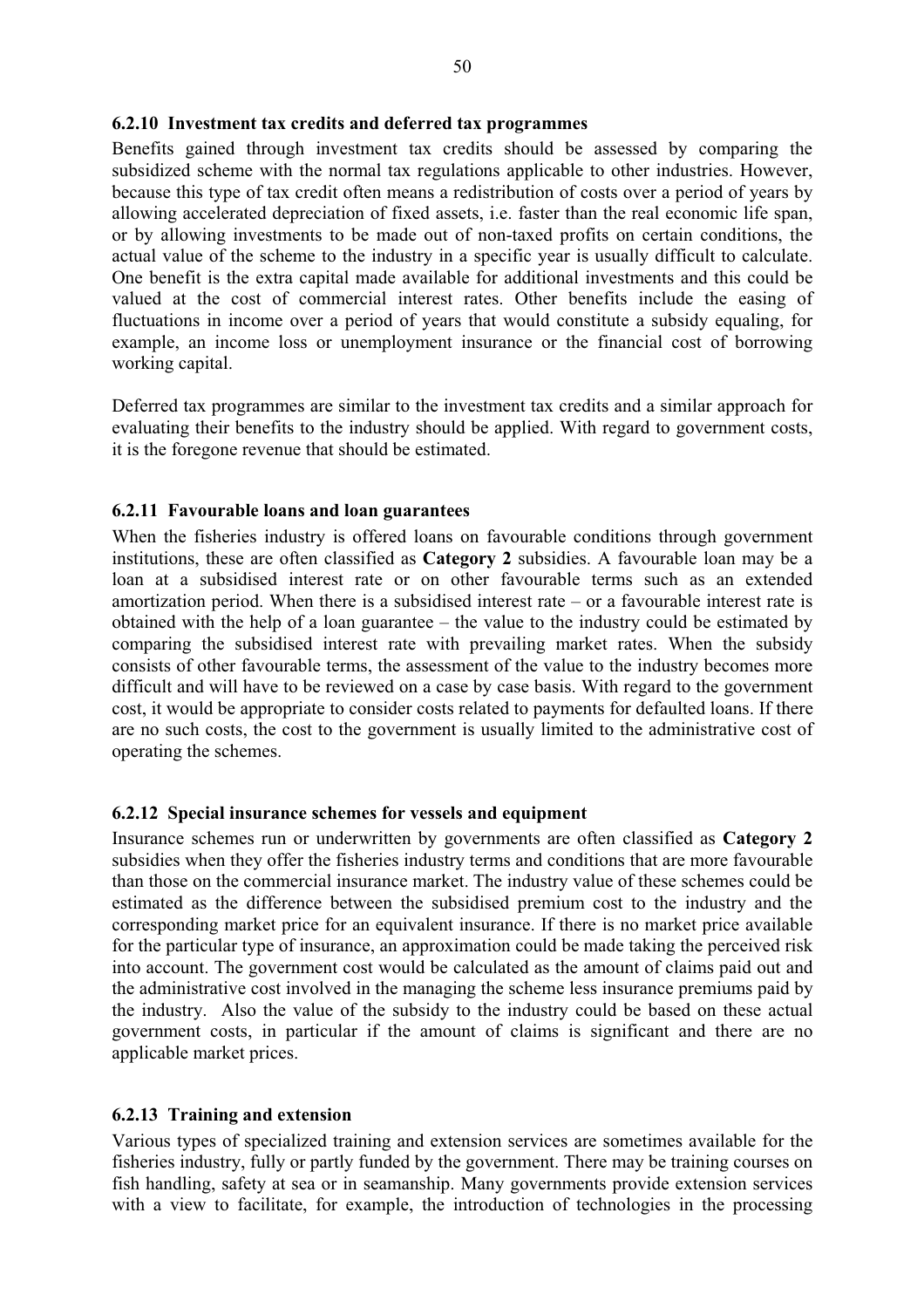sector or to promote the use of better seeds in rural aquaculture. Improved skills usually mean improved production with increased income as a result. It such an effect can be deduced directly from the subsidised training or extension scheme and we can measure the effect, this could also be used as for the assessment of the value to the industry.

To assess the cost to the government of these services may be fairly easy, in particular if they are provided through separate administrative entities, such as a training institute or an extension unit of a fisheries division. With regard to the value of training courses to the industry, market prices may be available for similar tuition in other subject fields.

# **6.2.14 Inspection and certification services**

Strict quality requirements in the world's main fish importing countries have put pressure on quality assurance for export products. European importers (the EC; now the EU) issued the first regulations with regard to the control of fishery products in 1991 and have since expanded the system to the so called "own health checks" which extends the application of hygiene and quality controls to the whole production chain. Also other countries have introduced similar regulations (FAO 2000b). If the required inspection and certification services are provided to the exporting industry free of charge or at a price lower than the related operational costs, we may want to classify the services as a **Category 2** subsidy.

The production standards stipulated by the importers also generally require investments in equipment and infrastructure. If these investments are paid for by the industry, the regulation may initially have a negative impact on the industry's profits and only pay off in the medium or longer-term. It could hence be classified as a **Category 3** subsidy. The assessment of the value to the industry of the regulation and the services provided should preferably be based on an estimate of the value of the increased exports to the markets requiring the certification and the costs of fulfilling the conditions.

# **6.2.15 Fishing port facilities and other infrastructure**

Governments generally provide infrastructure such as roads, dams, bridges and public buildings and this is commonly considered to be the responsibility of the government: it is acceptable to finance basic infrastructure, beneficial to citizens in general, by tax payments through the public budget (at least partly; there are also many examples of users contributing directly to the costs of some of the more general facilities through, for example, road taxes).

However, infrastructure that is specific to a group of citizens or a particular sector of the economy and for which the costs – investment costs and operating costs – are not recovered from these groups of users could be considered a subsidy. The line between general and specific infrastructure is sometimes difficult to draw and we have to refer to the macroeconomic framework and common practices in our country of study to decide what infrastructure should be considered fisheries subsidies. Commonly, one of the more clear examples of a subsidy of this type is the provision of fishing port facilities. Harbour dues are often collected but unless these cover the entire cost of building, maintaining and running the port, the provision of the facility could be considered a **Category 2** subsidy. Other examples of fisheries specific infrastructure are fish markets that were mentioned under Export incentives and other market interventions above. The principles for assessing the costs and values of harbour or port facilities are the same as those applicable to fish markets.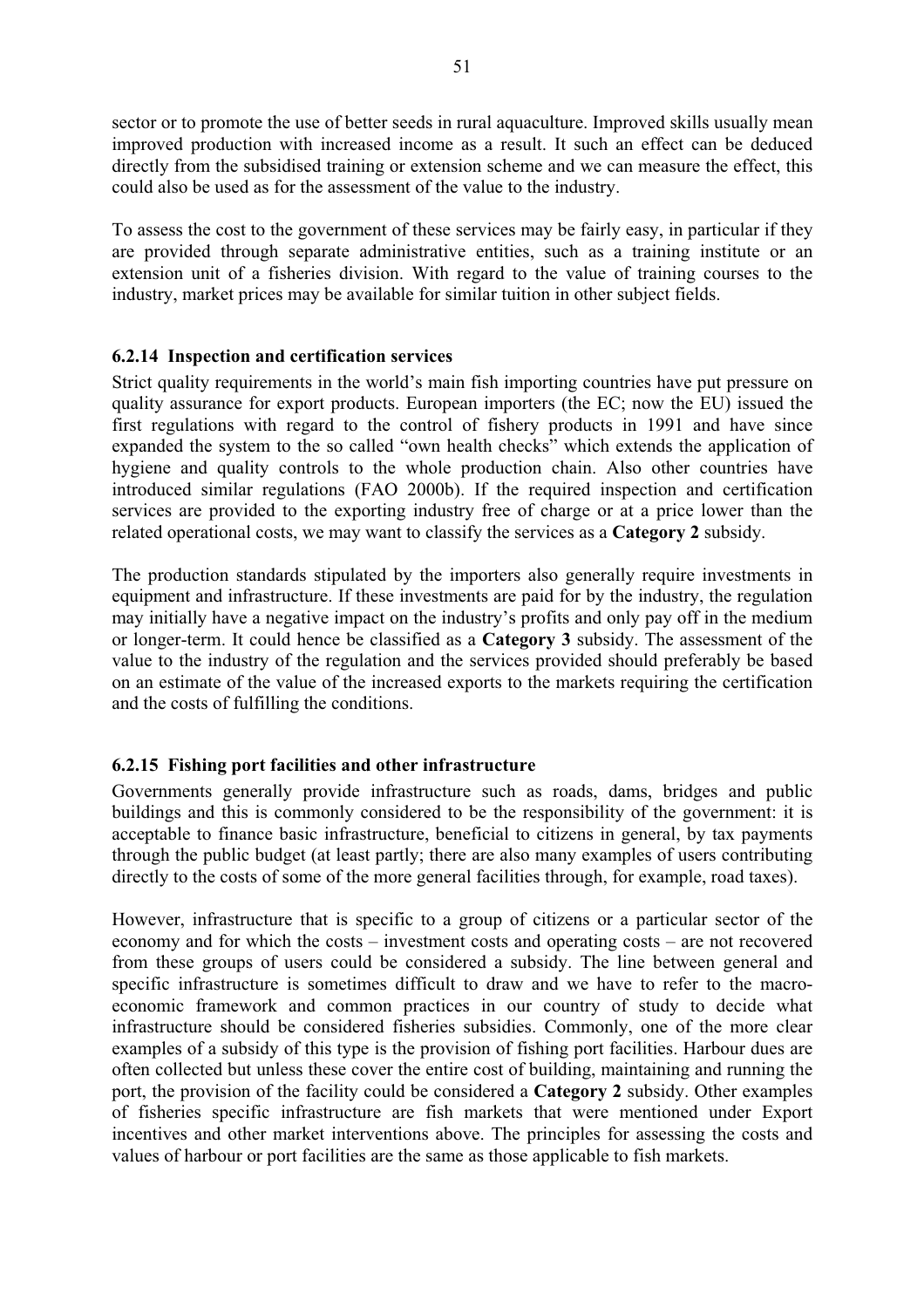#### **Box 13: Assessing infrastructure subsidies - An example**

There are ten different landing sites and small ports along the coast in Seidisbus, operated by the local city municipalities. The facilities at the landing sites vary but generally include gas pumps, jetties, toilets, storage lockers, fish wash stands and engine repair rooms. At each site, there is a caretaker – employee of the municipality – who is responsible for the management of the site. The sites are mainly used free of charge by some 800 artisanal fishing boats.

In a fisheries subsidies study, the provision of these landing site facilities free of charge was considered a subsidy to the fisheries industry as this type of services does not generally exist in other economic sectors. However, the assessment of the subsidy caused problems because the capital cost of the investments were not accounted for on an annual basis in the accounts of the municipalities; as the government practices a cash basis accounting principle, the capital expenditure is accounted for in the year of payment and no depreciation costs are allocated over time. Moreover, some of the facilities were very old and it seemed difficult to establish when they had been constructed. Hence, to estimate the annual depreciation cost to be included in the calculation of the government cost of the subsidy various assumptions and approximations had to be used. Some of the investment expenditures could be found in the accounts of previous years. By consulting other departments of the government involved in public infrastructure projects, estimates of the values of other items were obtained as well as their likely economic life spans.

Accordingly, the total **cost to the government** of the ten landing sites were calculated as follows:

Operational costs: 100 000 (ten caretakers) + 50 000 (maintenance and repairs) + 20 000 (miscellaneous) = 170 000.

Depreciation on infrastructure type 1: 200 000 (investment) divided by 10 years = 20 000. Depreciation on infrastructure type 2: 300 000 (investment) divided by 20 years = 15 000. Overhead cost city municipalities: 5 000. TOTAL: US\$ 215 000

With regard to the value of the subsidy to the industry, the annual cost per boat, i.e., approximately US\$ 270 according to the above calculation, was compared with the prices charged by two private boat clubs offering mooring and other facilities to leisure boats: US\$ 500 per boat per year. Taking the differences in facilities and services into account, it was concluded that a reasonable market price for the landing site facilities offered by the City Municipalities would be around US\$ 350. Hence, the **total value to the industry** was calculated as:

350 multiplied by 800 (number of boats) = TOTAL: US\$ 280 000

#### **6.2.16 Payments to foreign governments to secure access to fishing grounds**

In some countries, domestic fishers are granted the privilege of free access while foreigners pay some sort of access fee. When a government pays these access fees in foreign countries for its own fishing fleet, these could be considered as **Category 2** subsidies with a value to the industry equivalent to the actual annual cost of the fishing right.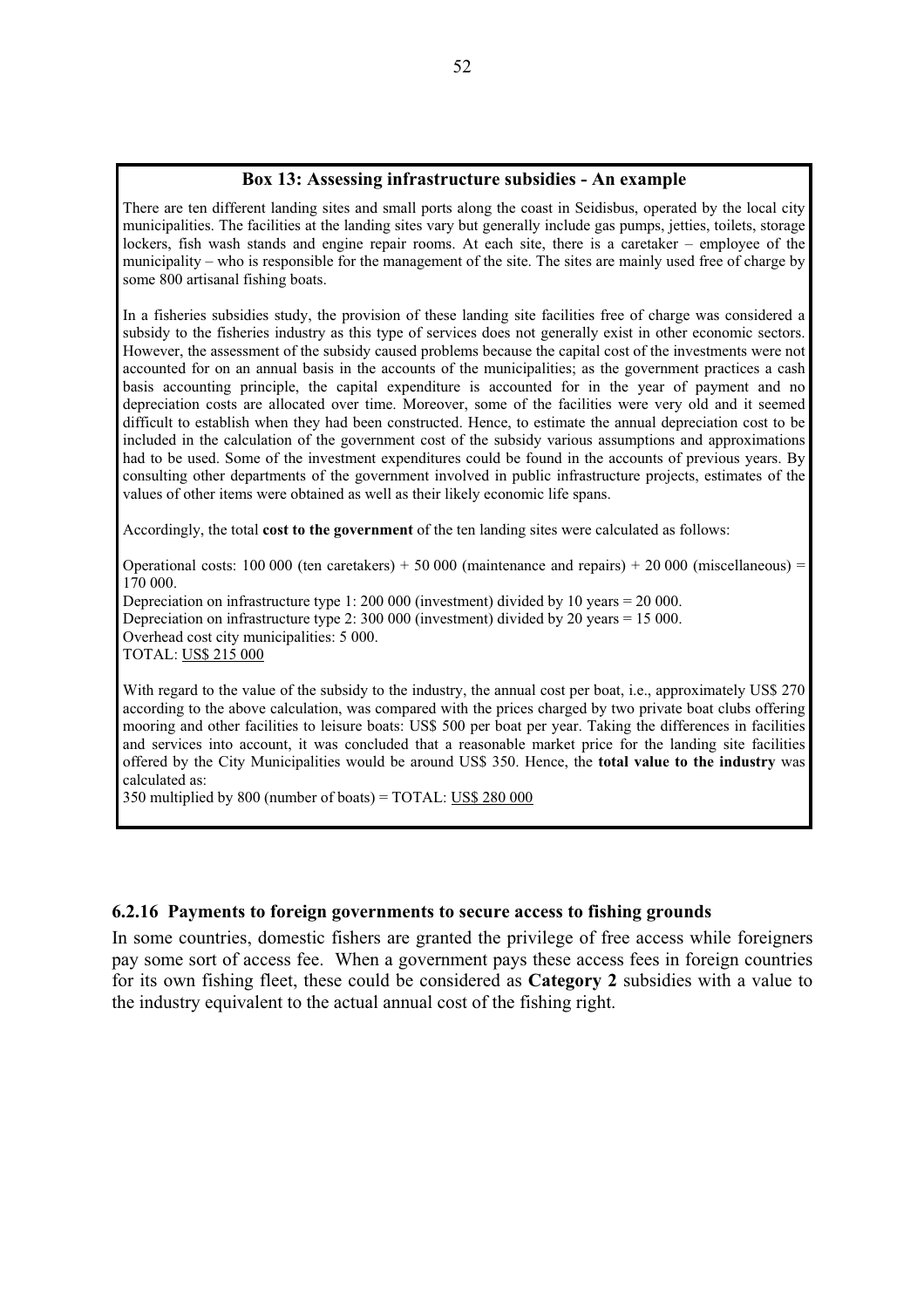### **6.2.17 Government research and development (R & D)**

Governments often fund research institutes and activities. Certain R & D, leading to efficiency improvements, is likely to be carried out also by the industry and government funded research is then a direct support to these activities. Other research may be more related to fisheries management and resource protection and could, for example, provide management information or lead to the development of gear that is then imposed on the industry through gear regulations. R & D activities are probably best classified as **Category 2** subsidies. With regard to the assessment of their costs and values, we are likely to encounter similar difficulties as we are for fisheries management and the industry value may have to be

### **Box 14: Delineating subsidies, assessing cross-departmental activities and public accounting practices**

Sometimes it may be more convenient to define a subsidy according to the organization that delivers the subsidy rather than splitting it up in actual activities or support measures. For example, a research or training institute may be defined as a subsidy in its entirety, rather than separating out the research activities or training courses. At other times, the subsidy is better reported as an activity with several providers, e.g. as fisheries management including inputs from a management division of the Ministry of Fisheries, research activities from an institute and surveillance carried out by the Coast Guard. The approach we chose would depend on the level of detail we are aiming at for our fisheries subsidies study but there are also practical considerations. The way we delineate our subsidies may have to be influenced by the structure of the public accounts and the organization of the public bodies providing the subsidies. It may be very difficult to calculate the cost (revenue) to the government of a certain situation or measure if the subsidy is defined in a way that cuts across several departments or accounting categories.

On the same note, we may want to carry out the study for a financial year, and not on a calendar year basis, unless these coincide. When there is a choice of using the public budget allocation for the year of the study or the actual expenditures incurred, we can use either of the two approaches as long as the difference between the two is not important and a consistent method is used. Likewise, we may have to decide whether we should use figures for approved expenditures or actually disbursed funds. For example, a number of investment grant applications may have been approved in December – at the end of the financial year that we are studying – but the payments are only going to be effected in January. Again, we can use either the accounting or cash basis for our assessment, depending on how the public accounts are organized.

In the same context, care should be taken when assessing and reporting on subsidies involving government agencies receiving their funding from other subsidy providing government agencies; we have to avoid double accounting. For example, funds for training provided by the Ministry of Fisheries to a training institute should not be reported both as part of the Ministry's subsidy costs and those of the institute.

assumed to be the same as the government cost (see below).

#### **6.2.18 Fisheries management and environmental protection programmes**

Fisheries management is one of the more complex areas with regard to subsidies. The activities included in fisheries management can be divided into three main areas covering a variety of measures and programmes, i.e.:

- $\triangleright$  Research for the creation of information for management decisions
- $\triangleright$  Design and implementation of fisheries management systems
- $\triangleright$  Enforcement of fisheries management rules
	- (Wallis and Flaaten 2000).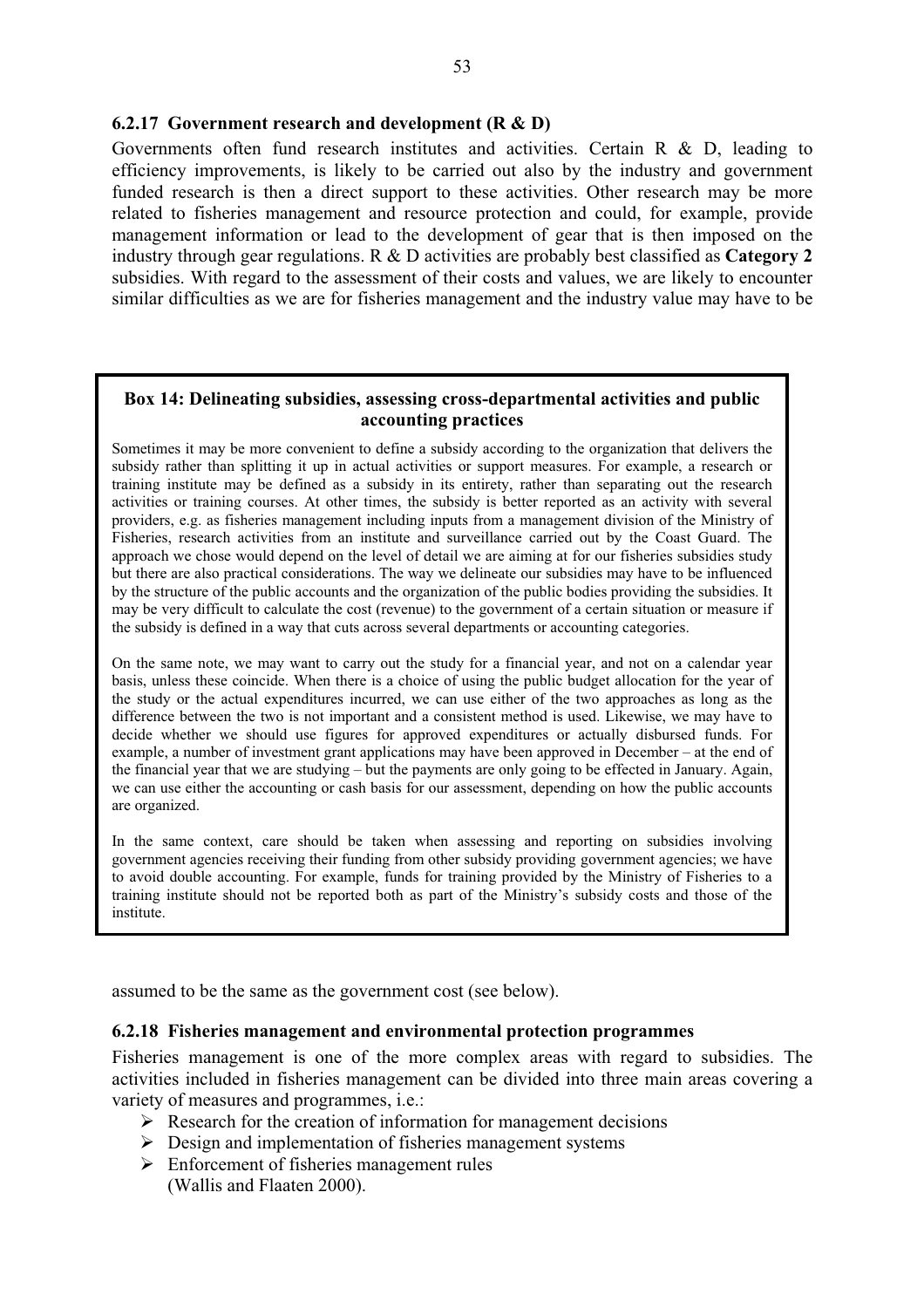Governments commonly spend a lot of money managing their fisheries. According to an OECD study, 4.9 billion US\$ or 77% of all government financial transfers to the fishing industry in 24 OECD countries in 1997 were spent on "general services", a definition covering the three activities included in fisheries management (OECD 2000)*<sup>8</sup>* . In a handful of countries, fisheries management costs are recovered from the industry but in most countries the service is paid for by the fisheries administration and financed via the public budget. In accordance with the Guide's definition of fisheries subsidies, the national context will decide whether we should consider fisheries management a service that should be provided free of charge – and hence not defined as a subsidy – or whether it is subsidy as the costs are not recovered.

Fishers are likely to benefit from fisheries management by the increased long-term sustainable output from the fishery that a successful management system implies. In the short and medium term, there are also benefits from reduced competition – when access is restricted – and from, for example, regulations allowing fish to grow to larger sizes and hence increasing the return per unit of output (Wallis and Flaaten 2000). However, in the short term, fishers may also experience management negatively if it restricts catch volumes.

Accordingly, different fisheries management activities can be classified into different subsidy categories. Most would probably be **Category 2** but others – having both a short-term effect (often as a negative subsidy) and a long-term effect (as a positive subsidy) – are probably better classified as **Category 3** subsidies. The lack of appropriate regulations is generally a **Category 4** subsidy, benefiting the industry in the short-term but with possible negative consequences in the longer term. It is, however, recognized that it may be difficult to separate out different parts of the management system in this way in practice.

Examples of support programmes and measures that could be identified as subsidies – of different categories – related to fisheries management and to environmental protection include:

- $\triangleright$  Compensation schemes (for closed season, for damaged fish stocks, gear conflict, temporary withdrawal): **Category 1**
- ¾ Support to community based management and regional development bodies: **Category 2**
- $\triangleright$  International cooperation including payment for membership in international and regional organizations active in the field of fisheries management: **Category 2**
- ¾ Fisheries enhancement and stocking programmes: **Category 2**
- ¾ Support to consultative groups and mechanisms: **Category 2**
- ¾ Gear regulations (e.g. Turtle Excluder Devices): **Category 3**
- ¾ Chemical and drugs regulations for aquaculture: **Category 3**

 $\overline{a}$ 

The basic characteristics of fisheries management services  $-$  i.e. being activities that the industry would not be in a position to organize and implement itself<sup> $\theta$ </sup> – make it difficult to estimate a market price equivalent for this type of support. Hence, we are likely to have to resign ourselves to using government costs as a proxy for the value of fisheries management

<sup>&</sup>lt;sup>8</sup> It should be noted that the OECD definition of government financial transfers is narrower than the Guide's definition of subsidies and does not, for example, include market price support measures. The study also only covers the capture fisheries subsector. Still, the proportion of funds spent on fisheries management is

considerable.<br><sup>9</sup> There are several reasons why it cannot be expected from the industry to undertake fisheries management, i.e.: the industry lacks the legal authority required to make fisheries regulations successful; the industry is generally not authorized to ban new entrants or impose restrictions on operators; the public good character of the fishery resources invites to free riding behaviour of individual members of the industry (Hannesson 2000).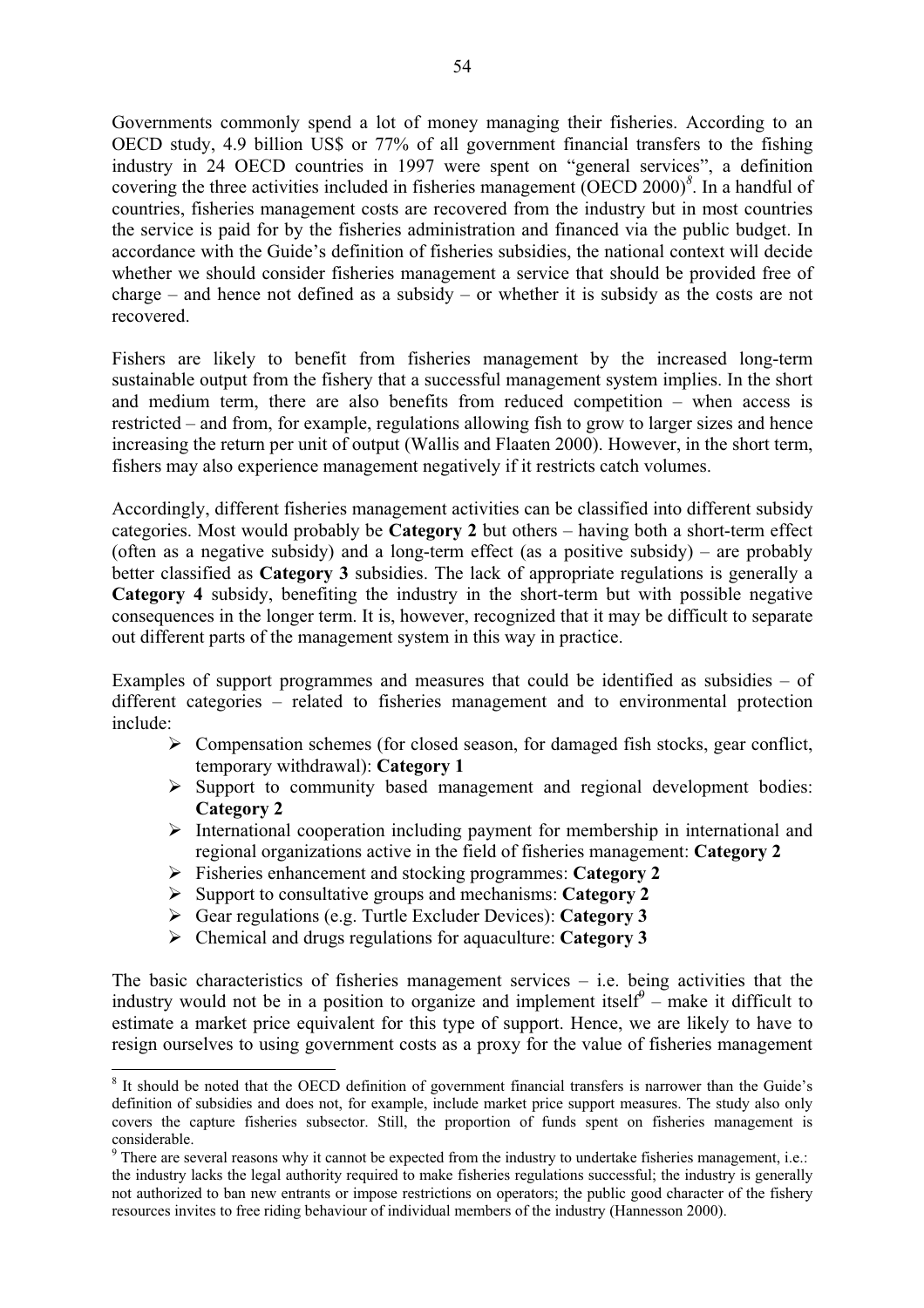### **Box 15: Membership fees to international organizations - An example**

Our invented country Seidisbus is a member of several international and regional organizations of which two are of relevance to the fisheries sector: FAO and a regional fisheries committee for the management of small pelagic stocks. FAO has an office in the country and is also currently implementing a project on marine fisheries management in cooperation with the government. The committee has recently been established and only one meeting has been held so far.

In the fisheries subsidies study, it has been agreed that these memberships and their related activities should be considered subsidies to the fisheries industry. The subsidies are related to fisheries management but are reported on separately in the subsidies studies, partly because of their nature and partly because their costs to the government are relatively easy to locate in the public accounts.

The annual **government costs** for the different activities are calculated as follows:

Membership FAO: 15% (fisheries share of agricultural GDP) of 500 000 (Seidisbus' annual contribution to  $FAO$ ) = 75 000.

Hosting of FAO office: 15% (fisheries share of agricultural GDP) of 45 000 (annual operating expenses for the office assumed by the government) =  $6750$ .

Management project: 20 000 (annual counterpart contribution).

TOTAL FAO: US\$ 101 750

 $\overline{a}$ 

Membership regional fisheries committee: 50 000 (annual fee). Travel costs to meeting for government representative: 5 000 (estimate based on air ticket prices and government DSA rates). Administrative cost: 10% (estimate) of 300 000 (budget of the International Cooperation Unit of Department of Fisheries) = 30 000. TOTAL Regional fisheries committee: US\$ 85 000

Given that no market price or estimate of the impact on industry income is available, the **value to the industry** of the activities is estimated to be the same as the government cost with the addition of the FAO contribution to the fisheries management project, i.e.: TOTAL FAO 101 750 + 100 000 (annual project budget) = US\$ 201 750

TOTAL Regional fisheries committee: US\$ 85 000

to the industry. This is maybe in many ways not a satisfactory way of assessing the presumed short- and long-term effects of catch restrictions or resource sustainability but it is probably the only practical measurement available. The net value of the subsidy equals the total government expense minus any cost recovery form the fishing industry. Cost recovery could take the form of user fees or similar levies. It is important to assess the net value of fisheries management in relation to the costs and value of resource access – discussed below – because the two are closely related.

### **6.2.19 Free or below market price access to fishing grounds**

To allow fishers to use resources free of charge or at a cost lower than the actual value of the resources could constitute an important cost-reducing subsidy to the industry that would be classified in **Category 4**. This is true both in cases of open access as well as in management systems by which permanent or temporary quotas are transferred to the industry, e.g. ITQs. The argument is based on the reasoning that all resources that are scarce have a value to society and by making them available – either indirectly or by granting formal user rights – to the direct users without charging for the use must be considered a subsidy*<sup>10</sup>*.

<sup>&</sup>lt;sup>10</sup> There are of course different views on this and the arguments are related to the concept of property rights (Schrank and Keithly Jr. 1999).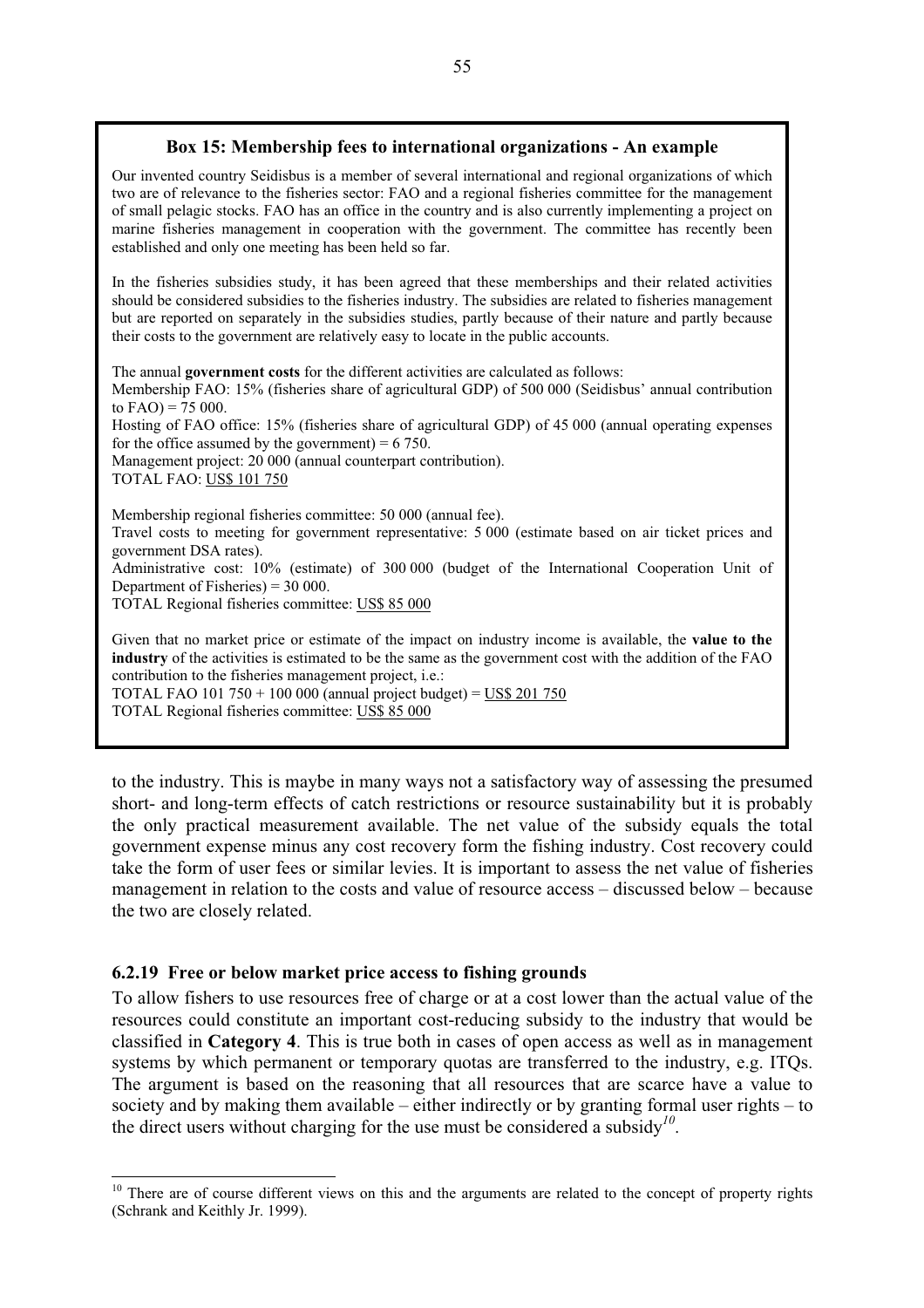#### **Box 16: Gear regulations - An example**

In 2000, the use of Turtle Excluder Devices (TEDs) became obligatory on all vessels fishing in the waters of Seidisbus. Many boats fishing for export markets were already using TEDs but the usage was now introduced on a wider scale. The government launched an information campaign and also provided advice free of charge to fishers who were, however, expected to pay for the TEDs themselves. Extra resources were also allocated as from the 2000 budget to the Department of Fisheries for inspection and control of the proper use of the device.

The **cost to the government** in 2000 for introducing the measure was:

10 000 (information campaign and advice services) + 20 000 (inspection and control) + 5 000 (overhead Department of Fisheries) = US\$ 35 000

It could be argued that the initial costs should have been allocated (depreciated) over a period of several years as they represent a onetime lump-sum, i.e. as an investment at the beginning of the scheme. However, given that the amount was rather small, this was not considered necessary (see also Box 9).

Regarding the **value of the regulation to the industry**, the initial impact in 2000 is negative. The marine capture subfisheries sector invested in a total of 100 new TEDs at a cost of US\$ 500 each. No immediate economic benefits were perceived even though increased sales in export markets could be expected in the medium-term thanks to improved credibility. Hence, the value reported in the fisheries subsidies report in 2000 was - US\$ 50 000 (negative).

This concept of free access to resources should not be confused with the issues of fisheries management, discussed above, even though the two are very closely related. The provision of fisheries management could be a subsidy per se and, in addition, there can be a "resource subsidy". In a hypothetical situation without any fisheries management and hence free access to resources, the latter is a subsidy. Where there is a fisheries management system in place and fishing quotas are distributed to the fishers free of charge or at a nominal fee, the industry could be said to benefit from both a "fisheries management subsidy" and a "resource subsidy"." At the same time, it should be pointed out the two issues are interrelated – for example, a quota in a well-managed fishery is likely to be worth more than in a badly managed fishery. Moreover, user fees are often used as a management tool.

The support measures categorized in **Categories 3 and 4** are the most difficult ones to assess the value of. Still, with regard to fisheries management, discussed above, there are the actual costs to the government for the existing management system that can be used as a basis for estimating a value to the industry of the services provided. For **Category** 4 subsidies, there is – as we have already noted – no government cost involved and this proxy value is hence not available to us. Moreover, fisheries management and resource access regimes are in practice closely related as access fees are usually seen as a mechanism for recovering management costs. This complicates the matter even more. How do we estimate a value of the resources?

According to economic theory, the value of the resources could be estimated as the opportunity cost to society – or shadow price – of making the fishery resources available to the fishing industry in a certain way. The user fees could be set at a level allowing the government to recover the society's full cost, i.e. including costs associated with the impact of fishing on non-targeted species, with collateral environmental impacts and the more general cost of removing the resource at present rather than in the future (Milazzo 1998). However, it could also be argued that, if environmental and social costs are disregarded, the immediate opportunity cost of, for example, a free distribution of quotas corresponds to the price that the government could obtain if making the fishery resources available in an alternative way, e.g. selling the rights to fish in an open market to the highest bidder. The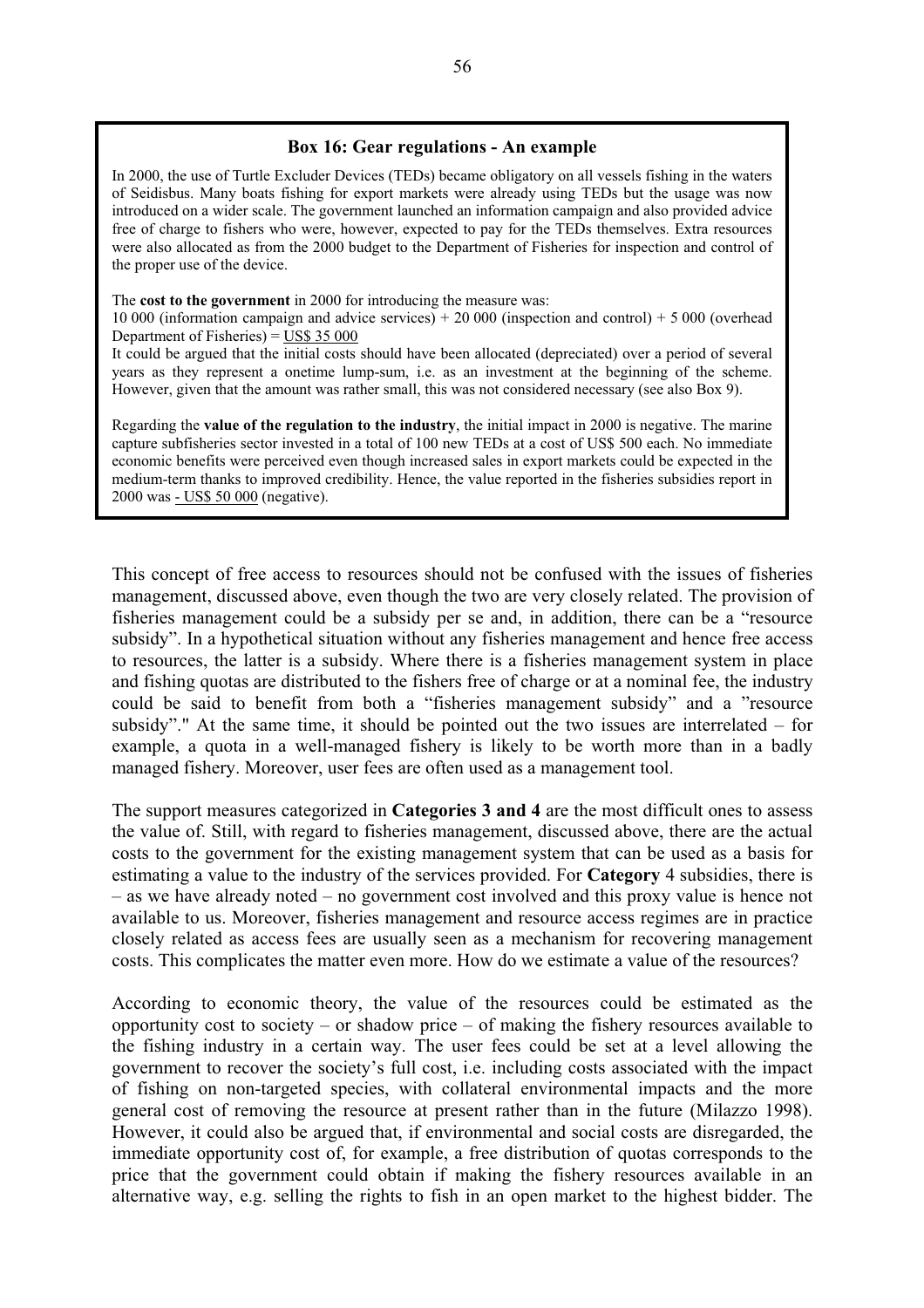value to the industry would also correspond to this market price, i.e. the price that the industry would be prepared to pay for the quota. Unfortunately, there are very few examples where there is this type of free and open market for fishing rights that could give guidance to the value of the resources in general. Moreover, the existing management regime influences the resource rent of the fishery, which in turn is likely to have an influence on the price the individual operators would want or be able to pay as user fees. With this circle of causes and effects, the actual value of the resource is difficult to determine.

Many countries charge licence fees to foreign fishers but not for domestic operations, or at a much lower level. This difference could be used as an indication of the value of the fisheries resources, i.e. the subsidy to the domestic industry would correspond to the access fee charged to foreign operators minus the domestic fees, if any. However, it would again be difficult to separate the fisheries management component from the resource access benefit. Empirical work shows that there is a wide variation of currently used rates. According to Milazzo (1998), considering the whole spectrum of user fees, both for foreign and domestic fishers, there is a range from less than one percent to more than one-third of the ex-vessel value of the production. Milazzo uses 5% and 10% of ex-vessel values as two different estimates of the global domestic resource rent subsidies (excluding distant water fishing fleets). These figures include both the "fisheries management subsidy" and the "resource subsidy". Here we are at the moment only interested in the "resource subsidy" and in the absence of real values or any international standards, the Guide proposes to use a similar general value for estimating the value of resource access at 3 to 5 percent of the ex-vessel value of production. This value should be added to the costs of management, discussed above, and factual user fees or fishing rights charged should be deducted to arrive at the total of the two subsidies for fisheries management and access rights.

#### **Box 17: Free access to resources - An example**

In Seidisbus, there are no licence fees for national fishers. In fact, no licence or access fee is charged to foreign fishing vessels either as fishing by third country only takes place within in the framework of reciprocal agreements with neighbouring countries.

The total value of the fish landed in Seidisbus is US\$ 75 millions (see Box 18). As an estimate of the potential value of the free access to resources, 4% of this landed value is suggested. This gives a total of 3 millions which would then correspond to a cost to the government as foregone revenue. However, if this access fee were to be collected, it would involve an administrative cost to the government. The net **cost to the government** of this Category 4 subsidy would thus be:

3 000 000 - 100 000 (estimated administrative cost) = US\$ 2 900 000

The current **value to the industry** of the free access regime is the US\$ 3 000 000. In a longer-time perspective, it could be expected that the industry will suffer from a diminution of resources and related problems common to non-regulated fisheries. However, it was not considered possible to quantify these effects in the current Seidisbus study.

### **6.2.20 Lack of pollution control**

If the government allows the fisheries industry to pollute in a way that other industries cannot, we may have identified another **Category 4** subsidy. It is also another subsidy for which the value to the industry is difficult to assess: how should it be decided what the "normal" pollution control level is? In a full cost recovery situation and analogous to the discussions above on fisheries management and user fees, the fisheries sector should pay for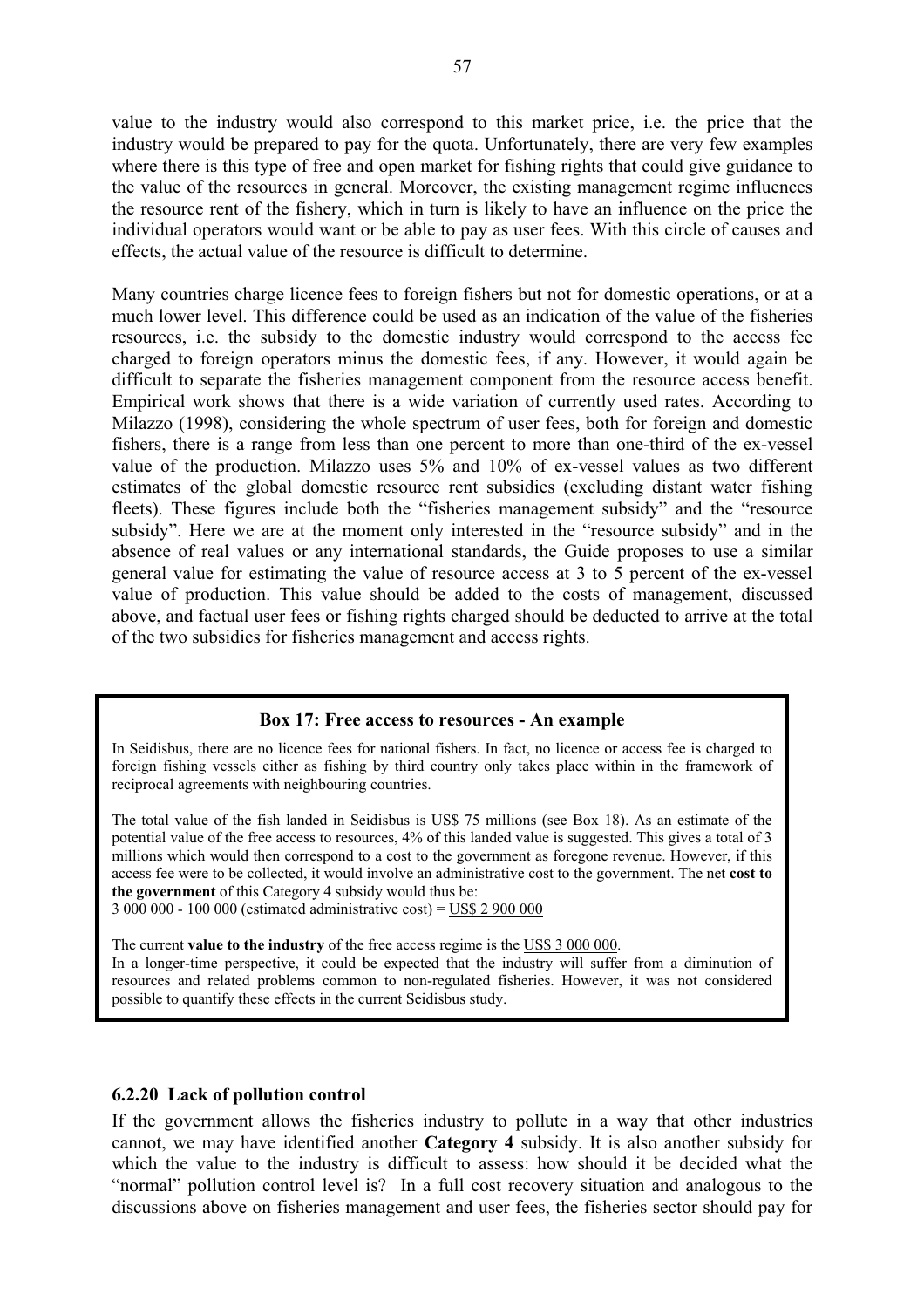all collateral impacts on the environment as well as negative externalities caused to other sectors. In practice, the Guide suggests that the value for this type of subsidies is assessed by comparing the fisheries sector with other economic sectors with a view to identify areas in which the fishing industry is under less control than other activities. The value of not imposing pollution control would equal the cost of alterations – in equipment and in practices – that would otherwise have been required for ceasing the polluting behaviour.

### **6.2.21 Lack of implementation of existing regulations**

Another type of situation that could be defined as **Category 4** subsidies is the lack of implementation of existing rules and regulations. This could apply to, for example, hygiene and quality control that is not carried out or to fees that should be collected but are not.

### **6.3 Identifying and assessing subsidies – some remarks with regard to categories 3 and 4 and longer-term impact**

In the discussion above on how to assess fisheries subsidies, it transpires that while it is relatively easy to measure subsidies of categories 1 and 2, it is much more difficult to identify and assign reasonable values to subsidies from categories 3 and 4. In our examples, the only values that we have been able to estimate for the categories 3 and 4 are short-term. This is unfortunate as one of the distinguishing characteristics of these two groups of subsides is the long-term perspective they allow us to consider.

The approach in the Guide of focusing on the short-term impact does not imply that the longterm effects are considered unimportant. It is recognized that subsidies have much more farreaching consequences than the immediate change in profits and the current public budget implication. In the longer-term, subsidies will affect the actual structure of the industry through the impact on the economic performance and on the change in behaviour of the actors of the sector that this triggers. This is also often the reason why governments introduce subsidies: to influence the development of the industry by giving it incentives to do things a certain way, which will benefit society. The long-term impact will hence be felt both at the macro-economic level in the form of costs or benefits to the environment and society as well as at the level of the fisheries industry. This is of course also true for the Category 4 subsidies even though they often exist not because conscious decisions have been made to introduce them but because the industry and society itself – and its economic structure – have changed over time creating new situations.

However, with the knowledge currently available, the longer-term aspects are difficult to assess and the Guide's focus with regard to the quantitative assessment remains on short-term effects. The assessment we make constitutes a "snap-shot" of the current situation. At the same time as this may be felt to be insufficient, it is believed that it is an inevitable and important step towards a better understanding of the impact of fisheries subsidies, also in the longer-term.

These issues should be kept in mind when referring to Figure 9 in which the examples of subsidies presented in chapter 6.2 are summarized.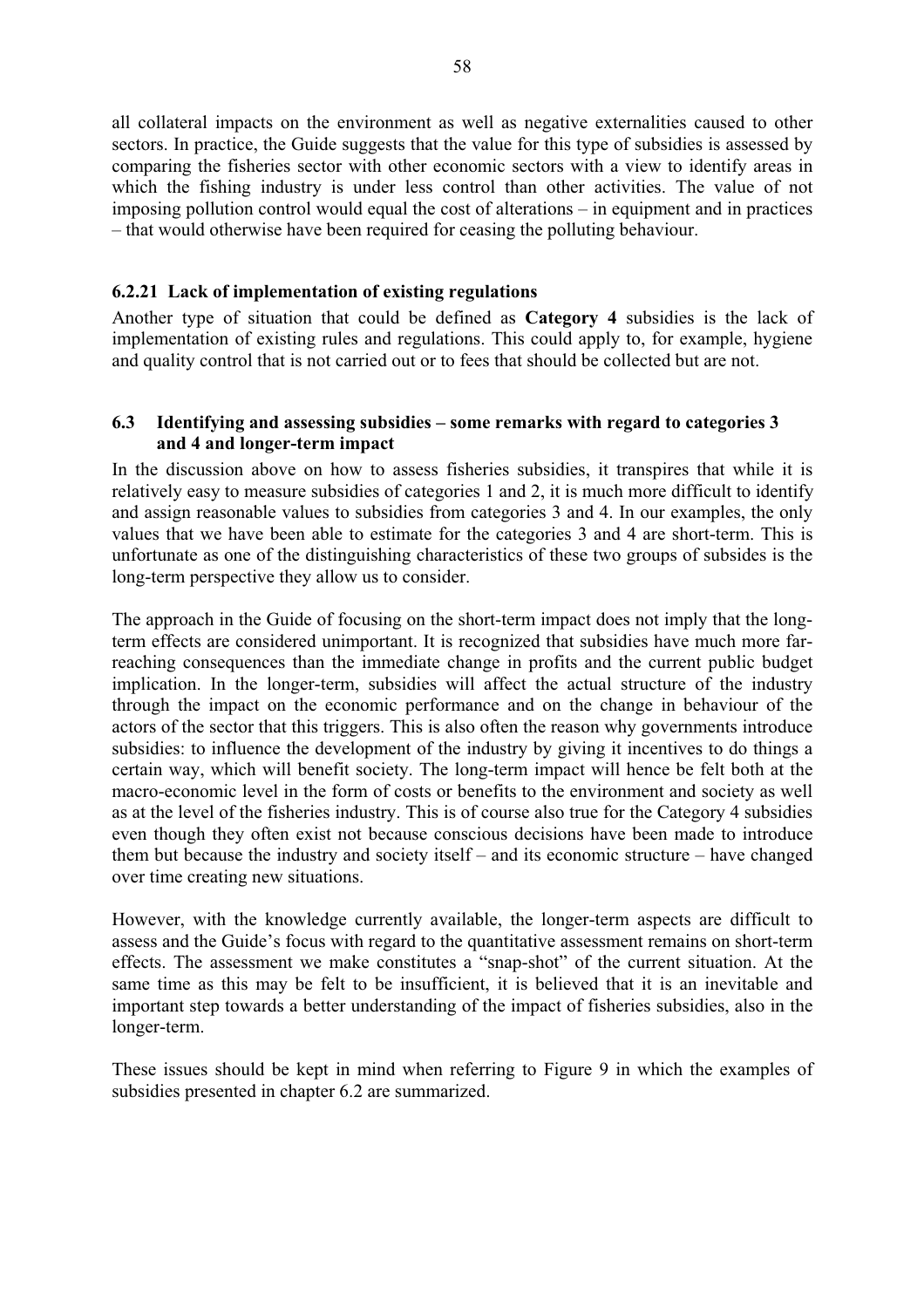| Name of subsidy                                                         | Category       | Cost<br>(revenue) to<br>government<br>(US\$) | Value to<br>industry<br>(US\$) |
|-------------------------------------------------------------------------|----------------|----------------------------------------------|--------------------------------|
| Investment grants for storage and transport in<br>aquaculture subsector | 1              | 770 000                                      | 2 300 000                      |
| Income guarantee for fishers                                            |                | 450 000                                      | 450 000                        |
| Fish export promotion through the Export Council                        | $\overline{c}$ | 87 000                                       | 87 000                         |
| Fuel tax rebate for fishing vessels                                     | $\overline{c}$ | 710 000                                      | 700 000                        |
| Provision of landing sites and ports                                    | $\overline{c}$ | 215 000                                      | 280 000                        |
| FAO membership and project and counterpart<br>contributions             | $\overline{c}$ | 101 750                                      | 201750                         |
| Membership in regional fisheries committee                              | $\overline{c}$ | 85 000                                       | 85 000                         |
| Introduction of obligatory Turtle Excluder Devices                      | 3              | 35 000                                       | (50000)                        |
| Free access to fish resources by the national fleet                     | 4              | 2 900 000                                    | 3 000 000                      |
| <b>TOTAL</b>                                                            |                | 5 353 750                                    | 7 053 750                      |

**Figure 9: Summary of the assessment of fisheries subsidies in the country Seidisbus<sup>11</sup>**

### **7 COSTS AND EARNINGS ANALYSIS – THE IMPACT ON INDUSTRY PROFITS**

#### **7.1 The profit and loss account and the classification matrix**

 $\overline{a}$ 

In the chapter above, we discussed various issues regarding the assessment of different types of fisheries subsidies. Approaches and methodologies were suggested for how to calculate their cost – or revenue – to the government and their value to the industry. In this chapter, we will look closer at the latter aspect and see how we can analyse the impact of fisheries subsidies on the profitability of the industry in more detail.

The classification of subsidies into four categories gives us a good idea of their modalities and general characteristics. However, to analyse their impact on the profitability of the fisheries industry, we would like to know more precisely in what way they influence the industry's financial situation. Do revenues increase? Do variable costs decrease? Or are capital costs influenced? It is suggested that we add another dimension to the subsidies classification system that will give us information on which revenues and costs that are being affected. Table 1 shows how the different subsidy examples cited earlier could fit into a classification matrix based on revenue and cost types in addition to the categories from chapter 5.

 $11$  The values reported in this table and in the underlying examples are fictive and do not necessarily bear any resemblance to real costs and values.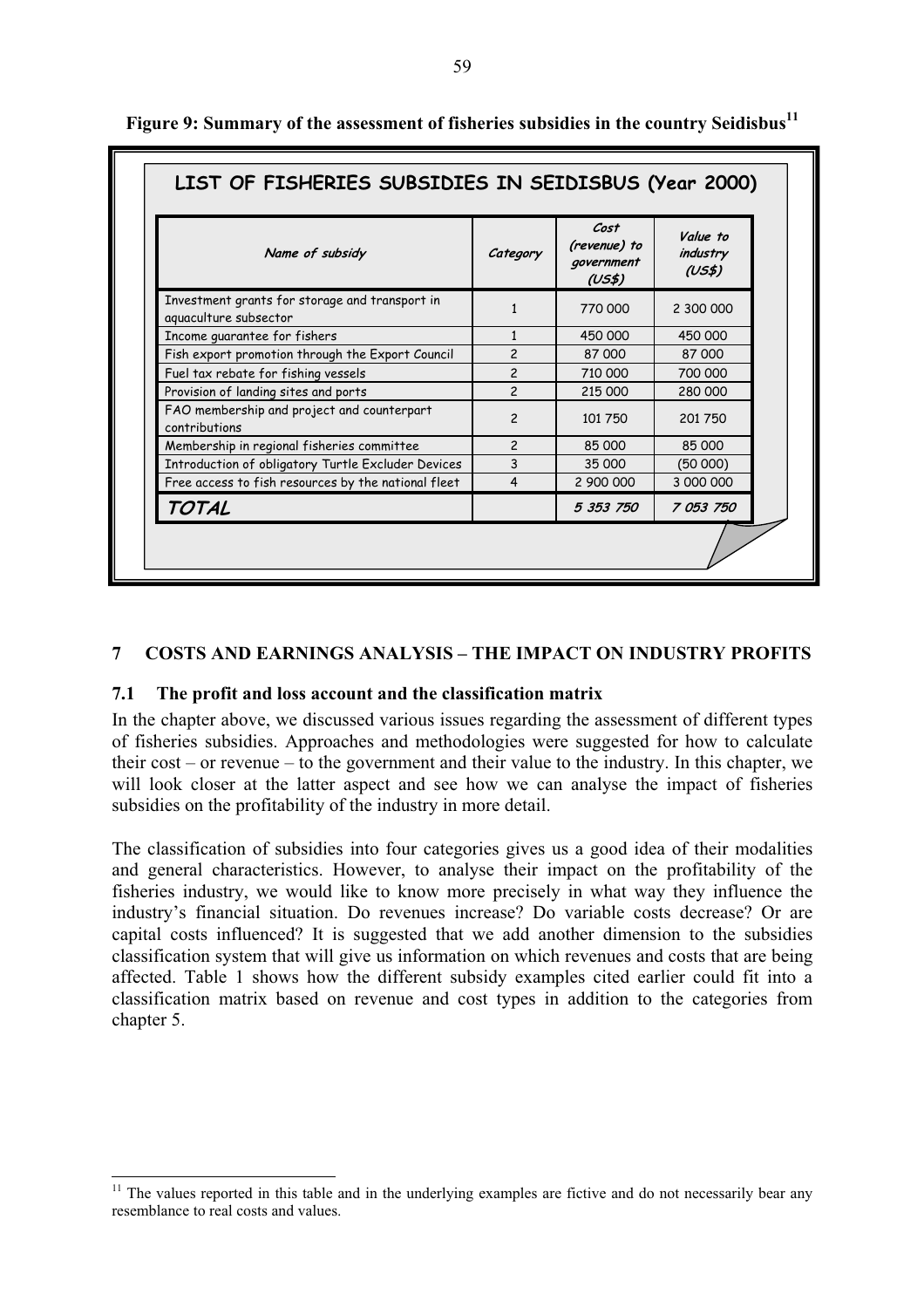| Reference to profit /<br>loss account                                          | <b>Category 1</b>                                                                                         | <b>Category 2</b>                                                                                                                                                                                                                                                          | Category 3                                                                                                                                       | Category 4                                                                                                                                       |
|--------------------------------------------------------------------------------|-----------------------------------------------------------------------------------------------------------|----------------------------------------------------------------------------------------------------------------------------------------------------------------------------------------------------------------------------------------------------------------------------|--------------------------------------------------------------------------------------------------------------------------------------------------|--------------------------------------------------------------------------------------------------------------------------------------------------|
| <b>REVENUES</b>                                                                |                                                                                                           |                                                                                                                                                                                                                                                                            |                                                                                                                                                  |                                                                                                                                                  |
| <b>SALES REVENUES</b><br>(AND OTHER<br><b>INCOME</b> )                         | Price support $(+)$<br>Direct export incentives<br>$^{(+)}$<br>Vessel decommissioning<br>programmes $(+)$ | Import quotas $(+ or -)$<br><b>Export promotion support</b><br>$^{(+)}$<br>Direct foreign investment<br>restrictions $(+)$<br>Inspection and<br>certification for exports<br>$^{(+)}$<br>Fisheries management $(+)$<br>International cooperation<br>and negotiations $(+)$ | Environmental<br>protection<br>programmes and<br>regulations $(+LT)$<br>Gear regulations<br>$(+LT)$<br>Chemical and drugs<br>regulations $(+LT)$ | Non implementation of<br>existing regulations<br>$(-LT)$<br>Free access to fishing<br>grounds $(-LT)$<br>Lack of pollution<br>$controls$ $(-LT)$ |
| OPERATING COSTS                                                                |                                                                                                           |                                                                                                                                                                                                                                                                            |                                                                                                                                                  |                                                                                                                                                  |
| <b>RUNNING</b><br>(VARIABLE) COSTS                                             | Import/export duties (-)                                                                                  | Fuel tax exemptions $(+)$<br>Port and landing site<br>facilities $(+)$<br>Provision of bait services<br>$^{(+)}$                                                                                                                                                           | Chemical and drugs<br>regulations (- ST)                                                                                                         | Non implementation of<br>existing regulations<br>$(+ST)$                                                                                         |
| <b>LABOUR COSTS</b>                                                            | Income guarantee<br>programmes $(+)$<br>Disaster relief payments<br>$^{(+)}$                              | Special income tax<br>$deductions (+)$<br>Specialized training $(+)$<br>Extension $(+)$                                                                                                                                                                                    |                                                                                                                                                  |                                                                                                                                                  |
| <b>FIXED COSTS</b>                                                             | Grants for safety<br>equipment $(+)$<br>Taxes and fees (-)                                                | Special insurance schemes<br>for vessels and gear $(+)$<br>Payments to foreign<br>governments to secure<br>access to fishing grounds<br>$^{(+)}$<br>Government $R \& D$<br>programmes $(+)$                                                                                | Environmental<br>protection<br>programmes and<br>regulations (-ST)<br>Gear regulations<br>$(-ST)$                                                | Free access to fishing<br>grounds $(+ST)$<br>Lack of pollution<br>controls $(+ST)$                                                               |
| <b>GROSS CASH</b><br><b>FLOW</b>                                               |                                                                                                           |                                                                                                                                                                                                                                                                            |                                                                                                                                                  |                                                                                                                                                  |
| <b>CAPITAL AND</b><br><b>FINANCIAL</b><br><b>INCOME AND</b><br><b>EXPENSES</b> |                                                                                                           |                                                                                                                                                                                                                                                                            |                                                                                                                                                  |                                                                                                                                                  |
| <b>DEPRECIATION</b><br><b>AND INTEREST</b><br><b>COSTS</b>                     | Investment grants $(+)$<br>Equity infusions $(+)$                                                         | Investment loans on<br>favourable terms $(+)$<br>Loan guarantees $(+)$<br>Investment tax credits $(+)$                                                                                                                                                                     |                                                                                                                                                  |                                                                                                                                                  |
| PROFIT OR LOSS<br><b>BEFORE TAX</b><br><b>TAX</b>                              |                                                                                                           |                                                                                                                                                                                                                                                                            |                                                                                                                                                  |                                                                                                                                                  |
| <b>CORPORATE</b><br><b>INCOME TAX</b>                                          |                                                                                                           | Deferred tax programmes<br>$^{(+)}$                                                                                                                                                                                                                                        |                                                                                                                                                  |                                                                                                                                                  |

**Table 1: Fisheries subsidies classification matrix** 

*ST=short-term effect; LT=longer-term effect; + = positive effect (revenue-increasing or cost-reducing); - = negative effect (revenue-decreasing or cost-increasing)* 

As we can see, the structure of a profit and loss account has been used as a model according to which the influence on profitability has been divided into revenue-enhancing (or reducing, if a negative subsidy) and cost-reducing (increasing) subsidies. The latter have been further divided into subsidies influencing mainly running costs, labour expenses, fixed costs or capital and financial expenses in order to give an indication of the type of cost that is affected and whether the subsidy affects profitability immediately or in the medium-term: a subsidy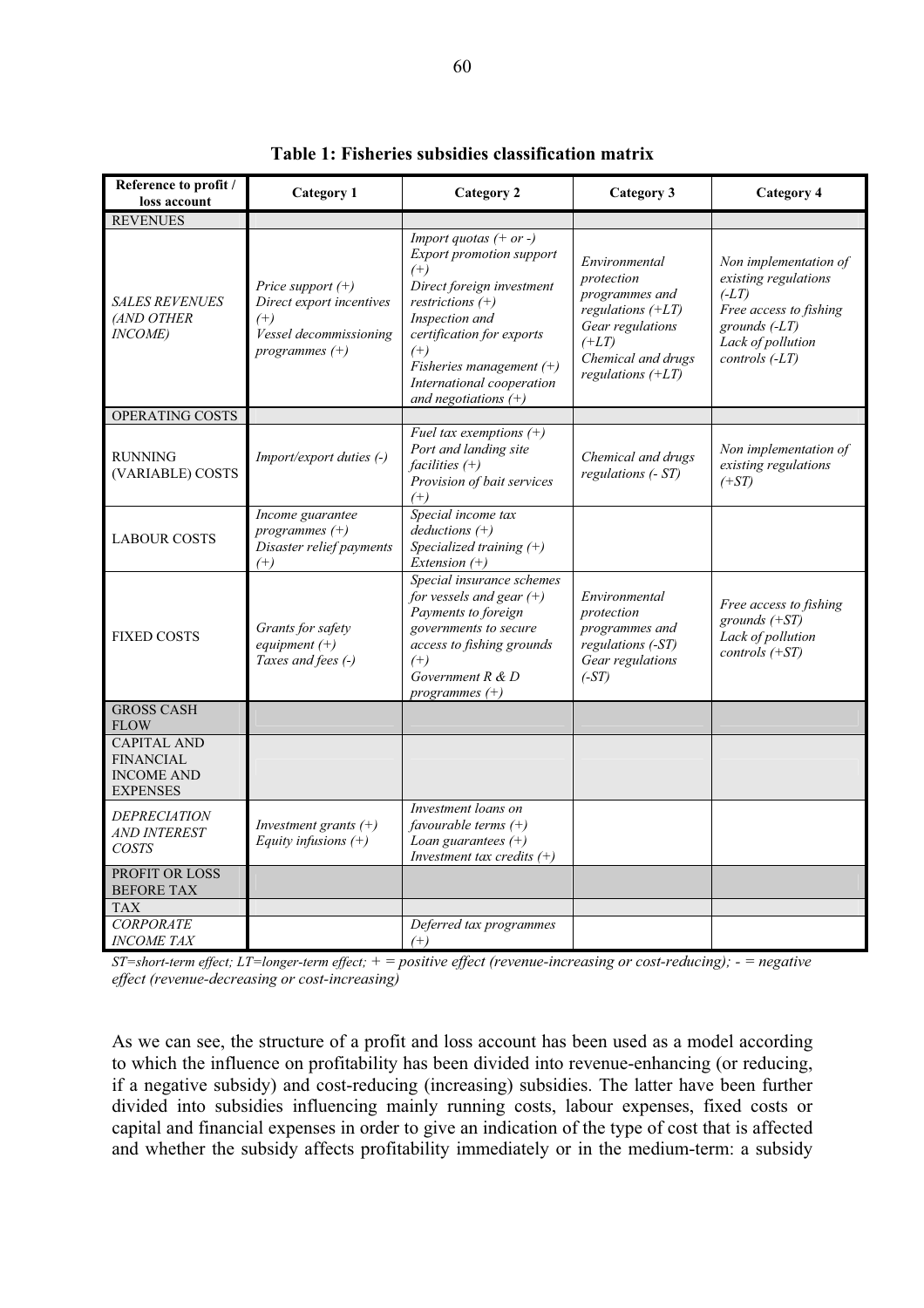implying a change in capital is likely to have a longer-term impact than a subsidy affecting running  $\cos^{-12}$ . The definitions of the different revenue and cost groups are:

• *Revenue enhancing (reducing) subsidies* 

The concept "revenue" refers of course firstly to income from ordinary sales but also includes income from other sales, i.e. the disposal of equipment. The revenues are decided by the production volume – catch volume if a harvesting operation – and the price obtained for the goods and hence all subsidies affecting sales volumes or prices would belong to this group.

• *Cost reducing (increasing) subsidies: general running (variable) costs* 

The running or variable costs subsidies are defined as those affecting the operating costs that vary in the short-term with the rate of output. These include, for example, raw material and fuel costs and would generally, in the harvesting subsector, vary with the number and length of fishing trips. Often labour costs are also reported among the running costs but here subsidies related to labour are dealt with in a separate group.

- *Cost reducing (increasing) subsidies: labour costs*  All subsidies applicable to labour costs have been classified in a separate group. Labour costs include in particular wages and various social insurance payments as well as all human resource development.
- *Cost reducing (increasing) subsidies: fixed costs*  Fixed costs are costs that do not vary with output in the short term. These often include overhead costs. Subsidies related to costs that are generally fixed for at least one year but excluding measures affecting basic investments and financial costs are classified in this group.
- *Subsidies influencing capital and financial expenses (depreciation and interest costs)*  Subsidies having an impact on the profitability of the fisheries sector by affecting the costs of investment are classified in this group.
- *Taxes*

 $\overline{a}$ 

Subsidies related to company income tax are reported in the last of the profit and loss account subsidy groups.

As we noted with regard to the classification of subsidies in the four main categories, there may be subsidies that appear to suit equally well into several different groups and sometimes it can be difficult to decide whether a certain measure affects, for example, variable or fixed costs – or both. We should try to determine the most direct, immediate and significant impact and classify the subsidy accordingly but it is recognized that this may be unsatisfactory and it may be felt that longer-term effects should be accounted for. However, as was explained in chapter 6.3 above, this is often difficult and for the costs and earnings analysis, we generally focus our attention on one year as we will see below.

 $12$  This aspect is, however, not discussed further in the Guide but could be an important input into a more indepth analysis. It should also be noted that the notion "longer-term" in this context is somewhat different from when talking about the longer-term impact of categories  $\overline{3}$  and 4 subsidies. Here the impact is noticed in the profit and loss account from the beginning while the longer-term effects of categories 3 and 4 subsidies are generally more implicit.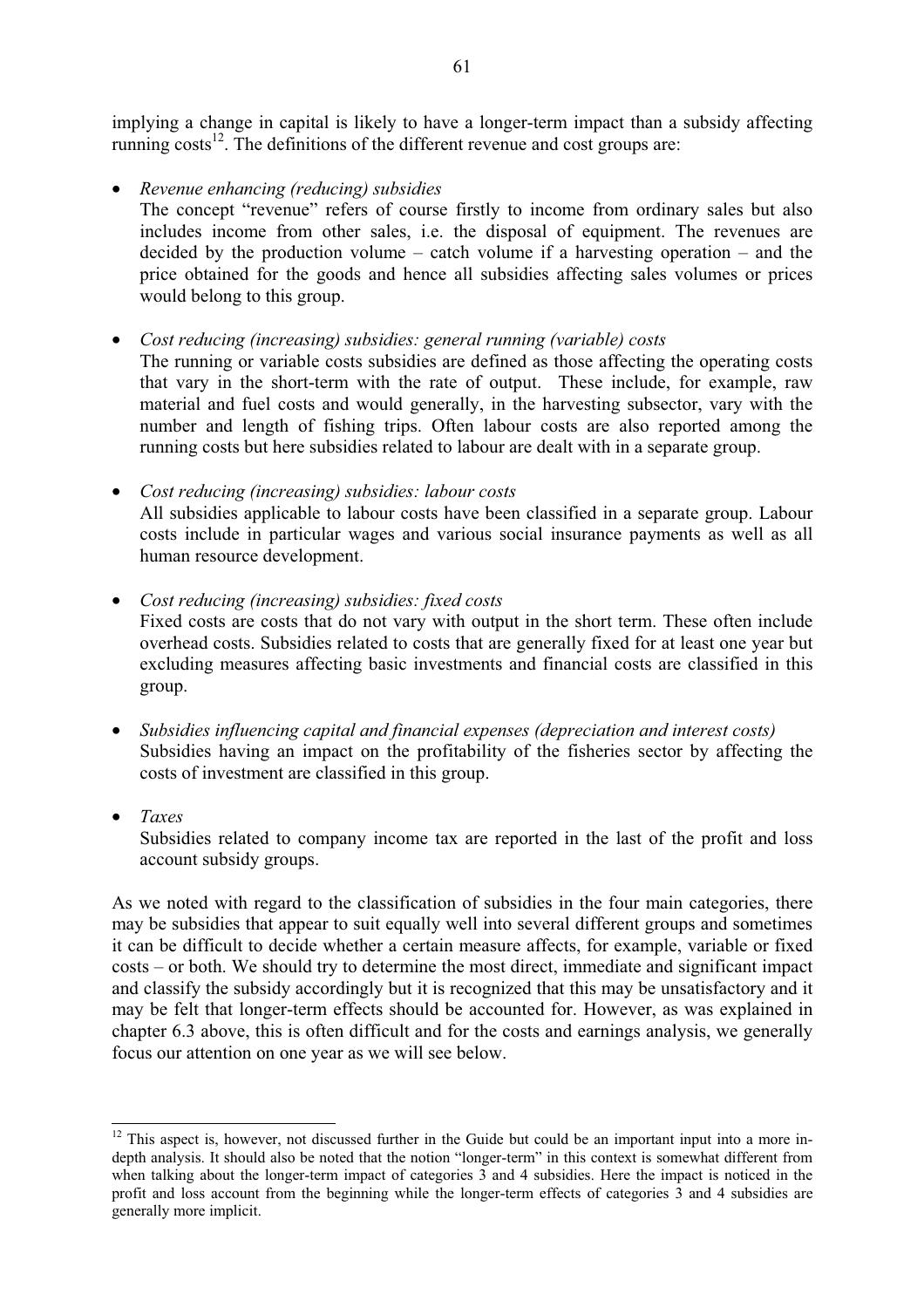#### **7.2 Information requirements**

With the subsidies classified and assessed so that we have estimates of their values to the industry with regard to revenues and different types of costs, we can proceed to look at these estimates in the context of a costs and earnings analysis. This will require that we have access to income statements of the relevant parts of the industry. In some cases, we may be able to use officially published statements or use financial statistics made available through other surveys or research. However, in most cases we need to consult with the private sector directly. This direct contact is generally recommended as it will also give us the opportunity to verify our findings and ensure that we have understood the impact of subsidies on the particular industry correctly. It should be remembered, though, that it is likely to be a time consuming task, both for our study team and for the respondents. We may also encounter one or several of difficulties common to data collection in this field. Particularly in the informal sector, written accounts are not always kept and income statement as such do thus not exist but have to be estimated through discussions. Moreover, financial information on commercial activities is often considered confidential and operators may be hesitant to cooperate for this reason. Businesses might also fear that the purpose of the study is to set the stage for removing subsidies and hence be unwilling to cooperate. Our fisheries subsidies study may already be limited to a certain segment of the fisheries sector, e.g. the harvesting subsector or one type of aquaculture, but for this part of the study we should probably consider to limit our focus even further given the data requirements. If our study as a whole covers the entire sector, we are likely to want to choose one or a limited number of subsectors for the costs and earnings analysis.

Already in chapter 4.4, it was explained that we need to study fisheries subsidies also from the angle of the industry. It was suggested that we make an inventory of all the operators of the fisheries sector and their activities. This type of information is needed also for the costs and earnings analysis. Firstly, such an inventory would help us to select and sample the segment of the sector that we would like to include in the analysis. Secondly, we need to estimate to what extent different operators are affected by the various subsidies. Depending on the type and scope of their activities, different operators' revenues and costs may be influenced in different ways and at different degrees by the same subsidy. In our assessment of the subsidies, we probably calculated aggregated costs and values but in our more detailed analysis, we need to know how much of this aggregated value that should be apportioned to each segment or to each operator. For example, in Box 5, we saw that, in our invented country Seidisbus, the government operated an investment grants scheme for improving fresh fish storage and transport in the aquaculture subsector at a total value of US\$ 2 300 000 in 2000. But there are many different types of aquaculturists in the country and some may have benefited more than others from the subsidy. If the main part of the grants were applied for by the export-oriented brackishwater shrimp producers and our costs and earnings analysis covers only the small-scale rural aquaculture, only a small portion of the total value of the grants scheme is likely to be of relevance to us.

Depending on the data available, this division of the total value of the subsidy between different beneficiaries may be done in different ways. In some cases, we may have detailed information on, for example, exactly who has received a certain grant. In other cases, we need to construct a distribution index to allocate the aggregated value in a more approximate way. We may need to use a sample population and make assumptions about how the results can be extrapolated. If we have a clear view of the economic structure of the sector, this work is greatly facilitated.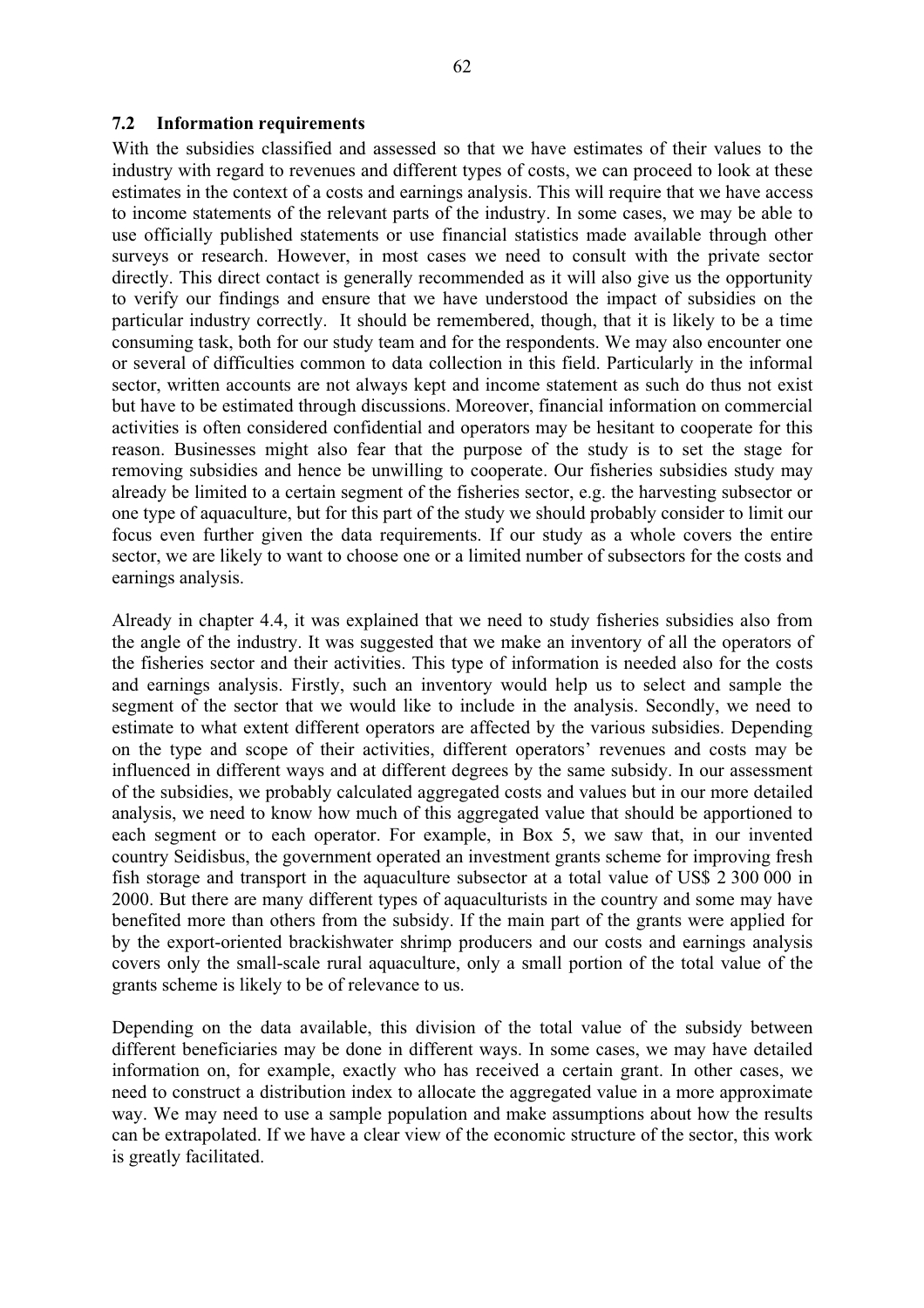# **Box 18: Structure of the fisheries sector - An example**

An inventory and description of the fisheries industry in our country Seidisbus gave the following summary information:

| Type of commercial activity                           | <b>Total sales</b><br>volume | <b>Unit</b>             | Sales value<br>$(M$ US\$) | <b>Number of</b><br>operators/<br>firms | Number of<br>employees | <b>Remarks</b>                        |
|-------------------------------------------------------|------------------------------|-------------------------|---------------------------|-----------------------------------------|------------------------|---------------------------------------|
| <b>INPUT AND SUPPORT INDUSTRY:</b>                    |                              |                         |                           |                                         |                        |                                       |
| Boat builders (private)                               | 30                           | Arti-<br>sanal<br>craft | 1.5                       | 3                                       | 20                     |                                       |
| Ship wharf (state-owned)                              | $\overline{2}$               | Fishing<br>vessels      | 20                        | 1                                       | 200                    |                                       |
| Fishing gear importers<br>(nets, engines, etc)        | n/a                          | n/a                     | 10                        | 25                                      | 55                     |                                       |
| Repair workshops /<br>artisanal                       | n/a                          | n/a                     | 5                         | 20                                      | 30                     |                                       |
| Repair workshops/major                                | n/a                          | n/a                     | 10                        | $\overline{2}$                          | 15                     |                                       |
| Fish feed producers                                   | 5 000 000                    | tonnes                  | 10                        | $\overline{2}$                          | 20                     |                                       |
| Various support services<br>(informal sector)         |                              |                         |                           |                                         | 200                    | Estimate                              |
| TOTAL SUBSECTOR                                       |                              |                         | 56.5                      | 53                                      | 540                    |                                       |
| <b>CAPTURE FISHERIES (MARINE):</b>                    |                              |                         |                           |                                         |                        |                                       |
| Artisanal fishers                                     | 20 000                       | tonnes                  | 30                        | 500                                     | 3 500                  | 800 boats                             |
| Semi-industrial fleet                                 | 10 000                       | tonnes                  | 10                        | 20                                      | 250                    | 30 boats.<br>mainly small<br>pelagics |
| Shrimp trawlers                                       | 5 0 0 0                      | tonnes                  | 35                        | 6                                       | 120                    | 8 boats                               |
| TOTAL SUBSECTOR                                       | 35 000                       | tonnes                  | 75                        | 526                                     | 3870                   |                                       |
| <b>AQUACULTURE:</b>                                   |                              |                         |                           |                                         |                        |                                       |
| Small-scale farmers (fresh<br>water, $<$ 3 ha / pond) | 20 000                       | tonnes                  | 20                        | 5 000                                   | 10 000                 | Often<br>household<br>based; carps    |
| Prawn farmers                                         | 1 000                        | tonnes                  | 8                         | 12                                      | 30                     |                                       |
| TOTAL SUBSECTOR                                       | 21 000                       | tonnes                  | 28                        | 5012                                    | 10 030                 |                                       |
| <b>PROCESSING:</b>                                    |                              |                         |                           |                                         |                        |                                       |
| Small artisanal plants                                | 25 000                       | tonnes                  | 75                        | 200                                     | 400                    |                                       |
| Industrial plants                                     | 30 000                       | tonnes                  | 300                       | 10                                      | 500                    |                                       |
| <b>TOTAL SUBSECTOR</b>                                | 55 000                       | tonnes                  | 375                       | 210                                     | 900                    |                                       |
| <b>MARKETING AND DISTRIBUTION:</b>                    |                              |                         |                           |                                         |                        |                                       |
| Exporters                                             | 10 000                       | tonnes                  | 150                       | 3                                       | 20                     |                                       |
| Retailers in local markets                            | 15 000                       | tonnes                  | 75                        | 1 000                                   | 1 200                  | Estimates                             |
| TOTAL SUBSECTOR                                       | 25 000                       | tonnes                  | 225                       | 1 003                                   | 1 2 2 0                |                                       |
| <b>GRAND TOTAL</b>                                    |                              |                         |                           | 6804                                    | 16 560                 |                                       |

### **7.3 Income statement with and without fisheries subsidies**

Once we have the information – by operator or sector segment depending on how we have selected the focus of our analysis – we should organize the subsidy values and income statement data into a format allowing us to calculate a profit and loss account with subsides, i.e. representing the actual or current situation, and one in which we have removed the subsidies.

Regarding revenues and the variable, labour and fixed costs – if following the structure proposed above for the subsidy classification – there is not likely to be much difficulty once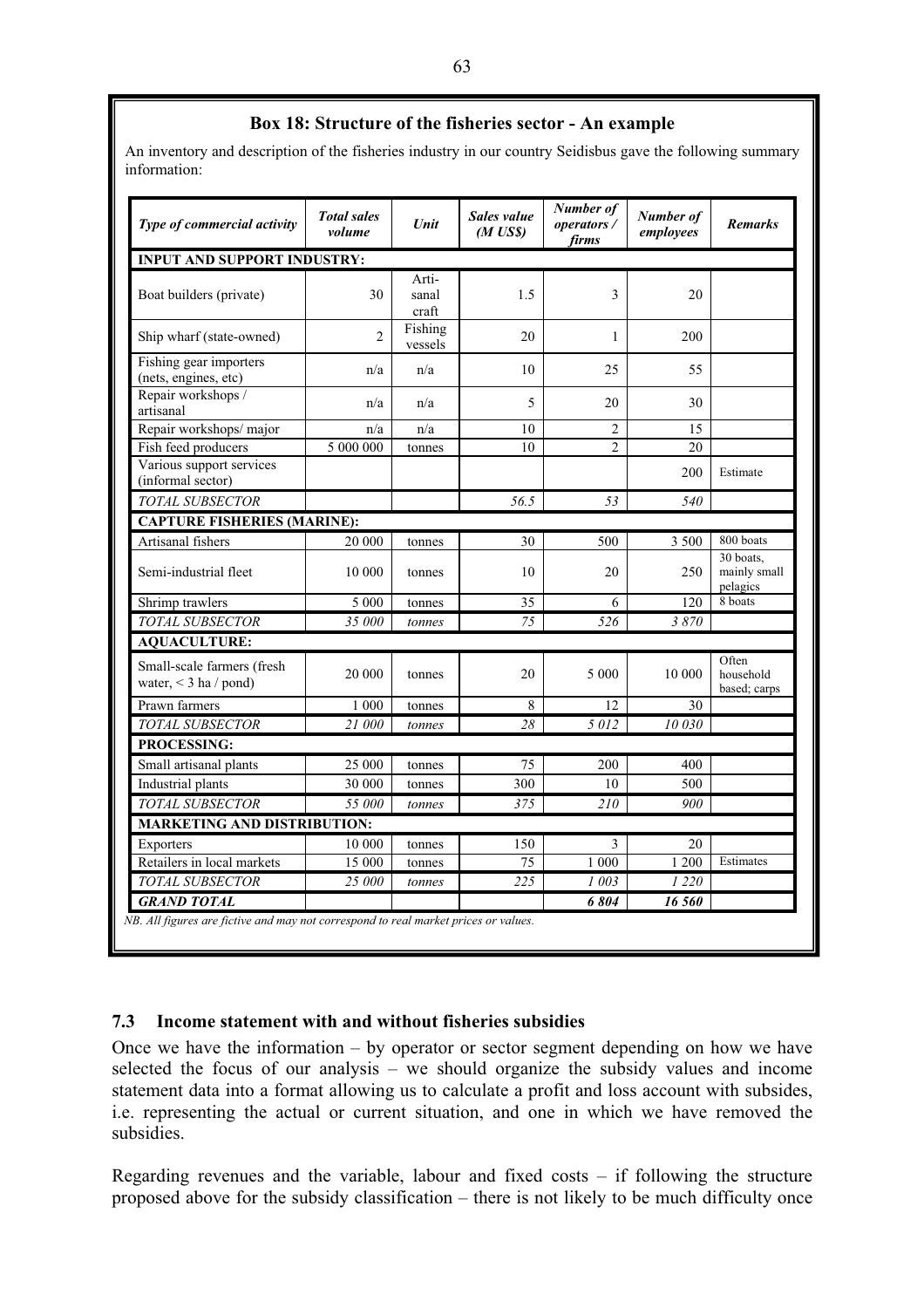we have obtained the relevant figures from the industry. However, with regard to depreciation and interest costs, we may want to standardize our values.

In the fishing industry, depreciation costs are commonly an important item in the financial accounts owing to the importance of vessel investments. Tax regulations for how to account for these depreciation costs vary considerably between different countries. Interest is another highly variable cost in a profit and loss account as it depends on the level of loans and does not include the capital opportunity cost. If we would like to compare the results of the analysis, and the effect of subsidies, between different operators or groups of operators, a standardized method for valuing depreciation and interest costs would be needed. This would also assist us in understanding the economic performance of the industry better. It is hence suggested that the actual or current income statements are recalculated, using standardized methods for valuating depreciation and interest  $costs<sup>13</sup>$ .

With regard to calculating the depreciation cost for a fishing vessel, the basis is the factual replacement value of the vessel. This could equal the current building costs of a similar new vessel or be the price of a second-hand vessel, if this is the most likely scenario for replacing vessels according to local commercial practices. The annual depreciation value is then calculated as the replacement value divided by the expected economic life span. The expected economic life span should also be calculated based on knowledge of local conditions.

With regard to the interest cost, the nominal book value of the vessel – calculated in accordance with the above-described methodology – should be used as the value on which to impute interest cost. The interest rate used can be the rate for government bonds adjusted for inflation or any other measurement considered being an appropriate measurement of real interest rates.

So far we have only mentioned depreciation and interest costs related to vessels. However, the Guide suggests that the same principles are applied to other subsectors and that profit and loss accounts including adjusted depreciation and interest costs are calculated – to the extent possible – also for companies with other activities involving important capital investments, e.g. processing plants.

An example of a costs and earnings analysis is presented in Box 19. It is based on the information given on our invented country Seidisbus in the various examples from chapter 6.2 and the sample sector inventory in Box 18.

 $\overline{a}$ 

<sup>&</sup>lt;sup>13</sup> The methodology for uniform depreciation and interest cost calculations for fishing vessels was developed by the Department of Fisheries of the Agriculture Economics Research Institute in the Hague (Davidse *et al* 1993) and has also been used in cost and earnings analyses of fishing units carried out by FAO (Lery, Prado and Tietze1999 and Tietze *et al* 2001).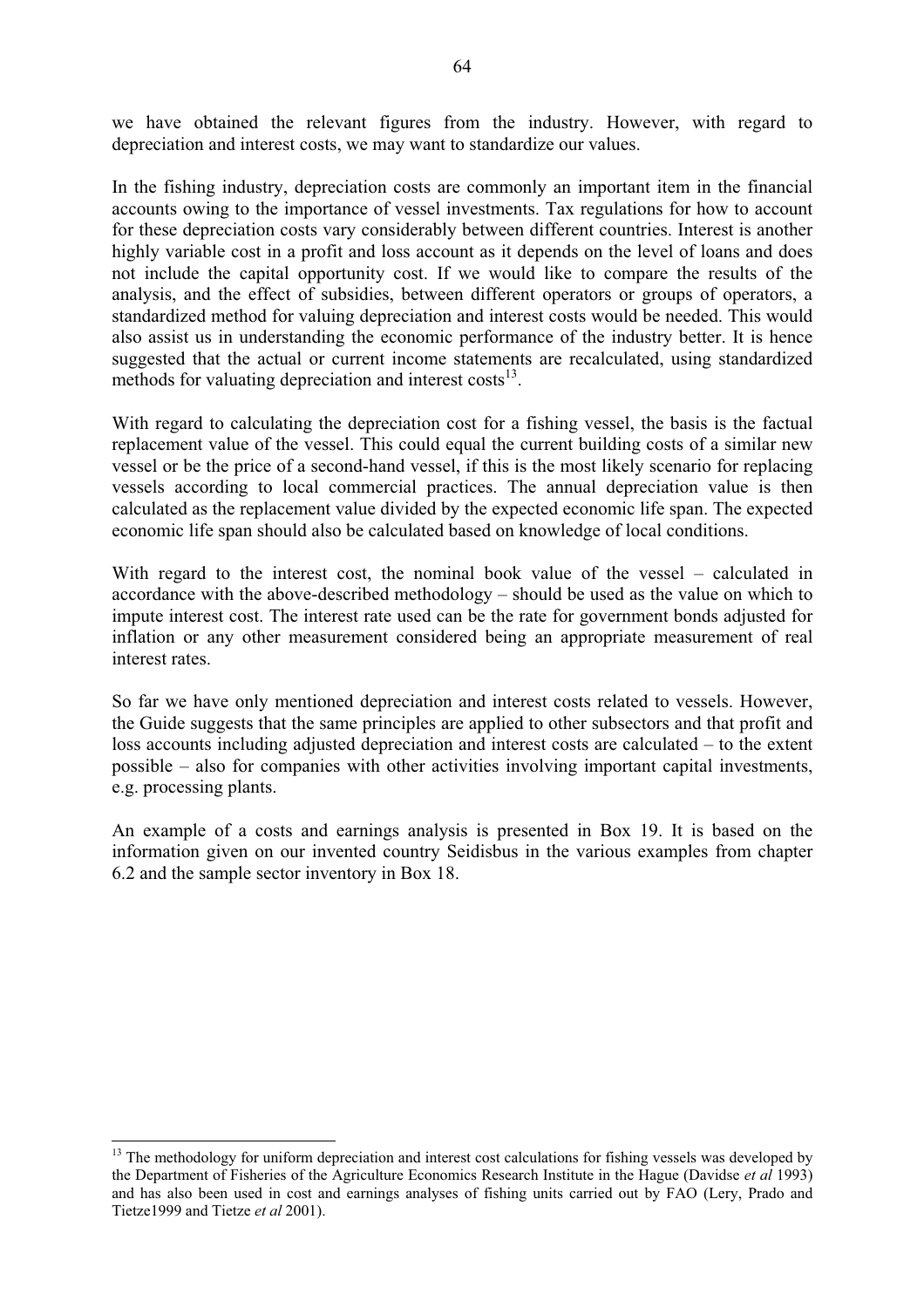#### **Box 19: Costs and earnings analysis - An example**

Within the framework of the fisheries subsidies study in Seidisbus, a costs and earnings analysis was carried out for the shrimp fishery. In 2000, there were six companies operating a total of eight boats in this fishery. Income statements were obtained from four of the companies, covering six of the boats. It was assumed that the remaining two companies operated along similar lines to those interviewed and the data obtained was extrapolated to establish a profit and loss account for the shrimp fishery as a whole. All eight vessels in the fishery were of the same type and size although of very different age; the newest had just been taken into service while the oldest had been operating for nearly 25 years. The average age of the fleet was estimated at 8 years. The cost of a new vessel was estimated to be about US\$ 10 000 000 based on information from the national ship wharf. However, there is also an important second-hand market in the region and the average value of the vessels in the fleet was estimated to be 6 000 000 with a life span of 15 years. Accordingly, the total current value of the fleet is US\$ 48 000 000. The commercial interest usually charged for this type of investment was 15% and the loan period would generally be the same as the economic life span of the investment, i.e. 15 years in this case, with payments due at the end of each year.

With regard to subsidies, many of the examples quoted in section  $6 -$  and summarized in

Figure 9 – were relevant to the shrimp fishery in Seidisbus. The exceptions were the investment grant program (Box 5) which was only relevant to the aquaculture subsector, the provision of landing sites along the coast for the artisanal fishers (Box 13), the membership in the regional fisheries committee dealing with the management of small pelagic species (Box 15) and the extra costs for new TEDs which were already being used by the fleet (Box 16).

The **income guarantee scheme** (**Category 1 subsidy**) benefited the fishers working onboard the shrimp trawlers. However, there was no information on the amounts having been paid out to individual fishers and it was hence assumed that the scheme had benefited fishers in the semi-industrial and the shrimp fishery fleets equally:

120 (employees shrimp fleet) divided by 370 (total employees semi-industrial and shrimp fleets) multiplied by 450 000 (industry value of subsidy) =  $145\,900$ .

All six companies targeted the export market and had their own marketing and distribution structure. Shrimp exports represented 90% of the total value of fish exports in 2000. Four of the companies had participated in the 2000/2001 trade fair organized by the **Export Council (Category 2 subsidy)**.

90% of 75 000 (fisheries' share of Export Council budget) plus 4 / 30 (share of shrimp industry participants in trade fair) of  $12\,000$  (fisheries' share or trade fair costs) = 69 100.

For the **fuel tax rebate (Category 2)**, there were records of the recipients of the reimbursements. The shrimp fishery fleets had received a total of 550 000 under the scheme.

**FAO**, and in particular the marine fisheries management project (**Category 2**), was important to the shrimp fishery, probably more so than to many other parts of the sector. It was believed that it would be fair to assign 75% of the industry value to the shrimp fleet:  $75\%$  of 201  $750 = 151300$ .

The **free access subsidy** (**Category 4**) affected the shrimp fishery proportionally to the value of their landings, i.e. 4% of 35 million = 1 400 000.

| <b>AGGREGATED PROFIT AND LOSS ACCOUNT - SHRIMP FLEET (US\$) 2000</b> |                                                              |                              |                             |                                  |  |  |  |
|----------------------------------------------------------------------|--------------------------------------------------------------|------------------------------|-----------------------------|----------------------------------|--|--|--|
| <b>Item</b>                                                          | Actual:<br>adjusted<br>depreciation<br>and interest<br>costs | Name of<br>subsidies         | <b>Amount of</b><br>subsidy | <b>Account less</b><br>subsidies |  |  |  |
| <b>REVENUES</b>                                                      |                                                              |                              |                             |                                  |  |  |  |
| <b>SALES REVENUES</b>                                                | 35 000 000                                                   | FAO<br><b>Export Council</b> | 151 300<br>69 100           | 34 779 600                       |  |  |  |
| <b>OPERATING COSTS</b>                                               |                                                              |                              |                             |                                  |  |  |  |
| RUNNING (VARIABLE) COSTS                                             | 17 000 000                                                   | Fuel rebate                  | 550 000                     | 17 550 000                       |  |  |  |
| <b>LABOUR COSTS</b>                                                  | 5 000 000                                                    | Income<br>guarantee          | 145 900                     | 5 145 900                        |  |  |  |
| <b>FIXED COSTS</b>                                                   | 3 000 000                                                    | Free access                  | 1 400 000                   | 4 400 000                        |  |  |  |
| <b>GROSS CASH FLOW</b>                                               | 10 000 000                                                   |                              |                             | 7 683 700                        |  |  |  |
| <b>CAPITAL AND FINANCIAL EXPENSES</b>                                |                                                              |                              |                             |                                  |  |  |  |
| <i>DEPRECIATION</i>                                                  | 3 200 000                                                    |                              |                             | 3 200 000                        |  |  |  |
| <b>INTEREST COSTS</b>                                                | 500 000                                                      |                              |                             | 500 000                          |  |  |  |
| <b>PROFIT OR LOSS BEFORE TAX / TOTAL</b><br><b>SUBSIDIES</b>         | 6 300 000                                                    |                              | 2 3 1 6 3 0 0               | 3 983 700                        |  |  |  |
| <b>TAX</b>                                                           |                                                              |                              |                             |                                  |  |  |  |
| CORPORATE INCOME TAX (15%)                                           | 945 000                                                      |                              |                             | 597 555                          |  |  |  |
| PROFIT OR LOSS AFTER TAX                                             | 5 355 000                                                    |                              |                             | 3 386 125                        |  |  |  |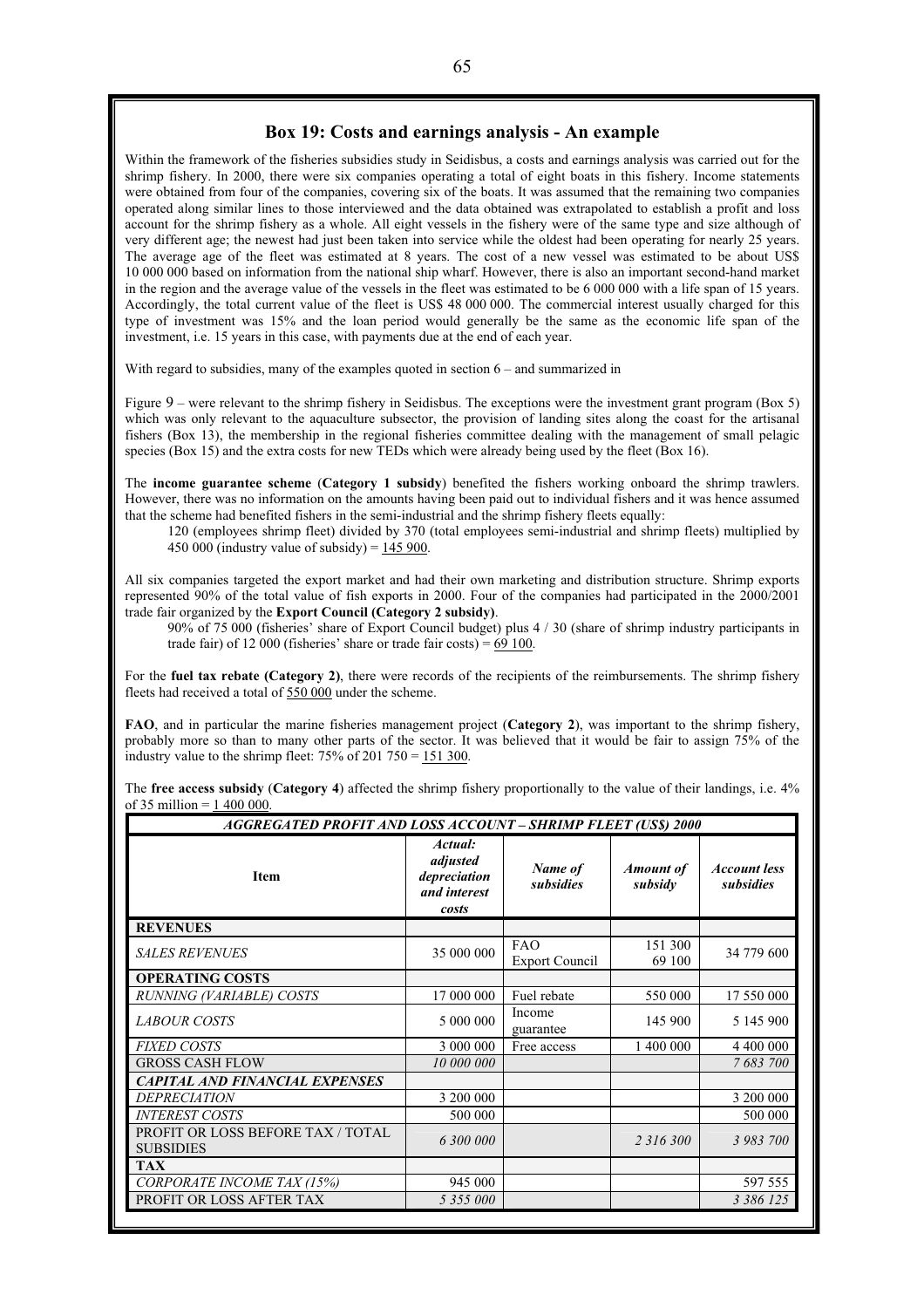# **8 COMPARATIVE ANALYSIS**

### **8.1 Relative importance of costs and values**

The estimates of fisheries subsidies that we made above represent important information but to better assess their significance the values need to be compared with something. The industry value of a subsidy could, for example, be put in relation to the total sales value for the part of the industry it affects, or the total government expenditure on fisheries subsidies could be expressed as a percentage of the total added value created by the fisheries sector<sup>14</sup> and compared with similar ratios for other sectors.

Which ratios that should be calculated depend of course on the objective of the analysis, e.g., should the fisheries subsidies be compared with other sectors of the economy or with fisheries in other countries, or should the development – increases or decreases in different categories of fisheries subsidies – over time be measured? Some examples of ratios that could be calculated are listed below. The ratios can either be calculated for the fisheries sector as a whole or for different subsectors or groups of firms, depending on the scope and objective of our study.

- *Government expenses (revenues)* 
	- $\triangleright$  Government costs (revenues) divided by the number of employees in the fisheries sector, selected subsectors or groups of operators.
	- $\triangleright$  Government costs (revenues) divided by the value added created by the sector or subsector.
	- $\triangleright$  Government costs (revenues) divided by the value of production (turnover) of fisheries industry or part of it.
	- $\triangleright$  Government costs (revenues) divided by ex-vessel value of landed fish.
- *Change in industry profits* 
	- $\triangleright$  The industry value of the subsidies divided by the total profit/loss (before or after tax) of the fisheries industry, selected subsectors or groups of operators.
	- $\triangleright$  The industry value divided by the ex-vessel value of landed fish.
	- $\triangleright$  The industry value (change in profits) divided by the value added created by the fisheries sector, selected subsectors or groups of operators.

### **Box 20: Ratios - An example**

In Seidisbus, the following ratios are calculated in the fisheries subsidies study:

- 1. Government cost (all subsidies) divided by the total number of employees in the fisheries sector: 5 353 750 (from Figure 9) / 16 560 (from Box 18) = US\$ 323 per employee.
- 2. Government cost (only Categories 1 and 2 subsidies) divided by the total number of employees in the fisheries sector: 2 418 750 (from Figure 9: 5 353 750 – 2 900 000 – 35 000) / 16 560 = US\$ 146 per employee.
- 3. Government cost (excluding subsidies for aquaculture) divided by the ex-vessel value of catches: 4 583 750 (from Figure 9: 5 353 750 – 770 000) / 75 000 000 (from Box 18) =  $6\frac{9}{6}$ .<br>4. Industry value (all subsidies) divided by the ex-vessel value of catches:
- Industry value (all subsidies) divided by the ex-vessel value of catches: 7 053 750 (from Figure 9) / 75 000 000 = 9%.
- 5. Industry value (subsidies only for shrimp fishery) divided by profits before tax of the shrimp fleet:

2 316 300 (from Box 19) / 6 300 000 (from Box 19) =  $37\%$ .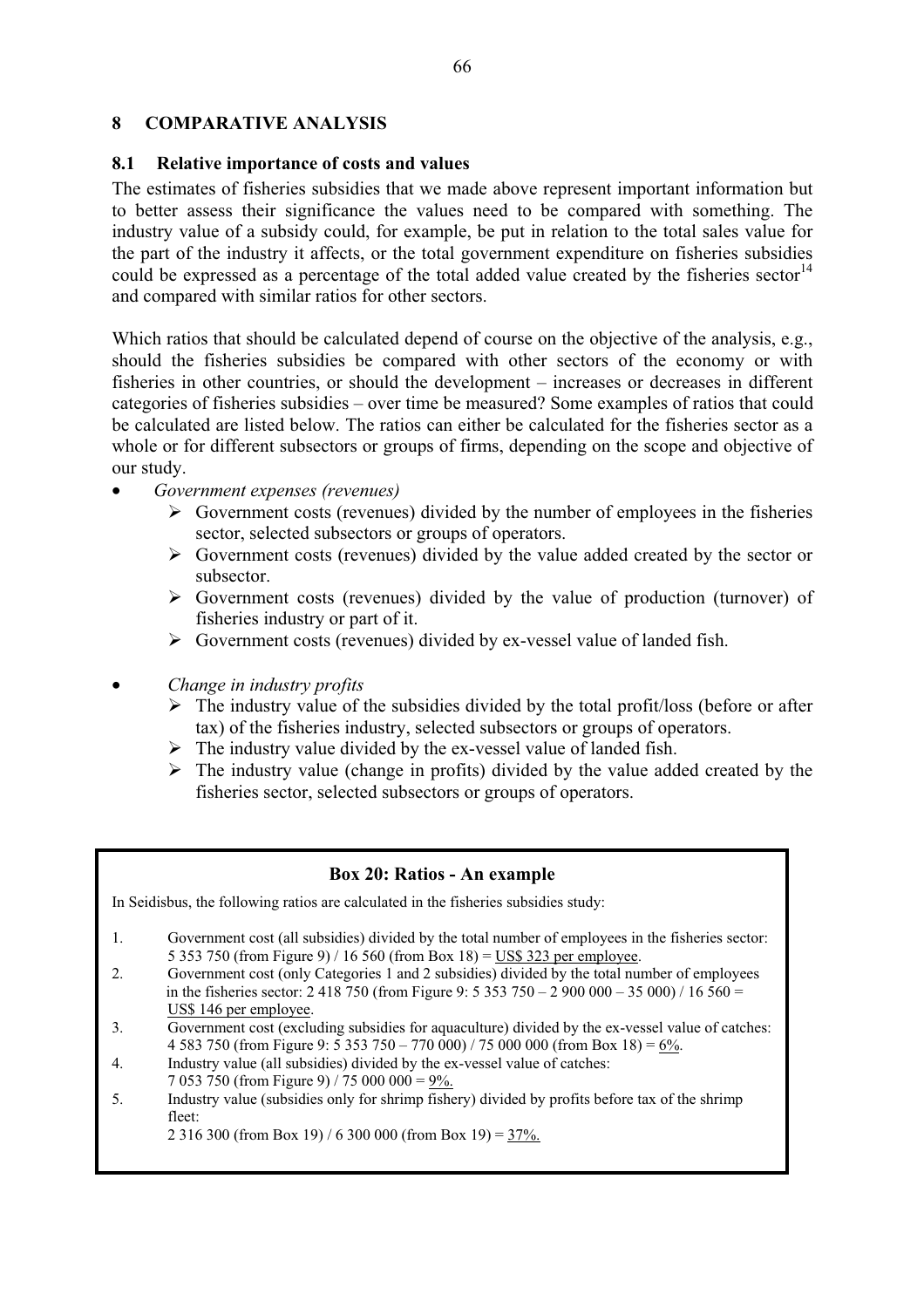### **8.2 Financial ratios**

In addition to the more general ratios discussed above, we may also want to make further use of the results of the costs and earnings analysis. Based on the calculations made on the income statements – discussed in chapter 7 above – we can calculate financial ratios and in this way evaluate the economic performance with and without subsidies. Depending on our sample size and the number of subsectors that we have included in the costs and earnings analysis, average ratios for different parts of the industry can be estimated and assessed. Some of the ratios to calculate could include:

- Gross margin
- Profit margin (return on sales)
- Internal Rate of Return (IRR)
- Return on investments

It would also be interesting to examine the change in financial strength and solvency ratios but as the longer-term impact of the subsidies on the firm is not known, this would be difficult to do in any reliable way. The financial strength and solvency ratios are based on information from the balance sheet and in order to make any meaningful assessment, the balance sheet would need to be adjusted for subsidies in the same way as the profit and loss account. The latter is a shorter-term reflection of the business and it is easier to make adjustments with an acceptable level of reliability. The balance sheet is the long-term account of the business's transactions. To adjust the balance sheet for the effects of subsidies would involve, in addition to analysing the history of the direct effects of subsidies, speculations with regard to overall investment and business decisions triggered by the indirect effects of subsidies in the past. In fact, in line with this discussion, also the last profitability ratio suggested above, i.e., *return on investments*, could be questioned with regard to its reliability as it uses total assets – a balance sheet item – as the denominator.

### **Box 21: Financial ratios - An example**

Using the information for the shrimp fishery in Seidisbus (Box 19), the following financial ratios can be estimated:

1. **Return on sales**

 Actual account: 6 800 000 (net income before interest expenses: 6 300 000 + 500 000) divided by 35 000 000 (sales) =  $19\%$ .

 Account less subsidies: 4 483 700 (net income before interest expenses: 3 983 700 + 500 000) /  $34\,779\,600$  (sales) =  $13\%$ .

#### 2. **Return on investment**

 Actual account: 6 800 000 (net income before interest expenses: 6 300 000 + 500 000) divided by 48 000 000 (book value of total assets assumed to equal current replacement value of vessels)  $= 14\%$ .

 Account less subsidies: 4 483 700 (net income before interest expenses: 3 983 700 + 500 000) / 48 000 000 (book value of total assets assumed to equal current replacement value of  $vessels$ ) = 9%.

<sup>&</sup>lt;sup>14</sup> The added value created by the fisheries sector is often referred to as the GDP of the fisheries sector.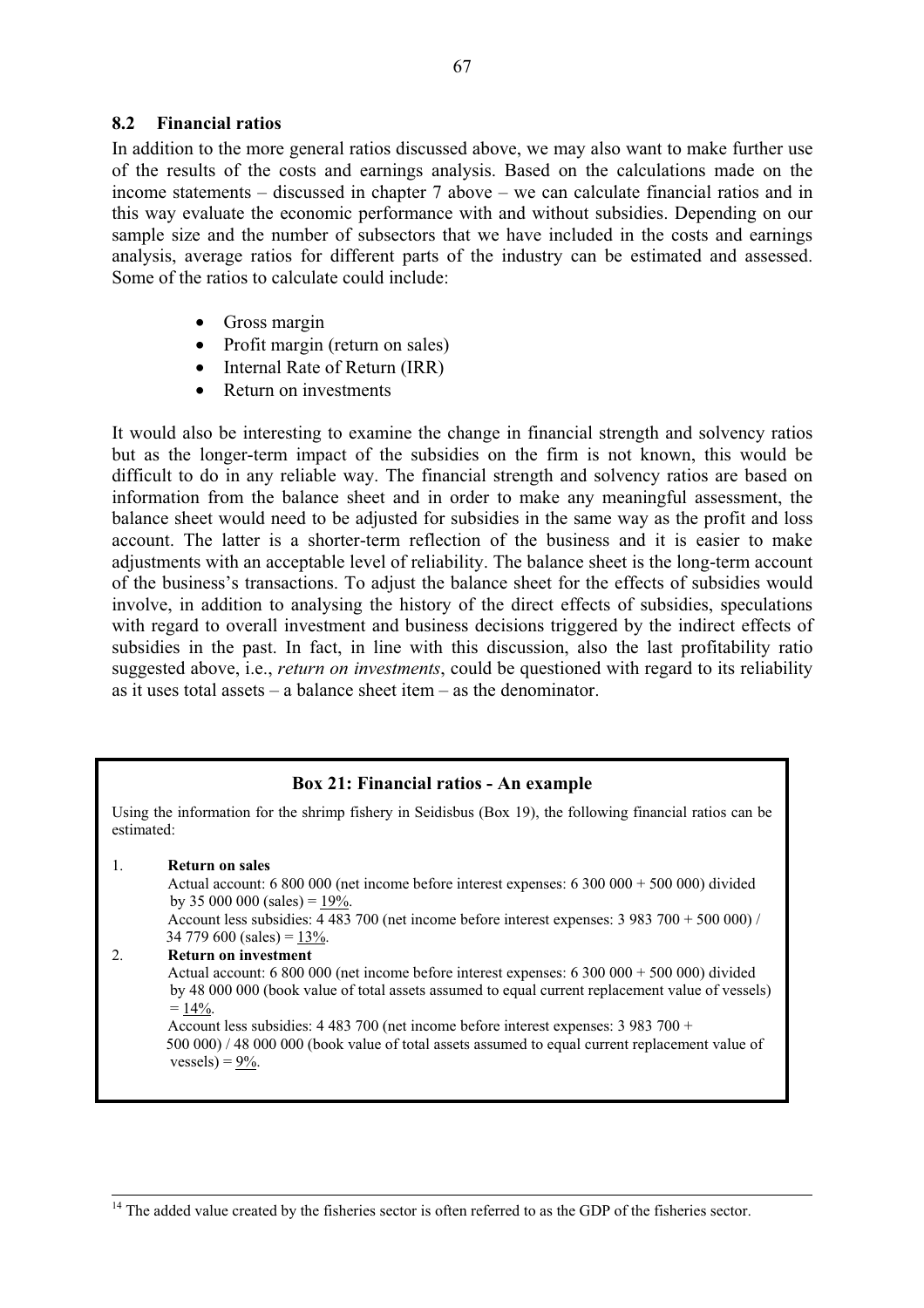## **9 WHAT TO INCLUDE IN A SUBSIDY DESCRIPTION**

So far in this Guide, we have been concerned mainly with the classification of fisheries subsidies and assessments of their costs and values. These analyses of course have to be based on knowledge about the subsidies, including both quantitative and qualitative information. In a report on fisheries subsidies, it would be advisable to organize this information in a standardized format. By recording detailed descriptions of the various subsidies, the information is readily available and can be used as an input into further analyses or for reporting to, for example, the  $WTO^{15}$ . Accordingly, a format for how to describe fisheries subsidies is proposed in Table 2 below. It is suggested that each subsidy is described separately according to this checklist.

## **Table 2: Description of fisheries subsidies – a checklist**

| <b>NAME OF THE SUBSIDY</b>                                                                                                                                                                                                              |  |  |  |
|-----------------------------------------------------------------------------------------------------------------------------------------------------------------------------------------------------------------------------------------|--|--|--|
| FORM OF SUBSIDY AND SHORT DESCRIPTION OF ITS FUNCTION                                                                                                                                                                                   |  |  |  |
| CLASSIFICATION: CATEGORY 1, 2, 3 or 4<br>(see chapter 5 of the Guide)                                                                                                                                                                   |  |  |  |
| HOW IS THE PROFITABILITY OF THE INDUSTRY AFFECTED BY THE SUBSIDY<br>(revenue-enhancing / cost-reducing etc: see chapter 7 of the Guide)                                                                                                 |  |  |  |
| PERIOD OF IMPLEMENTATION<br>(date of introduction [month/year] to end-date [month/year] – or on-going)                                                                                                                                  |  |  |  |
| POLICY OBJECTIVE AND PURPOSE OF THE SUBSIDY<br>(short description of why the subsidy has been introduced and what its economic / social / development / environmental<br><i>objective is</i> )                                          |  |  |  |
| RESPONSIBLE MINISTRY / DEPARTMENT / AUTHORITY / ORGANIZATION AND LEGISLATION UNDER<br>WHICH THE SUBSIDY IS GRANTED, IF APPLICABLE                                                                                                       |  |  |  |
| <b>FUNDING OF THE SUBSIDY</b><br>(fully government funded or with contributions from the industry)                                                                                                                                      |  |  |  |
| COVERAGE AND TARGET RECIPIENTS<br>(to whom is the subsidy provided)<br>APPLIES TO WHICH (SUB)SECTORS<br>APPLIES TO WHICH GEOGRAPHICAL REGIONS<br>WHO ARE THE RECIPIENTS<br>WHAT ARE THE CRITERIA FOR RECEIVING THE SUBSIDY              |  |  |  |
| DESCRIPTION OF THE MECHANISM BY WHICH THE SUBSIDY IMPLEMENTED<br>(process through which the benefits/disadvantages are transferred or created, process through which the recipients learn<br>about/apply for/receive the subsidy, etc.) |  |  |  |
| REVIEW OF ANY SIDE EFFECTS OR EXTERNALITIES CAUSED BY THE SUBSIDY<br>(specify indirect beneficiaries or who it affects and how)                                                                                                         |  |  |  |
| ASSESSMENT OF THE SUBSIDY<br>GOVERNMENT COST (REVENUE) OF THE SUBSIDY<br>$\bullet$<br><b>INDUSTRY VALUE OF THE SUBSIDY</b><br>(specify the year or period of the assessment and give details of the calculations)                       |  |  |  |
| ANY OTHER RELEVANT INFORMATION<br>(e.g. ratios, statistical data for assessing the subsidy in a particular context such, for example, trade, etc.)                                                                                      |  |  |  |

 $\overline{a}$ <sup>15</sup> The format for subsidies description suggested by the Guide is partly based on the information to be provided in WTO's questionnaire for subsidy notifications. However, the statistical data required in the questionnaire needed for the assessment of the trade effects of the subsidy are not explicitly covered here.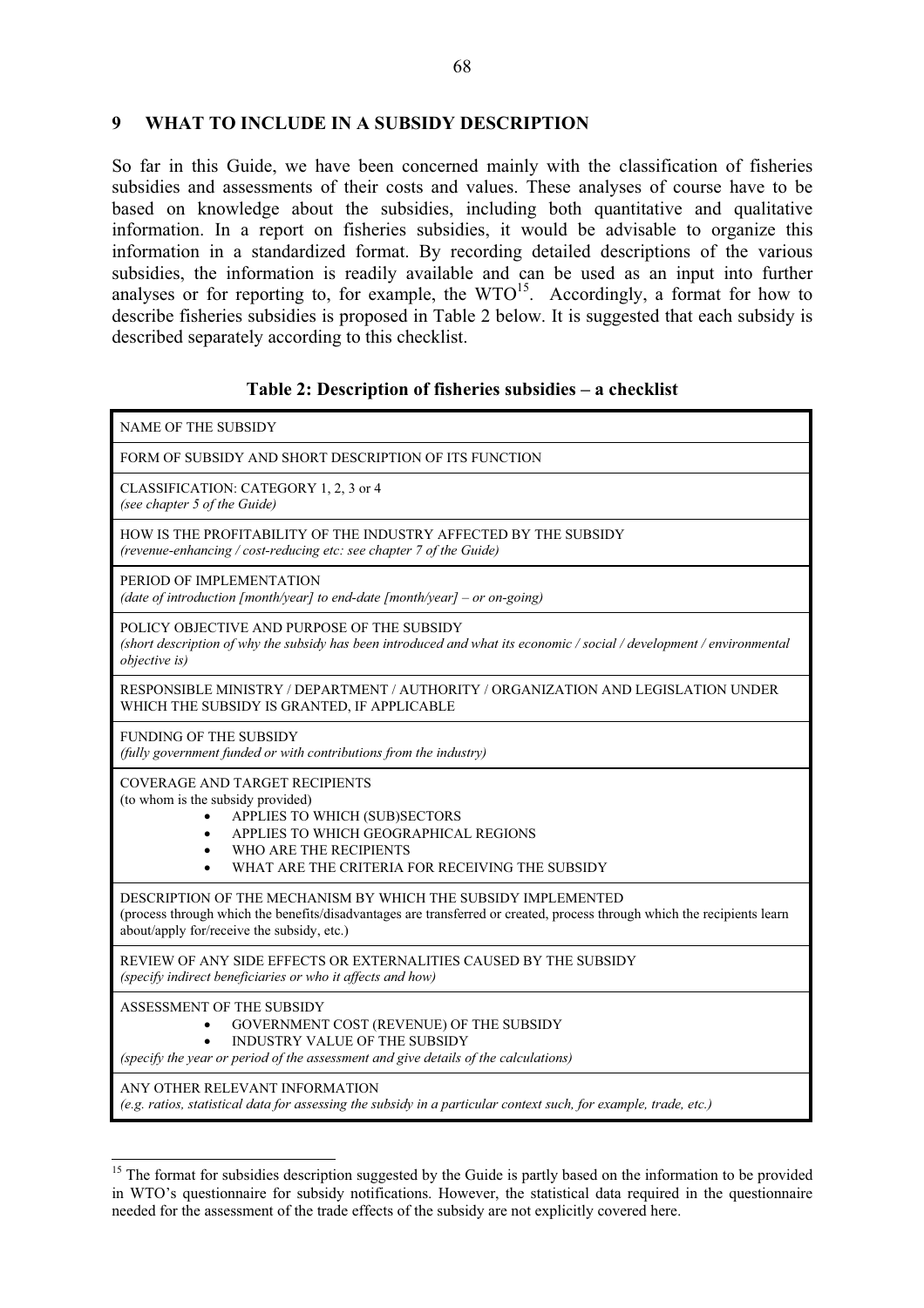## **10 REPORTING ON SUBSIDIES**

## **10.1 The study report**

In this last section of the Guide, we will briefly review some aspects with regard to reporting on fisheries subsidies. Examples and suggestion for how to organize the information collected and our results have already been included in different parts of the Guide, e.g. Figure 6 and Figure 9 on listing fisheries subsidies, chapter 7 on making an inventory of the fisheries industry and on costs and earnings analyses, and chapter 9 on descriptions of fisheries subsidies.

If our fisheries subsidies study is being carried out on the request from, for example, a government authority with a particular objective and terms of reference, or it is part of larger research task, we may already have an outline for how our report should look like. If this is not the case, the suggested outline in Table 3 may give some useful ideas.

| $N_{0}$        | <b>Chapter</b>                                                                                    | Chapter in<br>Guide     |  |
|----------------|---------------------------------------------------------------------------------------------------|-------------------------|--|
| $\mathbf{1}$   | <b>INTRODUCTION</b>                                                                               |                         |  |
| 1.1            | Background and purpose                                                                            | $1 - 2$                 |  |
|                | Application of the study in the national context                                                  |                         |  |
| 1.2            | Methodologies                                                                                     |                         |  |
|                | Basic concepts and main principles                                                                | $3-10$                  |  |
|                | Survey and data collection methodologies                                                          |                         |  |
|                | Limitations                                                                                       |                         |  |
| 1.3            | Precisions of the coverage of the study with regard to, for example, time frame,                  | $\overline{2}$          |  |
|                | subsectors, geographical areas or subsidy categories                                              |                         |  |
|                | Description and explanations with regard to particular problems encountered,<br>$\bullet$         |                         |  |
|                | e.g., methodologies or data availability                                                          |                         |  |
|                | Appraisal of the validity and reliability of the study results                                    |                         |  |
| $\overline{2}$ | THE MACROECONOMIC FRAMEWORK                                                                       | $\overline{\mathbf{4}}$ |  |
|                | Brief description of the main economic and policy aspects<br>$\bullet$                            |                         |  |
| 3              | THE FISHERIES SECTOR                                                                              | 4 & 7                   |  |
|                | Brief description of the fisheries sector                                                         |                         |  |
|                | Inventory of the different economic activities of the different subsectors or groups<br>$\bullet$ |                         |  |
|                | of operators                                                                                      |                         |  |
| $\overline{4}$ | PRESENTATION OF RESULTS                                                                           |                         |  |
| 4.1            | Description and assessment of subsidies                                                           |                         |  |
|                | Categories 1-4                                                                                    |                         |  |
|                | Government cost (revenue) and industry value                                                      |                         |  |
| 4.2            | Costs and earnings analysis                                                                       | 7                       |  |
| 4.3            | Comparative analysis and ratios                                                                   | 8                       |  |
|                |                                                                                                   |                         |  |
| 5              | CONCLUSIONS AND RECOMMENDATIONS                                                                   | 10                      |  |
| Bibliography   |                                                                                                   |                         |  |
| Appendices     |                                                                                                   |                         |  |
|                | Terms of reference for the study<br>Details of the results of the institutional<br>$\bullet$      |                         |  |
|                | survey and the fisheries sector review<br>Details on methodologies and<br>$\bullet$               |                         |  |
|                | Detailed descriptions of the investigated<br>assumptions                                          |                         |  |
|                | subsidies                                                                                         |                         |  |

# **Table 3: Tentative outline for the final report of a fisheries subsidies study**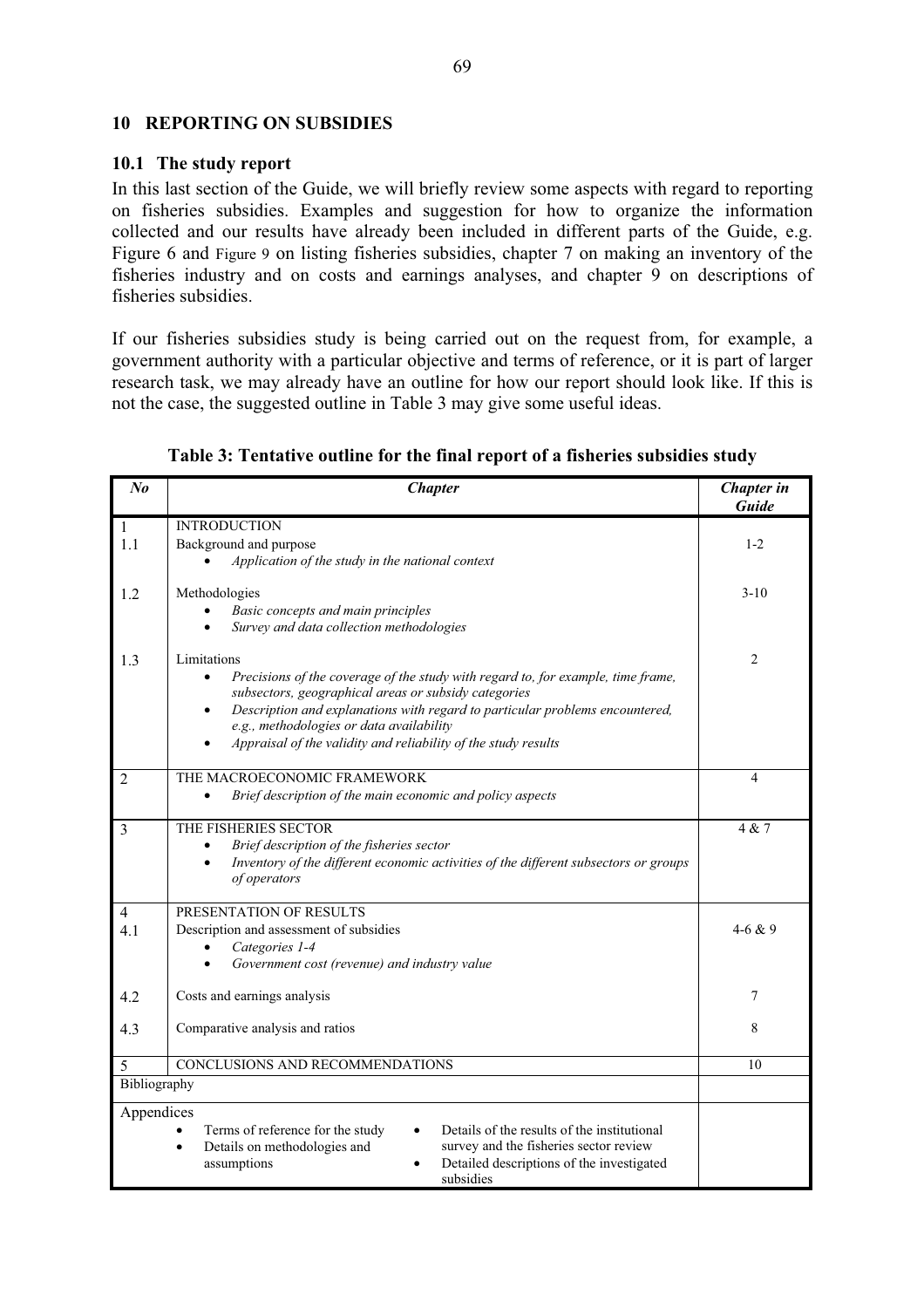It is recommended that we put most our efforts into chapter 4 "Presentation of results". It should be remembered that chapters 2 and 3 are not meant to be the core of the report and even though it is usually relatively easy to include a large amount of interesting information here, they are better kept to a minimum of issues, necessary for giving the context and framework of the subsidy identification and assessments. If we want to include more details, on, for example, the results of the institutional survey or the fisheries sector review, this may be better done in an appendix.

The exact sub-chapters to include in chapter 4 "Presentation of results" will of course depend on the scope of our study but, most likely, a substantial part of the report will be on the "Description and assessment of subsidies". Here we may want to present our findings in a summary listing (see Figure 6 and Figure 9) in addition to giving descriptions of the subsidies as well as explanations regarding the assumptions made for their assessment in the text. We may opt for including additional information on the subsidies (according to Table 2) and more details on the methodologies in an appendix to the report.

# **10.2 Summary of the Guide**

Fisheries subsidies studies can have different objectives and scopes and thus consist of different components. In this Guide, we have discussed those that are felt to be the most important ones. It is of course up to the user of the Guide to decide which parts of the Guide that are most relevant to his or her particular study. Figure 10 summarizes the different components as they have been presented in the Guide and stresses the importance of collecting information both from the public sector and the fisheries industry.



**Figure 10: Summary of the Guide's components**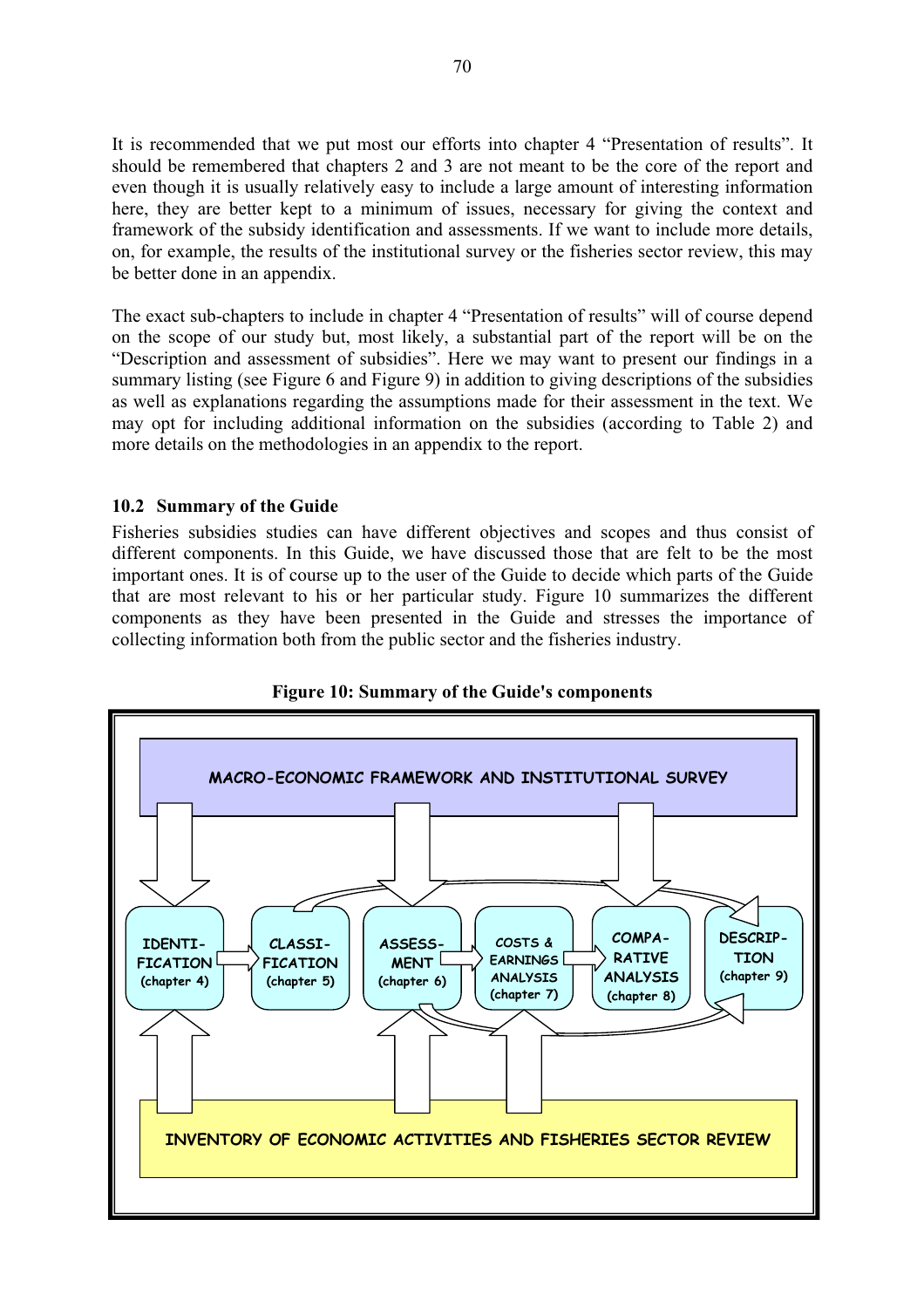## **BIBLIOGRAPHY**

Davidse, W.P., Cormack, K., Oakeshott, E, Frost, H. and C. Jensen. 1993. Costs and earnings of fishing fleets in four EC countries: Calculated on an uniform basis for the development of sectoral fleet models. Ondersoekverslag, Landbouw Economisch Instituut, The Hague, 202 p.

EEC, 1997. Council Regulation (EC) No 189/97 of 26 September 1997 imposing a definitive countervailing duty on farmed Atlantic salmon originating in Norway. Official Journal L267, 30/09/1997. P. 19-44.

Encyclopaedia Britannica. 2001. Deluxe Edition CD-ROME.

FAO. Fisheries Glossary (available at www.fao.org).

FAO. 2000a. Report on the Expert consultation on economic incentives and responsible fisheries. Rome, Italy, 28 November - 1 December 2000. FAO Fisheries Report. No. 638. Rome, FAO. 25 p.

FAO. 2000b. The state of world fisheries and aquaculture 2000. FAO Fisheries Department, Rome.

Flaaten, O. and Wallis, P., 2000. Government financial transfers to fishing industries in OECD countries. Expert consultation on economic incentives and responsible fisheries. Rome, Italy, 28 November - 1 December 2000. FI:EIRF/2000/Documents made available 6. 13 p.

Hannesson, R. 2000. Management costs in fisheries and their recovery: some principles. Expert consultation on economic incentives and responsible fisheries. Rome, Italy, 28 November - 1 December 2000. FI:EIRF/2000/Documents made available 5 (1).

Lery, J.-M., Prado, J., and U. Tietze. 1999. Economic viability of marine capture fisheries - Findings of a global study and an interregional workshop. FAO Fisheris Technical Paper No. 377. FAO, Rome, 130 p.

Milazzo, M. 1998. Subsidies in world fisheries - a re-examination. World Bank Technical Paper No. 406. The International Bank for Reconstruction and Development/World Bank, Washington. 86 p.

Munk, K.J., and M. Motzfeldt. 1993. Definition and measurement of trade distortion for the fishing industry. Commission of the European Communities, Brussels, 56 p.

OECD. 1993. Economic assistance to the fishing industry: Observations and findings. OECD, Paris, 14 p.

OECD. 2000. Transition to responsible fisheries - Economic and policy implications. OECD, Paris, 272 p.

PricewaterhouseCoopers LLP. 2000. Study into the nature and extent of subsidies in the fisheries sector of APEC Member Economies CTI 07/99T Draft Report - End module synthesis. Prepared for Fisheries Working Group, Asia Pacific Economic Co-operation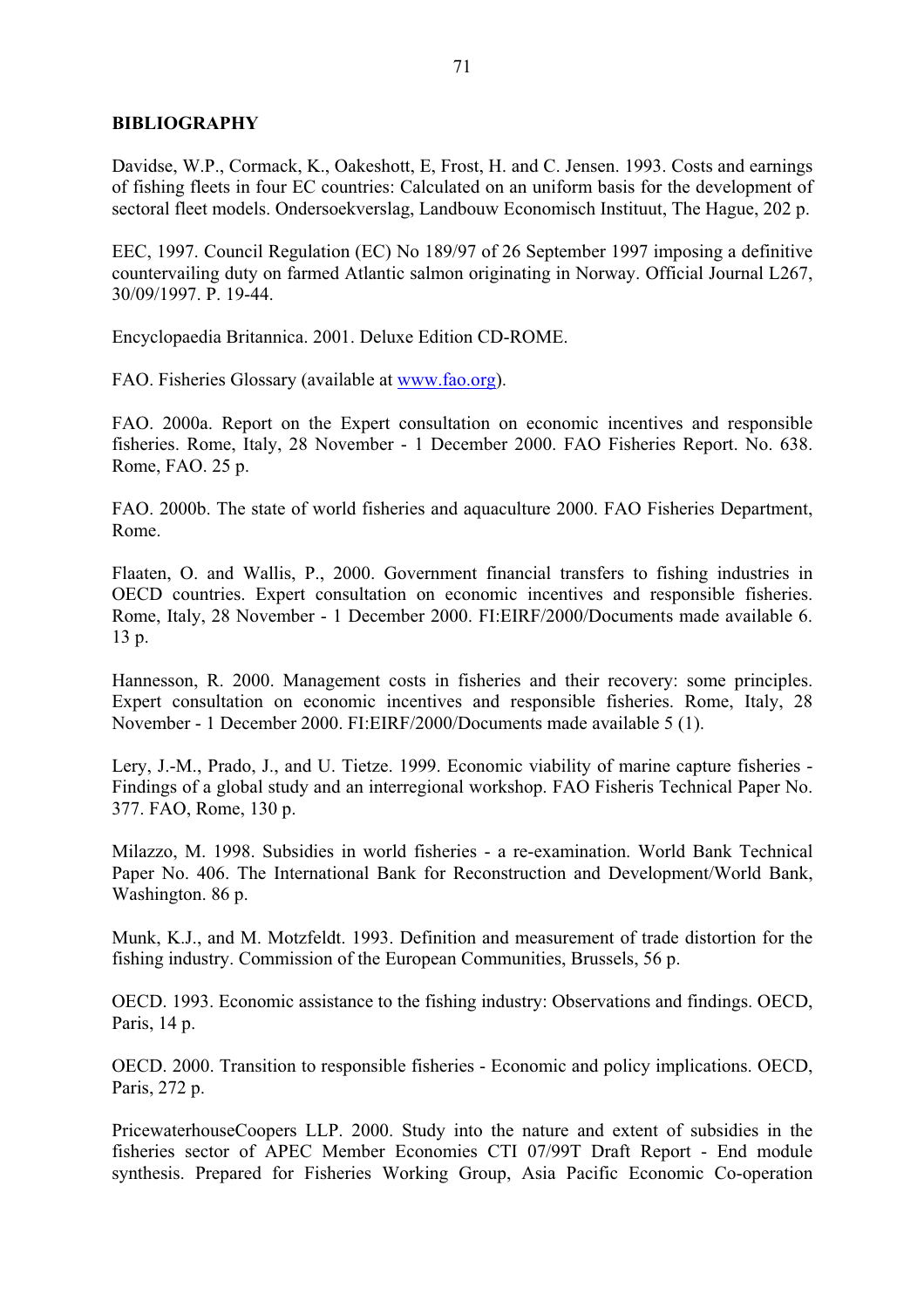(APEC). Expert consultation on economic incentives and responsible fisheries. Rome, Italy, 28 November - 1 December 2000. FI:EIRF/2000/Documents made available 7.

Schrank, W.E., and W.R. Keithly Jr. 1999. Thalassorama - The concept of subsidies. Marine Resource Economics, XIV, p. 151-164.

Silvis, H.J., and C.P.C.M van der Hamsvoort. 1996. The AMS in agricultural trade negotiations: A review. Food Policy, Vol. 21, No. 6, pp. 527-539.

Tietze, U; Prado, J; Le Ry, J-M; Lasch, R. 2001. Techno-Economic Performance of Marine Capture Fisheries and the Role of Economic Incentives, Value Addition and Changes of Fleet Structure. Findings of a global study and an inter-regional workshop FAO Fisheries Technical Paper No 421. Rome, FAO.

Wallis, P., and O. Flaaten. 2000. Fisheries management costs: Concepts and studies. Paper presented at IIFET 2000. (www.oecd.org/agr/fish/index.htm)

WTO Committee of Trade and Environment. 1999/2000. Reports of meetings and national submissions (February 1999 to October 2000). Expert consultation on economic incentives and responsible fisheries. Rome, Italy, 28 November - 1 December 2000. FI:EIRF/2000/Documents made available 4.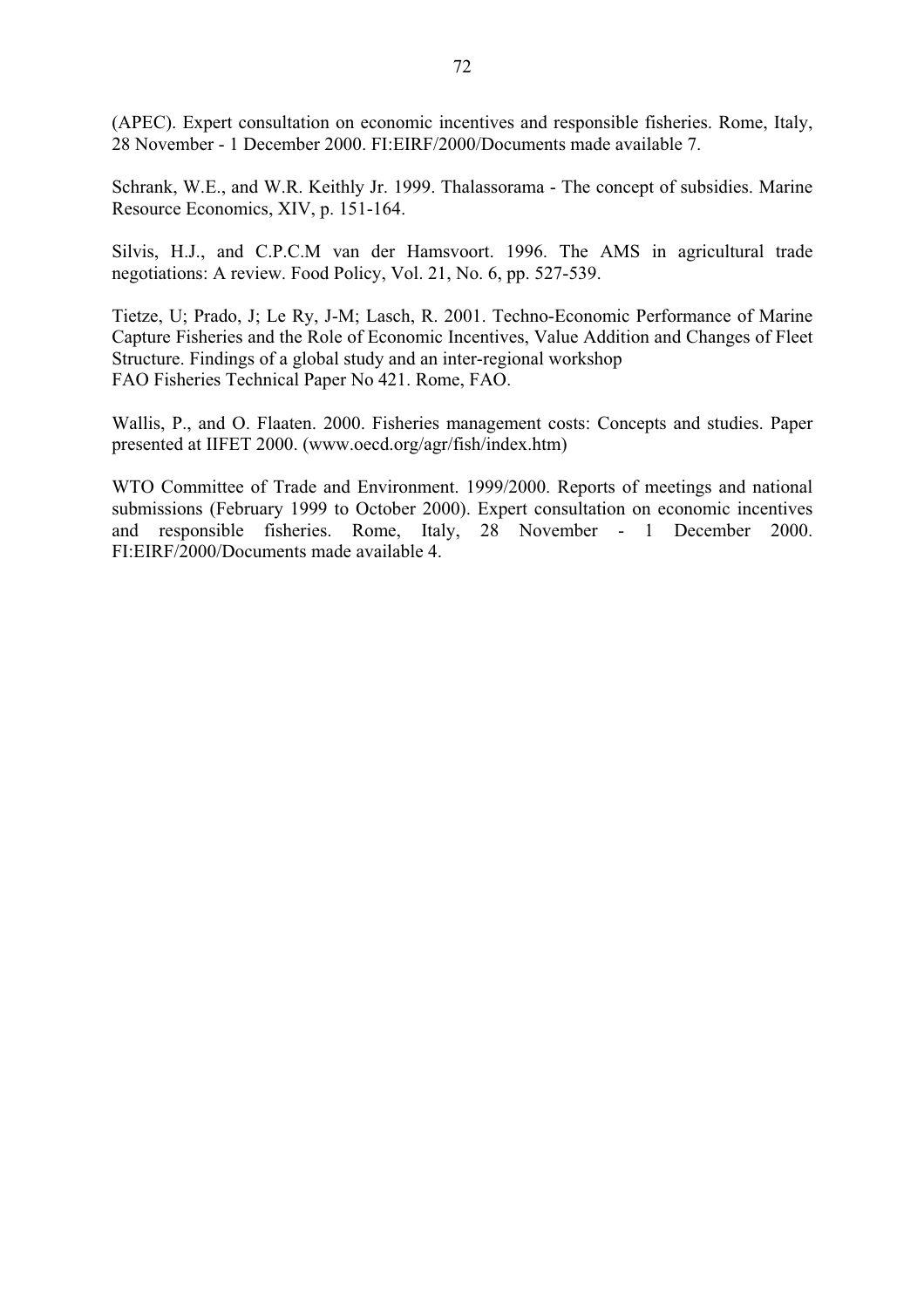#### **INDEX**

access by foreign vessels to domestic fishing grounds, 40 access fees, 52, 56, *57* access right regimes, 32, 39, 40, 55, 56, 57 access to information, 26 accounting practices, 42, 53 administrative costs, 35, 38, 39, 42, 43, 45, 48, 49, 50, 57 Aggregate Measurement of Support (AMS), 40 Agreement on Subsidies and Countervailing Measures (SCM), *28* aquaculture, *26*, *28*, *31*, *32*, *42*, *46*, *49*, *51*, *54*, *62*, *65*, *66*, *71* artisanal fishers, *31*, *65* assessment of fisheries subsidies, 38, 41 bad weather compensation schemes, 45 balance sheet, 44, 67 baseline survey, *30*, *31* benchmark, *28*, *30*, *31*, *33*, *39*, *40* border measures, *31*, *32*, *35*, *38*, *47*, *48* calendar year, *53* capacity reduction, 43 capital and financial expenses, 61 capital markets, *32* capital movement, *31* capture fisheries, *26*, *28*, *54*, *71* categories of fisheries subsidies, 34, 38, 66 Category 1, 34, 35, 36, 39, 42, 43, 45, 46, 47, 49, 54, 60, 65 Category 2, 35, 36, 39, 46, 47, 49, 50, 51, 52, 53, 54, 60, 65 Category 3, 35, 36, 37, 46, 51, 54, 60 Category 4, 36, 37, 40, 54, 55, 56, 57, 58, 60, 65 chemical and drugs regulations, 36, 54 city municipalities, 52 classification of fisheries subsidies categories, 34, 36 costs and earnings analysis, 63 matrix, 59, 60 comparative analysis, 66 compensation schemes, 54 competition, 43, 48, 54 conventional values. *See* standard: value cost recovery, *29*, *30*, *55*, *57* cost reducing (increasing) subsidies, 61 cost to the government. *See* government cost costs and earnings analysis, 24, 59, 65, 69 cross-departmental activities, 53 customs tariffs, *31* data availability of, *23*, *25*, *26*, *33*, *47*, *62*, *63*, *65*, *68*, *69* collection, 33, 70 deferred tax, 35, 50 definition of subsidies general, 27 Guide's definition, 27, 54 WTO, 28 delineating subsidies, 53

depreciation, 31, 42, 46, 47, 48, 50, 52, 61, 64, 65 description of subsidies, 33, 68 description of the fisheries industry. *See* review of fisheries sector direct export incentives, 35, 46, 60 direct foreign investment restrictions, 35, 48 direct investments, *31* disaster relief payments, 35 distribution index, 47, 49, 62 double accounting, *53* duty exemptions, 35 economic framework, *24*, *26*, *29*, *30*, *31*, *51* economic life spans, 46, 52 economic performance, 58, 64, 67 economic theory, 39, 40, 56 efficient allocation, 39, 40 employment, *30*, *31* environmental and social costs, *56* environmental policies, *30* environmental protection programnes, 36 equity infusions, 35, 43, 60 exchange rates, *31* Export Council, 48, 65 export incentives, 46, 51 export promotion support, 35, 48 extension, 35, 50, 51 FAO, 55 FAO Expert Consultation, 23 favourable loans. *See* loans on favourable terms financial ratios, 67 financial transfers, 34, 35, 37, 38, 39, 42, 43, 46, 47, 49, 54, 71 financial year, *53* fish consumption campaign, 40, 46, 47 fish export promotion subsidy. *See* export promotion support fisheries enhancement and stocking programmes, 54 fisheries industry, 23, 27, 28, 29, 30, 31, 32, 33, 34, 38, 39, 47, 49, 50, 57, 58, 59, 66, 69, 70 fisheries management, *29*, *32*, *35*, *37*, *38*, *39*, *53*, *54*, *55*, *56*, *57*, *60*, *65*, *72* fisheries management subsidy, *56* fisheries sector, *23*, *24*, *25*, *26*, *28*, *30*, *31*, *32*, *33*, *38*, *39*, *40*, *43*, *45*, *47*, *55*, *57*, *61*, *62*, *63*, *66*, *67*, *69*, *70*, *71* fisheries subsidies study competences, *26*, 32 objective, 25, 34 planning for, 25 report, *24*, *25*, *26*, *45*, *56*, *68*, *69*, *70* resources and time needed, *25* tools, *26* Fishers' Association, 45 fishing port facilities. See landing sites and port facilities fishing rights, 52, 57 fixed assets, 31, 42, 46, 50 fixed costs, 61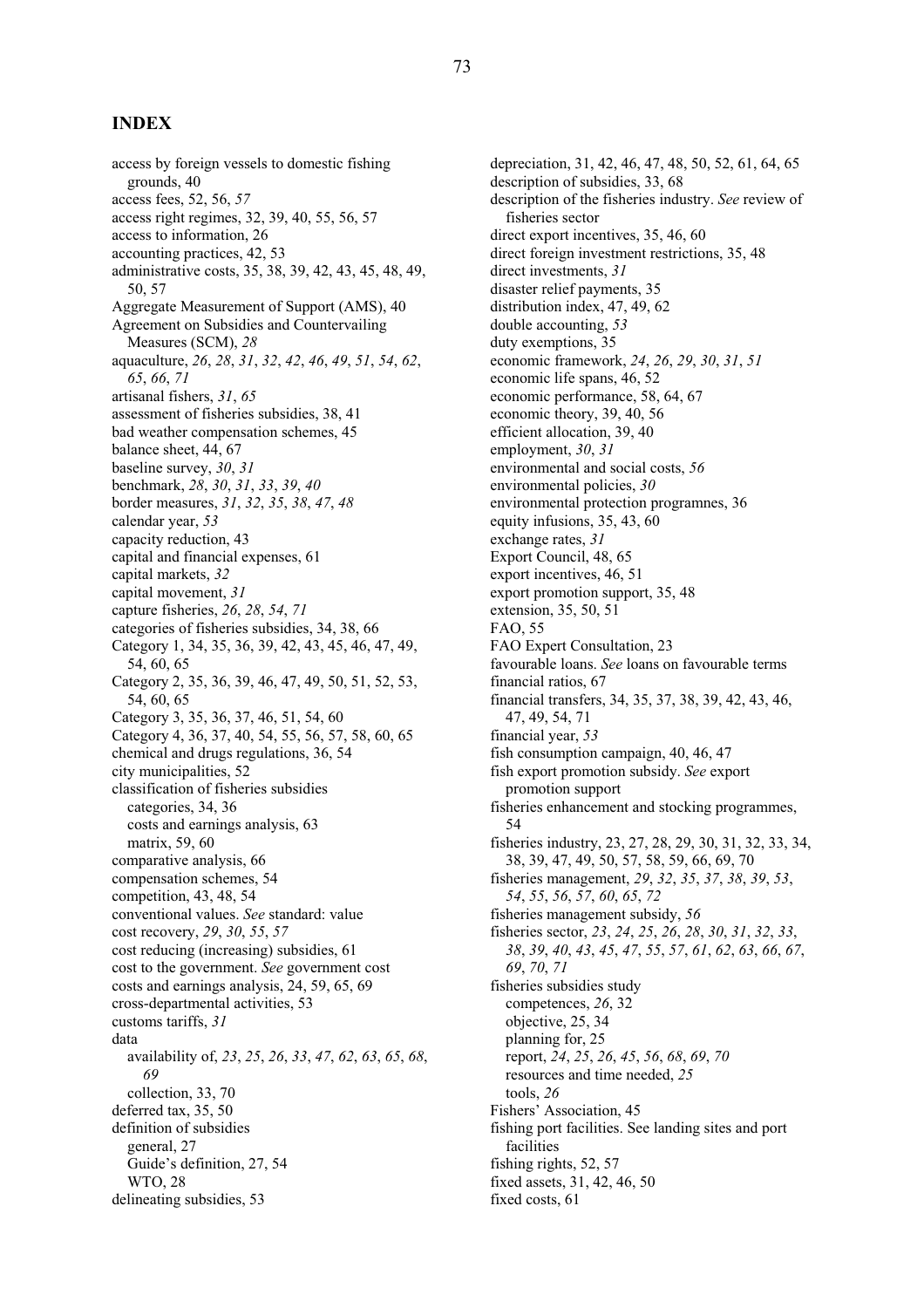food processing industry. *See* processing foreign currency restrictions, *31* framework macro-economic. *See* economic framework policy and legal, *30* free access to fishing grounds, 26, 36, 40, 43, 52, *55*, 56, 57, 60 free access to resources. *See* free access to fishing grounds free trade zones, 46 fuel tax exemptions, 35, 49, 60 GATT, *28*, *40* gear regulations, *26*, 36, 53, 54, 56, 60 government, 44 government cost, 36, 38, 39, 40, 43, 47, 48, 49, 50, 51, 52, 56, 57, 66, 69 government fees and duties, *28* government financial transfer (GFT). *See* financial transfers government funded health programmes, 45 government intervention, *27*, *35*, *36*, *40* government support, *27* grants, 32, 34, 35, 38, 39, 42, 43, 44, 49, 53, 60, 62, 65 grants for safety equipment, 35 gross margin, 67 Guide components, 24, 70 examples included in, 25 outline and organization, 24 preparation of, 23 scope of, 23 summary of, 70 use of, 24 identifying fisheries subsidies, 33 import quotas, 35, 47, 60 import tariffs, 47 import/export duties, 35 inaction, 26, *27*, *28*, 34, *36*, *39*, 40 incentives for reducing capacity, 43 income guarantee scheme. *See* income support programmes income statement, 63 income support programmes, 35, 44, 45 industry contributions, 45 industry value, 24, 35, 36, 38, 39, 40, 42, 43, 44, 45, 46, 47, 48, 49, 50, 51, 52, 53, 55, 56, 57, 59, 65, 66, 69 informal market, *30* informal sector, *31*, *62*, *63* infrastructure, 46, 51, 52 input industry, *26*, *28*, *42* inspection and certification for exports, 35, 51, 60 institutional survey, 33, 69, 70 interest cost, 64, *See* interest rates interest groups, 32 interest rates, *29*, *30*, *39*, 44, *50*, 61, 64 Internal Rate of Return, 67 international cooperation, 35 international cooperation and negotiations, 54 international development project, *55* investment grants, 35

investment loans, *29* investment tax credits, 35, 50 labour costs, *31*, *61* lack of implementation of existing regulations, *58* lack of intervention. *See* inaction lack of management measures, 36 lacking pollution control, 34, 36, *57* landing sites. *See* landing sites and port facilities landing sites and port facilities, 35, 36, 40, 46, 51, 52, 60, 65 licence fees, 43, 57 loan guarantees, 35, 50 loans on favourable terms, *30*, *35*, 50, *60* longer-term effects, *26*, *39*, *61* macro-economic framework. *See* economic framework market interest rate. *See* interest rates market interventions, 30, 32, 35, 46, 51 market price, 39, 43, 46, 47, 49, 50, 52, 54, 55, 57 market regulations, 46 market research, 46 marketing, *26*, *28*, *32*, *46*, *47*, *65* markets, 46, 51, 56, 63 international, 46 national, 46 measuring subsidies. *See* assessment of subsidies membership regional fisheries committee, 55 methodologies, 23, 24, 25, 27, 33, 38, 39, 40, 59, 62, 68, 69, 70 minimum basic wage. *See* income support programmes modality of the subsidy, 37 modernization (of vessels, equipment, facilities), 42 monetary policies, *30*, *31* national context, *28*, *54*, *69* nationality and residence requirements, 48 negative subsidy, 23, *28*, 35, *38*, *45*, 60 nominal book value, 64 non implementation of existing regulations, 36 non-tariff border measures, 35 norm values. *See* benchmark objective. *See* fisheries subsidies study: objective OECD, 39, 40, 45, 54, 71 operational costs, 39, 47, 51 opportunity cost, 39, 40, *44*, *56*, *64* overfishing, 43 overhead, 45, 46, 48, 49, 56, 61 own health checks, 51 ownership restrictions. *See* direct foreign investment restrictions payments to foreign governments for access to fishing grounds, 35, 52 perfect competition, 39 personnel costs, 38 port facilities. *See* landing sites and port facilities preliminary list of fisheries subsidies, 34 price compensation system. *See* price regulation systems price regulation systems, *30*, 45 price support, 28, 35, 45, 46, 54, 60 principles for assessing subsidies, 41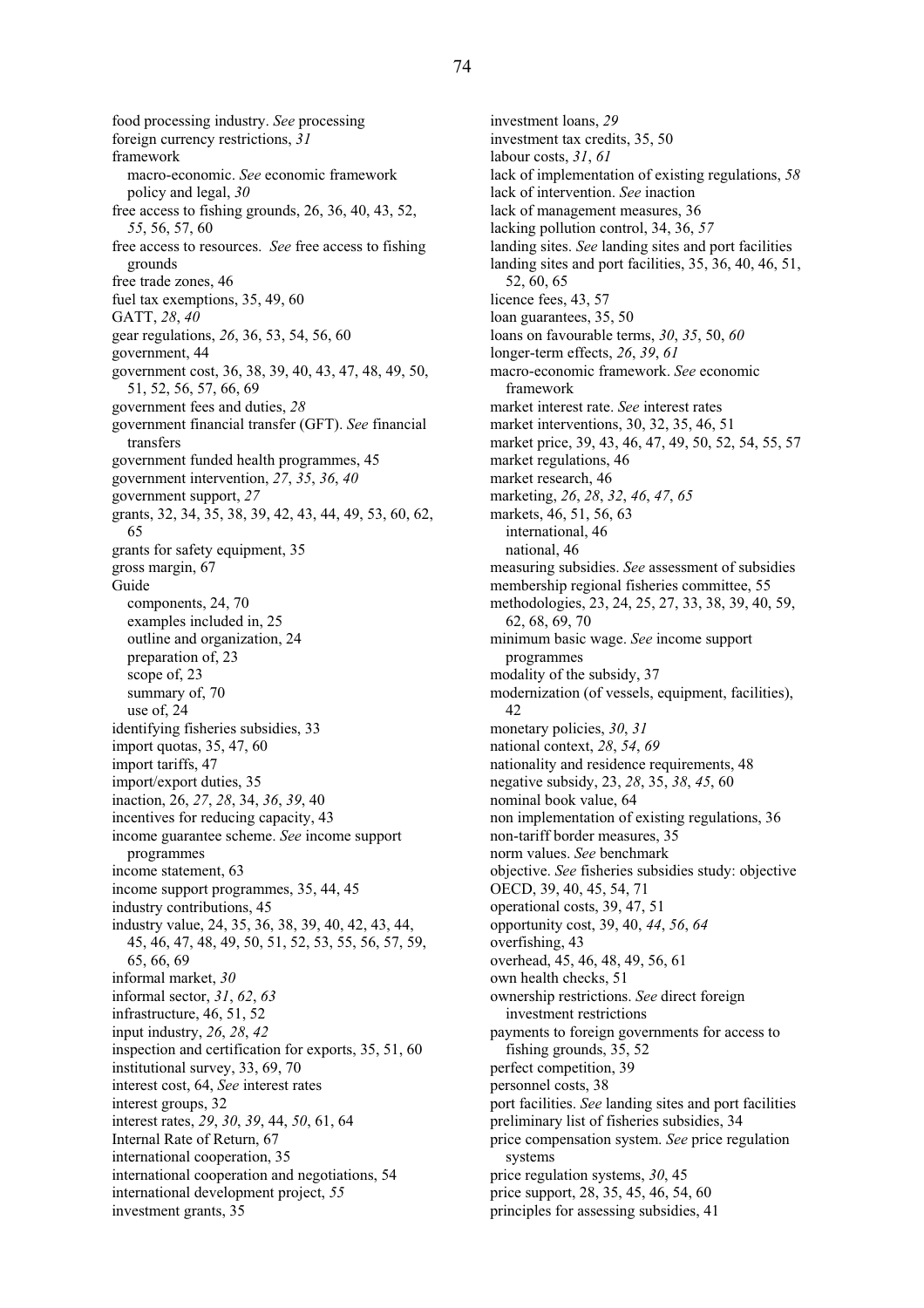processing, *26*, *28*, *31*, *32*, *36*, *42*, *43*, *47*, *48*, *50*, *64* producer organizations, 32 Producer Subsidy Equivalent (PSE), 40 production of inputs. *See* input industry profit and loss account, 59, 60, 61, 63, 64, 65, 67 profit margin, 67 profitability, *27*, *28*, *34*, *35*, *38*, *42*, *59*, *60*, *61*, *67* profits, 23, 24, *28*, 37, 38, 39, 40, 50, 51, 58, 66 provision of bait services, 35 proxy (for industry value), 40, 47, 48, 54, 56 PSEs. *See* Producer Subsidy Equivalent (PSE) public sector, *27*, *30*, *35*, *39*, *70* quality requirements, 51 quantitative analyses, 38, 39 quota buyouts, 43 R & D. *See* research and development rationalization, 43 recreational fisheries, *28* reference point. *See* benchmark regional development,, *30* replacement value (of vessel), 64 research and development, 35, 53, 60 resource access. *See* access right regimes resource subsidy, *56* resources effect on, 23 needed for study, 25 value of, *56* retraining programmes, 43 return on investments, 67 return on sales, 67 revenue enhancing (reducing) costs, 61 review of fisheries sector, 33, 63 running costs, 45, 47, 51, 60, 61 scrapping (vessels), 42 second-stage consequences, 36, 40 Seidisbus, 25, 42, 45, 48, 49, 52, 55, 56, 57, 59, 62, 63, 64, 65, 66, 67 services, 29, 30, 31, 34, 35, 37, 38, 39, 48, 49, 50, 51, 52, 54, 56, 60, 65 shadow prices, 40, *56* ship wharves, 43 short-term and long-term effects (of subsidies), *46*, *58*

social insurance schemes, 31, *32*, 44

social security coverage. *See* social insurance schemes

solvency ratios, 67 special income tax deductions, 35 special insurance schemes, 35, 50, 60 sponsorships, *28* stakeholders,, 33 standard international, *57* national, *29* production, 51 value, 40 state capital equity, 43, 44 state-owned enterprises, 30, 32, 43 study team. *See* fisheries subsidies study: competences subsistence fisheries, *28* support services, *28*, *63* support to community based management and regional development bodies, 54 support to consultative groups and mechanisms, 54 sustainable output, 54 tariff escalation, 47 tax deference. *See* deferred tax tax regulations. *See* taxes taxes, *28*, 29, 31, 32, *35*, 38, 39, 44, 45, 46, 49, 50, 51, 60, 61, 65, 66 terms of reference. *See* fisheries subsidies study: planning for timeframe. *See* fisheries subsidies study, resources and time needed trade, 23 trade fair, 48, 65 trade regulations, *31*, *32* training, 35, 50, 60 training institute, 53 transport (subsidies), *28*, *42*, *46*, *62* Turtle Excluder Devices (TEDs), 36, 54, 56 unemployment insurances, 44 user rights, 30, 55 vacation support payments, 45 value to the industry. *See* industry value variable costs, 59, 61 VAT, *31* vessel buyback scheme, 43 vessel decommissioning programmes, 35, 39, 42, 60 water and land use regulations, *32* working capital, 50 WTO, *24*, *28*, *37*, *40*, *68*, *72*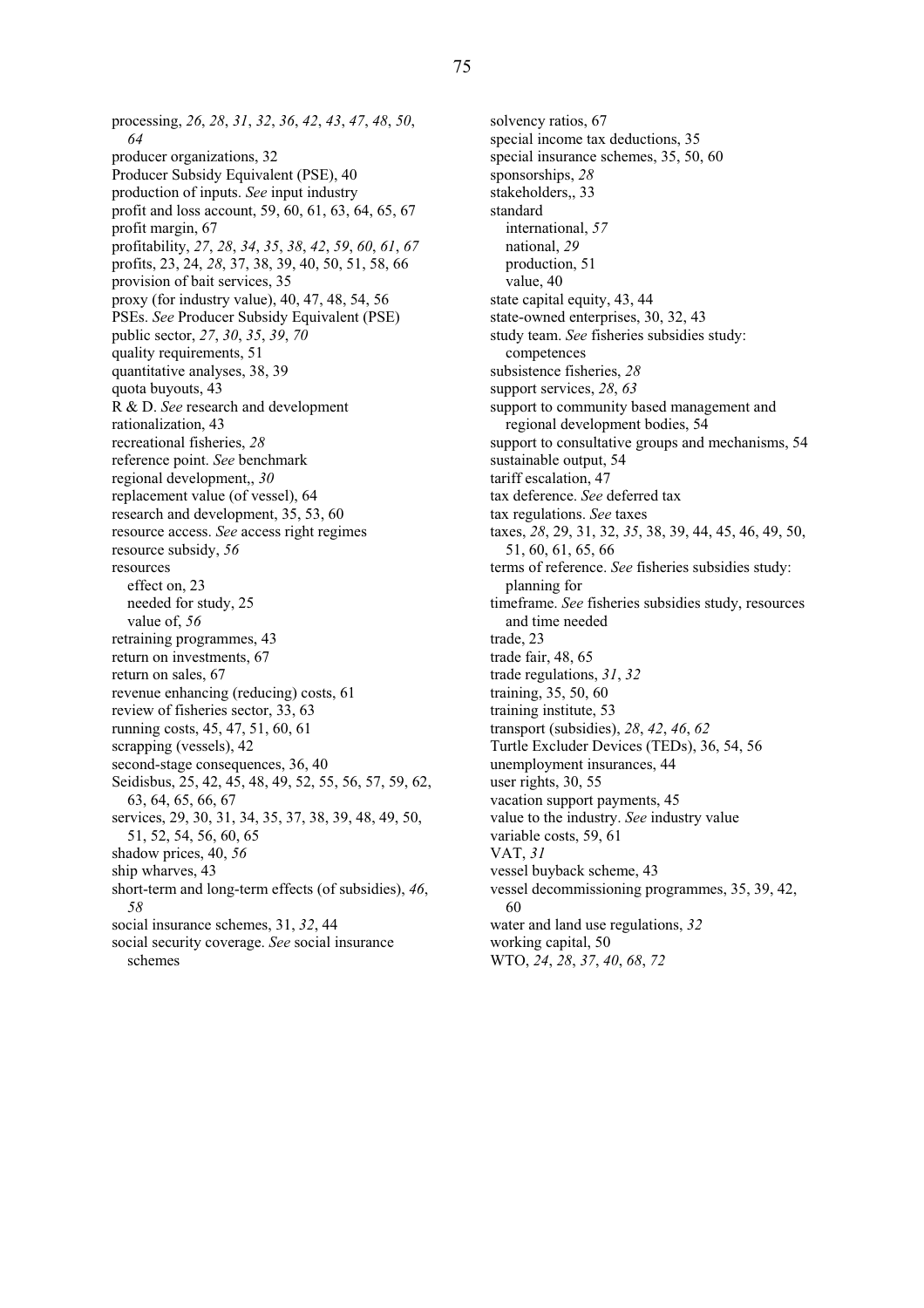#### **APPENDIX I:**

#### **GLOSSARY**

# **Ad valorem tax**

A tax that is a percentage of the selling price. An example of an ad valorem tax would be the Value Added Tax (VAT).

# **Cash flow**

A record of an organization's liquidity, i.e. cash income and cash payments in a given period of time

## **Depreciation**

The decline in value of an asset due to wear, age or technological obsolescence over its economic life span. Depreciation applies both to tangible assets, such as inventory or machinery, as well as intangible assets, e.g. copyrights, licences or leases. For accounting and tax purposes, standardized methodologies for calculating annual depreciation costs are often used that do not necessarily reflect the true economic depreciation.

## **Direct Foreign Investment**

Acquisition or construction of physical capital by a firm from one country in another country.

# **Equity capital**

The equity of company is the funds that have been invested in the company by its owners. Government equity capital occurs when the government is the investor.

## **Exchange rate**

Rate at which one currency may be converted into another. Also called rate of exchange or foreign exchange rate or currency exchange rate.

# **Fisheries industry (as opposed to public administration)**

All productive sub-sectors of the fisheries and aquaculture sector comprising recreational, subsistence and commercial fishing, and including the harvesting, processing, and marketing sectors.

## **Fixed asset**

A long-term asset that is not expected to be converted into cash in the current or upcoming fiscal year. Fixed assets can be both tangible assets, such as fishing vessels, processing plants and real estate, as well as intangible assets, e.g. goodwill, patents and share holdings.

#### **Fixed costs**

Production costs that do not vary with the output quantity. Fixed costs could include building or office rent and marketing costs.

#### **Gross margin**

Gross margin is a financial ratio describing the gross profit. It is expressed as a percentage and is calculated as the gross income (operating income before depreciation) divided by total sales.

## **Inter-bank offer rate**

The interest rate that the largest international banks charge each other for loans.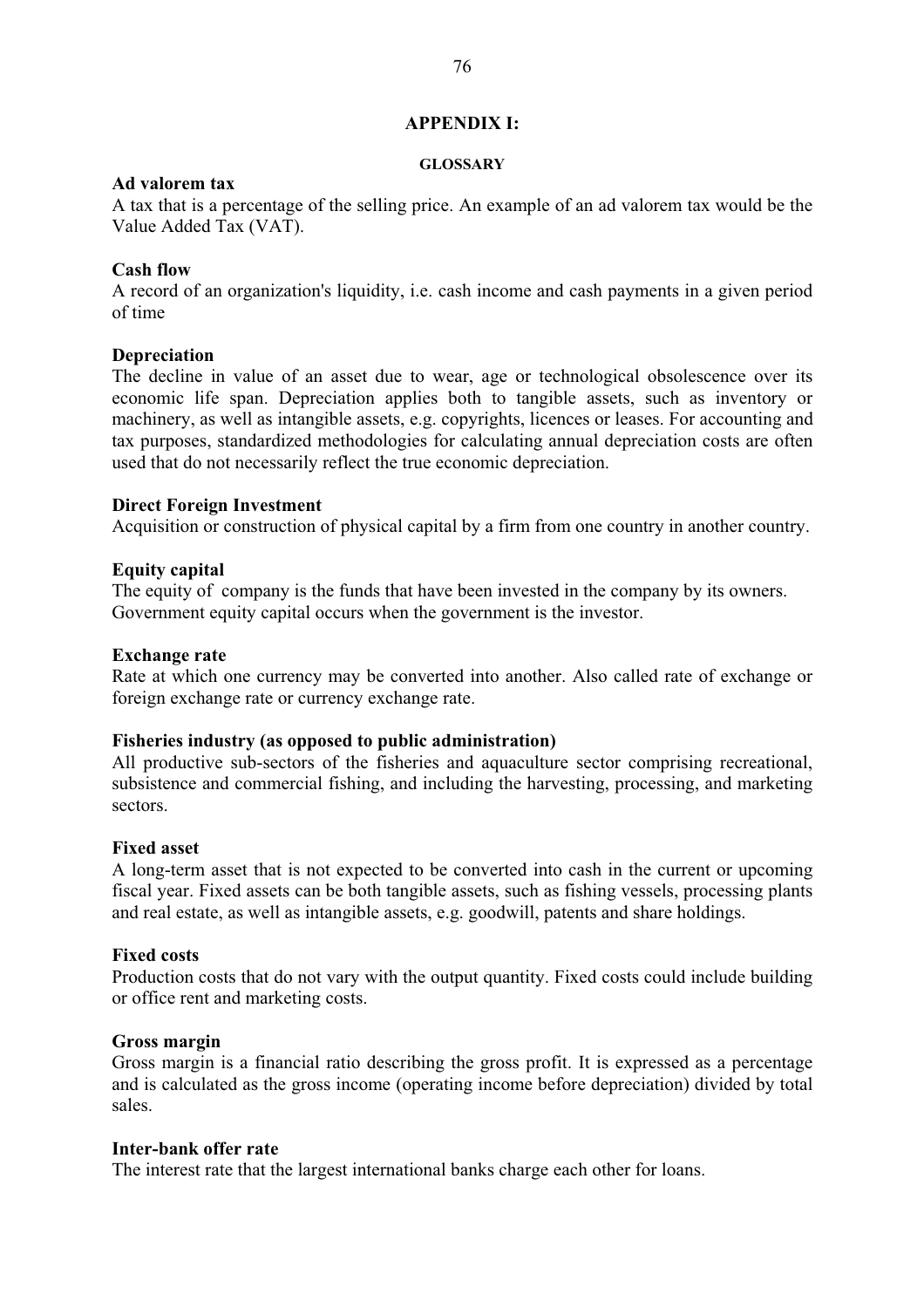# **Internal rate of return (IRR)**

IRR is a financial ratio expressing the net present value of expected future cash flows as a percentage of an investment. In financial analysis, IRR can be used for evaluating the return on an investment and to compare different investment options.

# **ITQ (Individual Transferable Quota)**

A type of quota (a part of a Total Allowable Catch) allocated to individual fishermen or vessel owners and which can be sold to others.

## **Market prices**

In economic terms, the market price is the price at which the market is in equilibrium, i.e. at which supply and demand converge. In more general terms, the market price is the price at which products and services are generally available to consumers in a market economy.

## **Opportunity costs**

The benefit foregone by using a scarce resource for one purpose instead for its next best alternative.

## **Overhead (costs)**

The ongoing administrative expenses of a business, such as rent, utilities, and insurance.

## **Profit margin**

Profit margin is a profit ratio expressing the profit as a percentage of total sales. It is calculated by dividing income before extraordinary items and interest expenses by total sales.

## **Shadow prices**

Any distortion of a free market price that is made in order to reflect the real scarcity value of goods or services, including labour. If no market price exists, this is the unobserved hidden or implicit price that is derived through inferences.

# **Usury rate**

An illegally high interest rate on a loan.

#### **Value-added**

The value that has been added to a good through production or processing, i.e., the value of the final good minus the costs for buying raw materials and intermediate goods.

#### **Variable costs**

Production costs that vary with the quantity of output. If output increases, then the variable costs will increase.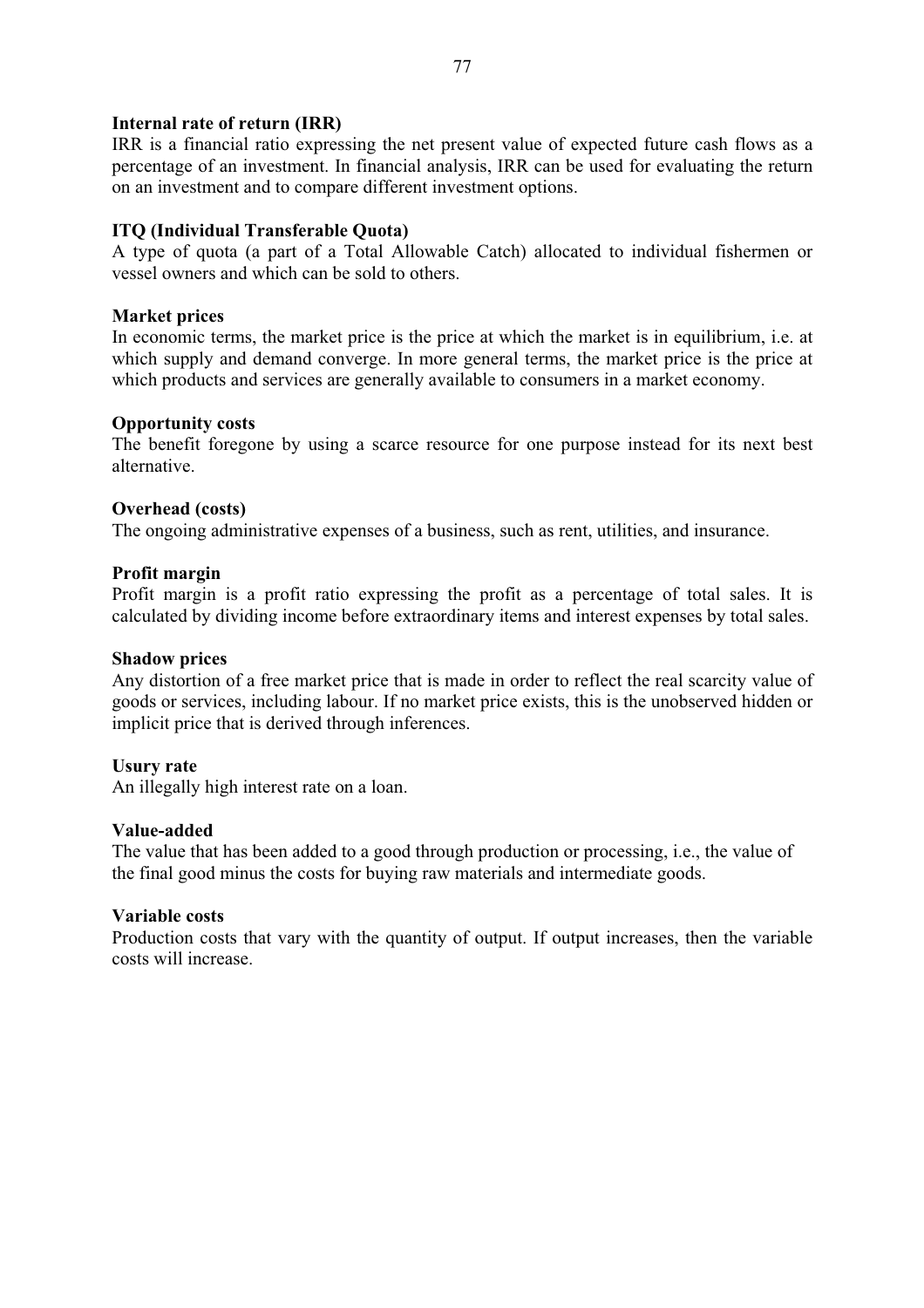#### **APPENDIX II:**

## **OTHER SUBSIDY CLASSIFICATIONS**

There are many ways of classifying subsidies and also many possible subcategories available. Some of the main aspects found in the literature according to which subsidies can be classified are:

• *Modalities*

Classification according to how the subsidy works, i.e., what mechanism it has in the fisheries sector. In their report on subsidies and support programmes in the APEC countries, PricewaterhouseCoopers (2000, page 8) has developed a list of six modality categories, i.e.:

- $\triangleright$  Direct assistance to fishers and fish workers
- $\triangleright$  Lending support programmes
- $\triangleright$  Tax preferences and insurance support programmes
- $\triangleright$  Capital and infrastructure support programmes
- $\triangleright$  Marketing and price support programmes
- $\triangleright$  Fisheries management and conservation programmes

OECD also classifies subsidies (GFTs) according to how the transfers are implemented, i.e., as Market price support, Direct payments, Cost reducing transfers or as General services. The latter covers the subcategories fisheries management, enforcement and research (OECD 2000).

• *Application*

Classification according to where in the fisheries sector the subsidy exists. PricewaterhouseCoopers (2000, page 9) defines three subsectors, i.e., Capture fisheries, Aquaculture and Fish processing. In cases where the industry is vertically integrated to a high degree, it may at times be difficult to clearly define the limits between the different subsectors.

• *Origin and specificity* 

Classification according to which government body is funding the subsidy – a fishery specific department or institution such as the Ministry of Fisheries, or one not directly related to fisheries – and whether the subsidy is specific for the fisheries sector or available also to other sectors. Subsidies can also be divided into local, national or regional subsidies. Milazzo (1998) reports on two types of "cross-sectoral subsidies": aid to shipbuilding and infrastructure development. Support to an underdeveloped geographic region, such as the Norwegian Industrial and Regional Development Fund, is an example of a subsidy benefiting the fisheries sector even though not targeting it directly (EEC 1997). A change in monetary policies, e.g., of interest rates, or in tax rates also affects the fisheries industry even if the intervention is general and originates outside the fisheries sector (Schrank and Keithly Jr. 1999).

• *Small scale vs. Large scale* 

Classification according to the monetary importance of the subsidy, either with regard to the total public expenditure or the benefits to single operators (PricewaterhouseCoopers 2000).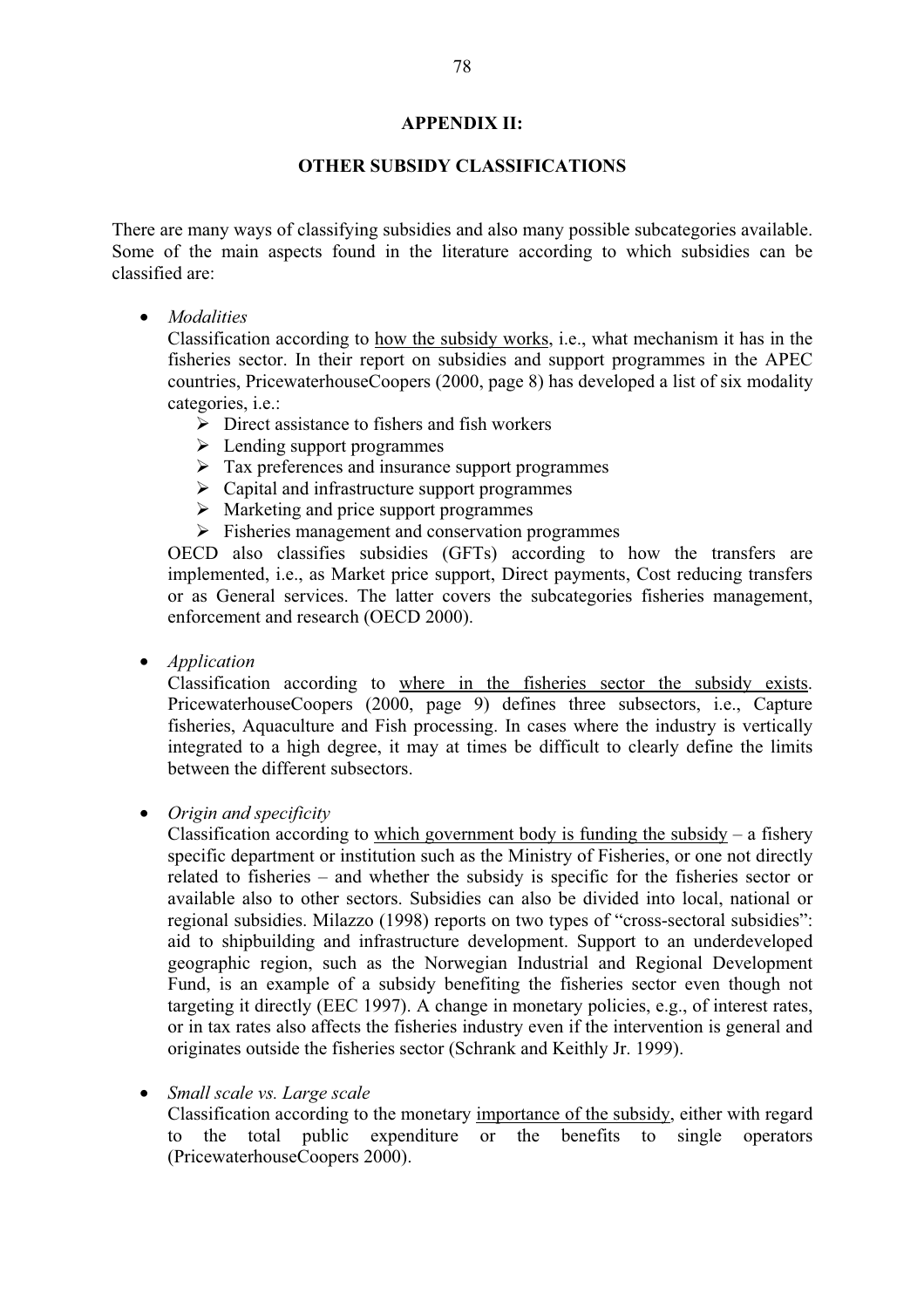# • *Short- vs. Long-term*

Classification according to within what time frame the subsidy is affecting the profitability of the industry. Subsidies implying changes in capital usually mean longterm effects. However, the issue is complex and, for example, a scheme subsidising investment in fishing vessels will have a long-term effect on the profitability of the industry since it implies a change in capital. At the same time, it is known that with an increasing total fishing capacity, the rents from the fishery – and hence its profitability – will eventually diminish and in a further perspective the impact of the subsidy on profitability may be negative (Schrank and Keithly Jr. 1999). Moreover, subsidies are likely to have more implicit effects on efficiency in general and short-term effects on profits will over time translate into the overall economic sustainability of the activity.

# • *Budgetary vs. Non-budgetary*

Classification according to whether the subsidy is identifiable in the Government budget, e.g., the budget of a fisheries agency or department, or un-/under-budgeted, for example subsidized lending or tax preferences. This latter category may also include subsidies from non-fisheries agencies (Milazzo 1998).

• *"Normal" subsidies vs. Conservation subsidies* 

Classification according to whether the subsidies tend to increase production, e.g., the harvesting capacity, or whether they favourably affect the environment, aiming at decreasing fishing operations and enhancing the resource base. The former are often called "bad" subsidies while the latter are commonly considered to be "good" (Milazzo 1998).

• *Positive vs. Negative subsidies* 

Classification according to whether it is a positive subsidy that tend to increase the industry's profitability, e.g., a grant or a loan guarantee, or a negative subsidy reducing profits, e.g., taxes. It should be noted, though, that a subsidy that is negative to the fishing industry would be expected to be positive to society as a whole through positive effects accruing to other sectors. Likewise, externalities resulting from subsidies in other sectors can be negative subsidies for the fisheries industry (Schrank and Keithly Jr. 1999). Individual negative and positive subsidies sometimes cancel each other out. For example, a government levy on landed fish could be classified as a negative subsidy but if it finances a fish price support scheme of which the benefits accrue to the fishers paying the levy, the two programmes together constitute a selffinancing activity rather than subsidies. Still, the government regulations supporting the activity can be classified as a subsidy since this is a government intervention affecting the profitability of the industry.

• *Cost reducing vs. Income increasing* 

Classification according to how the subsidy influences the profitability of the industry. In a communication to the WTO, the United States differentiated between Subsidies that reduce capital (fixed) and operating (variable) costs, and Subsidies that support incomes and prices (WTO Committee of Trade and Environment, 1999/2000). This classification can be further broken down and subsidies classified according to what type of earnings and costs that are affected by the subsidy.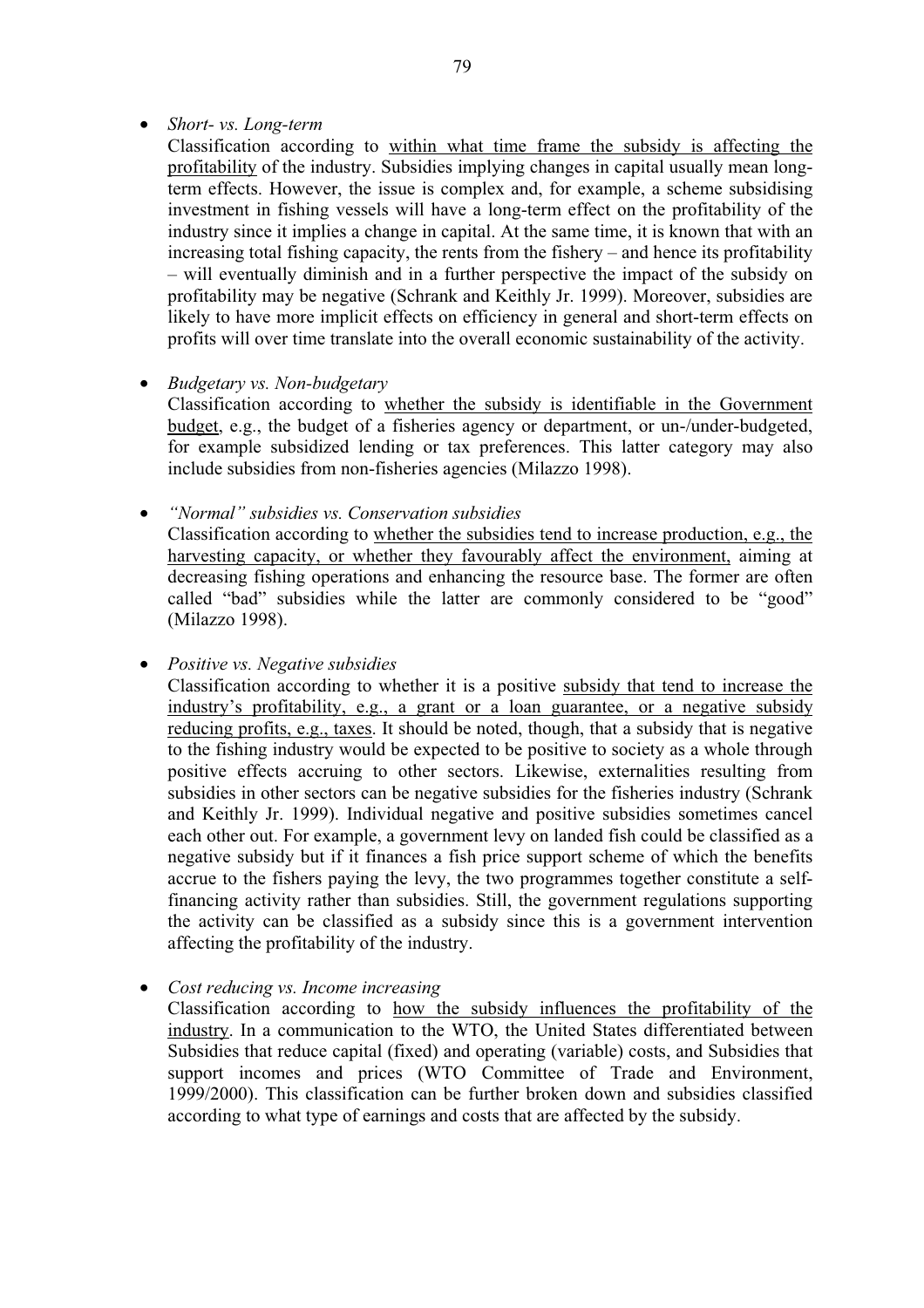## **APPENDIX III:**

# **MORE EXAMPLES OF POSSIBLE SUBSIDIES OF DIFFERENT CATEGORIES<sup>16</sup>**

| <b>Category 1</b><br>Grants to purchase new or old vessels, or to<br>modernize<br>Income support, unemployment insurance and<br>income guarantee payments<br>Vessel decommissioning payments<br>Licence, permit and quota buyouts and retirement<br>grants<br>Compensation for closed or reduced seasons<br>Gear conflict compensation programmes<br>Disaster relief payments to fishers<br>Equity infusions to fish processing, harvesting or<br>aquaculture firms by governments<br>Price support payments to fishers<br>Grants to small fisheries and direct aid to<br>participants in specific fisheries<br>Grants to establish joint ventures                                                                                                                                                                                                                                                                                                                                                                                                                          | Support to improve economic efficiency<br>Grants for safety equipment<br>Direct export incentives<br>Grants for retraining fishers for other industries<br>Bad weather unemployment compensation schemes<br>Taxes (negative)<br>Import/export duties (negative)<br>Compensation for damages<br>Investment grants for pond construction<br>Grants for temporarily withdrawing fishing vessels<br>Vacation support payments<br>Payments to reduce accounting costs<br>Matching contributions for private sector<br>investment<br>Transport subsidies                                                                                                                                                                                                                                                                                                                                       |
|-----------------------------------------------------------------------------------------------------------------------------------------------------------------------------------------------------------------------------------------------------------------------------------------------------------------------------------------------------------------------------------------------------------------------------------------------------------------------------------------------------------------------------------------------------------------------------------------------------------------------------------------------------------------------------------------------------------------------------------------------------------------------------------------------------------------------------------------------------------------------------------------------------------------------------------------------------------------------------------------------------------------------------------------------------------------------------|------------------------------------------------------------------------------------------------------------------------------------------------------------------------------------------------------------------------------------------------------------------------------------------------------------------------------------------------------------------------------------------------------------------------------------------------------------------------------------------------------------------------------------------------------------------------------------------------------------------------------------------------------------------------------------------------------------------------------------------------------------------------------------------------------------------------------------------------------------------------------------------|
| <b>Category 2</b><br>Government funded health programmes specific to<br>fisheries<br>Payments to foreign governments to secure access<br>to fishing grounds<br>Fishery-specific infrastructure, e.g. fish markets,<br>landing sites and ports<br>Provision of bait services<br>Gear development<br>Support to community based management, regional<br>development and producer organizations<br>Fuel tax exemptions for vessel fuel<br>Sales tax exemptions<br>Special income tax deductions for fishers<br>Tax exemptions for deep-sea fisheries<br>Deferred tax programmes<br>Investment tax credits<br>Loans made on favourable terms<br>Government guarantees of bank loans<br>Fishers' insurance programmes or subsidized<br>insurance<br>Market promotion programmes<br>Input and output regulations<br>Support to consultative groups and mechanisms<br>Inspection and certification services<br>Training and extension services<br>Provision of seeds and feed for aquaculture<br>Nationality and residence requirements for company<br>officials/managers and crew | Government funded research and development<br>programmes<br>Reduced charges by government agencies<br>Sales of commodities to fishers at less than market<br>price<br>Information collection, analysis and dissemination<br>Promotion and development of fisheries<br>Exploratory fishing and gear development<br>Fisheries enhancement including support for<br>artificial reefs<br>Research on deep-sea fishing<br>International fisheries cooperation<br>Market interventions<br>Regional development programmes<br>Tariffs and tariff quotas<br>Import quotas<br>Waivers of import duties<br>Price support systems<br>Landing bans<br>Prohibitions on foreign direct investment<br>Fisheries management (unrecovered costs)<br>Promotion of fish consumption<br>Free trade zones<br>Market research<br>Ownership restrictions<br>Allocation of catch quotas only to national fishers |
| Category 3<br>Hatchery and fish habitat programmes<br>Environmental regulations<br>Enhancement of the fisheries community<br>environment                                                                                                                                                                                                                                                                                                                                                                                                                                                                                                                                                                                                                                                                                                                                                                                                                                                                                                                                    | Chemical and drugs regulations for aquaculture<br>Production and feed quota schemes in aquaculture<br>Licence requirements for fish farming<br>Veterinary surveillance requirements for<br>aquaculture                                                                                                                                                                                                                                                                                                                                                                                                                                                                                                                                                                                                                                                                                   |

<sup>16</sup> From FAO Fisheries Department / FIPP (internal working document) and prototype studies.

 $\overline{a}$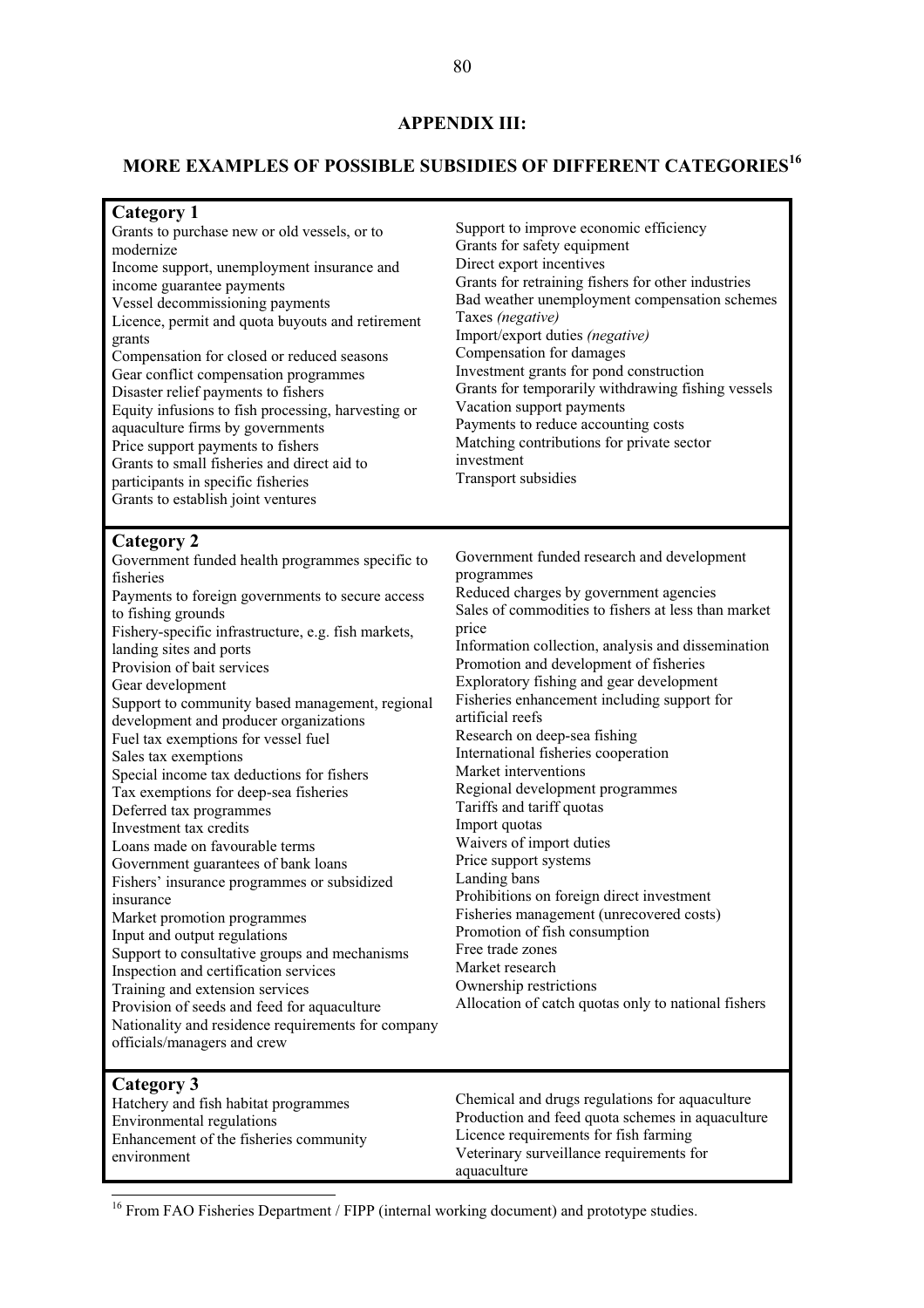Technology transfers Protection of marine areas Gear regulations (e.g. TEDs) Food safety and hygiene regulations

#### **Category 4**

Free or below market price resource access Lack of implementation of fish quality standards Fisheries registration fees not collected Non-enforcement of existing regulations Lack of pollution control

Regulations with regard to the escape of fish in aquaculture Record keeping and reporting requirements

No requirement of certificate of competence or fisherman's licence

Use of free public services, e.g. water; sewerage services, for fishers